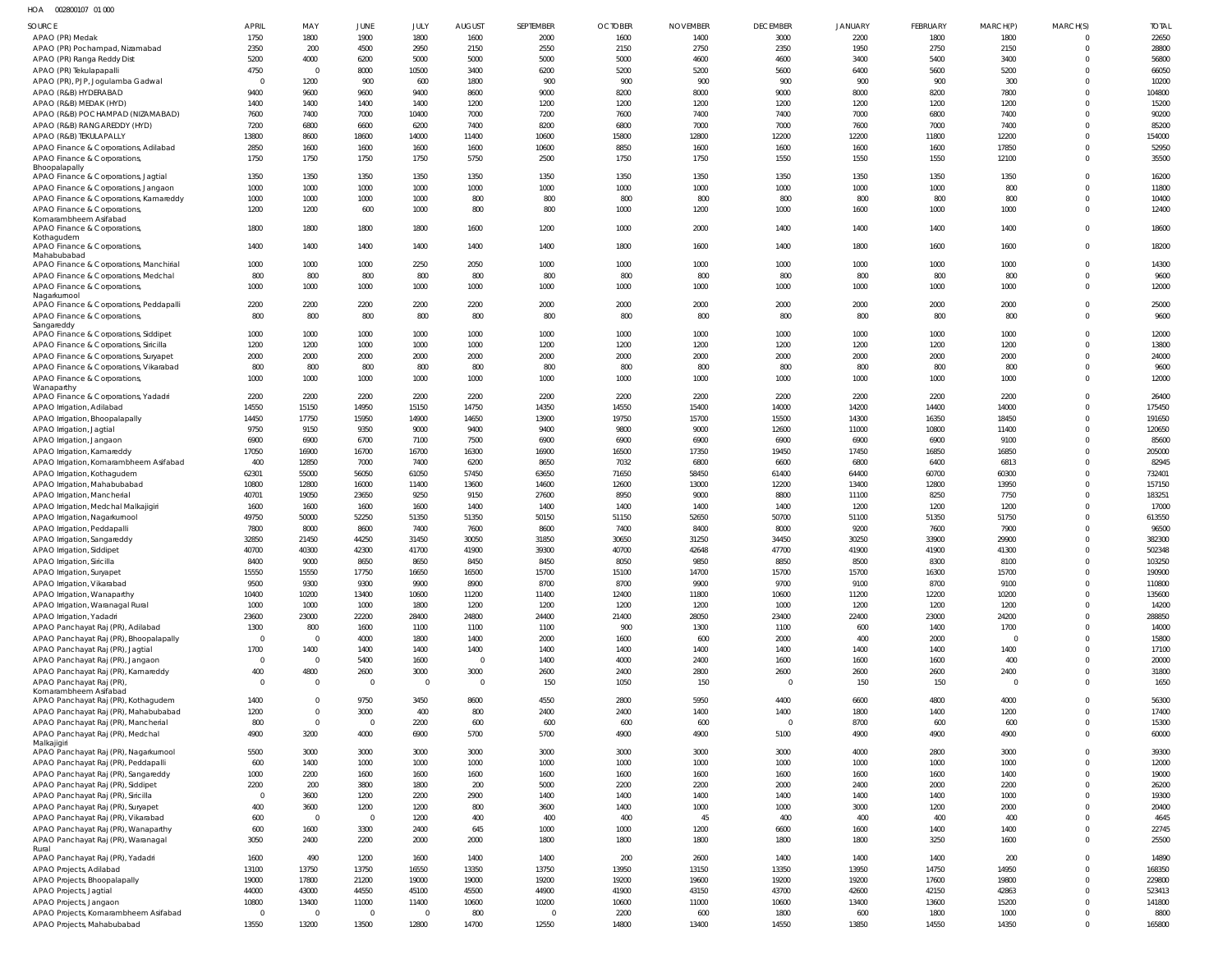HOA 002800107 01 000

| SOURCE                                                                      | APRIL             | MAY                     | JUNE                    | JULY                    | <b>AUGUST</b>          | SEPTEMBER              | <b>OCTOBER</b>    | <b>NOVEMBER</b>        | <b>DECEMBER</b> | <b>JANUARY</b>         | <b>FEBRUARY</b>   | MARCH(P)         | MARCH(S)                 | <b>TOTAL</b>     |
|-----------------------------------------------------------------------------|-------------------|-------------------------|-------------------------|-------------------------|------------------------|------------------------|-------------------|------------------------|-----------------|------------------------|-------------------|------------------|--------------------------|------------------|
| APAO Projects, Mancherial                                                   | 15800             | 15800                   | 15600                   | 16750                   | 16000                  | 17100                  | 14750             | 16750                  | 16400           | 15750                  | 16700             | 16350            |                          | 193750           |
| APAO Projects, Peddapalli                                                   | 50550             | 54650                   | 53800                   | 54450                   | 51550                  | 54700                  | 52150             | 51450                  | 51350           | 51150                  | 50550             | 48350            | $\Omega$                 | 624700           |
| APAO Projects, Siddipet                                                     | 6050              | 6050                    | 5850                    | 5850                    | 5850                   | 5850                   | 5850              | 5850                   | 5850            | 6000                   | 6000              | 6000             | $\Omega$                 | 71050            |
| APAO Projects, Siricilla<br>APAO Public Health (PH), Adilabad               | 8750<br>$\Omega$  | 8850<br>400             | 8950<br>200             | 9150<br>$\overline{0}$  | 8950<br>$\overline{0}$ | 8750<br>$\overline{0}$ | 8950<br>600       | 8750<br>$\overline{0}$ | 8750<br>400     | 9550<br>$\overline{0}$ | 8550<br>200       | 8950<br>$\Omega$ | $\Omega$                 | 106900<br>1800   |
| APAO Roads & Buildings (R&B), Adilabad                                      | $\Omega$          | 4000                    | 2000                    | 2000                    | 2000                   | 2000                   | 2000              | 2000                   | 2000            | 2000                   | 1600              | 1600             | $\Omega$                 | 23200            |
| APAO Roads & Buildings (R&B),                                               | 10200             | 1800                    | 1800                    | 1800                    | 1800                   | 1800                   | 1600              | 2000                   | 1800            | 1800                   | 1800              | 1800             | $\Omega$                 | 30000            |
| Bhoopalapally<br>APAO Roads & Buildings (R&B), Jagtial                      | 400               | 400                     | 400                     | 400                     | 400                    | 400                    | 400               | 400                    | 400             | 400                    | 400               | 400              | $\Omega$                 | 4800             |
| APAO Roads & Buildings (R&B), Jangaon                                       | 2050              | 1600                    | 1400                    | 1400                    | 1400                   | 1400                   | 1400              | 1400                   | 1400            | 1400                   | 1400              | 1400             | $\Omega$                 | 17650            |
| APAO Roads & Buildings (R&B), Jogulamba                                     | 5600              | 5600                    | 5600                    | 5600                    | 5600                   | 5600                   | 5200              | 5000                   | 5000            | 5000                   | 5000              | 4800             | $\Omega$                 | 63600            |
| Gadwal                                                                      | 3200              | 3200                    |                         |                         | 3200                   | 3000                   | 3200              | 3400                   | 3200            | 3200                   | 3200              | 3200             | $\Omega$                 | 38400            |
| APAO Roads & Buildings (R&B), Kamareddy<br>APAO Roads & Buildings (R&B)     | $\Omega$          | 3200                    | 3200<br>1600            | 3200<br>1400            | 1200                   | 1200                   | 1200              | 1200                   | 1200            | 1200                   | 1200              | 7450             | $\Omega$                 | 22050            |
| Komarambheem Asifabad                                                       |                   |                         |                         |                         |                        |                        |                   |                        |                 |                        |                   |                  |                          |                  |
| APAO Roads & Buildings (R&B),<br>Kothagudem                                 | 9800              | 1600                    | 20000                   | 10800                   | 10000                  | 9600                   | 8600              | 9600                   | 10200           | 9200                   | 9200              | 9200             | $\Omega$                 | 117800           |
| APAO Roads & Buildings (R&B),                                               | 4500              | $\overline{0}$          | 4800                    | 2000                    | 1400                   | 1200                   | 1800              | 1400                   | 1400            | 1400                   | 1200              | 1000             | $\Omega$                 | 22100            |
| Mahabubabad<br>APAO Roads & Buildings (R&B), Mancherial                     | 1800              | 1800                    | 1800                    | 1600                    | 1400                   | 1400                   | 1400              | 1400                   | 2650            | 1400                   | 1400              | 18900            | $\Omega$                 | 36950            |
| APAO Roads & Buildings (R&B), Medchal                                       | 4800              | 4800                    | 4800                    | 4600                    | 4400                   | 4200                   | 4200              | 4200                   | 4200            | 4200                   | 4200              | 4200             | $\Omega$                 | 52800            |
| Malkajigiri                                                                 |                   |                         |                         |                         |                        |                        |                   |                        |                 |                        |                   |                  |                          |                  |
| APAO Roads & Buildings (R&B),<br>Nagarkurnool                               | 3400              | 3400                    | 3400                    | 3400                    | 3200                   | 3200                   | 3200              | 3200                   | 3000            | 3000                   | 3000              | 3000             | $\Omega$                 | 38400            |
| APAO Roads & Buildings (R&B), Peddapalli                                    | 2200              | 2200                    | 2200                    | 2200                    | 2200                   | 2200                   | 2000              | 2000                   | 2000            | 2000                   | 2000              | 2000             | $\Omega$                 | 25200            |
| APAO Roads & Buildings (R&B),                                               | 4200              | 4400                    | 5200                    | 4600                    | 4400                   | 4400                   | 4400              | 4200                   | 4200            | 4200                   | 4200              | 3800             | $\Omega$                 | 52200            |
| Sangareddy<br>APAO Roads & Buildings (R&B), Siddipet                        | 600               | 600                     | 600                     | 600                     | 600                    | 600                    | 600               | 600                    | 600             | 600                    | 600               | 600              | $\Omega$                 | 7200             |
| APAO Roads & Buildings (R&B), Siricilla                                     | 2800              | 3200                    | 3000                    | 3000                    | 3000                   | 3000                   | 3000              | 2800                   | 3000            | 2800                   | 2800              | 2800             | <sup>0</sup>             | 35200            |
| APAO Roads & Buildings (R&B), Suryapet                                      | 3400              | 3400                    | 3400                    | 3400                    | 3400                   | 3400                   | 3200              | 3200                   | 3600            | 3600                   | 3400              | 3400             | $\Omega$                 | 40800            |
| APAO Roads & Buildings (R&B), Vikarabad                                     | 6400              | 6200                    | 6200                    | 6200                    | 6200                   | 6800                   | 6000              | 6000                   | 6000            | 5600                   | 7600              | 5600             | $\Omega$                 | 74800            |
| APAO Roads & Buildings (R&B)<br>Wanaparthy                                  | 2000              | 2000                    | 2000                    | 1800                    | 1800                   | 1800                   | 1800              | 1600                   | 1600            | 1600                   | 1600              | 1600             | $\Omega$                 | 21200            |
| APAO Roads & Buildings (R&B), Waranagal                                     | 6200              | 1400                    | 1400                    | 1400                    | 1400                   | 1200                   | 1200              | 1400                   | 1200            | 1200                   | 1200              | 1200             | $\Omega$                 | 20400            |
| Rural<br>APAO Roads & Buildings (R&B), Yadadri                              | 4200              | $\overline{0}$          | 7600                    | 4400                    | 4800                   | 3800                   | 3800              | 4800                   | 4200            | 4400                   | 4200              | 3600             | $\Omega$                 | 49800            |
| APAO, PJP (FINANCE), Jogulamba Gadwal                                       | 600               | 600                     | 600                     | 600                     | 600                    | 600                    | 600               | 600                    | 600             | 600                    | 600               | 600              | $\Omega$                 | 7200             |
| APAO, SRSP (FINANCE), WARANGAL RURAL                                        | 1600              | 1600                    | 1600                    | 1600                    | 1600                   | 1600                   | 1600              | 1600                   | 1600            | 1600                   | 1600              | 1600             | $\Omega$                 | 19200            |
| APAO, SRSP SSP, KARIMNAGAR                                                  | 144250            | 149550                  | 149250                  | 147100                  | 145200                 | 146580                 | 141850            | 141500                 | 148500          | 142900                 | 141400            | 143400           | $\Omega$                 | 1741480          |
| APAO, SRSP, NIZAMABAD<br>PAO (PH) KHAMMAM                                   | 36450<br>$\Omega$ | 36450<br>$\overline{0}$ | 37050<br>3000           | 37000<br>$\overline{0}$ | 36800<br>$\Omega$      | 34800<br>$\mathsf{C}$  | 34400<br>$\Omega$ | 34800<br>4000          | 33000<br>2000   | 33400<br>$\Omega$      | 35800<br>$\Omega$ | 33600<br>3000    | $\Omega$<br>$\Omega$     | 423550<br>12000  |
| PAO (PH), HANUMAKONDA, Warangal                                             | 1600              | $\overline{0}$          | $\overline{\mathbf{0}}$ | 1400                    | 1000                   | $\overline{0}$         | 1600              | 1600                   | 600             | 1000                   | 800               | 600              | $\Omega$                 | 10200            |
| (Urban)                                                                     |                   |                         |                         |                         |                        |                        |                   |                        |                 |                        |                   |                  |                          |                  |
| PAO (PR) (IW), LMD Colony, Karimnagar<br>PAO (PR) KCC, Warangal (Urban)     | 800<br>2200       | 800<br>1600             | 5000<br>7400            | 2200<br>800             | 2000<br>1000           | 705<br>7600            | 2000<br>2600      | 2000<br>2600           | 2000<br>4600    | 2000<br>2600           | 2000<br>2600      | 2000<br>2200     | <sup>0</sup><br>$\Omega$ | 23505<br>37800   |
| PAO (PR) MAHABOOBNAGAR                                                      | 4800              | 3600                    | 3400                    | 6400                    | 5000                   | 9400                   | 3400              | 7400                   | 15148           | 5200                   | 5200              | 5200             | $\Omega$                 | 74148            |
| PAO (PR) Nalgonda                                                           | 5900              | 2100                    | 10300                   | 5700                    | 5500                   | 5900                   | 5700              | 5500                   | 5500            | 5500                   | 5300              | 4300             | $\Omega$                 | 67200            |
| PAO (PR), Nirmal                                                            | 1400              | 1400                    | 3000                    | 1400                    | 1600                   | 2000                   | 1600              | 1600                   | 1400            | 2600                   | 1600              | 1800             | $\Omega$                 | 21400            |
| PAO (R&B) (NIRMAL)                                                          | 2800              | 2800                    | 2800                    | 2800                    | 2800                   | 2800                   | 2800              | 2800                   | 2800            | 2400                   | 2400              | 37400            | $\Omega$                 | 67400            |
| PAO (R&B), HANUMAKONDA, Warangal<br>(Urban)                                 | 5000              | 6200                    | 5200                    | 5000                    | 5400                   | 4600                   | 4400              | 5200                   | 4800            | 4600                   | 4600              | 4600             | $\Omega$                 | 59600            |
| PAO (R&B) LMD                                                               | 3600              | 3600                    | 3600                    | 7600                    | 4200                   | 4400                   | 4200              | 4200                   | 4200            | 4000                   | 3600              | 3200             | $\Omega$                 | 50400            |
| PAO (R&B) MAHABOOBNAGAR                                                     | 7800              | 7800                    | 7800                    | 8000                    | 7800                   | 7400                   | 7600              | 7600                   | 7400            | 8600                   | 7400              | 7400             |                          | 92600            |
| PAO (R&B) NALGONDA<br>PAO (W&P) NSP, TEKULAPALLY                            | 6025<br>74700     | 5800<br>71950           | 5800<br>73550           | 5800<br>89700           | 5400<br>71400          | 5800<br>80200          | 5600<br>70950     | 5600<br>71400          | 5600<br>86600   | 5200<br>70400          | 5600<br>73800     | 5800<br>70700    | $\Omega$<br>$\Omega$     | 68025<br>905350  |
| PAO (W&P), Waranagal (Urban)                                                | 95900             | 92850                   | 97030                   | 99950                   | 99700                  | 96600                  | 97450             | 98000                  | 94100           | 88650                  | 90800             | 86950            | $\Omega$                 | 1137980          |
| PAO - IRRIGATION DIVISION WARANGAL                                          | 29450             | 28850                   | 29050                   | 29050                   | 32650                  | 34700                  | 31000             | 29520                  | 29200           | 29000                  | 31700             | 36028            | $\Omega$                 | 370198           |
| (Urban)                                                                     | 168330            | 159180                  | 165630                  |                         | 155580                 | 192830                 | 164400            | 164157                 | 166350          | 160350                 | 166656            | 163250           | $\Omega$                 | 1991993          |
| PAO A M R P (SLBC), NALGONDA<br><b>PAO IRRIGATION KARIMNAGAR</b>            | 14950             | 14550                   | 16550                   | 165280<br>17000         | 14600                  | 14600                  | 14600             | 17800                  | 15400           | 14800                  | 14400             | 14800            | $\Omega$                 | 184050           |
| PAO IRRIGATION DIVISION HYDERABAD                                           | 108300            | 110150                  | 108550                  | 108750                  | 106950                 | 113315                 | 105750            | 107550                 | 107050          | 108150                 | 109750            | 109250           | $\Omega$                 | 1303515          |
| PAO IRRIGATION DIVISION KHAMMAM                                             | 50500             | 51250                   | 53850                   | 52650                   | 63000                  | 54950                  | 49450             | 49900                  | 50300           | 50500                  | 50750             | 50150            | $\Omega$                 | 627250           |
| PAO IRRIGATION DIVISION NALGONDA                                            | 44550             | 47350                   | 46750                   | 46150                   | 45950                  | 46950                  | 47550             | 46550                  | 48780           | 46550                  | 46992             | 49050            | $\Omega$                 | 563172           |
| PAO IRRIGATION DIVISION,<br>MAHABOOBNAGAR                                   | 84300             | 80900                   | 82250                   | 91700                   | 82550                  | 87760                  | 84200             | 91700                  | 91700           | 87300                  | 86900             | 85600            | $\Omega$                 | 1036860          |
| PAO IRRIGATION NIZAMABAD                                                    | 61850             | 49950                   | 73200                   | 52250                   | 72850                  | 106700                 | 59350             | 60150                  | 59500           | 62250                  | 61600             | 58100            | $\Omega$                 | 777750           |
| <b>PAO IRRIGATION RANGA REDDY DISTRICT</b>                                  | 131850            | 133257                  | 135050                  | 135850                  | 132450                 | 132650                 | 131482            | 153250                 | 137950          | 138950                 | 133950            | 140821           | $\Omega$                 | 1637510          |
| PAO Irrigation Nirmal<br>PAO MEDAK(IW), MEDAK                               | 53050<br>24400    | 57350<br>21000          | 22650<br>19800          | 23300<br>20800          | 28050<br>19400         | 71250<br>19600         | 23350<br>19400    | 34250<br>21200         | 27600<br>18800  | 21650<br>19600         | 32750<br>19000    | 34900<br>18800   | $\Omega$<br>$\Omega$     | 430150<br>241800 |
| PAO Public Health (PH), Ranga Reddy                                         | 200               | $\overline{0}$          | $\overline{\mathbf{0}}$ | $\overline{0}$          | 400                    | $\overline{0}$         | $\overline{0}$    | 1000                   | 200             | $\overline{0}$         | 400               | 200              | $\Omega$                 | 2400             |
| PAO(PH), NALGONDA                                                           | $\Omega$          | 400                     | $\overline{0}$          | 200                     | 400                    | 200                    | $\overline{0}$    | $\Omega$               | $\overline{0}$  | $\overline{0}$         | $\overline{0}$    | $\Omega$         | $\Omega$                 | 1200             |
| PAO, AMRP (FINANCE) NALGONDA                                                | 2500              | 2500                    | 2500                    | 2500                    | 2500                   | 2550                   | 2550              | 2550                   | 2550            | 2550                   | 2550              | 2550             | $\Omega$                 | 30350            |
| PAO, FINANCE (W & P) DEPT, HYDERABAD                                        | 4700              | 5300                    | 4900                    | 4700                    | 4700                   | 5700                   | 4900              | 5300                   | 5300            | 5900                   | 5300              | 4900             | $\Omega$                 | 61600            |
| PAO, FINANCE (W & P) DEPT, KARIMNAGAR<br>PAO, FINANCE (W & P) DEPT, KHAMMAM | 6900<br>2000      | 9300<br>2000            | 7300<br>1800            | 7100<br>1800            | 6900<br>1800           | 6700<br>2200           | 6700<br>2200      | 6700<br>2200           | 6500<br>2200    | 6500<br>2600           | 6500<br>2400      | 6500<br>2400     | $\Omega$<br>$\Omega$     | 83600<br>25600   |
| PAO, FINANCE (W & P) DEPT                                                   | 1200              | 1000                    | 1200                    | 1400                    | 1400                   | 1800                   | 1400              | 3000                   | 2200            | 1400                   | 1600              | 1400             | $\Omega$                 | 19000            |
| MAHABOOBNAGAR                                                               |                   |                         |                         |                         |                        |                        |                   |                        |                 |                        |                   |                  |                          |                  |
| PAO, FINANCE (W & P) DEPT, MEDAK                                            | 800               | 800                     | 800                     | 800                     | 800                    | 800                    | 800               | 800                    | 800             | 800                    | 800               | 800              | $\Omega$<br>$\Omega$     | 9600             |
| PAO, FINANCE (W & P) DEPT, NIRMAL<br>PAO, FINANCE (W & P) DEPT, NIZAMABAD   | 1000<br>2000      | 1000<br>2000            | 1000<br>2000            | 1000<br>2000            | 1000<br>2000           | 1000<br>2000           | 1000<br>2000      | 1000<br>2000           | 1000<br>2000    | 1000<br>2000           | 1000<br>2000      | 1000<br>2000     | $\Omega$                 | 12000<br>24000   |
| PAO, FINANCE (W & P) DEPT, RANGA                                            | 1600              | 1600                    | 1600                    | 1600                    | 1600                   | 1600                   | 1600              | 2600                   | 1800            | 1800                   | 1800              | 1800             | $\Omega$                 | 21000            |
| REDDY                                                                       |                   |                         |                         |                         |                        |                        |                   |                        |                 |                        |                   |                  |                          |                  |
| PAO, FINANCE (W & P) DEPT, WARANGAL<br>PAO, PJP, Jogulamba Gadwal           | 2750<br>121000    | 2200<br>122000          | 2000<br>123000          | 2000<br>122250          | 2000<br>120250         | 1800<br>109150         | 2000<br>130400    | 2200<br>119050         | 2000<br>116200  | 2000<br>118100         | 2000<br>124732    | 2000<br>119400   | $\Omega$<br>$\Omega$     | 24950<br>1445532 |
| PAO, S R S P, R R DISTRICT                                                  | 11000             | 10400                   | 11200                   | 10400                   | 11200                  | 10800                  | 13000             | 11200                  | 11200           | 10200                  | 10200             | 10600            | $\Omega$                 | 131400           |
| PAO, SRSP, SSP, NIRMAL                                                      | 20900             | 21150                   | 20000                   | 20750                   | 19750                  | 19750                  | 21000             | 20000                  | 20600           | 20350                  | 22050             | 20750            | $\Omega$                 | 247050           |
| PAO, NSP (W&P), HYDERABAD                                                   | 22600             | 22800                   | 23000                   | 22800                   | 21600                  | 24000                  | 24400             | 22600                  | 22800           | 24000                  | 24800             | 23400            | $\mathbf{0}$             | 278800           |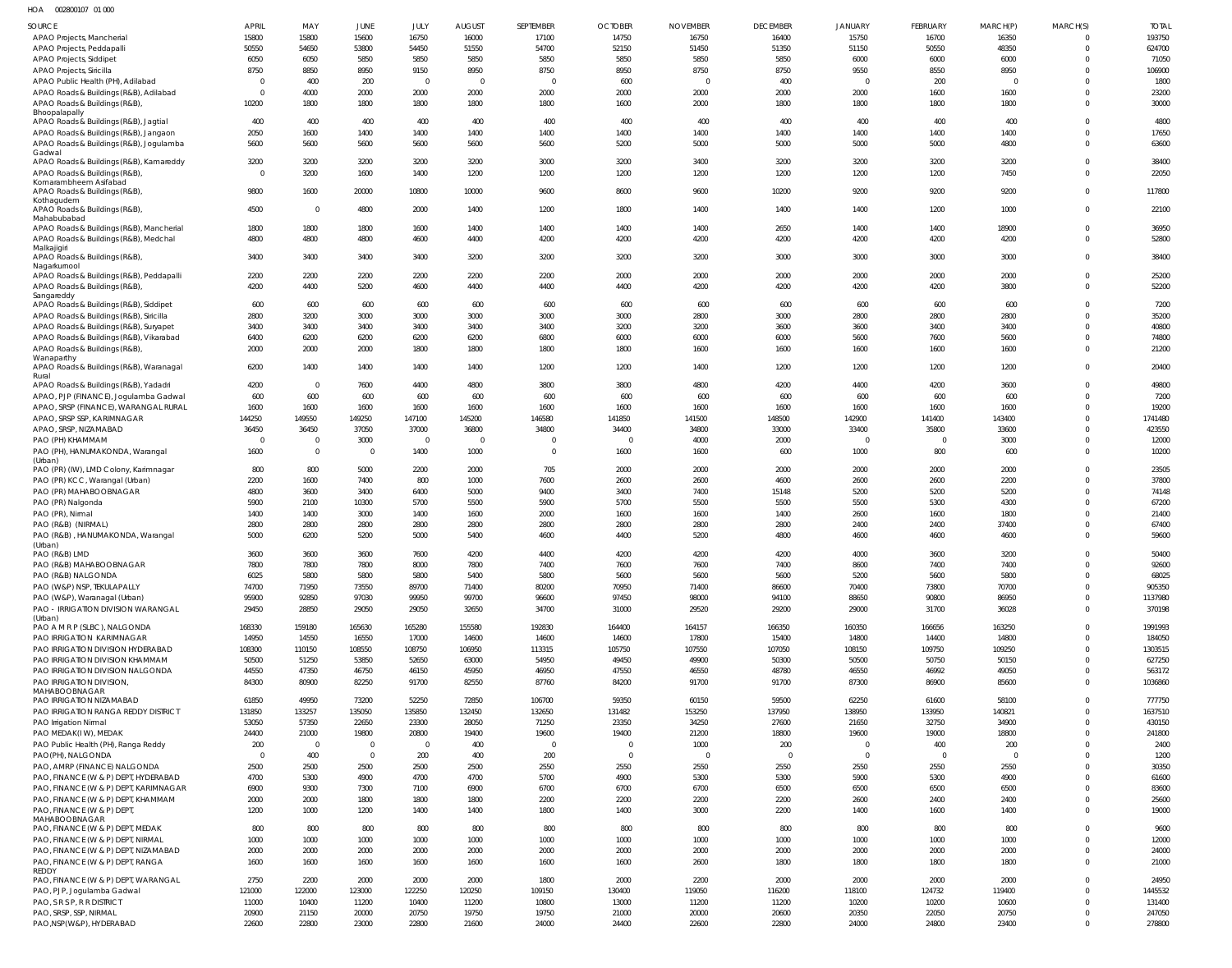002800107 01 000 HOA APRIL AUGUST SEPTEMBER DECEMBER FEBRUARY MARCH(P) TOTAL **SOURCE** MAY JUNE JULY **OCTOBER** NOVEMBER JANUARY MARCH(S) Total:0 25253056 2112557 2038377 2169710 2113480 2067025 2231040 2065714 2098870 2105128 2050200 2067280 2133675 004000102 05 000 HOA MARCH(S) **SEPTEMBER OCTOBER** NOVEMBER DECEMBER FEBRUARY TOTAL SOURCE **APRIL** MAY JUNE JULY AUGUST JANUARY MARCH(P) APAO (PR) Medak 276469  $\overline{0}$  $\overline{0}$ 24975 34918 370552 706914  $\overline{0}$  $\overline{0}$ 0  $\mathbf{0}$  $\overline{0}$ 0 0000000000000000000 00<br>000<br>00 0<br>0 0<br>0<br>0<br>0 00000000000 000000000000000000  $\overline{0}$ 000000000000000000000000000000000000000000000000000000000000000000000000 APAO (PR) Pochampad, Nizamabad 1100066  $\overline{0}$  $\mathbf{0}$  $\overline{0}$  $\overline{0}$ 110431  $60423$   $0$  $\overline{0}$  $\overline{0}$ 242657  $53087$ <sup>0</sup>  $\mathbf{0}$ 2264608 697944<br>0<br>0<br>0<br>0<br>0<br>0<br>0<br>0<br>0 APAO (PR) Ranga Reddy Dist 598654  $\,0\,$  $\,0\,$ 31316  $\,0\,$ 380421  $\mathbf{0}$  $\overline{0}$ 9999  $\mathbf 0$ 1020390 5142 663713 219004 APAO (PR) Tekulapapalli  $\begin{array}{c} 2361 \\ 0 \\ 0 \end{array}$ 890220  $\Omega$  $\overline{0}$  $\Omega$ 0  $\Omega$  $\Omega$  $\mathbf{0}$ APAO (PR), PJP, Jogulamba Gadwal 25912<br>0<br>0<br>0  $\overline{0}$  $\Omega$  $\Omega$ 45650  $\Omega$  $\Omega$ 4284747  $\mathbf{0}$ 12383321  $126048$ <br>0<br>0<br>0<br>0<br>0<br>0 7900964<br>0<br>0<br>0<br>0 APAO (R&B) HYDERABAD  $\overline{0}$ 559841 192659  $\begin{array}{c}\n3015 \\
0\n\end{array}$  $\overline{0}$ 139711  $\mathbf{0}$ 895226  $\overline{0}$ APAO (R&B) MEDAK (HYD)  $\Omega$ 22768 4253 103201  $\Omega$  $\Omega$  $\Omega$  $\Omega$ 130222 0<br>0<br>0<br>0 APAO (R&B) POCHAMPAD (NIZAMABAD)  $\overline{0}$ 62419  $687465$ <sup>0</sup>  $\boldsymbol{0}$  $\begin{array}{c}\n 38008 \\
 0\n \end{array}$  $\mathbf{0}$  $\overline{0}$  $\overline{0}$  $\mathbf{0}$ 787892 0<br>0<br>0 57527 APAO (R&B) RANGAREDDY (HYD) 82591 25064  $\overline{0}$  $\Omega$  $\Omega$  $\Omega$  $\overline{0}$  $\mathbf{0}$ APAO (R&B) TEKULAPALLY 9494 204335  $\mathbf{0}$ 213829  $\overline{0}$  $\Omega$  $\Omega$  $\Omega$  $\Omega$ 204335000000000000000000 APAO Finance & Corporations, Adilabad 461343 95083 9016 228264 256299 1544065  $\mathbf{0}$ 3054233  $\overline{0}$  $\overline{0}$  $\overline{0}$ 16111<br>0<br>0<br>0<br>0<br>0 414052<br>0<br>0<br>0<br>0 APAO Finance & Corporations, 149237  $\Omega$  $\Omega$ 1452<br>0 29000  $\Omega$ 348424<br>0<br>0  $\Omega$ 1091575 2900000000000 136430<br>0<br>0<br>0<br>0<br>0<br>0 16618<br>0<br>0<br>0<br>0<br>0<br>0 410414<br>0<br>0<br>0<br>0<br>0<br>0<br>0 Bhoopalapally APAO Finance & Corporations, Jagtial 165441  $\mathbb O$  $\overline{0}$  $\mathbf{0}$  $\Omega$  $\mathbf 0$ 165441 APAO Finance & Corporations, Kamareddy 10649  $\overline{0}$  $\overline{0}$  $\begin{array}{c}\n 40706 \\
 \circ \\
 0\n \end{array}$  $\Omega$  $\Omega$ 51355  $\Omega$ 369393 APAO Finance & Corporations, 249619<br>0<br>0  $\mathbf{0}$  $\overline{0}$  $\mathbf{0}$  $\overline{0}$  $\mathbf{0}$ 619012 Kothagudem APAO Finance & Corporations,  $\mathbf{0}$  $\mathbb O$  $\mathbf{0}$  $\Omega$ 19800<br>0<br>0 1022  $\mathbf{0}$ 20822 Mahabubabad  $17307$ <sup>0</sup> 46317 APAO Finance & Corporations, Manchirial  $\overline{0}$  $\mathbf{0}$ 13948<br>0 15062  $\mathbf{0}$  $\overline{0}$  $\mathbf{0}$ APAO Finance & Corporations, 31798 26945  $\mathbf 0$  $\mathbf 0$ 132307  $\overline{0}$  $\,0\,$  $\Omega$ 73564<br>0<br>0<br>0<br>0<br>0<br>0<br>0 Nagarkurnool 444597  $\Omega$  $\Omega$ 48374 103996 43193 414477  $679953$ <sup>0</sup>  $\Omega$ 2227976 APAO Finance & Corporations,  $\Omega$ 486487<br>0<br>0<br>0<br>0<br>0<br>0 6899<br>0<br>0<br>0<br>0 Sangareddy APAO Finance & Corporations, Siddipet 13482  $3028$ <br>0<br>0<br>0<br>0  $\overline{0}$ 353289  $\mathbf{0}$  $44282$ <br>0<br>0<br>0 5093  $\mathbf{0}$ 481759 5093000000000000000 62585<br>0<br>0<br>0<br>0<br>0<br>0 APAO Finance & Corporations, Siricilla 81527  $\Omega$ 35511<br>0<br>0<br>0<br>0 23424<br>0  $\Omega$ 140462  $\Omega$ 198844 209450 APAO Finance & Corporations, Suryapet  $\overline{0}$  $\overline{0}$ 10606  $\mathbf{0}$ APAO Finance & Corporations, Vikarabad 21951 51817<br>0 73913  $\overline{0}$  $\Omega$ 145  $\mathbf 0$ APAO Finance & Corporations, Yadadri 2653 314882<br>0 990  $\mathbf{0}$ 317634  $\,0\,$  $\Omega$ APAO Irrigation, Adilabad 37196 572420  $\mathbf{0}$ 1198837 282981  $\mathbf{0}$ 2091434  $\Omega$ APAO Irrigation, Bhoopalapally 281142 249387<br>0<br>0  $\mathbf{0}$ 154201 415221 96812 9332  $\Omega$  $62204$ <br>0<br>0<br>0<br>0  $\mathbf{0}$ 1538386  $270087$ <br>0<br>0<br>0<br>0<br>0<br>0  $\Omega$ 00<br>000<br>00 1015917 5128 APAO Irrigation, Jagtial  $\overline{0}$  $\overline{0}$ 756759 61785 80756  $\overline{0}$  $\mathbf{0}$ 1920345 0<br>0<br>0<br>0 APAO Irrigation, Jangaon 120899  $\overline{0}$  $\Omega$ 89913 37514 13118  $\Omega$  $\Omega$  $\mathbf{0}$ 282061 20617<br>0<br>0<br>0<br>0<br>0 APAO Irrigation, Kamareddy 2805913 735120 6666<br>0<br>0<br>0 1483163  $44524$ <sup>0</sub></sup> 800 5075466  $\overline{0}$  $\mathbf 0$ APAO Irrigation, Komarambheem Asifabad 61782 787733 157458 1006973  $\mathbf 0$ APAO Irrigation, Kothagudem 2546915 311312 127082<br>0 762838 18311<br>0<br>0 44824  $\Omega$ 66544 347969<br>0<br>0<br>0<br>0  $\mathbf{0}$ 4225795 1577026 1369407  $279816$ <sup>0</sub></sup> APAO Irrigation, Mahabubabad 887535  $6241$ <br>0<br>0<br>0 69189  $\mathbf{0}$ 4189214 APAO Irrigation, Mancherial 356722 1269201 10628 310961  $\Omega$ 6628  $\Omega$ 3975735 2021595<br>0<br>0<br>0<br>0 APAO Irrigation, Nagarkurnool 947458 203837 7876<br>0<br>0 333190 13314 309107 769321 2584103  $\Omega$  $\mathbf{0}$ 133275 6401 437739 2752 86016  $142105$ <sup>0</sup>  $\mathbf{0}$ 808288 APAO Irrigation, Peddapalli  $\Omega$  $\Omega$ APAO Irrigation, Sangareddy 1131457 733027 1974069 290786 16063 3799 633 183286  $\mathbf{0}$ 4333120 APAO Irrigation, Siddipet 2403306<br>0 1072308 16247<br>0<br>0<br>0<br>0<br>0 1022393 112596 1944957<br>0 3990<br>0<br>0<br>0 141617<br>0<br>0<br>0 198937<br>0<br>0<br>0<br>0 150289<br>0  $\mathbf{0}$ 8816076 1749436<br>0<br>0<br>0<br>0<br>0<br>0<br>0<br>0<br>0<br>0 APAO Irrigation, Siricilla 12930 184591 6395  $\Omega$ 203916 APAO Irrigation, Suryapet 378142 4775 8831 764494  $2190645$ <sup>0</sup>  $80390$ <br>0  $2380$ <br>0<br>0<br>0  $\mathbf{0}$ 3429657 88310000000000000000000000 34799 60254 APAO Irrigation, Vikarabad  $\overline{0}$ 62373  $\mathbf 0$ 157426 APAO Irrigation, Wanaparthy 22114 3353  $\Omega$ 98452 6076 736577  $\Omega$ 866572 60760000000000000 APAO Irrigation, Yadadri  $351048$ <sup>0</sub></sup> 73036  $\overline{0}$ 335615 29681<br>0 11580<br>0<br>0<br>0<br>0<br>0<br>0<br>0  $\overline{0}$ 133083  $\mathbf{0}$ 934043 73036000000000000000000000000000000 APAO Panchayat Raj (PR), Adilabad  $\Omega$  $\Omega$ 59847<br>0 25855 6522  $\Omega$ 92224  $\Omega$ APAO Panchayat Raj (PR), Bhoopalapally 147341  $\begin{array}{c}\n34827 \\
0 \\
0\n\end{array}$ 45338<br>0 35577  $\begin{array}{c}\n 89153 \\
 \circ \\
 0 \\
 \circ\n \end{array}$  $\overline{0}$  $\overline{0}$  $\mathbf{0}$ 352236 304572 158770<br>0<br>0 1148558 APAO Panchayat Raj (PR), Jagtial  $\overline{0}$  $\mathbf{0}$ 404132 281084<br>0  $\Omega$  $\mathbf{0}$ APAO Panchayat Raj (PR), Jangaon 22889 28936  $15730$ <sup>0</sup>  $\mathbf 0$ 67555  $\overline{0}$  $\,0\,$  $\Omega$ APAO Panchayat Raj (PR), Kamareddy 231841  $\Omega$  $\overline{0}$  $\begin{array}{c} 1699 \\0 \\0 \end{array}$ 113573<br>0<br>0<br>0<br>0  $\mathbf{0}$ 641296  $\Omega$ 294183<br>0<br>0<br>0<br>0<br>0<br>0<br>0<br>0 APAO Panchayat Raj (PR),  $\Omega$  $\Omega$  $\mathbf{0}$ 18463<br>0 102064<br>0 2408  $\Omega$ 55639<br>0  $\mathbf{0}$ 178574 Komarambheem Asifabad  $\mathbf 0$ APAO Panchayat Raj (PR), Kothagudem  $\begin{array}{c} 45263 \\ 0 \\ 0 \end{array}$  $\overline{0}$  $\mathbf{0}$ 70903  $\Omega$  $38250$ 154416 APAO Panchayat Raj (PR), Mahabubabad  $\overline{0}$ 751051  $\begin{array}{c}\n50486 \\
0 \\
0\n\end{array}$  $41807$ <sup>0</sup> 897400<br>0<br>0<br>0 7875  $\mathbf{0}$ 1748619  $\Omega$  $\Omega$ APAO Panchayat Raj (PR), Mancherial  $\begin{array}{c}\n350152 \\
0 \\
0\n\end{array}$  $\mathbf{0}$ 350152  $\mathbf 0$  $\overline{0}$  $\overline{0}$  $\overline{0}$ 0<br>0<br>0<br>0 APAO Panchayat Raj (PR), Nagarkurnool 22256  $\Omega$  $\Omega$  $\Omega$ 28329 246662<br>0  $\Omega$ 629540  $\Omega$ 360201 APAO Panchayat Raj (PR), Peddapalli 20683  $\mathbf{0}$  $\overline{0}$  $\overline{0}$ 7370 157218<br>0  $\mathbf{0}$ 178638 APAO Panchayat Raj (PR), Sangareddy 39341  $202367$ <br>0<br>0<br>0<br>0 56070 352456 650234  $\overline{0}$  $\mathbf 0$  $\Omega$  $\Omega$ APAO Panchayat Raj (PR), Siddipet 420524 248197<br>0 475092 276007 37940  $421957$ <sup>0</sup> 150389 109738  $\Omega$ 2139844  $\Omega$  $\overline{0}$ 37940<br>0<br>0<br>0<br>0<br>0<br>0<br>0<br>0 APAO Panchayat Raj (PR), Siricilla 1200282  $\begin{array}{c}\n279816 \\
0 \\
0\n\end{array}$  $6084605$ <sup>0</sub></sup> 227477 144337 568721  $\mathbf{0}$ 8505238  $\overline{0}$  $\overline{0}$  $\overline{0}$ APAO Panchayat Raj (PR), Suryapet 183656  $\Omega$  $\overline{0}$ 106435<br>0 4275  $\mathbf{0}$ 294366  $\Omega$  $\Omega$ APAO Panchayat Raj (PR), Vikarabad 39804 325194  $430136$ <sup>0</sup> 1207361  $\mathbf{0}$  $\overline{0}$  $\mathbf{0}$ 10589<br>0  $\mathbf{0}$ 401638<br>0<br>0<br>0<br>0<br>0 325194<br>0<br>0<br>0<br>0<br>0<br>0<br>0<br>0<br>0<br>0<br>0<br>0<br>0<br>0<br>0 515755 APAO Panchayat Raj (PR), Wanaparthy 523134  $\overline{0}$  $\mathbf{0}$ 227247 88091 2666900  $\mathbf{0}$ 4021127 227247<br>0<br>0<br>0<br>0<br>0<br>0<br>0<br>0<br>0<br>0<br>0<br>0<br>0<br>0<br>0<br>0 88091<br>0<br>0<br>0<br>0<br>0<br>0<br>0<br>0<br>0  $\overline{0}$  $\Omega$ APAO Panchayat Raj (PR), Waranagal 58830 25023  $\mathbf 0$ 21181 21359<br>0 118832<br>0<br>0<br>0<br>0  $\mathbf 0$ 245225  $\overline{0}$  $\,0\,$  $\Omega$  $\mathbf{0}$  $\overline{0}$ 58830<br>0<br>0<br>0<br>0<br>0<br>0<br>0<br>0 25023<br>0<br>0<br>0<br>0<br>0<br>0<br>0<br>0<br>0<br>0<br>0<br>0 Rural APAO Panchayat Raj (PR), Yadadri  $\Omega$  $\Omega$  $\Omega$  $\Omega$ 625322  $\Omega$  $\cap$  $\Omega$  $\Omega$  $\Omega$ 625322<br>0<br>0<br>0<br>0<br>0<br>0<br>0<br>0 APAO Projects, Adilabad 788884<br>0<br>0<br>0 788884  $\mathbf{C}$  $\,0\,$  $\overline{0}$  $\overline{0}$  $\,0\,$  $\Omega$  $\overline{0}$  $\mathbf{0}$ APAO Projects, Jagtial  $\overline{0}$  $\mathbf{0}$  $145080$ <br>0<br>0  $\mathbf{0}$ 145080  $\Omega$  $\Omega$  $\Omega$  $\Omega$  $\Omega$ APAO Projects, Mahabubabad  $\Omega$  $\Omega$  $\Omega$  $\Omega$  $\overline{0}$ 5151000  $\Omega$  $\mathbf{0}$ 598281 83181<br>0<br>0<br>0<br>0<br>0<br>0 APAO Projects, Mancherial  $\mathbf{0}$ 2520  $\mathbf{0}$ 2520  $\overline{0}$ 2520<br>0<br>0<br>0<br>0<br>0<br>0<br>0 APAO Projects, Peddapalli  $\Omega$  $\Omega$  $\Omega$  $\Omega$  $\Omega$  $\Omega$  $\Omega$  $\Omega$ 1422136 1422136<br>0<br>0 APAO Roads & Buildings (R&B), Adilabad  $\overline{0}$  $\overline{0}$ 32950  $\overline{0}$  $\overline{0}$  $\mathbf{0}$  $\overline{0}$  $\overline{0}$  $\mathbf{0}$ 3295 754570 APAO Roads & Buildings (R&B),  $\mathbf{0}$ 75457 -C  $\overline{0}$  $\Omega$  $\mathbf{0}$  $\mathbf{0}$  $\Omega$  $\overline{0}$ Bhoopalapally APAO Roads & Buildings (R&B), Jangaon  $\mathbf{0}$  $\mathbf{0}$  $\begin{array}{c} 3145 \\0 \\0 \\0 \\0 \end{array}$  $\overline{0}$ 18520  $\mathbf{0}$  $\mathbf{0}$ 21665 APAO Roads & Buildings (R&B), Jogulamba 674686  $\overline{0}$  $\mathbf{0}$ 170  $\begin{array}{c}\n 20990 \\
 \hline\n 0\n \end{array}$  $\mathbf{0}$ 3018840<br>0<br>0 -587188<br>0<br>0  $\overline{0}$  $\mathbf{0}$ 3127498  $\Omega$ Gadwal APAO Roads & Buildings (R&B), Kamareddy 10640  $\mathbf 0$  $\mathbb O$  $\mathbf 0$ 498132<br>0 18924  $\mathbf 0$  $\mathbf 0$  $\mathbf 0$ 527696

34480

 $\Omega$ 

75655

 $\Omega$ 

 $\Omega$ 

APAO Roads & Buildings (R&B),

41175

 $\Omega$ 

 $\Omega$ 

 $\Omega$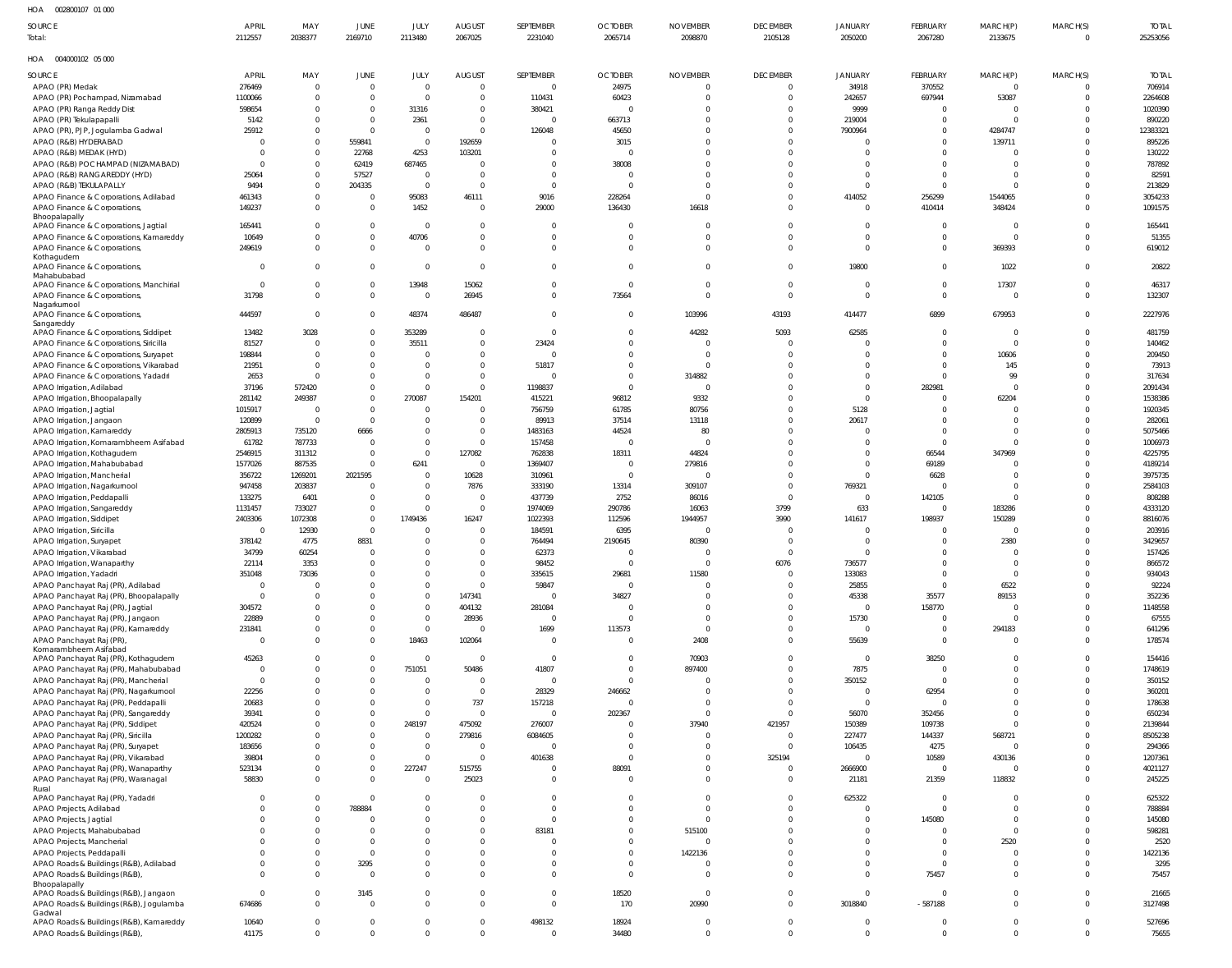004000102 05 000 HOA

| SOURCE                                                                                           | <b>APRIL</b>            | MAY                           | JUNE                         | JULY                 | <b>AUGUST</b>        | SEPTEMBER            | <b>OCTOBER</b>       | <b>NOVEMBER</b>      | <b>DECEMBER</b>        | <b>JANUARY</b>            | FEBRUARY             | MARCH(P)             | MARCH(S)                      | <b>TOTAL</b>          |
|--------------------------------------------------------------------------------------------------|-------------------------|-------------------------------|------------------------------|----------------------|----------------------|----------------------|----------------------|----------------------|------------------------|---------------------------|----------------------|----------------------|-------------------------------|-----------------------|
| Komarambheem Asifabad<br>APAO Roads & Buildings (R&B)                                            | 303342                  | $\overline{0}$                | $\Omega$                     | <sup>0</sup>         | 300965               | $\Omega$             | 4930                 | $\Omega$             | $\mathbf 0$            | 378773                    | 141994               | $\overline{0}$       | $\overline{0}$                | 1130004               |
| Kothagudem<br>APAO Roads & Buildings (R&B),                                                      | $\Omega$                | $\mathbf 0$                   | $\Omega$                     | <sup>0</sup>         | $\Omega$             | $\overline{0}$       | 38243                | $\Omega$             | $\mathbf 0$            | 508465                    | $^{\circ}$           | 201691               | 0                             | 748399                |
| Mahabubabad<br>APAO Roads & Buildings (R&B), Mancherial<br>APAO Roads & Buildings (R&B), Medchal | $\Omega$<br>$\Omega$    | $\mathbf 0$<br>$\overline{0}$ | 5924<br>8436                 | $\Omega$<br>$\Omega$ | 27796<br>$\Omega$    | $\Omega$<br>$\Omega$ | $\Omega$<br>25201    | $\Omega$<br>$\Omega$ | $\Omega$<br>$\Omega$   | $^{\circ}$<br>$\mathbf 0$ | $\Omega$<br>$\Omega$ | $\Omega$<br>$\Omega$ | $\mathbf 0$<br>$\Omega$       | 33720<br>33637        |
| Malkajigiri<br>APAO Roads & Buildings (R&B),                                                     | $\Omega$                | $\overline{0}$                | - 0                          | $\Omega$             | $\Omega$             | $\Omega$             | $\Omega$             | 411403               | $\Omega$               | $\mathbf 0$               | $\Omega$             | $\Omega$             | $\mathbf 0$                   | 411403                |
| Nagarkurnool<br>APAO Roads & Buildings (R&B),                                                    | 237130                  | $\overline{0}$                | 142398                       | $\Omega$             | $\Omega$             | $\Omega$             | $\Omega$             | $\Omega$             | 882                    | $\mathbf 0$               | $\Omega$             | $\Omega$             | $\mathbf 0$                   | 380410                |
| Sangareddy<br>APAO Roads & Buildings (R&B), Siddipet                                             | 267210                  | $\overline{0}$                | 74408                        | $\Omega$             | $\Omega$             | 1092112              | 313506               | 1235307              | $\Omega$               | 21330                     | $\Omega$             | 207699               | 0                             | 3211572               |
| APAO Roads & Buildings (R&B), Siricilla                                                          | 38578                   | $\mathbf 0$                   | 8987                         | $\Omega$             | $\mathbf 0$          |                      | 10339                | 288586               | $\Omega$               | $\mathbf 0$               | $\mathbf 0$          | $\Omega$             | 0                             | 346490                |
| APAO Roads & Buildings (R&B), Suryapet                                                           | 34225                   | $\mathbf 0$                   | 66855                        | $\Omega$             | $\Omega$             | $\cap$               |                      |                      | $\Omega$               | $\Omega$                  | $\Omega$             | $\Omega$             | $\Omega$                      | 101080                |
| APAO Roads & Buildings (R&B),                                                                    | $\Omega$                | $\mathbf 0$                   | 1403                         | $\Omega$             | 357958               | $\Omega$             | $\Omega$             |                      | $\mathbf 0$            | 206108                    | 215563               | $\Omega$             | $\Omega$                      | 781032                |
| Wanaparthy<br>APAO Roads & Buildings (R&B), Yadadri                                              |                         | $\mathbf 0$                   | - 0                          | <sup>0</sup>         | $\Omega$             | 777622               | 119460               | $\Omega$             | $\Omega$               | $\Omega$                  | $\Omega$             | $\Omega$             | $\Omega$                      | 897082                |
| APAO, PJP (FINANCE), Jogulamba Gadwal                                                            |                         | $\mathbf 0$                   |                              | $\Omega$             | $\Omega$             |                      |                      | $\Omega$             | $\Omega$               | $\Omega$                  | $\mathbf 0$          | 51928                | $\Omega$                      | 51928                 |
| APAO, SRSP SSP, KARIMNAGAR                                                                       |                         | $\Omega$                      |                              | <sup>0</sup>         | $\Omega$             | 29755                | $\Omega$             |                      | $\Omega$               | $\Omega$                  | $\Omega$             | $\Omega$             | $\Omega$                      | 29755                 |
| APAO, SRSP, NIZAMABAD<br>PAO (PR) (IW), LMD Colony, Karimnagar                                   | 1404691                 | $\Omega$<br>$\Omega$          |                              | $\Omega$<br>$\Omega$ | $\mathbf 0$<br>7313  | 633001<br>132297     | $\Omega$<br>$\Omega$ | 1883287<br>16192     | $\Omega$<br>$\Omega$   | $\Omega$<br>357227        | 15560<br>$\Omega$    | $\Omega$<br>$\Omega$ | 0<br>$\Omega$                 | 2531848<br>1917720    |
| PAO (PR) KCC, Warangal (Urban)                                                                   | 115                     | $\mathbf 0$                   |                              | $\Omega$             | $\mathbf 0$          | 257959               | 70052                |                      | $\Omega$               | $\mathbf 0$               | $\Omega$             | $\Omega$             | $\Omega$                      | 328126                |
| PAO (PR) MAHABOOBNAGAR                                                                           | 31267                   | $\mathbf 0$                   | $\Omega$                     | $\Omega$             | 6750                 |                      | 45365                |                      | $\Omega$               | 12880                     | $\Omega$             | $\Omega$             | $\Omega$                      | 96262                 |
| PAO (PR) Nalgonda                                                                                | 4971                    | $\mathbf 0$                   | $\Omega$                     | <sup>0</sup>         | 0                    | 79524                | $\cap$               | $\Omega$             | 623838                 | $\Omega$                  | $\Omega$             | $\Omega$             | $\Omega$                      | 708333                |
| PAO (PR), Nirmal<br>PAO (R&B) (NIRMAL)                                                           | 856167                  | $\mathbf 0$<br>$\mathbf 0$    | $\Omega$<br>18205            | $\Omega$<br>$\Omega$ | $\Omega$<br>0        | 803758               | 50109<br>$\Omega$    | $\Omega$<br>$\Omega$ | $\Omega$<br>$\Omega$   | 39403<br>$\mathbf 0$      | $\Omega$<br>$\Omega$ | $\Omega$<br>$\Omega$ | $\Omega$<br>0                 | 1749437<br>18205      |
| PAO (R&B), HANUMAKONDA, Warangal                                                                 | $\Omega$                | $\Omega$                      | 685291                       | $\Omega$             | $\mathbf 0$          | $\Omega$             | 88087                | $\Omega$             | $\Omega$               | $\Omega$                  | $\Omega$             | $\Omega$             | $\Omega$                      | 773378                |
| (Urban)<br>PAO (R&B) MAHABOOBNAGAR                                                               | 131863                  | 2405988                       | $\overline{0}$               | $\Omega$             | 606403               | $\Omega$             |                      | $\Omega$             | $\mathbf 0$            | $\Omega$                  | $\Omega$             | $\Omega$             | 0                             | 3144254               |
| PAO (R&B) NALGONDA                                                                               | $\Omega$                | $\overline{0}$                | 182135                       | 109536               | $\Omega$             | 1783297              | 120918               | $\Omega$             | 94806                  | $\Omega$                  | $\Omega$             | $\Omega$             | $\Omega$                      | 2290692               |
| PAO (W&P) NSP, TEKULAPALLY                                                                       |                         | $\overline{0}$                | $\overline{0}$               | 459874               | $\mathbf 0$          | 164366               | 1086477              | 379203               | $\mathbf 0$            | $\Omega$                  | $\Omega$             | $\Omega$             | $\mathbf 0$                   | 2089920               |
| PAO (W&P), Waranagal (Urban)<br>PAO - IRRIGATION DIVISION WARANGAL                               | 1123619                 | $\Omega$<br>1862635           | $\mathbf{0}$<br>$\mathbf{0}$ | $\Omega$<br>83385    | $\Omega$<br>304990   | 928813               | 356488               | 677894<br>1939       | $\Omega$<br>482006     | 11875864<br>104612        | $\Omega$<br>235878   | $\Omega$<br>$\Omega$ | $\mathbf 0$<br>$\mathbf 0$    | 12553758<br>5484365   |
| (Urban)                                                                                          |                         |                               |                              |                      |                      |                      |                      |                      |                        |                           |                      |                      |                               |                       |
| PAO A M R P (SLBC), NALGONDA                                                                     | $\Omega$                | $\Omega$                      | $\mathbf{0}$                 | 993380               | 453786               | 44339                | 2954656              | 603947               | $\Omega$               | $\Omega$                  | $\Omega$             | <sup>0</sup>         | $\Omega$                      | 5050108               |
| PAO IRRIGATION KARIMNAGAR<br>PAO IRRIGATION DIVISION KHAMMAM                                     | 477875<br>1979175       | 349104<br>196069              | $\Omega$<br>$\Omega$         | 1578568<br>$\Omega$  | 0<br>47563           | 944077<br>1274014    | 17809<br>36185       | 108770               | 20342<br>n             | $\Omega$<br>$\Omega$      | $\Omega$<br>79230    | 738467<br>$\Omega$   | $\Omega$<br>$\Omega$          | 4235012<br>3612236    |
| PAO IRRIGATION DIVISION NALGONDA                                                                 | 1093100                 | 307995                        | $\Omega$                     | $\Omega$             | 0                    | 583240               | 50411                | 154393               | $\Omega$               | 4669                      | $\Omega$             | $\Omega$             | $\Omega$                      | 2193808               |
| PAO IRRIGATION DIVISION<br>MAHABOOBNAGAR                                                         | 5474500                 | 317963                        | $\Omega$                     | $\Omega$             | 15051                | 342739               | 12689                | 39173                | $\Omega$               | $\Omega$                  | $\Omega$             | $\Omega$             | $\Omega$                      | 6202115               |
| PAO IRRIGATION NIZAMABAD                                                                         | 1040006                 | 270373                        |                              | 630742               | 4738                 | 3725708              | 6128                 |                      | $\Omega$               | 159007                    | 1901892              | 1093748              | $\Omega$                      | 8832342               |
| PAO IRRIGATION RANGA REDDY DISTRICT                                                              | 9302                    | 33490                         | $\Omega$                     | $\Omega$             | $\Omega$             | 246965               | 19868                |                      | $\Omega$               | n                         | $\Omega$             | <sup>0</sup>         | $\Omega$                      | 309625                |
| PAO Irrigation Nirmal                                                                            | 219248                  | 317914                        | $\Omega$                     | $\Omega$             | 555928               | 192542               | 46611                | $\Omega$             | $\Omega$               | $\Omega$                  | 259338               | 1524115              | $\Omega$                      | 3115696               |
| PAO MEDAK(IW), MEDAK<br>PAO Public Health (PH), Ranga Reddy                                      | 1411853<br>1609306      | 977549<br>0                   | $\Omega$                     | $\Omega$<br>$\Omega$ | $\Omega$<br>$\Omega$ | 630156               | 13313                | $\Omega$             | $\Omega$<br>$\Omega$   | $\Omega$<br>$\Omega$      | 5361<br>$^{\circ}$   | 84273                | $\Omega$<br>$\Omega$          | 3122505<br>1609306    |
| PAO, AMRP (FINANCE) NALGONDA                                                                     | 268055                  | 702923                        | $\Omega$                     | 208100               | 323799               | $\Omega$             | $\Omega$             |                      | $\Omega$               | $\Omega$                  | 21903                | 399253               | $\Omega$                      | 1924033               |
| PAO, FINANCE (W & P) DEPT, HYDERABAD                                                             | 122835                  | $\overline{\phantom{0}}$      | $\Omega$                     | 31683                | 386309               | $\Omega$             | $\Omega$             | 482626               | 322053                 | 316374                    | 433684               | 16832837             | $\Omega$                      | 18928401              |
| PAO, FINANCE (W & P) DEPT, KARIMNAGAR                                                            | 81517                   | 15255                         | $\Omega$                     | $\Omega$             | $\Omega$             | 10590                | 40690                | 207266               | $\Omega$               | 345002                    | $\Omega$             | 237753               | $\Omega$                      | 938073                |
| PAO, FINANCE (W & P) DEPT, KHAMMAM                                                               | $\mathbf 0$             | 0                             | $\Omega$                     | 250759               | 96399                | 12290                |                      |                      | $\Omega$               | $\Omega$                  | 297386               | 291949               | $\Omega$                      | 948783                |
| PAO, FINANCE (W & P) DEPT,<br>MAHABOOBNAGAR                                                      | 101478                  | 26347                         | $\Omega$                     | $\Omega$             | 55966                | 7283                 | 74449                | $\Omega$             | $\Omega$               | $\Omega$                  | 4272                 | 106555               | $\Omega$                      | 376350                |
| PAO, FINANCE (W & P) DEPT, MEDAK                                                                 | 33563                   | $\Omega$                      |                              | $\Omega$             | $\Omega$             | $\Omega$             | 226                  | $\Omega$             | $\Omega$               | $\Omega$                  | $\Omega$             | $\Omega$             | $\Omega$                      | 33789                 |
| PAO, FINANCE (W & P) DEPT, NIZAMABAD                                                             | 608356                  | $\mathbf 0$                   | $^{\circ}$                   | 228987               | 356378               | 32555                | 362499               | 511092               | 1121935                | 2188854                   | 1494669              | 3987389              | 0                             | 10892714              |
| PAO, FINANCE (W & P) DEPT, RANGA<br>REDDY                                                        | 289131                  | $\overline{0}$                | $\Omega$                     | $\Omega$             | 77815                | $\Omega$             | $\Omega$             | $\Omega$             | 367567                 | $-1620219$                | $\overline{0}$       | 112492               | $\mathbf 0$                   | $-773214$             |
| PAO, FINANCE (W & P) DEPT, WARANGAL                                                              | 833192                  | $\overline{0}$                | $\mathbf{0}$                 | 44338                | 137890               | 906819               | $\Omega$             | 1765856              | $\Omega$               | 485881                    | 800759               | 2100558              | $\Omega$                      | 7075293               |
| PAO, NH(PROJ) RANGAREDDY                                                                         | $\Omega$                | $\overline{0}$                | $\Omega$                     | $\Omega$             | $\mathbf 0$          | 158897               | $\Omega$             | $\Omega$             | $\mathbf 0$            | $\mathbf 0$               | 3804                 | $\Omega$             | 0                             | 162701                |
| PAO, PJP, Jogulamba Gadwal<br>Total:                                                             | 11301<br>42013600       | 10232<br>14779494             | $\Omega$<br>4933348          | $\Omega$<br>9203832  | 1277797<br>8617475   | 22650<br>36218545    | 656801<br>11558281   | 48599<br>15138227    | $\mathbf 0$<br>3842731 | 8501194<br>42384059       | 170818<br>9162257    | $\Omega$<br>37675461 | $\mathbf 0$<br>$\overline{0}$ | 10699392<br>235527310 |
| HOA  004904103  02  000                                                                          |                         |                               |                              |                      |                      |                      |                      |                      |                        |                           |                      |                      |                               |                       |
| SOURCE                                                                                           | <b>APRIL</b>            | MAY                           | JUNE                         | JULY                 | <b>AUGUST</b>        | SEPTEMBER            | <b>OCTOBER</b>       | <b>NOVEMBER</b>      | <b>DECEMBER</b>        | JANUARY                   | FEBRUARY             | MARCH(P)             | MARCH(S)                      | <b>TOTAL</b>          |
| APAO Irrigation, Nagarkurnool                                                                    | $\mathbf 0$             | 1849                          | 0                            | $\overline{0}$       | $\mathbf 0$          | $\overline{0}$       | $\overline{0}$       | $\mathbf{0}$         | $\mathbf 0$            | $\mathbf 0$               | $\overline{0}$       | $\overline{0}$       | 0                             | 1849                  |
| PAO - IRRIGATION DIVISION WARANGAL                                                               | $\overline{0}$          | $\overline{\mathbf{0}}$       | $\mathbf{0}$                 | $\overline{0}$       | $\mathbf 0$          | $\overline{0}$       | $\overline{0}$       | $\overline{0}$       | $\overline{0}$         | $\mathbf 0$               | 181                  | $-181$               | $\overline{0}$                | $\overline{0}$        |
| (Urban)<br>iotal:                                                                                | $\overline{0}$          | 1849                          | $\overline{0}$               | $\overline{0}$       | $\mathbf 0$          | $\overline{0}$       | $\overline{0}$       | $\mathbf 0$          | $\overline{0}$         | $\mathbf 0$               | 181                  | $-181$               | $\overline{0}$                | 1849                  |
| HOA   004904800   01   001                                                                       |                         |                               |                              |                      |                      |                      |                      |                      |                        |                           |                      |                      |                               |                       |
| SOURCE                                                                                           | <b>APRIL</b>            | MAY                           | JUNE                         | JULY                 | <b>AUGUST</b>        | SEPTEMBER            | <b>OCTOBER</b>       | <b>NOVEMBER</b>      | <b>DECEMBER</b>        | <b>JANUARY</b>            | <b>FEBRUARY</b>      | MARCH(P)             | MARCH(S)                      | <b>TOTAL</b>          |
| APAO (R&B) HYDERABAD                                                                             | $\overline{0}$          | $\overline{\mathbf{0}}$       | $\overline{0}$               | $\overline{0}$       | $\mathbf 0$          | $\Omega$             | $\overline{0}$       | $\Omega$             | $\overline{0}$         | $\mathbf 0$               | 5363                 | 5363                 | $\Omega$                      | 10726                 |
| APAO Finance & Corporations,                                                                     | 3000                    | 3000                          | 3000                         | 3000                 | 3000                 | 3000                 | 3000                 | 3000                 | 3000                   | 3000                      | 11694                | 11678                | $\mathbf 0$                   | 53372                 |
| Nagarkurnool<br>APAO Finance & Corporations, Siddipet                                            | $\overline{0}$          | $\overline{\phantom{0}}$      | $\mathbf{0}$                 | $\overline{0}$       | $\overline{0}$       | $\Omega$             | $\Omega$             | $\Omega$             | $\overline{0}$         | $\overline{0}$            | 100000               | $\Omega$             | 0                             | 100000                |
| APAO Finance & Corporations, Suryapet                                                            | $\mathbf 0$             | $\overline{0}$                | $\Omega$                     | $\Omega$             | $\mathbf 0$          | 10000                | 10000                | 10000                | 10000                  | 10000                     | 10000                | 10000                | 0                             | 70000                 |
| APAO Irrigation, Jagtial                                                                         | $\Omega$                | $\overline{0}$                | $^{\circ}$                   | 6070                 | 6070                 | 6070                 | 6070                 | 6070                 | 6070                   | 6070                      | 6070                 | 6070                 | $\Omega$                      | 54630                 |
| APAO Irrigation, Nagarkurnool<br>APAO Irrigation, Waranagal Rural                                | $\overline{0}$<br>6230  | $\overline{0}$<br>6230        | 6755<br>6230                 | 6755<br>6230         | 6755<br>6230         | 12355<br>6230        | 12405<br>$\Omega$    | 12405<br>$\Omega$    | 12405<br>7638          | 12405<br>2546             | 12405<br>2546        | 5650<br>2546         | $\Omega$<br>$\Omega$          | 100295<br>52656       |
| APAO Projects, Jagtial                                                                           | $\overline{0}$          | $\overline{\mathbf{0}}$       | $\overline{0}$               | $\overline{0}$       | $\overline{0}$       | $\Omega$             | $\Omega$             | $\Omega$             | 9824                   | 9810                      | 9810                 | 9810                 | $\Omega$                      | 39254                 |
| APAO, SRSP (FINANCE), WARANGAL RURAL                                                             | 2975                    | 2975                          | 2975                         | 2975                 | 2975                 | 2975                 | 2975                 | 2975                 | 2975                   | 2975                      | $\mathbf 0$          | <sup>0</sup>         | $\Omega$                      | 29750                 |
| APAO, SRSP SSP, KARIMNAGAR                                                                       | $\overline{0}$          | $\overline{0}$                | $\overline{0}$               | $\Omega$             | $\mathbf 0$          | $\Omega$             | $\Omega$             | $\Omega$             | $\overline{0}$         | 107606                    | 15118                | 11125                | $\Omega$                      | 133849                |
| PAO (W&P), Waranagal (Urban)                                                                     | $\overline{0}$          | 11110                         | 4860                         | 4860                 | 4860                 | 4860                 | 4860                 | 4860                 | 2360                   | 2360                      | 2360                 | 2360                 | $\Omega$                      | 49710                 |
| PAO A M R P (SLBC), NALGONDA<br>PAO IRRIGATION DIVISION HYDERABAD                                | $\overline{0}$<br>20545 | 10112<br>27326                | 10112<br>21770               | 10112<br>21770       | 7791<br>21770        | 7791<br>30108        | 10458<br>31333       | 143385<br>31333      | 13684<br>72958         | 13560<br>75722            | 13560<br>66116       | 17120<br>74891       | $\Omega$<br>$\Omega$          | 257685<br>495642      |
| PAO IRRIGATION DIVISION KHAMMAM                                                                  | $\overline{0}$          | $\overline{\mathbf{0}}$       | $\mathbf{0}$                 | 15000                | $\overline{0}$       | 15000                | 15000                | 15000                | 15000                  | 15000                     | 15000                | 15000                | 0                             | 120000                |
| PAO IRRIGATION DIVISION NALGONDA                                                                 | $\overline{0}$          | 3465                          | 3465                         | 3465                 | 3465                 | 3465                 | 3465                 | 3465                 | 3465                   | 3465                      | 3465                 | 3465                 | 0                             | 38115                 |
| PAO IRRIGATION DIVISION,<br>MAHABOOBNAGAR                                                        | 6646                    | 12903                         | 12903                        | 12903                | 20398                | 12903                | 12903                | 12903                | 12903                  | 11340                     | 14091                | 2715                 | $\mathbf 0$                   | 145511                |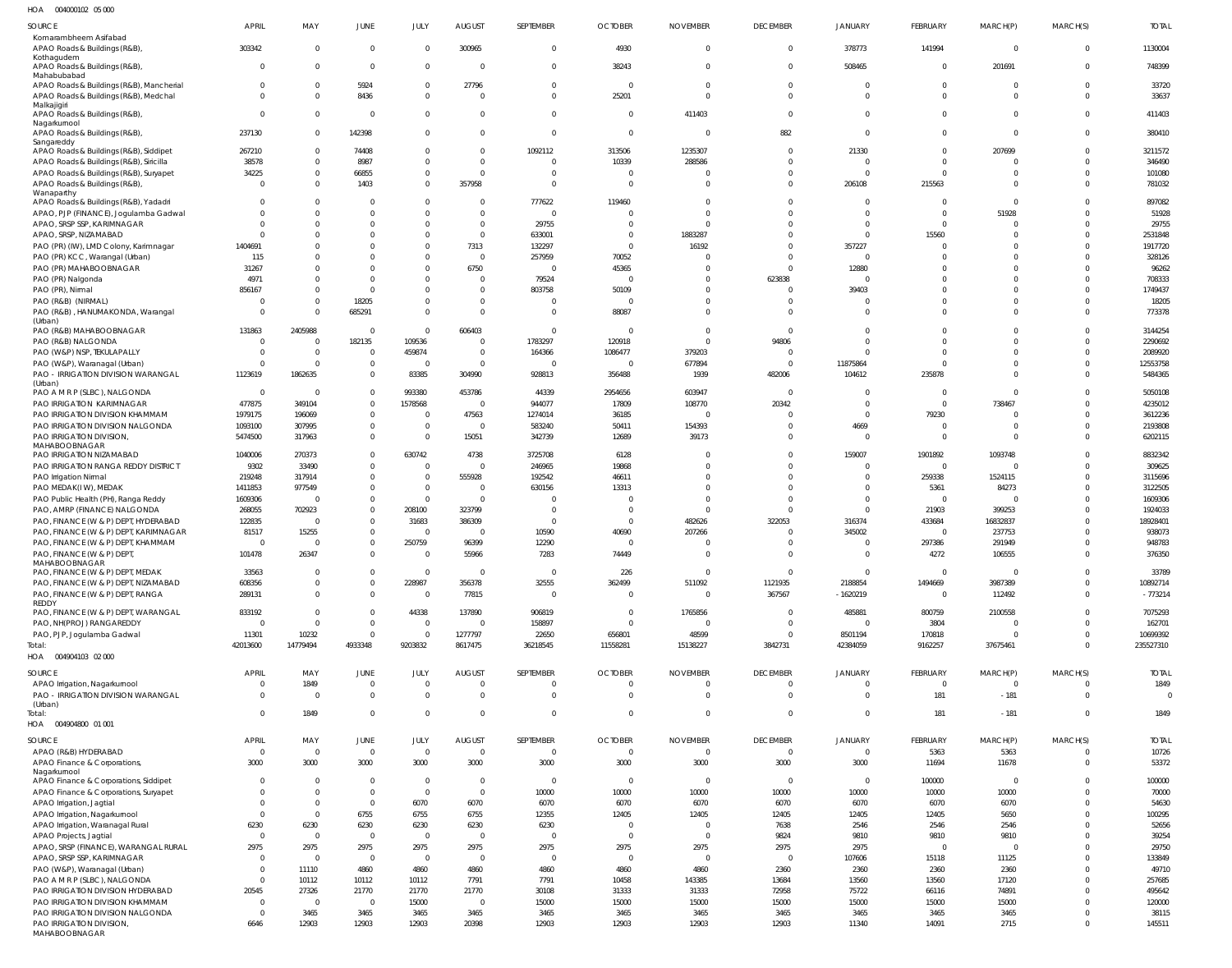| HOA | 004904800 01 001 |  |
|-----|------------------|--|

| SOURCE<br>PAO IRRIGATION NIZAMABAD<br>PAO IRRIGATION RANGA REDDY DISTRICT                | <b>APRIL</b><br>$\mathbf 0$<br>4905 | MAY<br>32088<br>16356            | JUNE<br>$\overline{0}$<br>16318  | JULY<br>$\overline{0}$<br>16318  | <b>AUGUST</b><br>$\overline{0}$<br>16318 | SEPTEMBER<br>$\Omega$<br>13690 | <b>OCTOBER</b><br>$\overline{0}$<br>4905 | <b>NOVEMBER</b><br>$\overline{0}$<br>4905 | <b>DECEMBER</b><br>$\overline{0}$<br>7533 | JANUARY<br>$\overline{0}$<br>7533 | FEBRUARY<br>$\overline{0}$<br>7533        | MARCH(P)<br>$\overline{0}$<br>7533 | MARCH(S)<br>0<br>$\mathbf{0}$ | <b>TOTAL</b><br>32088<br>123847 |
|------------------------------------------------------------------------------------------|-------------------------------------|----------------------------------|----------------------------------|----------------------------------|------------------------------------------|--------------------------------|------------------------------------------|-------------------------------------------|-------------------------------------------|-----------------------------------|-------------------------------------------|------------------------------------|-------------------------------|---------------------------------|
| PAO, AMRP (FINANCE) NALGONDA<br>PAO, FINANCE (W & P) DEPT, KARIMNAGAR                    | 0<br>$\mathbf 0$                    | 5302<br>$\overline{0}$           | 5302<br>$\overline{0}$           | $\overline{0}$<br>$\overline{0}$ | 5302<br>$\overline{0}$                   | 5302<br>$\Omega$               | 5302<br>$\Omega$                         | - 0<br>$\Omega$                           | $\overline{0}$<br>$\overline{0}$          | 5302<br>$\overline{0}$            | 5302<br>7007                              | 5302<br>7007                       | 0                             | 42416<br>14014                  |
| PAO, PJP, Jogulamba Gadwal<br>PAO, NSP (W&P), HYDERABAD                                  | 18803<br>$\mathbf 0$                | 21914<br>$\overline{0}$          | 20346<br>$\overline{0}$          | 15723<br>$\overline{0}$          | 85701<br>$\overline{0}$                  | 118965<br>9626                 | 14318<br>$\Omega$                        | 42918<br>$\Omega$                         | 97872<br>$\overline{0}$                   | 17475<br>$\overline{0}$           | 16010<br>$\overline{0}$                   | 33353<br>$\mathsf{C}$              | 0<br>$\Omega$                 | 503398<br>9626                  |
| Total:<br>004904800 01 002<br>HOA                                                        | 63104                               | 152781                           | 114036                           | 125181                           | 190635                                   | 262340                         | 136994                                   | 293219                                    | 277687                                    | 306169                            | 323450                                    | 230988                             | $\Omega$                      | 2476584                         |
| SOURCE<br>PAO (W&P), Waranagal (Urban)                                                   | <b>APRIL</b><br>5638                | MAY<br>2819                      | JUNE<br>699                      | JULY<br>$\overline{0}$           | <b>AUGUST</b><br>699                     | SEPTEMBER<br>1398              | <b>OCTOBER</b><br>699                    | <b>NOVEMBER</b><br>699                    | <b>DECEMBER</b><br>699                    | JANUARY<br>699                    | FEBRUARY<br>699                           | MARCH(P)<br>- 0                    | MARCH(S)<br>$\Omega$          | <b>TOTAL</b><br>14748           |
| PAO - IRRIGATION DIVISION WARANGAL<br>(Urban)                                            | 0                                   | 1400                             | 1400                             | 1400                             | 1400                                     | 1400                           | 1400                                     | 1400                                      | 1400                                      | $\overline{0}$                    | $\overline{\mathbf{0}}$                   | $\mathbf 0$                        | $\mathbf{0}$                  | 11200                           |
| PAO A M R P (SLBC), NALGONDA<br>PAO IRRIGATION DIVISION NALGONDA                         | $\Omega$<br>$\Omega$                | 1256<br>2475                     | 1256<br>2475                     | 1256<br>2475                     | 1256<br>2475                             | 2256<br>$\Omega$               | 1256<br>$\Omega$                         | 1256<br>$\Omega$                          | 1256<br>$\overline{0}$                    | 1256<br>$\overline{0}$            | 1256<br>$\overline{0}$                    | $\Omega$<br>$\Omega$               | $\Omega$<br>$\Omega$          | 13560<br>9900                   |
| PAO IRRIGATION DIVISION,<br>MAHABOOBNAGAR                                                | <sup>0</sup>                        | 1495                             | 1495                             | 1495                             | 1495                                     | 1495                           | 1495                                     | 1500                                      | 750                                       | 750                               | 750                                       | $\Omega$                           | $\Omega$                      | 12720                           |
| PAO IRRIGATION RANGA REDDY DISTRICT<br>PAO MEDAK(IW), MEDAK                              |                                     | $\overline{0}$<br>$\overline{0}$ | $\overline{0}$<br>$\overline{0}$ | $\overline{0}$<br>$\overline{0}$ | $\overline{0}$<br>$\overline{0}$         | $\overline{0}$<br>$\Omega$     | $\Omega$<br>$\Omega$                     | $\Omega$<br>$\Omega$                      | 443<br>232                                | $\overline{0}$<br>232             | $\overline{\mathbf{0}}$<br>232            | $\mathbf 0$<br>232                 | $\Omega$<br>$\Omega$          | 443<br>928                      |
| PAO, AMRP (FINANCE) NALGONDA<br>PAO, PJP, Jogulamba Gadwal                               |                                     | 578<br>$\overline{0}$            | 578<br>$\overline{0}$            | $\overline{0}$<br>$\overline{0}$ | 578<br>$\overline{0}$                    | 578<br>$\Omega$                | 578<br>$\Omega$                          | $\Omega$<br>$\Omega$                      | 578<br>$\Omega$                           | 578<br>$\overline{0}$             | $\overline{\mathbf{0}}$<br>$\Omega$       | $\mathbf 0$<br>8000                | $\Omega$<br>$\Omega$          | 4046<br>8000                    |
| Total:<br>HOA  004904800  01 003                                                         | 5638                                | 10023                            | 7903                             | 6626                             | 7903                                     | 7127                           | 5428                                     | 4855                                      | 5358                                      | 3515                              | 2937                                      | 8232                               | $\Omega$                      | 75545                           |
| SOURCE                                                                                   | <b>APRIL</b>                        | MAY                              | JUNE                             | JULY                             | <b>AUGUST</b>                            | SEPTEMBER                      | <b>OCTOBER</b>                           | <b>NOVEMBER</b>                           | <b>DECEMBER</b>                           | JANUARY                           | FEBRUARY                                  | MARCH(P)                           | MARCH(S)                      | <b>TOTAL</b>                    |
| PAO (W&P), Waranagal (Urban)<br>PAO A M R P (SLBC), NALGONDA                             | 0                                   | $\overline{0}$<br>$\mathbf{0}$   | $\overline{0}$<br>$\mathbf{0}$   | $\overline{0}$<br>$\overline{0}$ | $\overline{0}$<br>$\overline{0}$         | - 0<br>$\Omega$                | $\Omega$<br>$\Omega$                     | $\Omega$                                  | $\Omega$<br>$\Omega$                      | $\overline{0}$<br>$\overline{0}$  | $\overline{\mathbf{0}}$<br>$\overline{0}$ | 699<br>1256                        | 0<br>$\Omega$                 | 699<br>1256                     |
| PAO IRRIGATION RANGA REDDY DISTRICT<br>PAO, AMRP (FINANCE) NALGONDA                      |                                     | $\overline{0}$<br>$\mathbf 0$    | $\mathbf{0}$<br>$\mathbf{0}$     | $\overline{0}$<br>$\overline{0}$ | $\overline{0}$<br>$\overline{0}$         | $\Omega$<br>$\Omega$           | $\Omega$                                 | $\Omega$                                  | $\Omega$<br>$\Omega$                      | 443<br>$\overline{0}$             | 3912<br>$\overline{0}$                    | 5844<br>578                        | $\Omega$<br>$\Omega$          | 10199<br>578                    |
| Total:<br>004904800 01 004<br>HOA                                                        | $\Omega$                            | $\mathbf{0}$                     | $\Omega$                         | $\overline{0}$                   | $\overline{0}$                           | $\Omega$                       | $\Omega$                                 | $\Omega$                                  | $\Omega$                                  | 443                               | 3912                                      | 8377                               | $\Omega$                      | 12732                           |
| SOURCE                                                                                   | <b>APRIL</b>                        | MAY                              | JUNE                             | JULY                             | <b>AUGUST</b>                            | SEPTEMBER                      | <b>OCTOBER</b>                           | <b>NOVEMBER</b>                           | <b>DECEMBER</b>                           | JANUARY                           | FEBRUARY                                  | MARCH(P)                           | MARCH(S)                      | <b>TOTAL</b>                    |
| PAO A M R P (SLBC), NALGONDA<br>PAO Public Health (PH), Ranga Reddy                      | 0                                   | $\overline{0}$<br>$\mathbf{0}$   | $\overline{0}$<br>$\overline{0}$ | $\overline{0}$<br>$\overline{0}$ | $\overline{0}$<br>$\overline{0}$         | $\Omega$<br>$\Omega$           | $\Omega$<br>$\Omega$                     | $\Omega$<br>$\Omega$                      | $\Omega$<br>$\overline{0}$                | $\Omega$<br>$\overline{0}$        | $\overline{0}$<br>20000                   | 1107<br>2520                       | $\Omega$<br>$\Omega$          | 1107<br>22520                   |
| Total:<br>HOA<br>004904800 01 005                                                        | $\Omega$                            | $\mathbf{0}$                     | $\mathbf{0}$                     | $\overline{0}$                   | $\overline{0}$                           | $\Omega$                       | $\Omega$                                 | $\Omega$                                  | $\Omega$                                  | $\overline{0}$                    | 20000                                     | 3627                               | $\Omega$                      | 23627                           |
| SOURCE                                                                                   | <b>APRIL</b>                        | MAY                              | <b>JUNE</b>                      | JULY                             | <b>AUGUST</b>                            | SEPTEMBER                      | <b>OCTOBER</b>                           | <b>NOVEMBER</b>                           | <b>DECEMBER</b>                           | JANUARY                           | FEBRUARY                                  | MARCH(P)                           | MARCH(S)                      | <b>TOTAL</b>                    |
| APAO Irrigation, Nagarkurnool<br>PAO (R&B) NALGONDA                                      | 0                                   | $\overline{0}$<br>$\overline{0}$ | $\mathbf{0}$<br>$\overline{0}$   | $\overline{0}$<br>$\overline{0}$ | $\overline{0}$<br>$\overline{0}$         | $\Omega$<br>- 0                | $\Omega$<br>$\Omega$                     | $\Omega$<br>7660                          | 2000<br>$\Omega$                          | $\overline{0}$<br>$\Omega$        | $\overline{0}$<br>$\Omega$                | - 0                                | $\mathbf{0}$<br>$\Omega$      | 2000<br>7660                    |
| PAO A M R P (SLBC), NALGONDA<br>PAO Irrigation Nirmal                                    |                                     | $\overline{0}$<br>$\overline{0}$ | $\overline{0}$<br>$\mathbf{0}$   | $\overline{0}$<br>$\overline{0}$ | $\overline{0}$<br>$\overline{0}$         | - 0<br>40643                   | $\Omega$                                 | $\Omega$<br>$\Omega$                      | 638<br>$\overline{0}$                     | $\Omega$<br>$\Omega$              | $\Omega$<br>$\overline{0}$                | $\Omega$                           | $\Omega$<br>0                 | 638<br>40643                    |
| Total:<br>HOA  004904800  21 000                                                         | $\Omega$                            | $\mathbf{0}$                     | $\mathbf{0}$                     | $\overline{0}$                   | $\overline{0}$                           | 40643                          | $\Omega$                                 | 7660                                      | 2638                                      | $\Omega$                          | $\Omega$                                  | $\Omega$                           | $\mathbf{0}$                  | 50941                           |
| SOURCE                                                                                   | <b>APRIL</b>                        | MAY                              | JUNE                             | JULY                             | <b>AUGUST</b>                            | SEPTEMBER                      | <b>OCTOBER</b>                           | <b>NOVEMBER</b>                           | <b>DECEMBER</b>                           | JANUARY                           | FEBRUARY                                  | MARCH(P)                           | MARCH(S)                      | <b>TOTAL</b>                    |
| APAO (R&B) TEKULAPALLY<br>APAO Roads & Buildings (R&B), Jogulamba                        | $\Omega$<br>$\Omega$                | $\overline{0}$<br>$\mathbf{0}$   | 22232<br>$\overline{0}$          | $\overline{0}$<br>$\overline{0}$ | $\overline{0}$<br>$\overline{0}$         | - 0<br>$\Omega$                | $\Omega$<br>$\Omega$                     | $\Omega$<br>2850                          | $\Omega$<br>$\overline{0}$                | $\overline{0}$<br>$\Omega$        | $\overline{0}$<br>$\Omega$                | $\Omega$<br>$\Omega$               | 0<br>$\mathbf{0}$             | 22232<br>2850                   |
| Gadwal<br>PAO (W&P) NSP, TEKULAPALLY                                                     | $\Omega$                            | $\overline{0}$                   | $\overline{0}$                   | $\overline{0}$                   | $\overline{0}$                           | 1755                           | $\Omega$                                 | $\Omega$                                  | $\Omega$                                  | $\Omega$                          | $\Omega$                                  | $\Omega$                           | $\mathbf{0}$                  | 1755                            |
| PAO IRRIGATION NIZAMABAD<br>PAO IRRIGATION RANGA REDDY DISTRICT                          | $\mathbf 0$                         | $\overline{0}$<br>$\mathbf 0$    | $\overline{0}$<br>$\overline{0}$ | $\overline{0}$<br>$\overline{0}$ | $\overline{0}$<br>$\overline{0}$         | 8550<br>$\Omega$               | $\Omega$                                 | $\cap$<br>$\Omega$                        | $\cap$<br>2435                            | $\Omega$<br>2435                  | $\Omega$                                  | $\mathbf 0$                        | $\mathbf 0$<br>$\Omega$       | 8550<br>4870                    |
| PAO MEDAK(IW), MEDAK<br>Total:                                                           | 0<br>$\Omega$                       | $\mathbf{0}$<br>$\mathbf{0}$     | $\overline{0}$<br>22232          | 3830<br>3830                     | $\overline{0}$<br>$\overline{0}$         | $\Omega$<br>10305              | $\Omega$<br>$\Omega$                     | $\Omega$<br>2850                          | $\overline{0}$<br>2435                    | $\overline{0}$<br>2435            | $\overline{0}$<br>$\overline{0}$          | $\mathbf 0$<br>$\Omega$            | $\mathbf 0$<br>$\mathbf 0$    | 3830<br>44087                   |
| HOA  004904800  22 000                                                                   |                                     |                                  |                                  |                                  |                                          |                                |                                          |                                           |                                           |                                   |                                           |                                    |                               |                                 |
| SOURCE<br>APAO (R&B) RANGAREDDY (HYD)                                                    | <b>APRIL</b><br>$\mathbf 0$         | MAY<br>$\overline{0}$            | JUNE<br>$\overline{0}$           | JULY<br>$\overline{0}$           | <b>AUGUST</b><br>$\overline{0}$          | SEPTEMBER<br>- 0               | <b>OCTOBER</b><br>$\Omega$               | <b>NOVEMBER</b><br>$\Omega$               | <b>DECEMBER</b><br>$\mathbf 0$            | JANUARY<br>$\overline{0}$         | FEBRUARY<br>$\overline{0}$                | MARCH(P)<br>8217079                | MARCH(S)<br>0                 | <b>TOTAL</b><br>8217079         |
| APAO Roads & Buildings (R&B), Kamareddy<br>APAO Roads & Buildings (R&B),                 | 490483<br>0                         | $\mathbf{0}$<br>$\mathbf{0}$     | $\overline{0}$<br>$\overline{0}$ | $\overline{0}$<br>$\overline{0}$ | $\overline{0}$<br>$\overline{0}$         | $\Omega$<br>621113             | $\Omega$<br>$\Omega$                     | $\Omega$<br>$\Omega$                      | $\overline{0}$<br>$\Omega$                | $\overline{0}$<br>$\Omega$        | $\overline{0}$<br>$\Omega$                |                                    | $\mathbf{0}$<br>$\Omega$      | 490483<br>621113                |
| Komarambheem Asifabad<br>PAO (R&B) LMD                                                   | 0                                   | $\mathbf 0$                      | 5534100                          | $\overline{0}$                   | $\overline{0}$                           | $\Omega$                       | $\Omega$                                 | $\Omega$                                  | $\Omega$                                  | $\overline{0}$                    | $\Omega$                                  | $\Omega$                           | $\Omega$                      | 5534100                         |
| PAO A M R P (SLBC), NALGONDA<br>PAO MEDAK(IW), MEDAK                                     | 0<br>0                              | $\overline{0}$<br>$\mathbf{0}$   | 5415230<br>$\overline{0}$        | 3106107<br>$\overline{0}$        | $\overline{0}$<br>$\overline{0}$         | - 0<br>$\Omega$                | 3441439<br>$\overline{0}$                | $\Omega$<br>6188923                       | $\mathbf 0$<br>$\mathbf 0$                | 1404195<br>$\overline{0}$         | $\Omega$<br>$\overline{0}$                | $\Omega$<br>$\Omega$               | 0<br>$\mathbf{0}$             | 13366971<br>6188923             |
| Total:<br>HOA   005500800   81   001                                                     | 490483                              | $\overline{0}$                   | 10949330                         | 3106107                          | $\overline{0}$                           | 621113                         | 3441439                                  | 6188923                                   | $\Omega$                                  | 1404195                           | $\Omega$                                  | 8217079                            | $\mathbf{0}$                  | 34418669                        |
| SOURCE                                                                                   | <b>APRIL</b>                        | MAY                              | JUNE                             | JULY                             | <b>AUGUST</b>                            | SEPTEMBER                      | <b>OCTOBER</b>                           | <b>NOVEMBER</b>                           | <b>DECEMBER</b>                           | JANUARY                           | FEBRUARY                                  | MARCH(P)                           | MARCH(S)                      | <b>TOTAL</b>                    |
| APAO Finance & Corporations, Adilabad<br>APAO Finance & Corporations,<br>Sangareddy      | 20800<br>53560                      | $\overline{0}$<br>$\mathbf{0}$   | $\overline{0}$<br>$\overline{0}$ | $\overline{0}$<br>$\overline{0}$ | $\overline{0}$<br>$\overline{0}$         | - 0<br>$\Omega$                | $\Omega$<br>$\overline{0}$               | $\overline{0}$<br>360                     | $\Omega$<br>$\overline{0}$                | 0<br>$\overline{0}$               | $\overline{0}$<br>$\overline{0}$          | -0<br>$\mathbf 0$                  | 0<br>$\Omega$                 | 20800<br>53920                  |
| PAO, FINANCE (W & P) DEPT, KARIMNAGAR                                                    | 21500                               | 10730                            | $\overline{0}$                   | $\overline{0}$                   | 4195                                     | 8186<br>$\Omega$               | 5774<br>$\Omega$                         | 948                                       | $\overline{0}$                            | 13157                             | $\overline{0}$                            | $\mathbf 0$                        | $\Omega$<br>$\Omega$          | 64490                           |
| PAO, FINANCE (W & P) DEPT, NIZAMABAD<br>PAO, FINANCE (W & P) DEPT, RANGA<br><b>REDDY</b> | $\mathbf 0$<br>78379                | $\overline{0}$<br>46336          | $\overline{0}$<br>86773          | $\overline{0}$<br>110658         | $\overline{0}$<br>138283                 | 30336                          | 130107                                   | $\overline{0}$<br>20996                   | $\overline{0}$<br>4044                    | $\overline{0}$<br>16983           | 2139<br>$\overline{0}$                    | $\mathbf 0$<br>105000              | $\Omega$                      | 2139<br>767895                  |
| PAO, FINANCE (W & P) DEPT, WARANGAL<br>Total:                                            | 15000<br>189239                     | $\overline{0}$<br>57066          | 401<br>87174                     | $\overline{0}$<br>110658         | $\overline{0}$<br>142478                 | $\overline{0}$<br>38522        | $\Omega$<br>135881                       | $\Omega$<br>22304                         | $\overline{\mathbf{0}}$<br>4044           | $\overline{0}$<br>30140           | $\overline{0}$<br>2139                    | $\mathbf 0$<br>105000              | 0<br>$\mathbf 0$              | 15401<br>924645                 |
| HOA   005901102   01   000<br>SOURCE                                                     | <b>APRIL</b>                        | MAY                              | JUNE                             | JULY                             | <b>AUGUST</b>                            | SEPTEMBER                      | <b>OCTOBER</b>                           | <b>NOVEMBER</b>                           | <b>DECEMBER</b>                           | JANUARY                           | FEBRUARY                                  | MARCH(P)                           | MARCH(S)                      | <b>TOTAL</b>                    |
| APAO Roads & Buildings (R&B), Kamareddy                                                  | 0                                   | $\mathbf{0}$                     | 9000                             | $\overline{0}$                   | 3050                                     | - 0                            | $\overline{0}$                           | 3894                                      | $\mathbf 0$                               | 12862                             | $\overline{0}$                            | 0                                  | $\overline{0}$                | 28806                           |
| PAO (R&B) (NIRMAL)<br>Total:<br>HOA   005980101   01   000                               | $\mathbf 0$<br>$\mathbf 0$          | 11500<br>11500                   | 13825<br>22825                   | $\overline{0}$<br>$\overline{0}$ | 13800<br>16850                           | $\Omega$<br>$\Omega$           | $\Omega$<br>$\Omega$                     | 20700<br>24594                            | $\mathbf 0$<br>$\overline{0}$             | 7500<br>20362                     | 5300<br>5300                              | 3600<br>3600                       | $\mathbf{0}$<br>$\mathbf{0}$  | 76225<br>105031                 |
| SOURCE                                                                                   | <b>APRIL</b>                        | MAY                              | JUNE                             | JULY                             | <b>AUGUST</b>                            | SEPTEMBER                      | <b>OCTOBER</b>                           | <b>NOVEMBER</b>                           | <b>DECEMBER</b>                           | JANUARY                           | FEBRUARY                                  | MARCH(P)                           | MARCH(S)                      | <b>TOTAL</b>                    |
| APAO (R&B) MEDAK (HYD)<br>APAO (R&B) TEKULAPALLY                                         | $\mathbf 0$<br>$\mathbf 0$          | $\mathbf 0$<br>$\mathbf{0}$      | $\overline{0}$<br>$\mathbf{0}$   | $\overline{0}$<br>$\overline{0}$ | $\overline{0}$<br>$\overline{0}$         | $\Omega$<br>1146021            | 2480<br>$\Omega$                         | $\Omega$<br>$\Omega$                      | $\mathbf 0$<br>$\mathbf 0$                | $\overline{0}$<br>$\mathbf{0}$    | $\overline{0}$<br>88680                   | $\mathsf{C}$<br>$\Omega$           | $\mathbf 0$                   | 2480<br>1234701                 |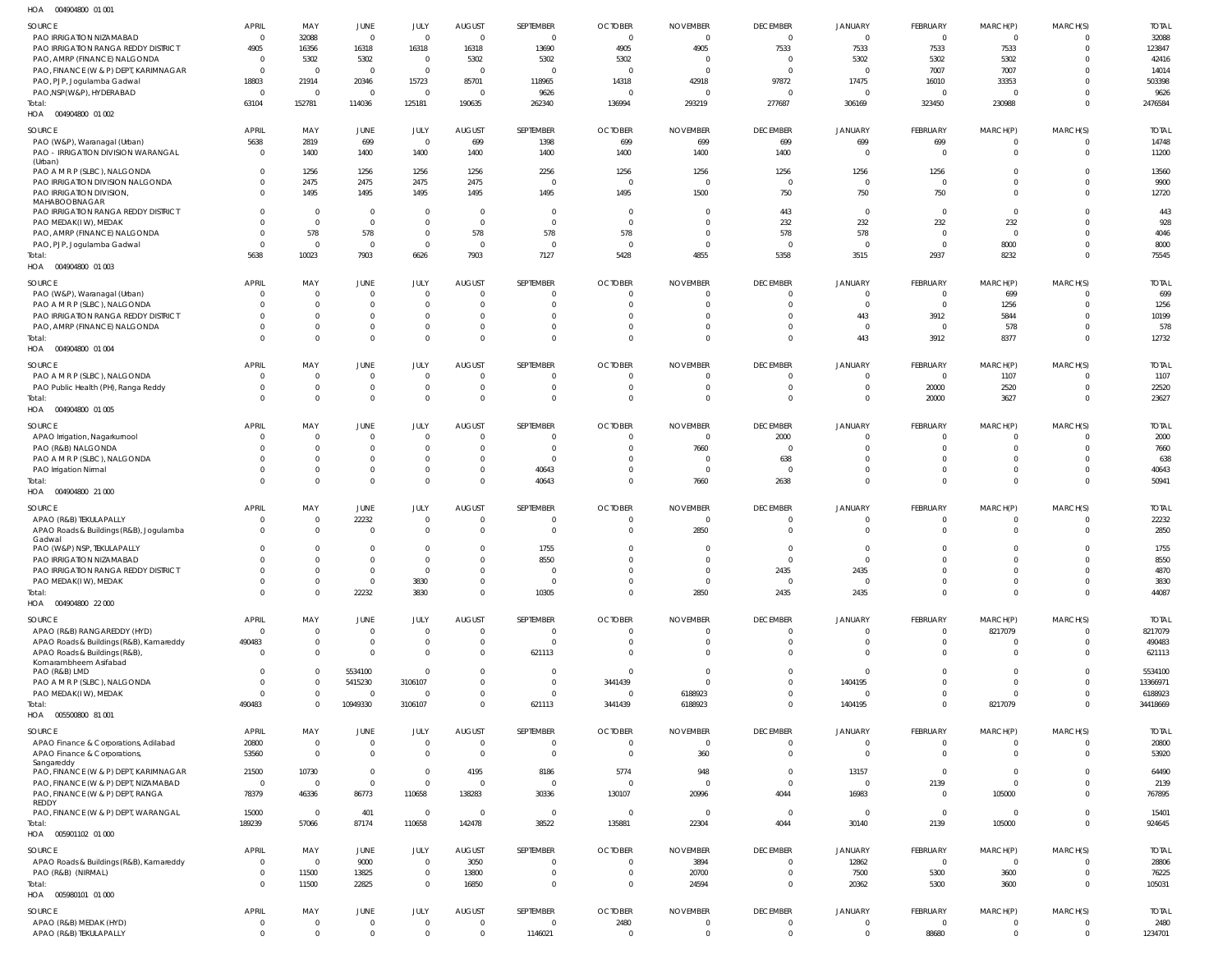005980101 01 000 HOA

| SOURCE                                                                    | <b>APRIL</b>        | MAY                  | JUNE                             | JULY                     | <b>AUGUST</b>                    | SEPTEMBER                  | <b>OCTOBER</b>                   | <b>NOVEMBER</b>         | <b>DECEMBER</b>             | <b>JANUARY</b>                   | FEBRUARY             | MARCH(P)                | MARCH(S)             | <b>TOTAL</b>      |
|---------------------------------------------------------------------------|---------------------|----------------------|----------------------------------|--------------------------|----------------------------------|----------------------------|----------------------------------|-------------------------|-----------------------------|----------------------------------|----------------------|-------------------------|----------------------|-------------------|
| APAO Roads & Buildings (R&B), Siddipet                                    | $\Omega$            | 4000                 | $\mathbf 0$                      | $\mathbf 0$              | 3000                             | $\overline{0}$             | $\overline{0}$                   | $\overline{0}$          | $\Omega$                    | $\overline{0}$                   | $\overline{0}$       | 7000                    | $\Omega$             | 14000             |
| PAO (R&B), HANUMAKONDA, Warangal                                          | $\Omega$            | $\Omega$             | $\overline{0}$                   | $\mathbf 0$              | 4975                             | -4975                      | $\overline{0}$                   | 1390477                 | $\Omega$                    | $\Omega$                         | $\Omega$             | $\overline{0}$          | $\mathbf 0$          | 1390477           |
| (Urban)                                                                   |                     |                      |                                  |                          |                                  |                            |                                  |                         |                             |                                  |                      |                         |                      |                   |
| PAO (R&B) LMD<br>PAO IRRIGATION DIVISION,                                 |                     | $\Omega$<br>$\Omega$ | $\overline{0}$<br>$\overline{0}$ | $\mathbf 0$<br>68700     | $\overline{0}$<br>$\overline{0}$ | 0<br>$\overline{2}$        | $\overline{0}$<br>$\overline{0}$ | 0<br>$\overline{0}$     | 28000<br>$\overline{0}$     | $\Omega$<br>$\Omega$             | $\Omega$<br>$\Omega$ | $\overline{0}$<br>65700 | $\Omega$<br>$\Omega$ | 28000<br>134402   |
| MAHABOOBNAGAR                                                             |                     |                      |                                  |                          |                                  |                            |                                  |                         |                             |                                  |                      |                         |                      |                   |
| Total:                                                                    | $\cap$              | 4000                 | $\overline{0}$                   | 68700                    | 7975                             | 1141048                    | 2480                             | 1390477                 | 28000                       | $\overline{0}$                   | 88680                | 72700                   | $\mathbf 0$          | 2804060           |
| HOA  005980800  81  000                                                   |                     |                      |                                  |                          |                                  |                            |                                  |                         |                             |                                  |                      |                         |                      |                   |
| SOURCE                                                                    | <b>APRIL</b>        | MAY                  | JUNE                             | JULY                     | <b>AUGUST</b>                    | SEPTEMBER                  | <b>OCTOBER</b>                   | <b>NOVEMBER</b>         | <b>DECEMBER</b>             | <b>JANUARY</b>                   | FEBRUARY             | MARCH(P)                | MARCH(S)             | <b>TOTAL</b>      |
| APAO (PR) Ranga Reddy Dist                                                | $\Omega$            | $\overline{0}$       | $\overline{0}$                   | $\Omega$                 | $\overline{0}$                   | $\overline{0}$             | $\overline{0}$                   | 734212                  | $\Omega$                    | $\Omega$                         | $\Omega$             | $\overline{0}$          | $\overline{0}$       | 734212            |
| APAO (R&B) HYDERABAD                                                      | $\Omega$            | $\Omega$             | $\overline{0}$                   | 1228452                  | 601846                           | 132600                     | 1358344                          | $\overline{0}$          | $\Omega$                    | $\Omega$                         | 365793               | 4098678                 | $\Omega$             | 7785713           |
| APAO (R&B) MEDAK (HYD)                                                    | $\cap$              | $\Omega$             | $\overline{0}$                   | $\overline{0}$           | $\Omega$                         | 0                          | $\overline{0}$                   | 1668573                 | $\Omega$                    | 4650                             | $\Omega$             | - 0                     | $\Omega$             | 1673223           |
| APAO (R&B) POCHAMPAD (NIZAMABAD)                                          | 26163               | $\overline{0}$       | $\overline{0}$                   | $\overline{0}$           | $\overline{0}$                   | $\overline{0}$             | $\overline{0}$                   | $\overline{0}$          | 73163                       | 136000                           | $\Omega$             | $\overline{0}$          | $\Omega$             | 235326            |
| APAO (R&B) RANGAREDDY (HYD)<br>APAO (R&B) TEKULAPALLY                     | 557800<br>$\Omega$  | 972886<br>$\Omega$   | 686000<br>$\overline{0}$         | 594231<br>- 0            | 171007<br>$\Omega$               | 342200<br>73661            | 48740<br>$\overline{0}$          | 368300<br>0             | $\Omega$<br>$\Omega$        | 816450<br>$\Omega$               | 823600<br>$\Omega$   | 2767267<br>0            | $\Omega$             | 8148481<br>73661  |
| APAO Finance & Corporations,                                              | $\Omega$            | $\Omega$             | $\overline{0}$                   | $\Omega$                 | $\Omega$                         | $\Omega$                   | 10000                            | $\overline{0}$          | $\Omega$                    | $\Omega$                         | $\Omega$             | $\overline{0}$          | $\Omega$             | 10000             |
| Nagarkurnool                                                              |                     |                      |                                  |                          |                                  |                            |                                  |                         |                             |                                  |                      |                         |                      |                   |
| APAO Finance & Corporations,                                              | $\Omega$            | $\Omega$             | $\overline{0}$                   | $\Omega$                 | $\Omega$                         | $\overline{0}$             | $\overline{0}$                   | $\overline{0}$          | $\Omega$                    | $\Omega$                         | $\Omega$             | 1000                    | $\Omega$             | 1000              |
| Sangareddy<br>APAO Irrigation, Mahabubabad                                | 500                 | $\Omega$             | $\overline{0}$                   | $\Omega$                 | $\Omega$                         | 1000                       | $\overline{0}$                   | 5000                    | $\Omega$                    | $\Omega$                         | 9500                 | 1000                    | $\Omega$             | 17000             |
| APAO Irrigation, Nagarkurnool                                             | $\Omega$            | $\mathbf 0$          | $\overline{0}$                   | $\mathbf 0$              | $\overline{0}$                   | $\overline{0}$             | $\mathbf{0}$                     | $\Omega$                | 200                         | $\overline{0}$                   | $\Omega$             | $\overline{0}$          | $\Omega$             | 200               |
| APAO Panchayat Raj (PR)                                                   | $\Omega$            | $\Omega$             | $\overline{0}$                   | $\Omega$                 | $\Omega$                         | $\overline{0}$             | $\Omega$                         | 71712                   | $\Omega$                    | $\Omega$                         | $\Omega$             | $\overline{0}$          | $\Omega$             | 71712             |
| Komarambheem Asifabad                                                     |                     |                      |                                  |                          |                                  |                            |                                  |                         |                             |                                  |                      |                         |                      |                   |
| APAO Panchayat Raj (PR), Nagarkurnool                                     | 84293               |                      | $\Omega$                         | $\Omega$                 | $\Omega$                         | $\overline{0}$             | $\overline{0}$                   | 5000                    | $\Omega$<br>$\cap$          | 7000<br>$\Omega$                 | $\Omega$<br>$\Omega$ | 86000                   | $\Omega$             | 182293            |
| APAO Panchayat Raj (PR), Peddapalli<br>APAO Panchayat Raj (PR), Siricilla |                     | $\Omega$<br>$\Omega$ | $\overline{0}$<br>$\overline{0}$ | $\Omega$<br>550836       | $\Omega$<br>$\Omega$             | $\Omega$<br>138996         | 281853<br>$\overline{0}$         | $\Omega$<br>$\Omega$    | $\Omega$                    | $\Omega$                         | 55365                | - 0<br>$\overline{0}$   | $\Omega$             | 281853<br>745197  |
| APAO Roads & Buildings (R&B), Jagtial                                     |                     | $\Omega$             | $\overline{0}$                   |                          | $\Omega$                         | 1753327                    | $\Omega$                         | $\Omega$                | $\cap$                      | $\Omega$                         | $\Omega$             | 1225237                 | $\Omega$             | 2978564           |
| APAO Roads & Buildings (R&B), Jogulamba                                   |                     | $\Omega$             | $\overline{0}$                   | 2347212                  | $\overline{0}$                   | $\overline{0}$             | $\overline{0}$                   | $\overline{0}$          | $\Omega$                    | $\Omega$                         | $\Omega$             | $\overline{0}$          | $\Omega$             | 2347212           |
| Gadwal                                                                    |                     |                      |                                  |                          |                                  |                            |                                  |                         |                             |                                  |                      |                         |                      |                   |
| APAO Roads & Buildings (R&B)                                              | $\Omega$            | 14354                | $\overline{0}$                   | 12000                    | 22100                            | $\overline{0}$             | 3830970                          | 11400                   | $\Omega$                    | $\Omega$                         | $\Omega$             | 2849                    | $\Omega$             | 3893673           |
| Komarambheem Asifabad<br>APAO Roads & Buildings (R&B),                    | $\Omega$            | 7000                 | $\overline{0}$                   | $\overline{0}$           | $\Omega$                         | $\overline{0}$             | $\overline{0}$                   | $\overline{0}$          | $\Omega$                    | $\Omega$                         | $\Omega$             | $\overline{0}$          | $\Omega$             | 7000              |
| Kothagudem                                                                |                     |                      |                                  |                          |                                  |                            |                                  |                         |                             |                                  |                      |                         |                      |                   |
| APAO Roads & Buildings (R&B), Mancherial                                  | $\Omega$            | 7500                 | $\overline{0}$                   | 8200                     | 416800                           | 652769                     | 10500                            | 2300                    | $\Omega$                    | $\Omega$                         | 17420                | 2000                    | $\Omega$             | 1117489           |
| APAO Roads & Buildings (R&B), Peddapalli                                  | $\Omega$            | $\Omega$             | $\mathbf 0$                      | 4241751                  | $\Omega$                         | $\overline{0}$             | $\overline{0}$                   | $\overline{0}$          | $\Omega$                    | $\Omega$                         | $\Omega$             | $\Omega$                | $\Omega$             | 4241751           |
| APAO Roads & Buildings (R&B),<br>Sangareddy                               | $\Omega$            | 206400               | $\overline{0}$                   | $\overline{0}$           | $\overline{0}$                   | 901197                     | $\mathbf{0}$                     | 48623                   | 6118                        | $\Omega$                         | 316400               | $\overline{0}$          | $\Omega$             | 1478738           |
| APAO Roads & Buildings (R&B), Siddipet                                    |                     | 5000                 | 4000                             | $\Omega$                 | 3000                             | $\Omega$                   | $\Omega$                         | 9000                    | $\Omega$                    | 2000                             | $\Omega$             | 8000                    |                      | 31000             |
| APAO Roads & Buildings (R&B), Siricilla                                   |                     | $\Omega$             | $\overline{0}$                   | 1820131                  | $\Omega$                         | $\Omega$                   | $\Omega$                         | $\Omega$                | $\Omega$                    | $\Omega$                         | 102125               | $\Omega$                | $\Omega$             | 1922256           |
| APAO Roads & Buildings (R&B), Suryapet                                    |                     | $\Omega$             | $\overline{0}$                   | 43600                    | $\overline{0}$                   | $\overline{0}$             | 1232163                          | 5000                    | 4000                        | 10000                            | $\Omega$             | 68025                   |                      | 1362788           |
| APAO Roads & Buildings (R&B), Vikarabad                                   |                     | 315                  | $\mathbf 0$                      |                          | $\Omega$                         | 400                        | $\Omega$                         | $\Omega$                | $\Omega$                    | $\Omega$                         | $\Omega$             | 10336                   |                      | 11051             |
| APAO Roads & Buildings (R&B),                                             |                     | $\Omega$             | 45499                            | $\Omega$                 | $\Omega$                         | $\Omega$                   | $\Omega$                         | $\Omega$                | $\Omega$                    | $\Omega$                         | $\Omega$             | $\Omega$                | $\Omega$             | 45499             |
| Wanaparthy<br>APAO Roads & Buildings (R&B), Waranagal                     | $\Omega$            | $\Omega$             | $\overline{0}$                   | 1060235                  | $\Omega$                         | 836550                     | $\Omega$                         | 383526                  | $\Omega$                    | $\Omega$                         | $\Omega$             | $\Omega$                | $\Omega$             | 2280311           |
| Rural                                                                     |                     |                      |                                  |                          |                                  |                            |                                  |                         |                             |                                  |                      |                         |                      |                   |
| PAO (PH) MAHABOOBNAGAR                                                    |                     |                      | $\overline{0}$                   | $\overline{0}$           | $\overline{0}$                   | $\overline{0}$             | 35000                            | $\Omega$                | $\Omega$                    | $\Omega$                         | $\Omega$             | $\overline{0}$          |                      | 35000             |
| PAO (PR) MAHABOOBNAGAR                                                    |                     | $\Omega$<br>$\Omega$ | $\mathbf 0$<br>$\overline{0}$    | 60000                    | 54000                            | 85176                      | 12000<br>$\Omega$                | 32000<br>$\Omega$       | $\Omega$<br>$\Omega$        | 101000                           | $\Omega$<br>$\Omega$ | 30000<br>$\Omega$       | $\Omega$<br>$\Omega$ | 374176<br>4769490 |
| PAO (R&B) (NIRMAL)<br>PAO (R&B), HANUMAKONDA, Warangal                    | 2391294<br>$\Omega$ | $\Omega$             | $\Omega$                         | $\mathbf{0}$<br>$\Omega$ | $\overline{0}$<br>$\Omega$       | 1680988<br>4975            | $\Omega$                         | $\Omega$                | $\Omega$                    | 697208<br>$\Omega$               | $\Omega$             | $\Omega$                |                      | 4975              |
| (Urban)                                                                   |                     |                      |                                  |                          |                                  |                            |                                  |                         |                             |                                  |                      |                         |                      |                   |
| PAO (R&B) LMD                                                             | $\cap$              | $\Omega$             | $\overline{0}$                   | $\Omega$                 | $\overline{0}$                   | 212480                     | $\Omega$                         | $\Omega$                | $\Omega$                    | $\Omega$                         | $\Omega$             | $\Omega$                | $\Omega$             | 212480            |
| PAO (R&B) MAHABOOBNAGAR                                                   | 54054               | 1245198              | 4500                             | 46461                    | 71932                            | $\cap$                     | 912120                           | $\Omega$                | $\Omega$                    | 1019383                          | $\Omega$             | 227711                  | $\Omega$             | 3581359           |
| PAO (R&B) NALGONDA                                                        | 34888               | $\Omega$             | $\overline{0}$                   |                          | $\Omega$                         | $\Omega$                   | $\Omega$                         | $\Omega$                | $\Omega$                    | $\Omega$                         | $\Omega$             | 1710920                 | $\Omega$             | 1745808           |
| PAO IRRIGATION DIVISION HYDERABAD                                         | 16818               | $\Omega$             | $\overline{0}$                   | $\mathbf{0}$<br>2        | $\Omega$                         | $\Omega$                   | - 0                              | $\Omega$                | $\Omega$                    | $\overline{0}$<br>$\overline{0}$ | $\Omega$             | - 0<br>$\Omega$         | $\Omega$<br>$\Omega$ | 16818             |
| PAO IRRIGATION DIVISION,<br>MAHABOOBNAGAR                                 | 40505               | $-1124498$           | 91402                            |                          | 61022                            | 120680                     | 59518                            | 79906                   | 183295                      |                                  | $-35400$             |                         |                      | $-523568$         |
| PAO, AMRP (FINANCE) NALGONDA                                              | 500                 | $\Omega$             | $\overline{0}$                   | $\Omega$                 | $\Omega$                         | $\Omega$                   | $\Omega$                         | $\Omega$                | $\Omega$                    | $\Omega$                         | $\Omega$             | $\overline{0}$          | $\Omega$             | 500               |
| PAO, FINANCE (W & P) DEPT, HYDERABAD                                      | $\Omega$            | $\Omega$             | $\overline{0}$                   | $\Omega$                 | $\overline{0}$                   | - 0                        | $\overline{0}$                   | - 0                     | $\overline{0}$              | $\overline{0}$                   | $\overline{0}$       | 50000                   | $\Omega$             | 50000             |
| PAO, FINANCE (W & P) DEPT                                                 | 13793               | $\Omega$             | $\overline{0}$                   | $\mathbf{0}$             | 4000                             | $\overline{0}$             | 500                              | $\Omega$                | $\Omega$                    | $\Omega$                         | $\Omega$             | $\overline{0}$          | $\Omega$             | 18293             |
| MAHABOOBNAGAR<br>PAO, FINANCE (W & P) DEPT, NIZAMABAD                     | $\Omega$            | $\Omega$             | $\overline{0}$                   | $\mathbf{0}$             | 12263                            | $\overline{0}$             | 0                                | $\overline{0}$          | $\overline{0}$              | $\overline{0}$                   | $\overline{0}$       | $\overline{0}$          | $\Omega$             | 12263             |
| PAO, FINANCE (W & P) DEPT, RANGA                                          | 27794               | $\Omega$             | $\overline{0}$                   | $\Omega$                 | $\Omega$                         | $\Omega$                   | $\Omega$                         | $\Omega$                | $\Omega$                    | $-4153731$                       | $\Omega$             | $\Omega$                | $\Omega$             | $-4125937$        |
| REDDY                                                                     |                     |                      |                                  |                          |                                  |                            |                                  |                         |                             |                                  |                      |                         |                      |                   |
| PAO, FINANCE (W & P) DEPT, WARANGAL                                       | $\Omega$            | $\Omega$             | $\overline{0}$                   | $\Omega$                 | $\overline{0}$                   | $\overline{0}$             | $\overline{0}$                   | $\Omega$                | $\Omega$                    | $\overline{0}$                   | $\Omega$             | 5000                    | $\Omega$             | 5000              |
| Total:<br>HOA  007060118  01  000                                         | 3248402             | 1334155              | 831401                           | 12013111                 | 1417970                          | 6936999                    | 7791708                          | 3424552                 | 266776                      | $-1360040$                       | 1654803              | 10294023                | $\Omega$             | 47853860          |
|                                                                           |                     |                      |                                  |                          |                                  |                            |                                  |                         |                             |                                  |                      |                         |                      |                   |
| SOURCE                                                                    | <b>APRIL</b>        | MAY                  | <b>JUNE</b>                      | JULY                     | <b>AUGUST</b>                    | SEPTEMBER                  | <b>OCTOBER</b>                   | <b>NOVEMBER</b>         | <b>DECEMBER</b>             | <b>JANUARY</b>                   | FEBRUARY             | MARCH(P)                | MARCH(S)             | <b>TOTAL</b>      |
| APAO Irrigation, Adilabad                                                 | $\Omega$            | $\mathbf 0$          | $\overline{0}$                   | $\mathbf 0$              | $\overline{0}$                   | 32                         | 7126                             | $\overline{0}$          | $\Omega$                    | $\overline{0}$                   | $\overline{0}$       | 0                       | $\Omega$             | 7158              |
| APAO Irrigation, Siddipet                                                 | - 0                 | $\Omega$             | $\overline{0}$                   | $\mathbf{0}$             | $\Omega$                         | $\Omega$                   | $\Omega$                         | $\Omega$                | $\Omega$                    | $\Omega$                         | $\Omega$             | 60                      | $\Omega$             | 60                |
| APAO Projects, Adilabad<br>APAO, SRSP SSP, KARIMNAGAR                     |                     | $\Omega$<br>0        | 32<br>$\overline{0}$             | $\Omega$<br>$\mathbf{0}$ | $\Omega$<br>$\overline{0}$       | $\Omega$<br>$\overline{0}$ | - 0<br>0                         | $\Omega$<br>62          | $\Omega$<br>$\Omega$        | $\Omega$<br>$\Omega$             | $\Omega$<br>$\Omega$ | - 0<br>$\overline{0}$   | $\Omega$<br>$\Omega$ | 32<br>62          |
| PAO(PH), NALGONDA                                                         |                     | $\Omega$             | $\mathbf 0$                      | $\Omega$                 | $\overline{0}$                   | $\overline{0}$             | $\overline{0}$                   | $\overline{0}$          | $\Omega$                    | $\overline{0}$                   | $\Omega$             | 50                      | $\Omega$             | 50                |
| Total:                                                                    | $\Omega$            | $\Omega$             | 32                               | $\mathbf 0$              | $\Omega$                         | 32                         | 7126                             | 62                      | $\Omega$                    | $\overline{0}$                   | $\Omega$             | 110                     | $\Omega$             | 7362              |
| HOA  007060800  81  000                                                   |                     |                      |                                  |                          |                                  |                            |                                  |                         |                             |                                  |                      |                         |                      |                   |
|                                                                           | <b>APRIL</b>        | MAY                  |                                  |                          |                                  |                            |                                  |                         |                             |                                  |                      |                         |                      | <b>TOTAL</b>      |
| SOURCE<br>PAO, FINANCE (W & P) DEPT, KARIMNAGAR                           | 19400               | $\mathbf 0$          | JUNE<br>$\overline{0}$           | JULY<br>9600             | <b>AUGUST</b><br>$\overline{0}$  | SEPTEMBER<br>7481          | <b>OCTOBER</b><br>$\overline{0}$ | <b>NOVEMBER</b><br>5197 | <b>DECEMBER</b><br>$\Omega$ | <b>JANUARY</b><br>$\Omega$       | FEBRUARY<br>$\Omega$ | MARCH(P)<br>$\Omega$    | MARCH(S)<br>$\Omega$ | 41678             |
| PAO, NH(PROJ) RANGAREDDY                                                  | $\overline{0}$      | $\mathbf 0$          | $\mathbf 0$                      | $\mathbf 0$              | $\overline{0}$                   | $\overline{0}$             | $\overline{0}$                   | $\Omega$                | $\overline{0}$              | $\overline{0}$                   | 88000                | $\overline{0}$          | $\Omega$             | 88000             |
| Total:                                                                    | 19400               | $\Omega$             | $\mathbf 0$                      | 9600                     | $\overline{0}$                   | 7481                       | $\Omega$                         | 5197                    | $\Omega$                    | $\overline{0}$                   | 88000                | $\overline{0}$          | $\Omega$             | 129678            |
| HOA  020201102  81  000                                                   |                     |                      |                                  |                          |                                  |                            |                                  |                         |                             |                                  |                      |                         |                      |                   |
| SOURCE                                                                    | APRIL               | MAY                  | JUNE                             | JULY                     | <b>AUGUST</b>                    | SEPTEMBER                  | <b>OCTOBER</b>                   | <b>NOVEMBER</b>         | <b>DECEMBER</b>             | <b>JANUARY</b>                   | FEBRUARY             | MARCH(P)                |                      | <b>TOTAL</b>      |
| PAO, AMRP (FINANCE) NALGONDA                                              | $\overline{0}$      | $\Omega$             | $\overline{0}$                   | $\mathbf 0$              | $\overline{0}$                   | 17691                      | $\mathbf 0$                      | $\overline{0}$          | $\Omega$                    | $\overline{0}$                   | $\Omega$             | 0                       | MARCH(S)<br>$\Omega$ | 17691             |
| PAO, FINANCE (W & P) DEPT, KARIMNAGAR                                     | 23471               | $\overline{0}$       | $\overline{0}$                   | $\mathbf{0}$             | 4304                             | 0                          | 13437                            | 65253                   | $\overline{0}$              | 21452                            | $\Omega$             | 0                       | $\Omega$             | 127917            |
| PAO, FINANCE (W & P) DEPT, NIZAMABAD                                      | $\Omega$            | $\Omega$             | $\mathbf 0$                      | $\mathbf{0}$             | $\overline{0}$                   | $\overline{0}$             | $\overline{0}$                   | 13500                   | $\Omega$                    | $\overline{0}$                   | $\Omega$             | $\Omega$                | $\Omega$             | 13500             |
| PAO, FINANCE (W & P) DEPT, WARANGAL                                       | - 0                 | 5001                 | $\mathbf 0$                      | 114760                   | 10899                            | $\overline{0}$             | 76873                            | 41029                   | $\mathbf 0$                 | 74375                            | $\mathbf 0$          | $\overline{0}$          | $\Omega$             | 322937            |
| Total:                                                                    | 23471               | 5001                 | $\overline{0}$                   | 114760                   | 15203                            | 17691                      | 90310                            | 119782                  | $\overline{0}$              | 95827                            | $\mathbf{0}$         | $\overline{0}$          | $\mathbf 0$          | 482045            |
|                                                                           |                     |                      |                                  |                          |                                  |                            |                                  |                         |                             |                                  |                      |                         |                      |                   |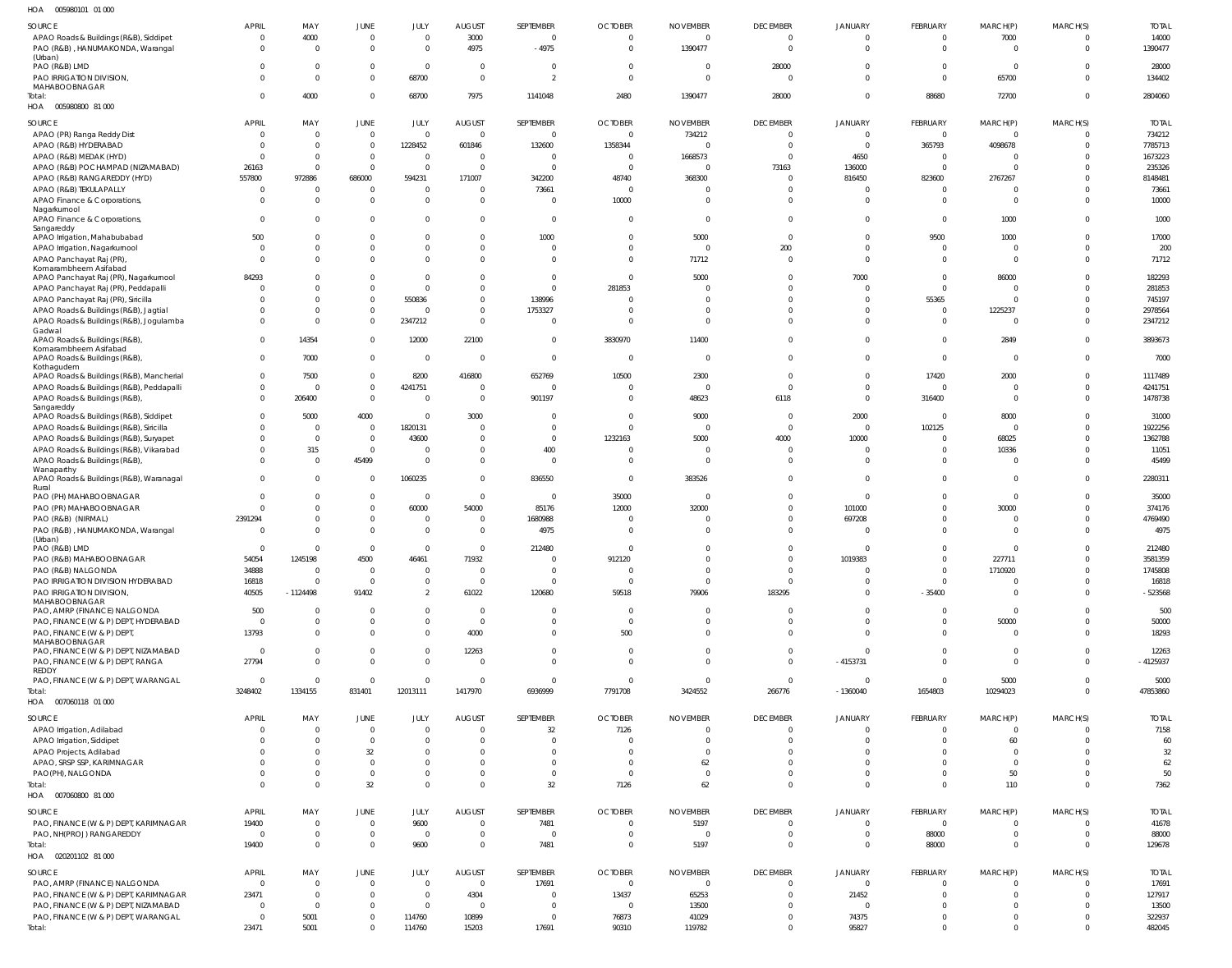| HOA<br>020201103 81 000                                                   |                |                |                |                |                          |                |                |                 |                 |                |                |                |          |                |
|---------------------------------------------------------------------------|----------------|----------------|----------------|----------------|--------------------------|----------------|----------------|-----------------|-----------------|----------------|----------------|----------------|----------|----------------|
| SOURCE                                                                    | APRIL          | MAY            | JUNE           | JULY           | <b>AUGUST</b>            | SEPTEMBER      | <b>OCTOBER</b> | <b>NOVEMBER</b> | <b>DECEMBER</b> | <b>JANUARY</b> | FEBRUARY       | MARCH(P)       | MARCH(S) | <b>TOTAL</b>   |
| PAO, FINANCE (W & P) DEPT, KARIMNAGAR                                     | $\overline{0}$ | $\Omega$       | $\overline{0}$ | 1751           | $\overline{0}$           | $\overline{0}$ | 18892          | 204962          | 8158            | $\overline{0}$ | $\mathbf{0}$   | $\overline{0}$ | $\Omega$ | 233763         |
| PAO, FINANCE (W & P) DEPT, NIZAMABAD                                      | $\mathbf 0$    | $\Omega$       | $\overline{0}$ | 222490         | $\overline{0}$           | $\mathbf 0$    | $\Omega$       | - 0             | $\overline{0}$  | 2000           | $\overline{0}$ | $\overline{0}$ | $\Omega$ | 224490         |
| PAO, FINANCE (W & P) DEPT, WARANGAL                                       | $\mathbf 0$    | $\Omega$       | $\mathbb O$    | $\overline{0}$ | 46722                    | $\overline{0}$ | $\Omega$       |                 | $\Omega$        | 6915           | 396249         | 34672          | $\Omega$ | 484558         |
| Total:                                                                    | $\Omega$       | $\Omega$       | $\overline{0}$ | 224241         | 46722                    | $\overline{0}$ | 18892          | 204962          | 8158            | 8915           | 396249         | 34672          | $\Omega$ | 942811         |
| HOA  021080800  81 000                                                    |                |                |                |                |                          |                |                |                 |                 |                |                |                |          |                |
|                                                                           |                |                |                |                |                          |                |                |                 |                 |                |                |                |          |                |
| SOURCE                                                                    | APRIL          | MAY            | JUNE           | JULY           | <b>AUGUST</b>            | SEPTEMBER      | <b>OCTOBER</b> | <b>NOVEMBER</b> | <b>DECEMBER</b> | <b>JANUARY</b> | FEBRUARY       | MARCH(P)       | MARCH(S) | <b>TOTAL</b>   |
| APAO Finance & Corporations,                                              | $\mathbf 0$    | $\mathbf{0}$   | $\overline{0}$ | $\mathbf 0$    | $\overline{0}$           | $\overline{0}$ | $\overline{0}$ | $\overline{0}$  | $\overline{0}$  | 76376          | $\overline{0}$ | $\overline{0}$ | $\Omega$ | 76376          |
| Sangareddy<br>PAO, FINANCE (W & P) DEPT, KARIMNAGAR                       | $\mathbf 0$    | $\Omega$       | $\overline{0}$ | $\mathbf 0$    | $\overline{0}$           | $\Omega$       | $\Omega$       |                 | $\overline{0}$  | 32425          | $\Omega$       | $\overline{0}$ |          | 32425          |
| Total:                                                                    | $\Omega$       | $\Omega$       | $\overline{0}$ | $\overline{0}$ | $\overline{0}$           | $\overline{0}$ | $\Omega$       | $\Omega$        | $\Omega$        | 108801         | $\Omega$       | $\overline{0}$ | $\Omega$ | 108801         |
| HOA  021501102  01  000                                                   |                |                |                |                |                          |                |                |                 |                 |                |                |                |          |                |
|                                                                           |                |                |                |                |                          |                |                |                 |                 |                |                |                |          |                |
| SOURCE                                                                    | APRIL          | MAY            | JUNE           | JULY           | <b>AUGUST</b>            | SEPTEMBER      | <b>OCTOBER</b> | <b>NOVEMBER</b> | <b>DECEMBER</b> | <b>JANUARY</b> | FEBRUARY       | MARCH(P)       | MARCH(S) | <b>TOTAL</b>   |
| APAO (PR) Pochampad, Nizamabad                                            | 57735          | $\overline{0}$ | $\overline{0}$ | $\overline{0}$ | 15000                    | $\overline{0}$ | $\overline{0}$ | 40000           | $\overline{0}$  | $\overline{0}$ | $\overline{0}$ | $\overline{0}$ | $\Omega$ | 112735         |
| APAO (PR) Ranga Reddy Dist                                                | 214000         | 147000         | 451000         | 563047         | 118569                   | 66000          | 306000         | 205000          | 85000           | 177000         | 692684         | 216833         | $\Omega$ | 3242133        |
| APAO (PR) Tekulapapalli                                                   | $\overline{0}$ | $\overline{0}$ | $\overline{0}$ | 5000           | 3000                     | $\Omega$       | - 0            | 5000            | $\Omega$        | 71000          | $\Omega$       | 326860         | $\Omega$ | 410860         |
| APAO (PR), PJP, Jogulamba Gadwal                                          | $\mathbf{0}$   | $\Omega$       | $\overline{0}$ | $\mathbf 0$    | $\overline{0}$           | $\Omega$       | $\Omega$       | 22000           | $\Omega$        | 85392          | 10000          | 10000          | $\Omega$ | 127392         |
| APAO Finance & Corporations,                                              | $\mathbf 0$    | $\Omega$       | $\overline{0}$ | $\mathbf{0}$   | $\overline{0}$           | $\overline{0}$ | $\Omega$       | $\Omega$        | $\Omega$        | $\overline{0}$ | $\mathbf{0}$   | 3476           | $\Omega$ | 3476           |
| Bhoopalapally                                                             |                |                |                |                |                          |                |                |                 |                 |                |                |                |          |                |
| APAO Finance & Corporations,                                              | 11910          | $\Omega$       | $\overline{0}$ | $\mathbf{0}$   | $\Omega$                 | $\mathbf 0$    | $\Omega$       | $\Omega$        | $\Omega$        | $\overline{0}$ | $\Omega$       | 6017           | $\Omega$ | 17927          |
| Sangareddy<br>APAO Finance & Corporations, Siddipet                       | 500            | $\Omega$       | 2000           | 21400          | $\overline{0}$           | $\Omega$       | $\Omega$       | $\Omega$        | 1000            | 2300           | $\Omega$       | 28545          |          | 55745          |
| APAO Finance & Corporations, Suryapet                                     | 159881         | $\Omega$       | $\overline{0}$ | $\mathbf{0}$   | $\overline{0}$           | $\Omega$       | $\Omega$       | $\Omega$        | $\Omega$        | $\Omega$       | $\Omega$       | 13000          | $\Omega$ | 172881         |
| APAO Finance & Corporations, Yadadri                                      | $\overline{0}$ | $\Omega$       | $\overline{0}$ | 4000           | $\overline{0}$           | $\Omega$       | $\Omega$       | $\Omega$        | $\Omega$        | $\overline{0}$ | $\Omega$       | 1578           | $\Omega$ | 5578           |
| APAO Irrigation, Suryapet                                                 | 1284           | $\Omega$       | $\overline{0}$ | $\mathbf{0}$   | $\Omega$                 | $\Omega$       | 33875          | $\Omega$        | $\Omega$        | $\Omega$       | $\Omega$       | $\Omega$       | $\Omega$ | 35159          |
| APAO Panchayat Raj (PR), Bhoopalapally                                    | $\mathbf 0$    | $\Omega$       | $\overline{0}$ | 76500          | 35000                    | $\Omega$       | $\Omega$       | 38000           | $\Omega$        | 113500         | 12500          | 174500         |          | 450000         |
| APAO Panchayat Raj (PR), Kamareddy                                        | $\Omega$       | $\Omega$       | $\overline{0}$ | $\mathbf{0}$   | 30000                    | $\Omega$       | $\Omega$       | 20000           | $\Omega$        | $\Omega$       | 15000          | 53000          |          | 118000         |
| APAO Panchayat Raj (PR), Kothagudem                                       | $\mathbf 0$    | $\Omega$       | $\overline{0}$ | $\overline{0}$ | $\overline{0}$           | $\Omega$       | $\Omega$       | $\Omega$        | $\Omega$        | 15000          | $\mathbf{0}$   | $\overline{0}$ |          | 15000          |
| APAO Panchayat Raj (PR), Mancherial                                       | $\Omega$       | $\Omega$       | $\overline{0}$ | $\overline{0}$ | $\overline{0}$           | $\Omega$       | $\Omega$       | $\Omega$        | 634             | $\Omega$       | $\Omega$       | $\overline{0}$ |          | 634            |
| APAO Panchayat Raj (PR), Peddapalli                                       | $\Omega$       | $\Omega$       | $\overline{0}$ | 272331         | 5000                     | $\Omega$       | $\Omega$       | 16000           | $\Omega$        | 18000          | 3000           | 77500          |          | 391831         |
| APAO Panchayat Raj (PR), Sangareddy                                       | $\mathbf{0}$   | $\Omega$       | $\overline{0}$ | 17000          | $\overline{\phantom{0}}$ | $\Omega$       | $\Omega$       | $\Omega$        | $\Omega$        | 25000          | $\Omega$       | 549882         |          | 591882         |
| APAO Panchayat Raj (PR), Siddipet                                         | 28854          | $\Omega$       | $\overline{0}$ | 453869         | $\overline{0}$           | $\Omega$       | $\Omega$       | $\Omega$        | 12726           | 40628          | $\mathbf 0$    | 5000           |          | 541077         |
|                                                                           | 287414         | $\Omega$       | $\overline{0}$ | $\mathbf 0$    | 37790                    | $\Omega$       | $\cap$         | 5000            | $\Omega$        | 17000          | 15000          | 8000           | $\Omega$ | 370204         |
| APAO Panchayat Raj (PR), Suryapet                                         | $\mathbf 0$    | $\Omega$       | $\overline{0}$ | $\mathbf 0$    | $\overline{0}$           | $\Omega$       | $\Omega$       | $\Omega$        | 5000            | $\overline{0}$ | $\Omega$       | $\Omega$       | $\Omega$ | 5000           |
| APAO Panchayat Raj (PR), Wanaparthy<br>APAO Panchayat Raj (PR), Waranagal | $\Omega$       | $\Omega$       | $\Omega$       | $\overline{0}$ | $\Omega$                 | $\Omega$       | $\cap$         | $\Omega$        | $\Omega$        | $\overline{0}$ | $\Omega$       | 15000          | $\Omega$ | 15000          |
| Rural                                                                     |                |                |                |                |                          |                |                |                 |                 |                |                |                |          |                |
| APAO Panchayat Raj (PR), Yadadri                                          | $\Omega$       | $\Omega$       | $\overline{0}$ | $\mathbf{0}$   | $\overline{0}$           | $\Omega$       | $\Omega$       |                 | $\Omega$        | 1637           | $\mathbf{0}$   | $\overline{0}$ |          | 1637           |
| PAO (PR) (IW), LMD Colony, Karimnagar                                     | $\Omega$       | $\Omega$       | $\overline{0}$ | 38888          | 755041                   | 393606         | $\cap$         | $\Omega$        | $\Omega$        | $\Omega$       | $\Omega$       | $\overline{0}$ | $\Omega$ | 1187535        |
| PAO (PR) KCC, Warangal (Urban)                                            | $\mathbf 0$    | $\Omega$       | $\overline{0}$ | $\overline{0}$ | $\overline{\mathbf{0}}$  | $\Omega$       | $\cap$         | $\Omega$        | $\overline{0}$  | 14265          | 10000          | $\overline{0}$ |          | 24265          |
| PAO (PR) MAHABOOBNAGAR                                                    | $\Omega$       | $\Omega$       | $\overline{0}$ | 7000           | 11000                    | 49000          | $\cap$         | 11000           | $\Omega$        | 3000           | 63000          | 195000         |          | 339000         |
| PAO (PR) Nalgonda                                                         | 1141300        | $\Omega$       | $\overline{0}$ | $\overline{0}$ | 298834                   | $\Omega$       | $\Omega$       | 23811           | $\Omega$        | 50031          | $\Omega$       | $\Omega$       |          | 1513976        |
| PAO, AMRP (FINANCE) NALGONDA                                              | $^{\circ}$     | $\Omega$       | $\mathbf 0$    | 148000         | $\overline{0}$           | $\Omega$       | $\Omega$       |                 | $\Omega$        | $\Omega$       | $\Omega$       | $\overline{0}$ | $\Omega$ | 148000         |
| PAO, FINANCE (W & P) DEPT,                                                | $\Omega$       | $\Omega$       | $\mathbf 0$    | $\Omega$       | $\Omega$                 | $\mathbf{0}$   | $\Omega$       | $\Omega$        | $\Omega$        | 11200          | $\Omega$       | 5500           | $\Omega$ | 16700          |
| MAHABOOBNAGAR                                                             |                |                |                |                |                          |                |                |                 |                 |                |                |                |          |                |
| PAO, FINANCE (W & P) DEPT, NIZAMABAD                                      | 35381          | $\Omega$       | $\overline{0}$ | $\overline{0}$ | $\overline{0}$           | $\Omega$       | $\Omega$       | - 0             | $\Omega$        | $\Omega$       | $\Omega$       | $\mathbf{0}$   | $\Omega$ | 35381          |
| PAO, FINANCE (W & P) DEPT, RANGA                                          | $\overline{0}$ | $\Omega$       | $\overline{0}$ | 11865          | $\Omega$                 | $\Omega$       | $\Omega$       | $\Omega$        | $\Omega$        | $\overline{0}$ | $\Omega$       | 5000           | $\Omega$ | 16865          |
| REDDY                                                                     |                |                |                |                |                          |                |                |                 |                 |                |                | 1694691        |          |                |
| Total:<br>HOA  021501103  03  000                                         | 1938259        | 147000         | 453000         | 1618900        | 1309234                  | 508606         | 339875         | 385811          | 104360          | 644953         | 821184         |                |          | 9965873        |
|                                                                           |                |                |                |                |                          |                |                |                 |                 |                |                |                |          |                |
| SOURCE                                                                    | APRIL          | MAY            | <b>JUNE</b>    | JULY           | <b>AUGUST</b>            | SEPTEMBER      | <b>OCTOBER</b> | <b>NOVEMBER</b> | <b>DECEMBER</b> | <b>JANUARY</b> | FEBRUARY       | MARCH(P)       | MARCH(S) | <b>TOTAL</b>   |
| APAO (PR) Ranga Reddy Dist                                                | $\mathbf 0$    | $\Omega$       | $\overline{0}$ | $\mathbf{0}$   | $\overline{0}$           | $\Omega$       | - 0            | - 0             | $\overline{0}$  | $\overline{0}$ | $\overline{0}$ | 10000          |          | 10000          |
| APAO Public Health (PH), Adilabad                                         | $\mathbf{0}$   | $\Omega$       | $\overline{0}$ | $\mathbf{0}$   | $\overline{0}$           | $\Omega$       | $\Omega$       | $\Omega$        | $\overline{0}$  | $\Omega$       | 10000          | $\overline{0}$ |          | 10000          |
| APAO, (PH) POCHAMPAD (NZM)                                                | $\mathbf 0$    | $\Omega$       | $\overline{0}$ | 5000           | $\overline{0}$           | $\Omega$       | 25000          | 15000           | 5000            | $\Omega$       | 10000          | $\overline{0}$ |          | 60000          |
| PAO (PH) KHAMMAM                                                          | $\Omega$       | $\Omega$       | $\overline{0}$ | $\mathbf 0$    | $\Omega$                 | $\Omega$       | $\Omega$       | $\Omega$        | $\Omega$        | $\Omega$       | 10000          | $\overline{0}$ |          | 10000          |
| PAO (PH) LMD (KARIMNAGAR)                                                 | $\Omega$       | $\Omega$       | $\overline{0}$ | $\mathbf{0}$   | $\overline{0}$           | $\Omega$       |                | 5000            | $\Omega$        | $\overline{0}$ | $\overline{0}$ | $\overline{0}$ |          | 5000           |
| PAO (PH) MAHABOOBNAGAR                                                    | $\Omega$       | $\Omega$       | $\overline{0}$ | $\mathbf{0}$   | $\overline{0}$           | $\Omega$       | $\Omega$       | $\mathsf{C}$    | $\Omega$        | 35000          | 15000          | $\overline{0}$ |          | 50000          |
| PAO(PH), NALGONDA                                                         | $\Omega$       | $\Omega$       |                |                |                          |                |                |                 |                 |                |                |                |          |                |
| Total:                                                                    |                |                | $\overline{0}$ | $\overline{0}$ | 80000                    | $\Omega$       | $\Omega$       | $\Omega$        | $\overline{0}$  | $\overline{0}$ | $\mathbf{0}$   | 240588         |          | 320588         |
|                                                                           | $\Omega$       | $\Omega$       | $\overline{0}$ | 5000           | 80000                    | $\mathbf 0$    | 25000          | 20000           | 5000            | 35000          | 45000          | 250588         |          | 465588         |
| HOA  021501800  81  000                                                   |                |                |                |                |                          |                |                |                 |                 |                |                |                |          |                |
|                                                                           |                |                |                |                |                          |                |                |                 |                 |                |                |                |          |                |
| SOURCE                                                                    | <b>APRIL</b>   | MAY            | JUNE           | JULY           | <b>AUGUST</b>            | SEPTEMBER      | <b>OCTOBER</b> | <b>NOVEMBER</b> | <b>DECEMBER</b> | <b>JANUARY</b> | FEBRUARY       | MARCH(P)       | MARCH(S) | <b>TOTAL</b>   |
| APAO Public Health (PH), Sangareddy                                       | $\mathbf 0$    | $\Omega$       | 15000          | $\overline{0}$ | $\overline{0}$           | $\Omega$       | $\Omega$       | 20000           | $\Omega$        | $\Omega$       | $\Omega$       | $\overline{0}$ | $\Omega$ | 35000          |
| PAO (PH) KHAMMAM                                                          | $\mathbf 0$    | $\mathbf{0}$   | $\overline{0}$ | $\overline{0}$ | $\overline{0}$           | $\Omega$       | $\Omega$       | $\Omega$        | 15000           | $\overline{0}$ | $\mathbf{0}$   | $\overline{0}$ | $\Omega$ | 15000          |
| PAO (PH) LMD (KARIMNAGAR)                                                 | $\mathbf 0$    | $\Omega$       | 20000          | 15000          | $\overline{0}$           | $\Omega$       | $\Omega$       | $\Omega$        | $\Omega$        | $\Omega$       | $\Omega$       | 20000          |          | 55000          |
| PAO (PH), HANUMAKONDA, Warangal                                           | $\mathbf 0$    | $\Omega$       | 20000          | $\overline{0}$ | 20000                    | 112000         | $\Omega$       | $\Omega$        | $\Omega$        | $\mathbf{0}$   | 36000          | $\overline{0}$ | $\Omega$ | 188000         |
| (Urban)<br>PAO Public Health (PH), Ranga Reddy                            | 230700         | 330000         | $\overline{0}$ | $\overline{0}$ | 190000                   | 80000          | 190000         | 155000          | $\overline{0}$  | $\overline{0}$ | 90000          | $\overline{0}$ | $\Omega$ | 1265700        |
| PAO, NH(PROJ) RANGAREDDY                                                  | $\mathbf{0}$   | $\Omega$       | $\overline{0}$ | $\overline{0}$ | $\overline{0}$           | $\Omega$       | $\Omega$       | 5000            | $\overline{0}$  | $-5000$        | $\overline{0}$ | $\overline{0}$ | $\Omega$ | $\overline{0}$ |
| Total:                                                                    | 230700         | 330000         | 55000          | 15000          | 210000                   | 192000         | 190000         | 180000          | 15000           | $-5000$        | 126000         | 20000          | $\Omega$ | 1558700        |
| HOA  021601106  01  000                                                   |                |                |                |                |                          |                |                |                 |                 |                |                |                |          |                |
|                                                                           |                |                |                |                |                          |                |                |                 |                 |                |                |                |          |                |
| SOURCE                                                                    | APRIL          | MAY            | JUNE           | JULY           | <b>AUGUST</b>            | SEPTEMBER      | <b>OCTOBER</b> | <b>NOVEMBER</b> | <b>DECEMBER</b> | <b>JANUARY</b> | FEBRUARY       | MARCH(P)       | MARCH(S) | <b>TOTAL</b>   |
| APAO (R&B) RANGAREDDY (HYD)                                               | $\mathbf 0$    | $\Omega$       | $\overline{0}$ | $\mathbf{0}$   | $\overline{0}$           | $\mathbf{0}$   | $\Omega$       | $\Omega$        | $\overline{0}$  | 1064           | 2064           | 64             |          | 3192           |
| PAO (W&P), Waranagal (Urban)                                              | $\mathbf 0$    | $\Omega$       | $\overline{0}$ | $\overline{0}$ | $\overline{0}$           | $\Omega$       | $\cap$         |                 | $\overline{0}$  | $\overline{0}$ | $\overline{0}$ | 20             |          | 20             |
| PAO IRRIGATION RANGA REDDY DISTRICT                                       | $\mathbf 0$    | $\Omega$       | $\overline{0}$ | $\mathbf 0$    | $\overline{0}$           | $\mathbf 0$    | $\Omega$       | - 0             | $\overline{0}$  | 502            | 502            | 502            | $\Omega$ | 1506           |
| Total:                                                                    | $\Omega$       | $\Omega$       | $\overline{0}$ | $\overline{0}$ | $\Omega$                 | $\mathbf 0$    | $\Omega$       | $\Omega$        | $\Omega$        | 1566           | 2566           | 586            |          | 4718           |
| 021680800 01 000<br>HOA                                                   |                |                |                |                |                          |                |                |                 |                 |                |                |                |          |                |
| SOURCE                                                                    | <b>APRIL</b>   | MAY            | JUNE           | JULY           | <b>AUGUST</b>            | SEPTEMBER      | <b>OCTOBER</b> | <b>NOVEMBER</b> | <b>DECEMBER</b> | <b>JANUARY</b> | FEBRUARY       | MARCH(P)       | MARCH(S) | <b>TOTAL</b>   |
| APAO (R&B) RANGAREDDY (HYD)                                               | 3814           | 64             | 1064           | 1064           | 1064                     | 2064           | 64             | 2064            | 64              | $\overline{0}$ | $\mathbf{0}$   | $\overline{0}$ |          | 11326          |
| APAO (R&B) TEKULAPALLY                                                    | 111            | 111            | 111            | 111            | 111                      | 111            | 111            | 111             | 111             | 111            | 111            | 111            |          | 1332           |
| APAO Irrigation, Kamareddy                                                | 30             | 30             | 30             | 30             | 30                       | 30             | 30             | 30              | 30              | $\Omega$       | $\Omega$       | $\overline{0}$ |          | 270            |
| APAO Irrigation, Kothagudem                                               | 1032           | $\Omega$       | $\overline{0}$ | $\mathbf{0}$   | $\overline{\phantom{0}}$ | $\mathbf 0$    | $\Omega$       | $\Omega$        | $\overline{0}$  | $\mathbf{0}$   | $\Omega$       | $\overline{0}$ | $\Omega$ | 1032           |
| APAO Irrigation, Yadadri                                                  | $\overline{0}$ | $\Omega$       | $\overline{3}$ | $\mathbf 0$    | $\overline{0}$           | $\mathbf 0$    | $\Omega$       | $\overline{0}$  | $\overline{0}$  | $\Omega$       | $\Omega$       | $\overline{0}$ |          | $\overline{3}$ |
| APAO Projects, Mahabubabad                                                | $\mathbf 0$    | $\Omega$       | $\overline{0}$ | $\mathbf 0$    | 314                      | $\mathbf 0$    | $\Omega$       | $\Omega$        | $\overline{0}$  | $\Omega$       | $\Omega$       | $\mathbf 0$    | $\Omega$ | 314            |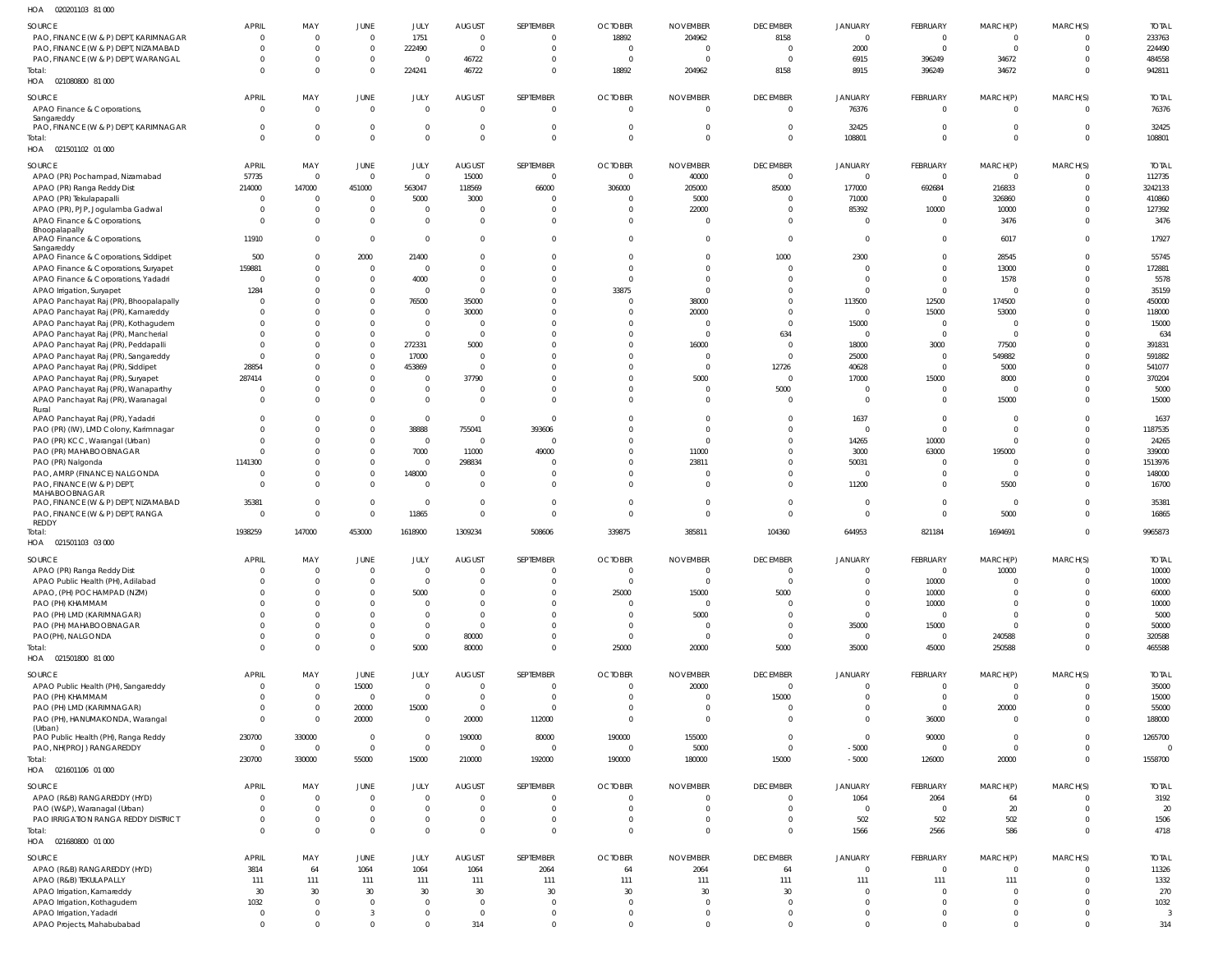021680800 01 000 HOA

| .                                                     |                |             |                |                |                |                |                |                 |                 |                |                |                         |                |              |
|-------------------------------------------------------|----------------|-------------|----------------|----------------|----------------|----------------|----------------|-----------------|-----------------|----------------|----------------|-------------------------|----------------|--------------|
| SOURCE                                                | <b>APRIL</b>   | MAY         | JUNE           | JULY           | <b>AUGUST</b>  | SEPTEMBER      | <b>OCTOBER</b> | <b>NOVEMBER</b> | <b>DECEMBER</b> | JANUARY        | FEBRUARY       | MARCH(P)                | MARCH(S)       | <b>TOTAL</b> |
| APAO, SRSP SSP, KARIMNAGAR                            | 2000           | 2260        | 2000           | 260            | 260            | $\overline{0}$ | $\overline{0}$ | $\Omega$        |                 | $\overline{0}$ | $\Omega$       | $\Omega$                | $\Omega$       | 6780         |
| PAO (R&B) (NIRMAL)                                    | $\Omega$       | 60840       | $\mathbf{0}$   | $\Omega$       | $\Omega$       | $\Omega$       | $\overline{0}$ | $\Omega$        | $\Omega$        | 40560          | $\Omega$       | $\Omega$                | $\mathbf 0$    | 101400       |
| PAO (W&P), Waranagal (Urban)                          | $\Omega$       | 20          | 20             | 20             | 20             | 20             | 20             | $20\,$          | 20              | 20             | 20             | $\Omega$                | $\Omega$       | 200          |
| PAO - IRRIGATION DIVISION WARANGAL                    | $\Omega$       | $\Omega$    | $\mathbf 0$    | 54             | 54             | 54             | 54             | 54              | 54              | 54             | 54             | $\Omega$                | $\Omega$       | 432          |
| (Urban)                                               |                |             |                |                |                |                |                |                 |                 |                |                |                         |                |              |
| PAO A M R P (SLBC), NALGONDA                          | 425            | 425         | 425            | 425            | 94             | 850            | 425            | 330             | 94              | 94             | 94             | 47                      | 0              | 3728         |
| PAO IRRIGATION DIVISION HYDERABAD                     | 288            | 288         | 288            | 288            | 288            | 288            | 288            | 288             | 288             | 288            | 288            | 236                     | $\mathbf 0$    | 3404         |
| PAO IRRIGATION DIVISION NALGONDA                      | $\Omega$       | $\Omega$    | 180            | 180            | 180            | 180            | 180            | 180             | 180             | 180            | 180            | 180                     | $\Omega$       | 1800         |
| PAO IRRIGATION NIZAMABAD                              | <sup>0</sup>   | 16          | $\mathbf{0}$   | $\Omega$       | $\Omega$       | $\overline{0}$ | $\overline{0}$ | $\overline{0}$  | $\Omega$        | $\overline{0}$ | $\Omega$       | $\Omega$                | $\Omega$       | 16           |
| PAO IRRIGATION RANGA REDDY DISTRICT                   | 450            | 450         | 450            | 502            | 502            | 502            | 502            | 502             | 502             | $\Omega$       | $\Omega$       | $\Omega$                | $\Omega$       | 4362         |
| PAO, PJP, Jogulamba Gadwal                            | 23             | 20          | 20             | 20             | 20             | 20             | 20             | $20\,$          | 20              | 14             | 18             | 16                      | $\Omega$       | 231          |
| PAO, NSP(W&P), HYDERABAD                              | 47             | 47          | 47             | 47             | 47             | 47             | 47             | 47              | 47              | 47             | 47             | 47                      | $\Omega$       | 564          |
| Total:                                                | 8220           | 64571       | 4638           | 3001           | 2984           | 4166           | 1741           | 3646            | 1410            | 41368          | 812            | 637                     | $\Omega$       | 137194       |
| HOA  023560800  01  000                               |                |             |                |                |                |                |                |                 |                 |                |                |                         |                |              |
|                                                       |                |             |                |                |                |                |                |                 |                 |                |                |                         |                |              |
| SOURCE                                                | <b>APRIL</b>   | MAY         | JUNE           | JULY           | <b>AUGUST</b>  | SEPTEMBER      | <b>OCTOBER</b> | <b>NOVEMBER</b> | <b>DECEMBER</b> | JANUARY        | FEBRUARY       | MARCH(P)                | MARCH(S)       | <b>TOTAL</b> |
| APAO (PR) Medak                                       | $\Omega$       | $\mathbf 0$ | $\mathbf 0$    | $\Omega$       | $\Omega$       | $\overline{0}$ | $\overline{0}$ | $\circ$         | $\Omega$        | $\overline{0}$ | $\mathbf{0}$   | 299000                  | $\overline{0}$ | 299000       |
| APAO (PR) Ranga Reddy Dist                            | $\Omega$       | $\Omega$    | $\mathbf 0$    | $\Omega$       | $\Omega$       | $\Omega$       | $\overline{0}$ | $\Omega$        | $\Omega$        | $\mathbf 0$    | 3348           | $\Omega$                | $\Omega$       | 3348         |
| APAO (PR) Tekulapapalli                               |                | $\Omega$    | $\mathbf 0$    | $\Omega$       | $\Omega$       | $\Omega$       | 42442          | $\Omega$        |                 | $\Omega$       | $\overline{0}$ | $\Omega$                | $\Omega$       | 42442        |
| APAO (R&B) HYDERABAD                                  |                | 0           | 500            | $\Omega$       | $\Omega$       | $\Omega$       | $\overline{0}$ | $\Omega$        | $\Omega$        | $\mathbf 0$    | 1000           | $\Omega$                | $\Omega$       | 1500         |
| APAO Finance & Corporations,                          | <sup>0</sup>   | $\Omega$    | $\mathbf 0$    | $\Omega$       | $\Omega$       | $\Omega$       | 25000          | $\Omega$        | $\Omega$        | $\mathbf 0$    | $\overline{0}$ | $\Omega$                | $\Omega$       | 25000        |
| Kothagudem                                            |                |             |                |                |                |                |                |                 |                 |                |                |                         |                |              |
| APAO Finance & Corporations,                          | $\Omega$       | $\Omega$    | $\mathbf 0$    | $\Omega$       | $\Omega$       | $\overline{0}$ | $\overline{0}$ | $\overline{0}$  | $\Omega$        | 30774          | $\mathbf 0$    | $\Omega$                | $\Omega$       | 30774        |
| Nagarkurnool                                          |                |             |                |                |                |                |                |                 |                 |                |                |                         |                |              |
| APAO Finance & Corporations,                          | $\Omega$       | $\Omega$    | $\mathbf 0$    | $\Omega$       | 88564          | $\overline{0}$ | $\Omega$       | $\Omega$        | $\Omega$        | $\mathbf 0$    | $\mathbf 0$    | $\Omega$                | $\mathbf{0}$   | 88564        |
| Sangareddy                                            |                |             |                |                |                |                |                |                 |                 |                |                |                         |                |              |
| APAO Finance & Corporations, Siricilla                | 1202           | $\Omega$    | $\mathbf{0}$   | $\Omega$       | 2882           | $\overline{0}$ | $\Omega$       | $\Omega$        |                 | $\Omega$       | $\Omega$       | $\Omega$                | $\Omega$       | 4084         |
| APAO Finance & Corporations, Vikarabad                | 5000           | $\Omega$    | $\mathbf 0$    | $\Omega$       | 7898           | $\overline{0}$ | $\Omega$       | $\Omega$        |                 | $\Omega$       | $\Omega$       | $\Omega$                | $\mathbf 0$    | 12898        |
| APAO Irrigation, Jagtial                              | $\Omega$       | $\Omega$    | $\mathbf 0$    | $\Omega$       | $\Omega$       | 500            | $\Omega$       | $\Omega$        | $\Omega$        | $\Omega$       | $\Omega$       | $\Omega$                | $\Omega$       | 500          |
| APAO Irrigation, Komarambheem Asifabad                | $\Omega$       | $\Omega$    | 44504          | $\Omega$       | $\Omega$       | $\Omega$       | $\Omega$       | $\Omega$        |                 | $\Omega$       | $\Omega$       | $\Omega$                | $\Omega$       | 44504        |
| APAO Irrigation, Kothagudem                           | $\Omega$       | $\Omega$    | $\overline{0}$ |                | $\Omega$       | $\Omega$       | $\Omega$       | $\Omega$        |                 | $\Omega$       | 150            | $\Omega$                | $\Omega$       | 150          |
| APAO Irrigation, Mahabubabad                          | 2500           | $\Omega$    | $\overline{0}$ | $\Omega$       | $\Omega$       | $\Omega$       | $\Omega$       | $\Omega$        |                 | $\Omega$       | $\mathbf 0$    | $\Omega$                | $\Omega$       | 2500         |
| APAO Irrigation, Mancherial                           | $\Omega$       | $\Omega$    | $\Omega$       | $\Omega$       | $\Omega$       | $\Omega$       | $\overline{0}$ | $\Omega$        |                 | $\Omega$       | $\Omega$       | 69901                   | $\Omega$       | 69901        |
| APAO Irrigation, Nagarkurnool                         | 1000           | $\Omega$    | $\Omega$       | $\Omega$       | $\Omega$       | 1000           | 5000           | 45600           |                 | $\mathbf 0$    | $\mathbf 0$    | $\Omega$                | $\Omega$       | 52600        |
| APAO Irrigation, Vikarabad                            | 180            | 47621       | $\Omega$       |                | $\Omega$       | 147962         | 52576          | $\Omega$        |                 | $\mathbf{0}$   | $\Omega$       | 352734                  | $\Omega$       | 601073       |
| APAO Irrigation, Wanaparthy                           | $\Omega$       | $\Omega$    | $\Omega$       | $\Omega$       | $\Omega$       | 1000           | $^{\circ}$     | $\Omega$        | $\Omega$        | 3032           | $\Omega$       | $-23600$                | $\Omega$       | $-19568$     |
| APAO Irrigation, Yadadri                              | $\Omega$       | $\Omega$    | $\Omega$       | $\Omega$       | $\Omega$       | 700            | $\Omega$       | $\Omega$        | $\Omega$        | 3290           | $\Omega$       | 12860                   | $\Omega$       | 16850        |
| APAO Panchayat Raj (PR), Jagtial                      | $\Omega$       | $\Omega$    | $\mathbf 0$    | $\Omega$       | $\Omega$       | 11100          | $\Omega$       | $\Omega$        | $\Omega$        | 4425           | $\mathbf 0$    | $\Omega$                | $\Omega$       | 15525        |
| APAO Panchayat Raj (PR), Jangaon                      | 45938          | $\Omega$    | $\mathbf 0$    | $\Omega$       | $\Omega$       | 38803          | $\Omega$       | 167417          | $\Omega$        | 57438          | 44919          | $\overline{\mathbf{0}}$ | $\mathbf 0$    | 354515       |
| APAO Panchayat Raj (PR),                              | $\Omega$       | $\Omega$    | $\mathbf{0}$   | $\Omega$       | 5000           | $\Omega$       | $\Omega$       | 20336           | $\Omega$        | $\overline{0}$ | $\overline{0}$ | $\Omega$                | $\Omega$       | 25336        |
| Komarambheem Asifabad                                 |                |             |                |                |                |                |                |                 |                 |                |                |                         |                |              |
| APAO Panchayat Raj (PR), Nagarkurnool                 | $\Omega$       | $\Omega$    | $\mathbf 0$    | 75000          | 25000          | - 0            | $\Omega$       | 32000           | 10000           | 191000         | 30000          | 199960                  | $\Omega$       | 562960       |
| APAO Panchayat Raj (PR), Peddapalli                   | $\Omega$       | $\Omega$    | $\mathbf 0$    | $\Omega$       | $\Omega$       | 0              | $\overline{0}$ | 35000           | $\Omega$        | 2000           | 0              | 2000                    | 0              | 39000        |
| APAO Panchayat Raj (PR), Sangareddy                   | $\Omega$       | $\Omega$    | $\mathbf 0$    | $\Omega$       | $\overline{0}$ | $\overline{0}$ | $\Omega$       | $\Omega$        | $\Omega$        | $^{\circ}$     | $\mathbf{0}$   | 8000                    | $\Omega$       | 8000         |
| APAO Panchayat Raj (PR), Siricilla                    | 214521         | $\Omega$    | $\mathbf 0$    | $\Omega$       | $\overline{0}$ | 520812         | $\Omega$       | 28800           |                 | $\mathbf 0$    | $\mathbf{0}$   |                         | $\Omega$       | 764133       |
| APAO Panchayat Raj (PR), Vikarabad                    | 30628          | $\Omega$    | $\mathbf 0$    | $\Omega$       | 54028          | 15000          | $\Omega$       | $\Omega$        | $\Omega$        | $\overline{0}$ | 72470          | 51375                   | $\Omega$       | 223501       |
| APAO Panchayat Raj (PR), Wanaparthy                   | $\Omega$       | $\Omega$    | $\mathbf 0$    | $\Omega$       | $\overline{0}$ | $\overline{0}$ | $\Omega$       | $\Omega$        |                 | 10000          | 5000           | $\Omega$                | $\Omega$       | 15000        |
| APAO Projects, Jangaon                                |                |             | $\mathbf 0$    | $\Omega$       | $\Omega$       | 10000          | C              | $\Omega$        |                 | $\mathbf 0$    | 0              | $\Omega$                | $\Omega$       | 10000        |
|                                                       |                | $\Omega$    | $\mathbf 0$    | $\Omega$       | $\overline{0}$ | 10400364       | C              | $\Omega$        | $\Omega$        | $\mathbf 0$    | $\mathbf 0$    | $\Omega$                | $\Omega$       | 10400364     |
| APAO Projects, Peddapalli                             | $\Omega$       | $\Omega$    | $\Omega$       | $\Omega$       | $\Omega$       | 346511         | $\Omega$       | $\Omega$        | $\Omega$        | $\Omega$       | $\Omega$       | $\Omega$                | $\Omega$       | 346511       |
| APAO Roads & Buildings (R&B), Jangaon                 |                |             |                |                |                |                |                |                 |                 |                |                |                         |                |              |
| APAO Roads & Buildings (R&B),                         |                |             |                |                |                |                | 53910          |                 |                 | 5500           |                |                         |                | 59410        |
| Nagarkurnool<br>APAO Roads & Buildings (R&B), Yadadri | $\Omega$       | $\Omega$    | $\mathbf{0}$   | $\Omega$       | $\overline{0}$ | $\overline{0}$ | $\overline{0}$ | $\overline{0}$  | $\Omega$        | $\mathbf 0$    | $\mathbf{0}$   | 600                     | $\mathbf{0}$   | 600          |
| PAO (PR) MAHABOOBNAGAR                                | $\Omega$       | $\Omega$    | $\mathbf{0}$   | 10000          | $\overline{0}$ | $\mathbf{0}$   | $\overline{0}$ | $\overline{0}$  | $\mathbf 0$     | $\mathbf 0$    | $\mathbf{0}$   | $\overline{0}$          | $\mathbf 0$    | 10000        |
|                                                       |                | $\mathbf 0$ | $\mathbf 0$    | $\Omega$       | $\overline{0}$ | $\mathbf{0}$   | $\overline{0}$ | $\overline{0}$  | $\Omega$        | $\mathbf 0$    | 17000          | $\overline{0}$          | $\Omega$       | 37000        |
| PAO - IRRIGATION DIVISION WARANGAL<br>(Urban)         | 20000          |             |                |                |                |                |                |                 |                 |                |                |                         |                |              |
| <b>PAO IRRIGATION DIVISION,</b>                       | 2000           | $\Omega$    | $\mathbf{0}$   | $\Omega$       | $\overline{0}$ | $\overline{0}$ | 2000           | $\overline{0}$  | $\Omega$        | $\mathbf 0$    | $\mathbf{0}$   | $\overline{0}$          | $\mathbf{0}$   | 4000         |
| MAHABOOBNAGAR                                         |                |             |                |                |                |                |                |                 |                 |                |                |                         |                |              |
| PAO MEDAK(IW), MEDAK                                  | $\Omega$       | $\Omega$    | $\mathbf{0}$   | $\Omega$       | $\overline{0}$ | $\mathbf{0}$   | $\overline{0}$ | 500             | $\Omega$        | $\mathbf 0$    | $\overline{0}$ | 500                     | $\overline{0}$ | 1000         |
| PAO, FINANCE (W & P) DEPT, HYDERABAD                  | 601482         | $\Omega$    | $\mathbf 0$    | 29500          | 9500           | $\overline{0}$ | 8270           | $\overline{0}$  | $\mathbf{0}$    | 100000         | 100            | 63500                   | $\overline{0}$ | 812352       |
| PAO, FINANCE (W & P) DEPT, NIZAMABAD                  | $\overline{0}$ | $\Omega$    | $\mathbf{0}$   | 41329          | $\overline{0}$ | $\overline{0}$ | $\overline{0}$ | $\overline{0}$  | $\Omega$        | $\mathbf{0}$   | $\mathbf{0}$   | $\overline{0}$          | $\overline{0}$ | 41329        |
| PAO, FINANCE (W & P) DEPT, RANGA                      | $\Omega$       | $\Omega$    | $\mathbf{0}$   | $\Omega$       | $\Omega$       | $\overline{0}$ | $\Omega$       | $\Omega$        | $\Omega$        | 2315           | 6954           | $\Omega$                | $\overline{0}$ | 9269         |
| REDDY                                                 |                |             |                |                |                |                |                |                 |                 |                |                |                         |                |              |
| PAO, FINANCE (W & P) DEPT, WARANGAL                   | 269963         | $\mathbf 0$ | $\mathbf 0$    | $\Omega$       | 120978         | 1822           | $\overline{0}$ | 2386893         | $\Omega$        | 657292         | 10470          | 176788                  | $\overline{0}$ | 3624206      |
| PAO, NSP(W&P), HYDERABAD                              | $\overline{0}$ | $\mathbf 0$ | $\mathbf 0$    | $\overline{0}$ | $\overline{0}$ | $\overline{0}$ | $\overline{0}$ | $\overline{0}$  | $\overline{0}$  | $\overline{0}$ | $\mathbf{0}$   | 2240                    | $\overline{0}$ | 2240         |
| Total:                                                | 1194414        | 47621       | 45004          | 155829         | 313850         | 11495574       | 189198         | 2716546         | 10000           | 1067066        | 191411         | 1215858                 | $\overline{0}$ | 18642371     |
| HOA  025000102  01 000                                |                |             |                |                |                |                |                |                 |                 |                |                |                         |                |              |
|                                                       |                |             |                |                |                |                |                |                 |                 |                |                |                         |                |              |
| SOURCE                                                | <b>APRIL</b>   | MAY         | JUNE           | JULY           | <b>AUGUST</b>  | SEPTEMBER      | <b>OCTOBER</b> | <b>NOVEMBER</b> | <b>DECEMBER</b> | <b>JANUARY</b> | FEBRUARY       | MARCH(P)                | MARCH(S)       | <b>TOTAL</b> |
| APAO Finance & Corporations, Adilabad                 | $\overline{0}$ | $\mathbf 0$ | $\mathbf 0$    | 120000         | 3500           | 19224          | 10000          | $\overline{0}$  | 5000            | $\mathbf{0}$   | 10000          | 158540                  | $\overline{0}$ | 326264       |
| APAO Finance & Corporations,                          | $\mathbf 0$    | $\mathbf 0$ | $\mathbf 0$    | $\Omega$       | $\overline{0}$ | $\overline{0}$ | $\overline{0}$ | 2500            | $\Omega$        | $\mathbf 0$    | $\mathbf 0$    | 46880                   | $\mathbf{0}$   | 49380        |
| Bhoopalapally<br>APAO Finance & Corporations,         | 75000          | $\mathbf 0$ | $\mathbf 0$    | 196783         | $\overline{0}$ | $\overline{0}$ | $\overline{0}$ | $\overline{0}$  | $\mathbf 0$     | $\mathbf 0$    | $\mathbf 0$    | $\overline{0}$          | $\mathbf{0}$   | 271783       |
| Kothagudem                                            |                |             |                |                |                |                |                |                 |                 |                |                |                         |                |              |
| APAO Finance & Corporations,                          | $\mathbf 0$    | $\mathbf 0$ | $\mathbf{0}$   | $\Omega$       | 16128          | $\overline{0}$ | $\mathbf{0}$   | $\overline{0}$  | $\Omega$        | $\mathbf 0$    | 2000           | 10188                   | $\mathbf{0}$   | 28316        |
| Sangareddy                                            |                |             |                |                |                |                |                |                 |                 |                |                |                         |                |              |
| PAO, AMRP (FINANCE) NALGONDA                          | 2000           | $\Omega$    | $\mathbf 0$    | $\Omega$       | 1143           | $\overline{0}$ | $\overline{0}$ | $\overline{0}$  | $\Omega$        | $\mathbf 0$    | $\mathbf 0$    | 27311                   | $\mathbf{0}$   | 30454        |
| PAO, FINANCE (W & P) DEPT, KARIMNAGAR                 | 0              | $\Omega$    | $\mathbf 0$    | $\Omega$       | $\overline{0}$ | $\mathbf{0}$   | $\overline{0}$ | 180958          | $\Omega$        | $\mathbf 0$    | $\mathbf{0}$   | 162345                  | $\mathbf 0$    | 343303       |
| PAO, FINANCE (W & P) DEPT, KHAMMAM                    | $\mathbf 0$    | $\Omega$    | $\mathbf 0$    | 390130         | $\overline{0}$ | $\mathbf 0$    | 20877          | $\overline{0}$  | $\Omega$        | $\mathbf 0$    | $\mathbf 0$    | 5000                    | $\mathbf 0$    | 416007       |
| PAO, FINANCE (W & P) DEPT,                            | $\Omega$       | $\Omega$    | $\mathbf{0}$   | $\Omega$       | $\overline{0}$ | $\overline{0}$ | $\overline{0}$ | $\Omega$        | $\Omega$        | $\mathbf 0$    | $\mathbf{0}$   | 208218                  | $\overline{0}$ | 208218       |
| MAHABOOBNAGAR                                         |                |             |                |                |                |                |                |                 |                 |                |                |                         |                |              |
| PAO, FINANCE (W & P) DEPT, MEDAK                      | 6960           | $\Omega$    | $\mathbf 0$    | $\Omega$       | $\Omega$       | $\overline{0}$ | 3000           | $\overline{0}$  | $\Omega$        | $\mathbf 0$    | $\mathbf{0}$   | $\overline{\mathbf{0}}$ | $\overline{0}$ | 9960         |
| PAO, FINANCE (W & P) DEPT, NIZAMABAD                  | 14000          | $\Omega$    | $\mathbf 0$    | $\Omega$       | $\overline{0}$ | $\overline{0}$ | $\overline{0}$ | $\overline{0}$  | 214000          | 19331          | 5460           | 41613                   | 0              | 294404       |
| Total:                                                | 97960          | $\mathbf 0$ | $\mathbf 0$    | 706913         | 20771          | 19224          | 33877          | 183458          | 219000          | 19331          | 17460          | 660095                  | $\mathbf 0$    | 1978089      |
|                                                       |                |             |                |                |                |                |                |                 |                 |                |                |                         |                |              |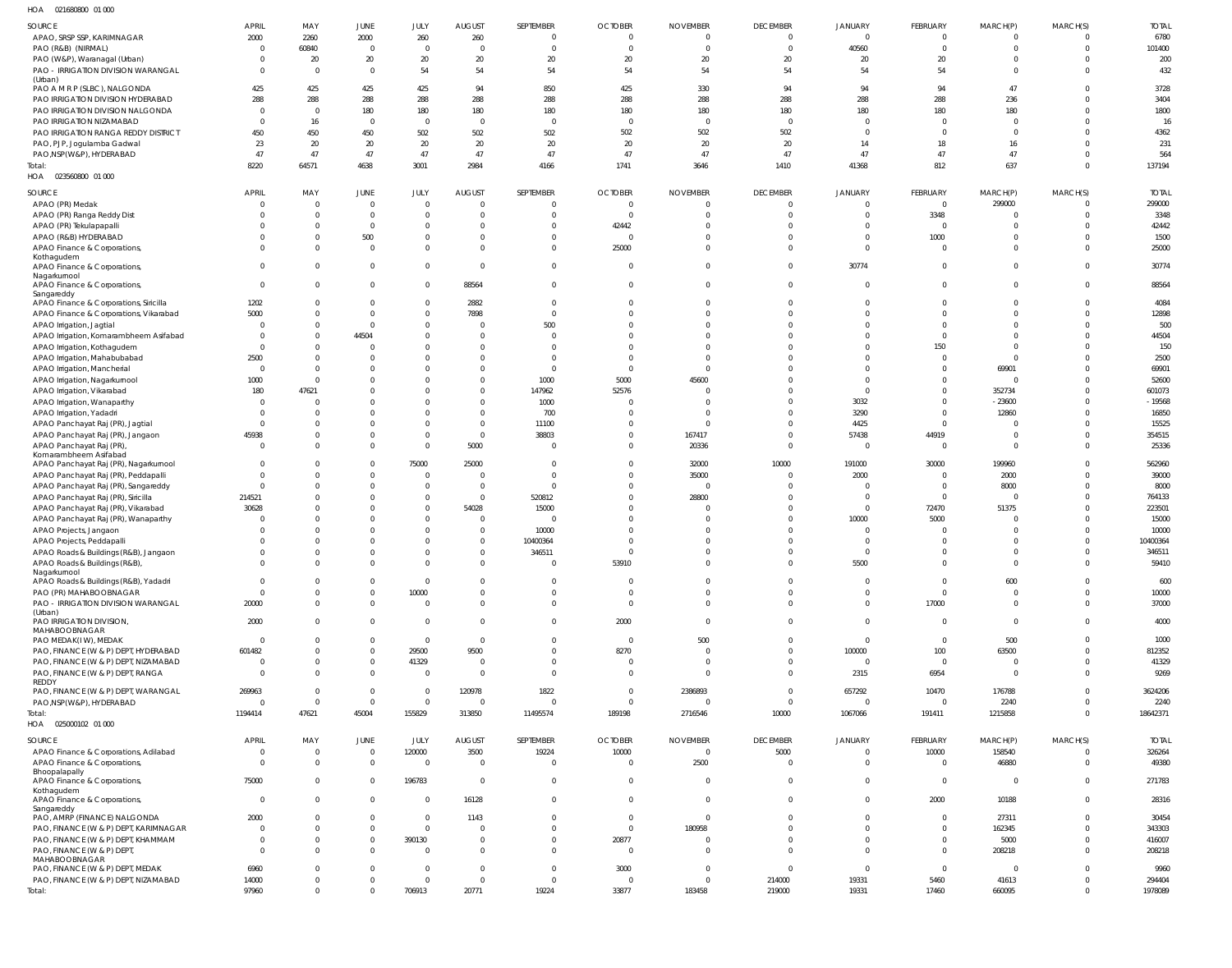| HOA | 040601800 02 000 |  |
|-----|------------------|--|

| $\cdots$<br><b>PLACE ON A PLACE</b>          |                |                |                |                |                |                |                |                 |                 |                |                |                         |                            |                |
|----------------------------------------------|----------------|----------------|----------------|----------------|----------------|----------------|----------------|-----------------|-----------------|----------------|----------------|-------------------------|----------------------------|----------------|
| SOURCE                                       | APRIL          | MAY            | JUNE           | JULY           | <b>AUGUST</b>  | SEPTEMBER      | <b>OCTOBER</b> | <b>NOVEMBER</b> | <b>DECEMBER</b> | <b>JANUARY</b> | FEBRUARY       | MARCH(P)                | MARCH(S)                   | <b>TOTAL</b>   |
| APAO (PR) Ranga Reddy Dist                   | $\overline{0}$ | $\Omega$       | $\overline{0}$ | $\Omega$       | $\Omega$       | $\overline{0}$ | $\mathbf 0$    | $\Omega$        | 0               | $\Omega$       | $\overline{0}$ | 2742                    | $\Omega$                   | 2742           |
| APAO Finance & Corporations, Jagtial         | -0             | $\Omega$       | $\mathbf 0$    | $\Omega$       | $\Omega$       | $\overline{0}$ | $\Omega$       | $\Omega$        | $\mathbf 0$     | 0              | $\mathbf{0}$   | 32151                   | $^{\circ}$                 | 32151          |
| APAO Irrigation, Wanaparthy                  | 4000           | $-4000$        | $\mathbf 0$    | $\overline{0}$ | $\Omega$       | 7500           | $\Omega$       | $\Omega$        | $\Omega$        | $\Omega$       | $\Omega$       | $\Omega$                | - 0                        | 7500           |
| PAO IRRIGATION DIVISION,                     | 16000          | 2000           | $\mathbf 0$    | $\Omega$       | $\Omega$       | 4000           | $\Omega$       | <sup>0</sup>    | $\Omega$        | $\mathbf 0$    | $\Omega$       | $\Omega$                | $\Omega$                   | 22000          |
| MAHABOOBNAGAR                                |                |                |                |                |                |                |                |                 |                 |                |                |                         |                            |                |
| PAO, FINANCE (W & P) DEPT, RANGA             | 3000           | $\Omega$       | $\overline{0}$ | $\overline{0}$ | $\Omega$       | $\mathbf{0}$   | $\Omega$       | $\Omega$        | $\Omega$        | $\Omega$       | $\Omega$       | $\overline{0}$          | $\Omega$                   | 3000           |
| REDDY                                        |                |                |                |                |                |                |                |                 |                 |                |                |                         |                            |                |
| Total:                                       | 23000          | $-2000$        | $\mathbf 0$    | $\overline{0}$ | $\Omega$       | 11500          | $\mathbf 0$    | $\Omega$        | $\overline{0}$  | $\mathbf{0}$   | $\overline{0}$ | 34893                   | $\overline{0}$             | 67393          |
| HOA  043500800  03  000                      |                |                |                |                |                |                |                |                 |                 |                |                |                         |                            |                |
| <b>SOURCE</b>                                | <b>APRIL</b>   | MAY            | <b>JUNE</b>    | JULY           | <b>AUGUST</b>  | SEPTEMBER      | <b>OCTOBER</b> | <b>NOVEMBER</b> | <b>DECEMBER</b> | JANUARY        | FEBRUARY       | MARCH(P)                | MARCH(S)                   | <b>TOTAL</b>   |
| PAO, FINANCE (W & P) DEPT, WARANGAL          | - 0            | $\overline{0}$ | $\mathbf 0$    | $\overline{0}$ | $\Omega$       | $\overline{0}$ | $\mathbf 0$    | $\mathbf 0$     | $\overline{0}$  | $\mathbf 0$    | 100000         | 400000                  | -0                         | 500000         |
| Total:                                       | $\Omega$       | $\Omega$       | $\mathbf 0$    | $\overline{0}$ | $\mathbf 0$    | $\mathbf{0}$   | $\mathbf 0$    | $\mathbf 0$     | $\mathbf 0$     | $\mathbf 0$    | 100000         | 400000                  | $\overline{0}$             | 500000         |
| HOA  051500800  81 000                       |                |                |                |                |                |                |                |                 |                 |                |                |                         |                            |                |
|                                              |                |                |                |                |                |                |                |                 |                 |                |                |                         |                            |                |
| <b>SOURCE</b>                                | <b>APRIL</b>   | MAY            | JUNE           | JULY           | <b>AUGUST</b>  | SEPTEMBER      | <b>OCTOBER</b> | <b>NOVEMBER</b> | <b>DECEMBER</b> | JANUARY        | FEBRUARY       | MARCH(P)                | MARCH(S)                   | <b>TOTAL</b>   |
| APAO (PR) Medak                              | $\Omega$       | $\Omega$       | $\mathbf 0$    | $\overline{0}$ | $\Omega$       | $\mathbf{0}$   | 0              | 10000           | 0               | 5000           | $\overline{0}$ | 348000                  | $\Omega$                   | 363000         |
| APAO (PR) Pochampad, Nizamabad               | - 0            | $\Omega$       | $\Omega$       | $\Omega$       | $\Omega$       | 11043          | 124564         |                 | $\Omega$        | 5942           | 69794          | 1211                    | $\Omega$                   | 212554         |
| APAO (PR) Tekulapapalli                      |                | $\Omega$       | $\Omega$       | $\Omega$       |                | $\overline{0}$ | 9790           |                 | $\Omega$        | 0              | $\Omega$       | $\Omega$                | $\Omega$                   | 9790           |
| APAO (PR), PJP, Jogulamba Gadwal             | - 0            | - 0            | $\Omega$       | $\Omega$       | $\Omega$       | $\overline{0}$ | 0              |                 | $\Omega$        | $\mathbf 0$    | $\Omega$       | 20000                   | $\Omega$                   | 20000          |
| APAO Finance & Corporations,                 | - 0            | $\cap$         | $\Omega$       | $\Omega$       | $\Omega$       | $\mathbf{0}$   | $\Omega$       | <sup>0</sup>    | $\Omega$        | $\mathbf 0$    | $\Omega$       | 2921                    | $\Omega$                   | 2921           |
| Bhoopalapally                                |                |                |                |                |                |                |                |                 |                 |                |                |                         |                            |                |
| APAO Finance & Corporations, Kamareddy       | $\Omega$       | - 0            | $\mathbf 0$    | $\mathbf 0$    | 9390           | 66589          | $\Omega$       | 0               | $\Omega$        | $\mathbf 0$    | $\overline{0}$ | 5000                    | $\Omega$                   | 80979          |
| APAO Finance & Corporations,                 | $\Omega$       | $\Omega$       | $\Omega$       | $\Omega$       | $\mathbf 0$    | $\overline{0}$ | $\Omega$       | $\Omega$        | $\Omega$        | $\overline{0}$ | 144363         | $\overline{0}$          | $\Omega$                   | 144363         |
| Kothagudem                                   |                |                |                |                |                |                |                |                 |                 |                |                |                         |                            |                |
| APAO Finance & Corporations, Manchirial      | $\Omega$       | - 0            | $\mathbf 0$    | $\overline{0}$ | $\mathbf 0$    | $\mathbf{0}$   | $\mathbf 0$    | $\Omega$        | $\Omega$        | $\overline{0}$ | $\overline{0}$ | 5000                    | $\Omega$                   | 5000           |
| APAO Panchayat Raj (PR), Adilabad            | - 0            | - 0            | $\mathbf 0$    | 316000         | 12000          | $\mathbf{0}$   | 410000         | 35000           | $\Omega$        | 36920          | $\overline{0}$ | $\Omega$                | $\Omega$                   | 809920         |
| APAO Panchayat Raj (PR), Jagtial             | $\Omega$       | - 0            | $\Omega$       | $\overline{0}$ | $\Omega$       | 194313         | 0              |                 | $\Omega$        | $\overline{0}$ | 10000          | $\Omega$                | $\Omega$                   | 204313         |
| APAO Panchayat Raj (PR), Kamareddy           | 17921          |                | $\Omega$       | $\Omega$       |                | 10007          |                |                 | $\Omega$        | 10530          | $\Omega$       | $\Omega$                | $\Omega$                   | 38458          |
| APAO Panchayat Raj (PR), Kothagudem          | $\Omega$       | - 0            | $\Omega$       | $\Omega$       |                |                |                |                 | $\Omega$        | $\mathbf 0$    | 4717           | $\Omega$                | $\Omega$                   | 4717           |
| APAO Panchayat Raj (PR), Mancherial          | -0             | - 0            | $\Omega$       | $\Omega$       | $\Omega$       | $\Omega$       | $\Omega$       | $\Omega$        | $\Omega$        | 25000          | $\Omega$       | $\Omega$                | $\Omega$                   | 25000          |
| APAO Panchayat Raj (PR), Medchal             | - 0            | $\Omega$       | $\Omega$       | $\Omega$       | $\Omega$       | $\Omega$       | <sup>0</sup>   | $\Omega$        | $\Omega$        | 37324          | $\Omega$       | $\Omega$                | $\Omega$                   | 37324          |
| Malkajigiri                                  |                |                |                |                |                |                |                |                 |                 |                |                |                         |                            |                |
| APAO Panchayat Raj (PR), Siricilla           | $\Omega$       | - 0            | $\Omega$       | $\overline{0}$ | $\Omega$       | $\overline{0}$ | $\Omega$       |                 | $\mathbf 0$     | 5400           | $\Omega$       | $\overline{0}$          | $\Omega$                   | 5400           |
| APAO Panchayat Raj (PR), Waranagal           | $\Omega$       | $\Omega$       | $\Omega$       | $\Omega$       | 16800          | $\Omega$       | $\Omega$       | $\Omega$        | $\Omega$        | $\overline{0}$ | $\Omega$       | $\Omega$                | $\Omega$                   | 16800          |
| Rural                                        |                |                |                |                |                |                |                |                 |                 |                |                |                         |                            |                |
| PAO (PR) (IW), LMD Colony, Karimnagar        | 666187         | - 0            | $\Omega$       | 81232          | - 0            | 227076         | $\mathbf 0$    | $\Omega$        | $\Omega$        | 13058          | $\Omega$       | 46357                   | $\Omega$                   | 1033910        |
| PAO (PR) KCC, Warangal (Urban)               | 20051          | $\Omega$       | $\Omega$       | 6097           |                | 2505           | 82550          | $\Omega$        | $\Omega$        | $\Omega$       | $\Omega$       | $\Omega$                | - 0                        | 111203         |
| PAO (PR), Nirmal                             | 32087          | $\Omega$       | $\Omega$       | $\Omega$       |                | 146448         | 200066         | $\Omega$        | $\Omega$        | $\Omega$       | $\Omega$       | $\Omega$                | $\Omega$                   | 378601         |
| PAO, FINANCE (W & P) DEPT, KARIMNAGAR        | 17693          | 1526           | $\mathbf 0$    | $\Omega$       | $\Omega$       | $\Omega$       | $\Omega$       |                 | $\Omega$        | $\Omega$       | $\Omega$       | $\Omega$                | - 0                        | 19219          |
| PAO, FINANCE (W & P) DEPT, NIZAMABAD         | $\overline{0}$ | $\Omega$       | $\mathbf 0$    | $\overline{0}$ | $\Omega$       | $\overline{0}$ | 51568          | 69858           | $\mathbf 0$     | $\overline{0}$ | $\mathbf{0}$   | 21890                   | $\Omega$                   | 143316         |
| Total:                                       | 753939         | 1526           | $\mathbf 0$    | 403329         | 38190          | 657981         | 878538         | 114858          | $\Omega$        | 139174         | 228874         | 450379                  | $\Omega$                   | 3666788        |
| HOA  070001101  81 000                       |                |                |                |                |                |                |                |                 |                 |                |                |                         |                            |                |
| <b>SOURCE</b>                                | <b>APRIL</b>   | MAY            | <b>JUNE</b>    | JULY           | <b>AUGUST</b>  | SEPTEMBER      | <b>OCTOBER</b> | <b>NOVEMBER</b> | <b>DECEMBER</b> | JANUARY        | FEBRUARY       | MARCH(P)                |                            | <b>TOTAL</b>   |
| APAO Finance & Corporations,                 |                |                |                | $\overline{0}$ | $\mathbf 0$    |                | $\mathbf 0$    | $\mathbf 0$     |                 |                |                | $\overline{0}$          | MARCH(S)<br>$\overline{0}$ |                |
| Komarambheem Asifabad                        | 520            | $\overline{0}$ | $\overline{0}$ |                |                | $\mathbf 0$    |                |                 | $\overline{0}$  | $\overline{0}$ | $\mathbf 0$    |                         |                            | 520            |
| APAO Irrigation, Kothagudem                  | 1500           | $\Omega$       | $\mathbf 0$    | $\overline{0}$ | $\mathbf 0$    | $\overline{0}$ | $\mathbf 0$    |                 | $\mathbf 0$     | $\mathbf 0$    | 1500           | $\overline{0}$          | -0                         | 3000           |
| APAO Irrigation, Mahabubabad                 | 5000           | $\Omega$       | $\Omega$       | $\overline{0}$ | $\Omega$       | $\Omega$       | $\Omega$       |                 | $\Omega$        | $\Omega$       | $\overline{0}$ | $\Omega$                | $\Omega$                   | 5000           |
| APAO Irrigation, Yadadri                     | $\Omega$       |                | $\Omega$       | $\overline{0}$ | 30             | $\Omega$       | $\Omega$       |                 | $\mathbf 0$     | $\Omega$       | $\overline{0}$ | $\Omega$                |                            | 30             |
| APAO Projects, Peddapalli                    | $\Omega$       |                | $\Omega$       | 5000           | $\Omega$       | $\Omega$       | $\Omega$       |                 | $\Omega$        | $\Omega$       | $\mathbf{0}$   | $\Omega$                |                            | 5000           |
| PAO (W&P) NSP, TEKULAPALLY                   | 352            |                |                | 728872         | $\overline{2}$ | 37817          | 1354           | $\mathcal{D}$   | 466059          | $\mathcal{L}$  | 57820          |                         |                            | 1292284        |
| PAO IRRIGATION NIZAMABAD                     | $\overline{0}$ | $\Omega$       | $\overline{0}$ |                | $\Omega$       | $\overline{0}$ | $\mathbf{0}$   | $\mathbf 0$     |                 | $\overline{0}$ | $\overline{0}$ | $\overline{0}$          | $\Omega$                   | 13456          |
|                                              |                |                |                | 13456          |                |                |                |                 | $\overline{0}$  |                |                |                         |                            |                |
| PAO IRRIGATION RANGA REDDY DISTRICT          | $\overline{0}$ | $\Omega$       | $\mathbf 0$    | $\overline{0}$ | $\mathbf{0}$   | $\mathbf 0$    | $\mathbf 0$    | 20000           | $\overline{0}$  | $\overline{0}$ | $\mathbf 0$    | $\overline{0}$          | $\overline{0}$             | 20000          |
| Total:                                       | 7372           | $\Omega$       | $\overline{2}$ | 747328         | 32             | 37817          | 1354           | 20002           | 466059          | $\overline{2}$ | 59320          | $\overline{2}$          | $\mathbf 0$                | 1339290        |
| HOA  070001800  81 000                       |                |                |                |                |                |                |                |                 |                 |                |                |                         |                            |                |
| SOURCE                                       | <b>APRIL</b>   | MAY            | <b>JUNE</b>    | JULY           | <b>AUGUST</b>  | SEPTEMBER      | <b>OCTOBER</b> | <b>NOVEMBER</b> | <b>DECEMBER</b> | JANUARY        | FEBRUARY       | MARCH(P)                | MARCH(S)                   | <b>TOTAL</b>   |
| APAO Irrigation, Mahabubabad                 | 28000          | 35500          | $\mathbf 0$    | 1500           | $\Omega$       | $\mathbf{0}$   | $\mathbf 0$    | $\mathbf 0$     | $\overline{0}$  | $\overline{0}$ | 500328         | $\overline{0}$          | $\Omega$                   | 565328         |
| APAO Irrigation, Yadadri                     | $\overline{0}$ | $\Omega$       | 30             | $\overline{0}$ | $\Omega$       | $\mathbf{0}$   | $\mathbf 0$    | $\mathbf 0$     | 4200            | $\mathbf 0$    | $\mathbf{0}$   | $\overline{0}$          | $\Omega$                   | 4230           |
| APAO Panchayat Raj (PR), Mahabubabad         |                |                |                |                |                |                |                |                 |                 |                |                | $\overline{0}$          | $\Omega$                   | 18638          |
| APAO Projects, Bhoopalapally                 |                |                |                |                |                |                |                |                 |                 |                |                |                         |                            |                |
| APAO Projects, Jagtial                       | -0             | $\Omega$       | $\mathbf 0$    | 18638          | $\mathbf 0$    | $\overline{0}$ | $\mathbf 0$    | $\mathbf 0$     | $\overline{0}$  | $\mathbf 0$    | $\Omega$       |                         |                            |                |
|                                              | $\Omega$       | $\Omega$       | $\mathbf{0}$   | $\overline{0}$ | $\Omega$       | $\mathbf{0}$   | $\Omega$       | $\Omega$        | $\mathbf 0$     | $\mathbf 0$    | $\Omega$       | 14950                   |                            | 14950          |
|                                              | 545            | 704            | 120            | 120            | 261532         | 120            | 581272         | 4517            | 179677          | $\mathbf 0$    | $\mathbf{0}$   | 287205                  | $^{\circ}$                 | 1315812        |
| APAO Projects, Peddapalli                    | 18766645       | $\Omega$       | $\mathbf{0}$   | $\overline{0}$ | 56652290       | $\mathbf 0$    | $\mathbf 0$    | 21280253        | 0               | $\overline{0}$ | 28296342       | $\overline{0}$          | $\Omega$                   | 124995530      |
| APAO Roads & Buildings (R&B), Jogulamba      | $\mathbf 0$    | $\Omega$       | 177168         | $\mathbf 0$    | $\Omega$       | $\mathbf 0$    | $\mathbf 0$    | 93511           | $\overline{0}$  | 170020         | $\overline{0}$ | $\overline{\mathbf{0}}$ | $\mathbf{0}$               | 440699         |
| Gadwal                                       |                | $\Omega$       |                |                | $\Omega$       |                | $\Omega$       |                 |                 |                |                |                         | $\Omega$                   |                |
| APAO Roads & Buildings (R&B),<br>Mahabubabad | $\overline{0}$ |                | $\overline{0}$ | $\mathbf 0$    |                | $\mathbf 0$    |                | $\mathbf 0$     | $\overline{0}$  | $\mathbf 0$    | 21260          | 55000                   |                            | 76260          |
| APAO, PJP (FINANCE), Jogulamba Gadwal        | $\overline{0}$ | $\Omega$       | $\overline{0}$ | $\mathbf 0$    | $\Omega$       | $\overline{0}$ | $\mathbf 0$    | $\mathbf 0$     | $\overline{0}$  | $\mathbf 0$    | $\overline{0}$ | 8143                    | $\Omega$                   | 8143           |
| APAO, SRSP SSP, KARIMNAGAR                   | 2054           | 1073696        | 446177         | 38568          | 51000          | 2057416        | 245342         | 382888          | 242326          | 788005         | 202837         | 1073643                 | $\Omega$                   | 6603952        |
| PAO (W&P), Waranagal (Urban)                 | 135460         | 130000         | 1165           | $\overline{0}$ | 114990         | 6123355        | 30700          | $\mathbf 0$     | $\overline{0}$  | $\overline{0}$ | 2200           | $\overline{0}$          | $\overline{0}$             | 6537870        |
| PAO - IRRIGATION DIVISION WARANGAL           | 54             | $\overline{0}$ | $\overline{0}$ | $\mathbf 0$    | $\Omega$       | $\mathbf 0$    | $\Omega$       | $\Omega$        | $\Omega$        | $\overline{0}$ | $\overline{0}$ | $\overline{0}$          |                            | 54             |
| (Urban)                                      |                |                |                |                |                |                |                |                 |                 |                |                |                         |                            |                |
| PAO A M R P (SLBC), NALGONDA                 | 1186062        | 378            | 26525          | $\Omega$       | 2487766        | 4134           | $\mathbf 0$    | $\Omega$        | $\mathbf 0$     | 565            | 5254336        | 882472                  |                            | 9842238        |
| PAO IRRIGATION DIVISION HYDERABAD            | 2030760        | 79800          | $\overline{0}$ | 1843415        | $\Omega$       | $\mathbf{0}$   | 742742         | $\mathbf 0$     | $\Omega$        | $\overline{0}$ | $\overline{0}$ | $\Omega$                |                            | 4696717        |
| PAO IRRIGATION RANGA REDDY DISTRICT          | $\mathbf 0$    | $\overline{0}$ | $\overline{0}$ | 462655         | 80000          | $\overline{0}$ | 195000         | $\Omega$        | 459453          | $\overline{0}$ | 430193         | $\Omega$                | $\Omega$                   | 1627301        |
| PAO, PJP, Jogulamba Gadwal                   | 48603          | 27106          | 68506          | 1491679        | 5006           | 290589         | 354809         | 4306            | 681015          | 6              | -6             | 15944706                | $\Omega$                   | 18916337       |
| PAO, NSP(W&P), HYDERABAD                     | $\overline{0}$ | - 0            | 50000          | 94121          | $\Omega$       | $\mathbf 0$    | 20000          | $\Omega$        | $\overline{0}$  | $\mathbf{0}$   | 248215         | 60070                   | $\Omega$                   | 472406         |
| Total:                                       | 22198183       | 1347184        | 769691         | 3950696        | 59652584       | 8475614        | 2169865        | 21765475        | 1566671         | 958596         | 34955717       | 18326189                | $\Omega$                   | 176136465      |
| HOA  070101101  81  000                      |                |                |                |                |                |                |                |                 |                 |                |                |                         |                            |                |
|                                              |                |                |                |                |                |                |                |                 |                 |                |                |                         |                            |                |
| SOURCE                                       | <b>APRIL</b>   | MAY            | <b>JUNE</b>    | JULY           | <b>AUGUST</b>  | SEPTEMBER      | <b>OCTOBER</b> | <b>NOVEMBER</b> | <b>DECEMBER</b> | JANUARY        | FEBRUARY       | MARCH(P)                | MARCH(S)                   | <b>TOTAL</b>   |
| APAO Panchayat Raj (PR), Nagarkurnool        | $\overline{0}$ | $\Omega$       | $\mathbf 0$    | $\overline{0}$ | $\mathbf{0}$   | $\mathbf 0$    | $\mathbf 0$    | $\mathbf 0$     | $\overline{0}$  | 10000          | $\overline{0}$ | $\overline{0}$          | $\Omega$                   | 10000          |
| PAO (W&P) NSP, TEKULAPALLY                   | $\overline{0}$ | $\overline{0}$ | $\mathbf 0$    | $\overline{0}$ | $\mathbf{0}$   | $\mathbf 0$    | $\mathbf 0$    | $\mathbf 0$     | $\overline{2}$  | $\overline{0}$ | $\mathbf 0$    | $\overline{0}$          | $\Omega$                   | $\overline{2}$ |
| Total:                                       | $\Omega$       | $\Omega$       | $\mathbf 0$    | $\mathbf 0$    | $\Omega$       | $\mathbf{0}$   | $\mathbf 0$    | $\mathbf 0$     | $\overline{2}$  | 10000          | $\mathbf 0$    | $\overline{0}$          | $\mathbf 0$                | 10002          |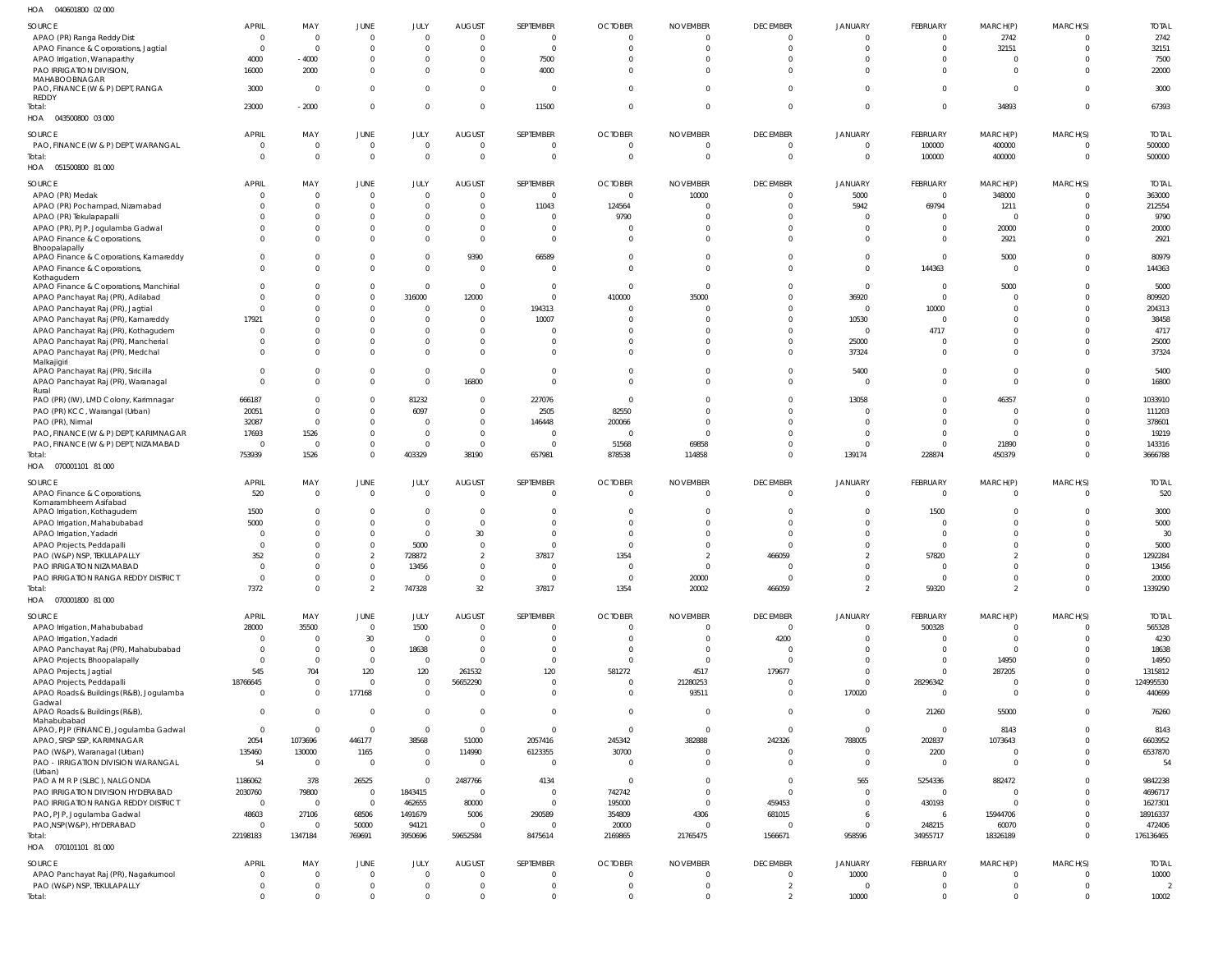070101800 81 000 HOA

| 10011<br><b>UIUIUUU UIUU</b>            |                |                |                |                |                |                |                |                 |                 |                          |                 |                |             |              |
|-----------------------------------------|----------------|----------------|----------------|----------------|----------------|----------------|----------------|-----------------|-----------------|--------------------------|-----------------|----------------|-------------|--------------|
| SOURCE                                  | APRIL          | MAY            | JUNE           | JULY           | <b>AUGUST</b>  | SEPTEMBER      | <b>OCTOBER</b> | <b>NOVEMBER</b> | <b>DECEMBER</b> | <b>JANUARY</b>           | <b>FEBRUARY</b> | MARCH(P)       | MARCH(S)    | <b>TOTAL</b> |
| APAO Irrigation, Kamareddy              | 97416          | 15040          | 48774          | $\mathbf 0$    | $\Omega$       | 5000           | $\Omega$       | $\Omega$        | 5000            | $\Omega$                 | $\overline{0}$  | $\Omega$       | $\Omega$    | 171230       |
| APAO Irrigation, Kothagudem             | $\overline{0}$ | $\overline{0}$ | $\overline{0}$ | 32321093       | $\Omega$       | 549300         | 4454156        | $\Omega$        | $\overline{0}$  | $\Omega$                 | $\overline{0}$  | $\Omega$       | $\Omega$    | 37324549     |
| APAO Irrigation, Mancherial             | 56700000       | $\Omega$       | $\overline{0}$ | 10838337       | $\Omega$       | 7110093        | $\Omega$       | 57621           | $\overline{0}$  |                          | $\Omega$        | $\Omega$       |             | 74706051     |
| APAO Irrigation, Nagarkurnool           | 33000          | 13000          | 30000          | 314043         | $\Omega$       | 27500          | 3000           | 2000            | 688092          | 8000000                  | $\Omega$        | $\Omega$       |             | 9110635      |
| APAO Irrigation, Suryapet               | 16030          | 4000           | 228661         | $\overline{0}$ | $\Omega$       | 1618039        | $\Omega$       |                 | 745239          | $\Omega$                 | $\Omega$        | $\Omega$       |             | 2611969      |
| APAO Irrigation, Yadadri                | 91             | 63             | $\overline{0}$ | 63             | $\overline{3}$ | 4233           | 33             | 12633           | 33              | 33                       | 8433            | 4260           |             | 29878        |
|                                         |                |                |                |                |                |                |                |                 | $\Omega$        |                          |                 |                |             |              |
| APAO Panchayat Raj (PR), Nagarkurnool   | $\overline{0}$ | $\Omega$       | $\overline{0}$ | $\overline{0}$ | $\Omega$       | <sup>0</sup>   | $\Omega$       |                 |                 | $\Omega$                 | 4997            | $\Omega$       |             | 4997         |
| APAO Panchayat Raj (PR), Wanaparthy     | 375            | $\Omega$       | $\overline{0}$ | 37800          | 3202           | $\Omega$       | $\Omega$       |                 | $\Omega$        | $\mathbf 0$              | $\Omega$        | $\Omega$       |             | 41377        |
| APAO Projects, Mancherial               | $\Omega$       | $\Omega$       | $\overline{0}$ | $\mathbf{0}$   | $\Omega$       | $\Omega$       | $\Omega$       |                 | $\Omega$        | $\Omega$                 | $\Omega$        | 67579          |             | 67579        |
| APAO, SRSP, NIZAMABAD                   | 302710         | $\Omega$       | $\overline{0}$ | $\mathbf{0}$   | $\Omega$       | 108939         | 226920         | 56040           | 2475            | $\mathbf 0$              | 500             | $\Omega$       |             | 697584       |
| PAO A M R P (SLBC), NALGONDA            | $\mathbf{0}$   | $\Omega$       | $\overline{0}$ | $\mathbf 0$    | $\Omega$       | $\Omega$       | $\Omega$       | 5000            | $\Omega$        | 190                      | $\Omega$        | $\Omega$       |             | 5190         |
| PAO IRRIGATION NIZAMABAD                | 16             | $\Omega$       | 16             | $\mathbf{0}$   | 16             | 16             | 16             | 16              | 615589          | 16                       | $\Omega$        | $\Omega$       | $\Omega$    | 615701       |
| PAO, FINANCE (W & P) DEPT, RANGA        | $\Omega$       | $\Omega$       | $\overline{0}$ | $\mathbf 0$    | $\Omega$       | $\overline{0}$ | $\Omega$       | $\Omega$        | $\Omega$        | $\overline{0}$           | 3162            | $\Omega$       | $\Omega$    | 3162         |
| <b>REDDY</b>                            |                |                |                |                |                |                |                |                 |                 |                          |                 |                |             |              |
| Total:                                  | 57149638       | 32103          | 307451         | 43511336       | 3221           | 9423120        | 4684125        | 133310          | 2056428         | 8000239                  | 17092           | 71839          | $\Omega$    | 125389902    |
| HOA  070103800  81 000                  |                |                |                |                |                |                |                |                 |                 |                          |                 |                |             |              |
|                                         |                |                |                |                |                |                |                |                 |                 |                          |                 |                |             |              |
| SOURCE                                  | <b>APRIL</b>   | MAY            | JUNE           | JULY           | <b>AUGUST</b>  | SEPTEMBER      | <b>OCTOBER</b> | <b>NOVEMBER</b> | <b>DECEMBER</b> | JANUARY                  | <b>FEBRUARY</b> | MARCH(P)       | MARCH(S)    | <b>TOTAL</b> |
| APAO Irrigation, Jangaon                | 12500          | $\overline{0}$ | 8000           | 10500          | 1500           | 30000          | 1500           | 4500            | $\mathbf 0$     | $\mathbf 0$              | $\overline{0}$  | - 0            |             | 68500        |
| APAO Irrigation, Kamareddy              | $\mathbf 0$    | $\mathbf{0}$   | $\overline{0}$ | $\overline{0}$ | $\overline{0}$ | $\overline{0}$ | $\overline{0}$ | 8360            | $\overline{0}$  | $\mathbf 0$              | $\overline{0}$  | $\Omega$       | $\Omega$    | 8360         |
| APAO Irrigation, Kothagudem             | 1554334        | 806763         | $\overline{0}$ | $\overline{0}$ | 1000           | 9000           | $\Omega$       | 5000            | $\overline{0}$  | $\overline{0}$           | 480000          | $\Omega$       | $\Omega$    | 2856097      |
| APAO Irrigation, Nagarkurnool           | $\overline{0}$ | 1000           | 135600         | $\overline{0}$ | $\overline{0}$ | 1000           | $\Omega$       |                 | 12880           | $\overline{0}$           | $\overline{0}$  | $\Omega$       | $\Omega$    | 150480       |
| APAO Irrigation, Sangareddy             | 204574         | 38754          | 15000          | $\overline{0}$ | 5000           | 34000          | 12000          | 297275          | 654194          | 10980                    | 6000            | $^{\circ}$     | $\Omega$    | 1277777      |
| APAO Irrigation, Siddipet               | 147015         | 36000          | $\overline{0}$ | $\overline{0}$ | $\overline{0}$ | 96000          | 6000           | 14000           | 3000            | 25000                    | 12000           | 293000         | $\Omega$    | 632015       |
|                                         | $\overline{0}$ | 6000           | $\overline{0}$ | $\,$ 0         | 15000          | $\overline{0}$ | $\Omega$       |                 | $\Omega$        | $\overline{0}$           | $\overline{0}$  | $\Omega$       | U           | 21000        |
| APAO Irrigation, Wanaparthy             |                |                |                |                |                |                |                |                 |                 |                          |                 |                |             |              |
| APAO Panchayat Raj (PR), Wanaparthy     | $\mathbf 0$    | $\Omega$       | $\overline{0}$ | 44485          | $\overline{0}$ | $\overline{0}$ | $\Omega$       | $\Omega$        | $\overline{0}$  | $\overline{\phantom{0}}$ | $\Omega$        | $\Omega$       | U           | 44485        |
| PAO IRRIGATION DIVISION NALGONDA        | 10020          | 250491         | 240024         | $\overline{0}$ | 561704         | 6000           | 342663         | 500             | 256201          | 178596                   | $\overline{0}$  | 472901         | U           | 2319100      |
| PAO MEDAK(IW), MEDAK                    | 23004          | 22502          | $\overline{0}$ | $\,$ 0         | $\overline{0}$ | 18000          | 1000           | $\overline{0}$  | $\overline{0}$  | $\overline{0}$           | $\overline{0}$  | 2500           | U           | 67006        |
| Total:                                  | 1951447        | 1161510        | 398624         | 54985          | 584204         | 194000         | 363163         | 329635          | 926275          | 214576                   | 498000          | 768401         | $\Omega$    | 7444820      |
| HOA  070201101  01  000                 |                |                |                |                |                |                |                |                 |                 |                          |                 |                |             |              |
|                                         |                |                |                |                |                |                |                |                 |                 |                          |                 |                |             |              |
| SOURCE                                  | <b>APRIL</b>   | MAY            | JUNE           | JULY           | <b>AUGUST</b>  | SEPTEMBER      | <b>OCTOBER</b> | <b>NOVEMBER</b> | <b>DECEMBER</b> | JANUARY                  | <b>FEBRUARY</b> | MARCH(P)       | MARCH(S)    | <b>TOTAL</b> |
| APAO Irrigation, Jangaon                | $\mathbf{0}$   | 2000           | $\overline{0}$ | $\overline{0}$ | $\Omega$       | $\Omega$       | $\Omega$       |                 | $\Omega$        | $\Omega$                 | $\Omega$        | $\Omega$       | $\Omega$    | 2000         |
| APAO Irrigation, Kothagudem             | 43000          | $\Omega$       | $\overline{0}$ | $\overline{0}$ | $\overline{0}$ | $\overline{0}$ | $\Omega$       | $\Omega$        | $\mathbf 0$     | 3744513                  | $\overline{0}$  | $^{\circ}$     | $\Omega$    | 3787513      |
| PAO - IRRIGATION DIVISION WARANGAL      | 5000           | $\Omega$       | $\overline{0}$ | $\overline{0}$ | $\Omega$       | $\overline{0}$ | $\Omega$       | $\Omega$        | $\Omega$        | $\Omega$                 | $\Omega$        | $\Omega$       |             | 5000         |
| (Urban)                                 |                |                |                |                |                |                |                |                 |                 |                          |                 |                |             |              |
| PAO IRRIGATION DIVISION KHAMMAM         | $\mathbf 0$    | $\Omega$       | $\overline{0}$ | $\mathbf{0}$   | $\mathbf{0}$   | $\overline{0}$ | $\Omega$       | 15000           | $\mathbf 0$     | $\overline{0}$           | $\overline{0}$  | $^{\circ}$     | $\Omega$    | 15000        |
| Total:                                  | 48000          | 2000           | $\overline{0}$ | $\mathbf{0}$   | $\Omega$       | $\Omega$       | $\Omega$       | 15000           | $\Omega$        | 3744513                  | $\Omega$        | $\Omega$       | $\Omega$    | 3809513      |
| HOA<br>070201800 81 001                 |                |                |                |                |                |                |                |                 |                 |                          |                 |                |             |              |
|                                         |                |                |                |                |                |                |                |                 |                 |                          |                 |                |             |              |
| SOURCE                                  | <b>APRIL</b>   | MAY            | JUNE           | JULY           | <b>AUGUST</b>  | SEPTEMBER      | <b>OCTOBER</b> | <b>NOVEMBER</b> | <b>DECEMBER</b> | JANUARY                  | <b>FEBRUARY</b> | MARCH(P)       | MARCH(S)    | <b>TOTAL</b> |
| APAO Irrigation, Adilabad               | $\overline{0}$ | $\overline{0}$ | $\overline{0}$ | $\overline{0}$ | $\overline{0}$ | 5000           | $\overline{0}$ | 5000            | $\mathbf{0}$    | $\overline{0}$           | $\overline{0}$  | $\circ$        | $\mathbf 0$ | 10000        |
| APAO Irrigation, Bhoopalapally          | 126500         | 49000          | 1740           | 25000          | 13500          | 120040         | 7000           | 3000            | $\overline{0}$  | $\overline{0}$           | 13000           | 93000          | $\Omega$    | 451780       |
| APAO Irrigation, Jagtial                | 9000           | 1000           | 40308          | $\overline{0}$ | $\overline{0}$ | 3500           | 3420           | 56025           | 3200            | 5000                     | 6000            | 2000           | $\Omega$    | 129453       |
| APAO Irrigation, Kothagudem             | $\overline{0}$ | $\overline{0}$ | $\overline{0}$ | $\overline{0}$ | $\overline{0}$ | $\overline{0}$ | $\Omega$       | 1000            | $\Omega$        | $\overline{0}$           | $\Omega$        |                | U           | 1000         |
| APAO Irrigation, Mahabubabad            |                |                | $\overline{0}$ | $\overline{0}$ | $\overline{0}$ |                |                |                 | $\Omega$        | $\Omega$                 | $\Omega$        |                | U           |              |
|                                         | 14107          | 1776           |                |                |                | 40200          | 5000           | 3382            |                 |                          |                 | - 0            |             | 64465        |
| APAO Irrigation, Peddapalli             | $\mathbf 0$    | $\overline{0}$ | 1125           | $\overline{0}$ | 15573          | $\overline{0}$ | 10000          |                 | $\Omega$        | $\Omega$                 | $\Omega$        | $\overline{0}$ |             | 26698        |
| APAO Irrigation, Siricilla              | 10000          | $\Omega$       | 105360         | $\overline{0}$ | 5000           | 33856          | $\Omega$       | $\Omega$        | $\Omega$        | $\Omega$                 | $\Omega$        | 5000           |             | 159216       |
| APAO Irrigation, Wanaparthy             | $\mathbf{0}$   | $\Omega$       | $\overline{0}$ | $\mathbf 0$    | - 0            | $\overline{0}$ | <sup>0</sup>   | 1000            | $\Omega$        | $\Omega$                 | $\Omega$        | $\Omega$       |             | 1000         |
| APAO Projects, Adilabad                 | $\mathbf 0$    | $\Omega$       | $\overline{0}$ | $\mathbf{0}$   | $\Omega$       | $\mathbf{0}$   | $\Omega$       | $\Omega$        | $\Omega$        | $\Omega$                 | 8940            | $\Omega$       | $\Omega$    | 8940         |
| PAO - IRRIGATION DIVISION WARANGAL      | 70134          | 119054         | 30054          | 50525          | 83000          | 1048000        | 11000          | 6000            | 1321951         | 5000                     | 53000           |                |             | 2797718      |
| (Urban)                                 |                |                |                |                |                |                |                |                 |                 |                          |                 |                |             |              |
| PAO IRRIGATION KARIMNAGAR               | $\overline{0}$ | 5000           | $\overline{0}$ | $\overline{0}$ | $\overline{0}$ | 10000          | $\overline{0}$ | 2635            | 17800           | 5000                     | $\overline{0}$  | 5048046        | $\Omega$    | 5088481      |
| PAO IRRIGATION DIVISION KHAMMAM         | 14500          | 8000           | $\,0\,$        | 33000          | $\mathbf{0}$   | 169530         | 1000           | $\Omega$        | $\overline{0}$  | $\overline{0}$           | 109300          | $\Omega$       | $\Omega$    | 335330       |
| PAO IRRIGATION NIZAMABAD                | $\overline{0}$ | $\Omega$       | $\,0\,$        | $\overline{0}$ | 78500          | $\overline{0}$ | $\overline{0}$ | $\Omega$        | 146205          | $\overline{0}$           | $\overline{0}$  | $^{\circ}$     | $\Omega$    | 224705       |
| PAO Irrigation Nirmal                   | $\overline{0}$ | 10000          | 6000           | 5000           | $\overline{0}$ | 16687          | 15000          | 5000            | $\overline{0}$  | 11000                    | 10000           | $\overline{0}$ | $\Omega$    | 78687        |
| PAO, SRSP, SSP, NIRMAL                  | 4820           | 63570          | 19580          | $\overline{0}$ | 21540          | 7520           | 2900           | 42390           | $\overline{0}$  | 70290                    | 2950            | 5780           | $\Omega$    | 241340       |
|                                         |                |                |                |                |                |                |                |                 |                 |                          |                 |                |             |              |
| Total:                                  | 249061         | 257400         | 204167         | 113525         | 217113         | 1454333        | 55320          | 125432          | 1489156         | 96290                    | 203190          | 5153826        | $\Omega$    | 9618813      |
| HOA  085300102  02  000                 |                |                |                |                |                |                |                |                 |                 |                          |                 |                |             |              |
| SOURCE                                  | APRIL          | MAY            | JUNE           | JULY           | <b>AUGUST</b>  | SEPTEMBER      | <b>OCTOBER</b> | <b>NOVEMBER</b> | <b>DECEMBER</b> | JANUARY                  | FEBRUARY        | MARCH(P)       | MARCH(S)    | <b>TOTAL</b> |
| APAO (PR) Medak                         | $\overline{0}$ | $\Omega$       | $\overline{0}$ | 203245         | 48058          | $\Omega$       | $\Omega$       | 54398           | $\Omega$        | 200803                   | 10455           | 1287420        | $\Omega$    | 1804379      |
| APAO (PR) Pochampad, Nizamabad          | 2369317        | $\Omega$       | $\overline{0}$ | 7593           | 36574          | 548599         | 65033          | 53341           | $\mathbf 0$     | 548725                   | 758191          | 31676          | $\Omega$    | 4419049      |
| APAO (PR) Ranga Reddy Dist              | 1539796        | $\Omega$       | $\overline{0}$ | 93898          | 92583          | 1106734        | $\Omega$       | 310442          | $\Omega$        | 193024                   | 115644          | 254740         |             | 3706861      |
|                                         | $\overline{0}$ | $\Omega$       | $\overline{0}$ |                |                | $\Omega$       |                |                 | $\Omega$        | 200998                   |                 |                |             |              |
| APAO (PR) Tekulapapalli                 |                |                |                | 214593         | 17527          |                | 2284           | 43986           |                 |                          | 80422           | 61310          |             | 621120       |
| APAO (PR), PJP, Jogulamba Gadwal        | 3530092        | $\Omega$       | $\overline{0}$ | 292351         | 11183          | 263019         | $\Omega$       | 2431532         | $\Omega$        | 133946                   | 2811            | 292321         |             | 6957255      |
| APAO (R&B) HYDERABAD                    | 118363         | 6665438        | 6138573        | 6756560        | 13803903       | 1230408        | 36948          | 3310090         | 773946          | 30419                    | 189975          | 104942         |             | 39159565     |
| APAO (R&B) MEDAK (HYD)                  |                | $\Omega$       | 399678         | 67545          | 480535         | 1636650        | 1906560        | 105345          | 287895          | $\mathbf 0$              | 68265           | 103620         |             | 7207585      |
|                                         | 2151492        |                |                |                |                |                |                |                 |                 |                          |                 |                |             | 13203212     |
| APAO (R&B) POCHAMPAD (NIZAMABAD)        | 4088487        | 5336           | 1505640        | 332183         | 1818411        | $\Omega$       | 2699516        | 2431206         | 43099           | $\overline{0}$           | 279334          | $\Omega$       |             |              |
| APAO (R&B) RANGAREDDY (HYD)             | $\overline{0}$ | $\Omega$       | 2630104        | $\overline{0}$ | 1811019        | 2545274        | $\Omega$       | $\Omega$        | $\Omega$        | 32136                    | 1259844         | 1016918        | $\Omega$    | 9295295      |
|                                         |                | $\Omega$       |                |                | $\overline{0}$ |                |                |                 | $\overline{0}$  |                          |                 |                |             |              |
| APAO (R&B) TEKULAPALLY                  | 3201649        |                | 2894774        | 2306095        |                | $\overline{0}$ | 6238051        | 1364841         |                 | 1317559                  | 3533041         | 6254969        |             | 27110979     |
| APAO Finance & Corporations, Adilabad   | 2246346        | 29026          | $\Omega$       | 33673          | 77515          | $\Omega$       | 459764         | 282720          | $\Omega$        | 18188                    | 5374121         | 12114961       |             | 20636314     |
| APAO Finance & Corporations,            | 5134045        | 311268         | 878560         | 1618785        | $\overline{0}$ | 426008         | 2258747        | 3140009         | 2506601         | 2714906                  | 8468544         | 11446010       | $\Omega$    | 38903483     |
| Bhoopalapally                           |                |                |                |                |                |                |                |                 |                 |                          |                 |                |             |              |
| APAO Finance & Corporations, Jagtial    | 242663         | $\Omega$       | $\overline{0}$ | 2139           | $\overline{0}$ | $\Omega$       | $\Omega$       |                 | $\mathbf 0$     | $\mathbf 0$              | $\overline{0}$  | 1541929        | $\Omega$    | 1786731      |
| APAO Finance & Corporations, Jangaon    | $\overline{0}$ | $\Omega$       | $\,0\,$        | $\overline{0}$ | 5940           | $\Omega$       | $\Omega$       | $\Omega$        | $\Omega$        | $\mathbf 0$              | $\overline{0}$  | $\Omega$       | $\Omega$    | 5940         |
| APAO Finance & Corporations, Kamareddy  | 147246         | $\Omega$       | $\overline{0}$ | 23161          | 39401          | 28145          | $\Omega$       | 129163          | $\Omega$        | $\mathbf 0$              | 1149830         | 3842671        | $\Omega$    | 5359617      |
| APAO Finance & Corporations,            | 111054         | $\Omega$       | $\overline{0}$ | $\overline{0}$ | $\Omega$       | $\overline{0}$ | $\Omega$       | $\Omega$        | $\Omega$        | $\mathbf 0$              | $\overline{0}$  | $\Omega$       | $\Omega$    | 111054       |
| Komarambheem Asifabad                   |                |                |                |                |                |                |                |                 |                 |                          |                 |                |             |              |
| APAO Finance & Corporations,            | 1279841        | $\Omega$       | $\overline{0}$ | 166756         | $\Omega$       | $\overline{0}$ | 409685         | 1874589         | $\Omega$        | $\mathbf 0$              | 13699413        | 7534209        | $\Omega$    | 24964493     |
| Kothagudem                              |                |                |                |                |                |                |                |                 |                 |                          |                 |                |             |              |
| APAO Finance & Corporations,            | $\overline{0}$ | $\Omega$       | $\overline{0}$ | $\overline{0}$ | $\Omega$       | $\mathbf{0}$   | $\Omega$       | $\Omega$        | $\Omega$        | $\mathbf 0$              | $\overline{0}$  | 3691           | $\Omega$    | 3691         |
| Mahabubabad                             |                |                |                |                |                |                |                |                 |                 |                          |                 |                |             |              |
| APAO Finance & Corporations, Manchirial | 336679         | $\Omega$       | $\overline{0}$ | 3704           | 10090          | $\overline{0}$ | $\overline{0}$ | $\Omega$        | $\mathbf 0$     | $\overline{0}$           | $\Omega$        | 1570           | $\Omega$    | 352043       |
| APAO Finance & Corporations,            | 1517441        | $\Omega$       | $\overline{0}$ | $\overline{0}$ | 12748          | 99067          | 45289          | $\Omega$        | $\mathbf 0$     | 500162                   | 186338          | 2403309        | $\Omega$    | 4764354      |
| Nagarkurnool                            |                |                |                |                |                |                |                |                 |                 |                          |                 |                |             |              |
| APAO Finance & Corporations, Peddapalli | 8198           | $\Omega$       | $\overline{0}$ | $\overline{0}$ | $\overline{0}$ | $\mathbf{0}$   | 7714           | $\Omega$        | $\Omega$        | $\overline{0}$           | $\overline{0}$  | 1555           | $\Omega$    | 17467        |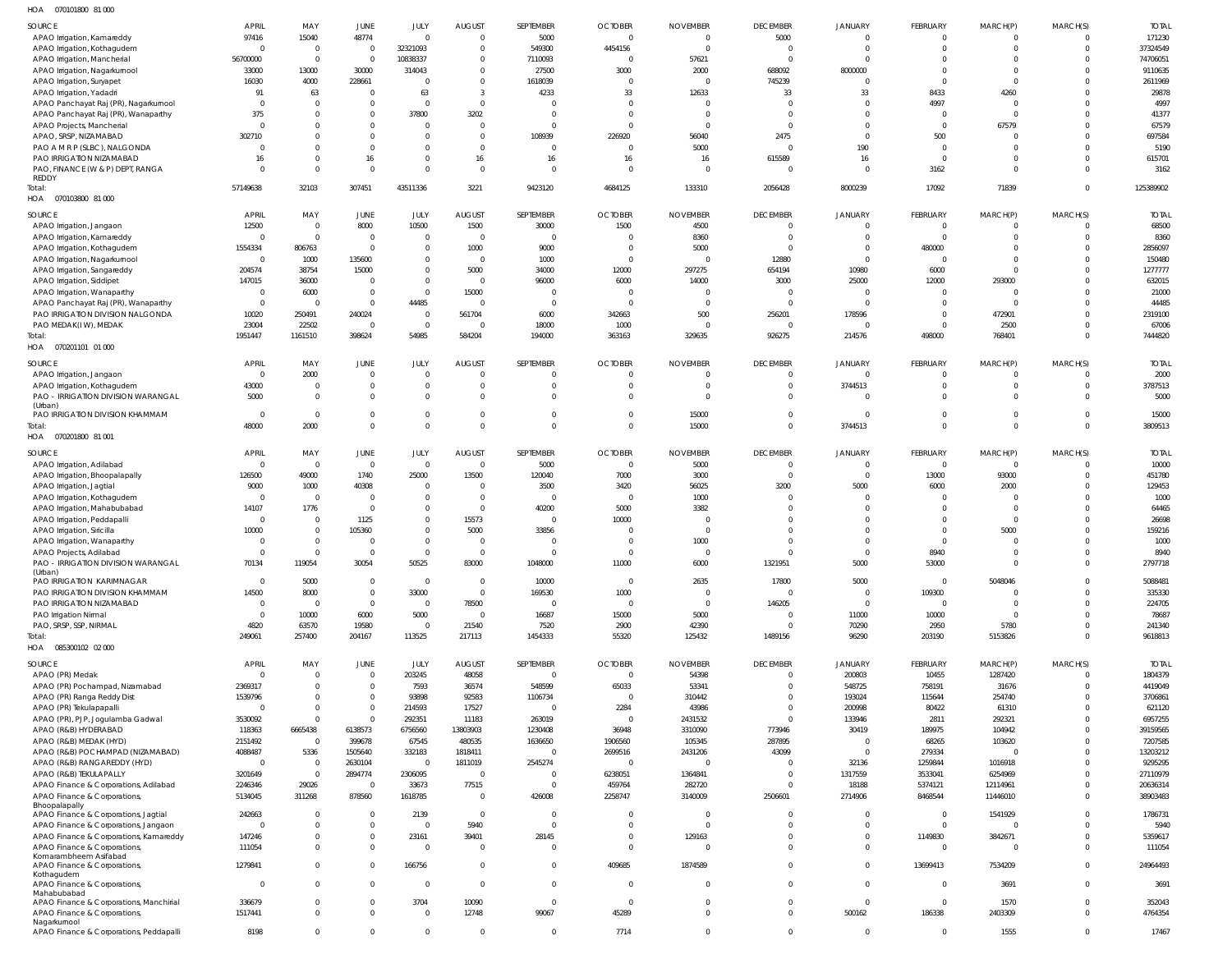HOA 085300102 02 000

| SOURCE                                                                          | APRIL                    | MAY                           | <b>JUNE</b>                | JULY               | <b>AUGUST</b>          | SEPTEMBER                 | <b>OCTOBER</b>             | <b>NOVEMBER</b>            | <b>DECEMBER</b>            | <b>JANUARY</b>             | FEBRUARY                | MARCH(P)                      | MARCH(S) | <b>TOTAL</b>         |
|---------------------------------------------------------------------------------|--------------------------|-------------------------------|----------------------------|--------------------|------------------------|---------------------------|----------------------------|----------------------------|----------------------------|----------------------------|-------------------------|-------------------------------|----------|----------------------|
| APAO Finance & Corporations,                                                    | 225485                   | 29352                         | $\Omega$                   | 23472              | 158067                 | 14105                     | 122406                     | 20787                      | 113991                     | 223628                     | 116365                  | 1864080                       | $\Omega$ | 2911738              |
| Sangareddy                                                                      |                          |                               |                            |                    |                        |                           |                            |                            |                            |                            |                         |                               |          |                      |
| APAO Finance & Corporations, Siddipet                                           | 253794                   | 5350                          | 42401                      | 139931             | $\mathbf{0}$           | 87423                     | 6784                       | 22524                      | 56406                      | 524153                     | 424729                  | 589712                        |          | 2153207              |
| APAO Finance & Corporations, Siricilla                                          | 496321                   | $\overline{0}$                | $\Omega$                   | 8963               | 1428                   | 9962                      | $\overline{0}$<br>$\Omega$ | 8726                       | $\mathbf 0$                | $\mathbf 0$                | $\Omega$<br>$\Omega$    | 669969                        |          | 1195369              |
| APAO Finance & Corporations, Suryapet<br>APAO Finance & Corporations, Vikarabad | 871051<br>408394         | $\overline{0}$<br>$\mathbf 0$ | $\overline{0}$<br>$\Omega$ | 0                  | $\mathbf{0}$<br>13910  | 11046                     | $\Omega$                   | $\Omega$                   | $\mathbf 0$<br>$\mathbf 0$ | $\mathbf 0$<br>$\mathbf 0$ | $\Omega$                | 1185302<br>1031533            |          | 2056353<br>1464883   |
| APAO Finance & Corporations,                                                    | 808                      | $\mathbf 0$                   | $\overline{0}$             | $\mathbf 0$        | $\mathbf 0$            |                           | $\Omega$                   | $\Omega$                   | $\mathbf 0$                | $\Omega$                   | $\Omega$                | 3028601                       |          | 3029409              |
| Wanaparthy                                                                      |                          |                               |                            |                    |                        |                           |                            |                            |                            |                            |                         |                               |          |                      |
| APAO Finance & Corporations, Yadadri                                            | $\overline{0}$           | $\overline{0}$                | $\Omega$                   | 19120              | 10652                  | $\Omega$                  | $\Omega$                   | 200158                     | $\mathbf 0$                | 10393                      | $\Omega$                | 2108091                       |          | 2348414              |
| APAO Irrigation, Adilabad                                                       | 1246399                  | 1494926                       | $\Omega$                   | $\Omega$           | $\mathbf{0}$           | 3772213                   | $\Omega$                   | $\Omega$                   | $\mathbf 0$                | $\mathbf 0$                | 176303                  | $\mathbf 0$                   |          | 6689841              |
| APAO Irrigation, Bhoopalapally                                                  | 4558147                  | 1983789                       | $\overline{0}$             | 824195             | 394453                 | 5000932                   | 1467                       | 63688                      | $\mathbf 0$                | $\mathbf 0$                | 49887                   | 395534                        |          | 13272092             |
| APAO Irrigation, Jagtial                                                        | 2652732                  | 302213                        | $\Omega$                   |                    | $\mathbf{0}$           | 1108232                   | 47178                      | 147044                     | $\mathbf 0$                | 228896                     | 628967                  | 73922                         |          | 5189184              |
| APAO Irrigation, Jangaon                                                        | 3741886                  | 1242369                       | 389368                     | 2325010            | 608893                 | 4722864                   | 721300                     | 1957452                    | $\Omega$                   | 53667                      | $\Omega$                | $\Omega$                      |          | 15762809             |
| APAO Irrigation, Kamareddy                                                      | 7464404                  | 1697789                       | $\overline{0}$             |                    | $\mathbf{0}$           | 3151753                   | 62689                      | 251244                     | $\mathbf 0$                | $\mathbf 0$                | $\mathbf{0}$            | 132854                        |          | 12760733             |
| APAO Irrigation, Komarambheem Asifabad                                          | 3242643                  | 811938                        | $\Omega$                   | $\Omega$           | $\mathbf{0}$           | 2538424                   | $\Omega$                   | 13586                      | $\mathbf{0}$               | $\mathbf 0$                | $\Omega$                | $\overline{0}$                |          | 6606591              |
| APAO Irrigation, Kothagudem                                                     | 8978062<br>7623271       | 518850<br>4593951             | $\overline{0}$<br>$\Omega$ | $\Omega$<br>363450 | 155720<br>$\mathbf{0}$ | 4179944<br>3990911        | 2463010<br>390111          | 69470<br>2774398           | $\mathbf 0$<br>$\mathbf 0$ | 656008<br>$\mathbf 0$      | 672940<br>1400390       | $\Omega$<br>34182             |          | 17694004<br>21170664 |
| APAO Irrigation, Mahabubabad<br>APAO Irrigation, Mancherial                     | 3086705                  | 1721672                       | 472288                     | 2025248            | $\mathbf 0$            | 1222827                   | 340500                     | 1647155                    | 1208200                    | 826007                     | 686                     | $\mathbf 0$                   |          | 12551288             |
| APAO Irrigation, Nagarkurnool                                                   | 51861752                 | 1802662                       | 921181                     | 53329865           | 87103667               | 38426970                  | 169530040                  | 67564942                   | 43824376                   | 246961                     | 2909403                 | 135346                        |          | 517657165            |
| APAO Irrigation, Peddapalli                                                     | 4366169                  | 1912722                       | $\Omega$                   | 0                  | $\mathbf 0$            | 5682027                   | 9007                       | 10205                      | $\mathbf 0$                | $\mathbf 0$                | 223205                  | $\Omega$                      |          | 12203335             |
| APAO Irrigation, Sangareddy                                                     | 5442791                  | 4053748                       | 100949                     | $\Omega$           | $\mathbf 0$            | 7261486                   | 863171                     | 2938                       | $\mathbf 0$                | 22705                      | 43401                   | 340011                        |          | 18131200             |
| APAO Irrigation, Siddipet                                                       | 11898681                 | 5653483                       | $\Omega$                   | 3085654            | 415036                 | 8516645                   | 206693064                  | 182138832                  | 170249                     | 1791580                    | 906863                  | 27499431                      |          | 448769518            |
| APAO Irrigation, Siricilla                                                      | 3475857                  | 97222                         | $\Omega$                   | $\Omega$           | $\mathbf{0}$           | 871853                    | 32592                      | 33668                      | $\mathbf 0$                | 2170018                    | $\overline{0}$          | 87400                         |          | 6768610              |
| APAO Irrigation, Suryapet                                                       | 4826276                  | 617988                        | $\overline{0}$             | 1121519            | $\mathbf 0$            | 2313228                   | 877153                     |                            | 1466099                    | 164836                     | 513740                  | 1196136                       |          | 13096975             |
| APAO Irrigation, Vikarabad                                                      | 1616990                  | 1954112                       | $\Omega$                   | 189814             | 226241                 | 1345497                   | 71658                      | 3430                       | $\mathbf 0$                | $\Omega$                   | $\Omega$                | 2182384                       |          | 7590126              |
| APAO Irrigation, Wanaparthy                                                     | 2549218                  | 3392666                       | $\Omega$                   | 138437             | 140192                 | 1736555                   | $\Omega$                   | 20669                      | 88731                      | $\Omega$                   | $\Omega$                | $\Omega$                      |          | 8066468              |
| APAO Irrigation, Yadadri                                                        | 3662315                  | 1509822                       | $\Omega$                   | 963615             | 5415686                | 6496349                   | 144766                     | 9642                       | $\mathbf 0$                | $\Omega$                   | $\Omega$                | $\overline{0}$                |          | 18202195             |
| APAO National Highways (NH), Karimnagar                                         | $\overline{0}$           | $\Omega$                      | $\overline{0}$             |                    | 1731513                | $\Omega$                  | 9084902                    |                            | $\mathbf 0$                | $\Omega$                   | $\Omega$                | 684528                        |          | 11500943             |
| APAO National Highways (NH),                                                    | 740130                   | $\overline{0}$                | $\Omega$                   | 5123140            | 844230                 | 554322                    | 452607                     | $\Omega$                   | $\mathbf 0$                | $\mathbf 0$                | $\mathbf 0$             | $\overline{0}$                |          | 7714429              |
| Nagarkurnool<br>APAO Panchayat Raj (PR), Adilabad                               | 0                        | $^{\circ}$                    | $\Omega$                   | $\Omega$           | 17246                  | $\Omega$                  | $\Omega$                   | $\Omega$                   | $\mathbf 0$                | 56428                      | 70908                   | 417782                        |          | 562364               |
| APAO Panchayat Raj (PR), Bhoopalapally                                          | 184626                   | $\mathbf 0$                   | $\Omega$                   | 194750             | 495366                 | 1335855                   | 857                        | 128934                     | $\mathbf 0$                | 1100611                    | 100780                  | 253873                        |          | 3795652              |
| APAO Panchayat Raj (PR), Jagtial                                                | 650614                   | -0                            | $\overline{0}$             | 0                  | 16818                  | 2762213                   | $\Omega$                   | 252468                     | $\mathbf 0$                | 675798                     | 136283                  | 152586                        |          | 4646780              |
| APAO Panchayat Raj (PR), Jangaon                                                | 647162                   | -0                            | $\Omega$                   | $\mathbf 0$        | 1559                   | 368582                    | $\Omega$                   | 148135                     | $\mathbf 0$                | 355649                     | 510073                  | $\Omega$                      |          | 2031160              |
| APAO Panchayat Raj (PR), Kamareddy                                              | 505164                   | -0                            | $\overline{0}$             | 17239              | 63494                  | 132191                    | $\Omega$                   | 429325                     | $\mathbf 0$                | 284066                     | 20901                   | 122764                        |          | 1575144              |
| APAO Panchayat Raj (PR),                                                        | 670521                   | -0                            | $\Omega$                   | 5582               | 33100                  |                           | $\Omega$                   | 591376                     | $\mathbf 0$                | 40407                      | $\mathbf{0}$            | $\overline{0}$                |          | 1340986              |
| Komarambheem Asifabad                                                           |                          |                               |                            |                    |                        |                           |                            |                            |                            |                            |                         |                               |          |                      |
| APAO Panchayat Raj (PR), Kothagudem                                             | 1937                     | $^{\circ}$                    | $\Omega$                   | 2477               | 5633                   | $\Omega$                  | $\Omega$                   | 10543                      | $\mathbf 0$                | 66691                      | 121811                  | 89052                         |          | 298144               |
| APAO Panchayat Raj (PR), Mahabubabad                                            | $\mathbf 0$              | $\mathbf 0$                   | $\Omega$                   | 1064311            | 674851                 | 49460                     | $\Omega$                   | 1254293                    | $\mathbf 0$                | $\mathbf 0$                | $\Omega$                | $\overline{0}$                |          | 3042915              |
| APAO Panchayat Raj (PR), Mancherial                                             | 22914                    | -0                            | $\overline{0}$             | 0                  | $\mathbf 0$            |                           | $\mathbf 0$                |                            | $\mathbf 0$                | 577270                     | $\mathbf{0}$            | $\overline{0}$                |          | 600184               |
| APAO Panchayat Raj (PR), Medchal<br>Malkajigiri                                 | $\mathbf 0$              | $^{\circ}$                    | $\Omega$                   | $\mathbf 0$        | $\mathbf 0$            | $\Omega$                  | $\Omega$                   | $\Omega$                   | $\mathbf 0$                | 80029                      | $\mathbf{0}$            | 214                           |          | 80243                |
| APAO Panchayat Raj (PR), Nagarkurnool                                           | 1135272                  | $^{\circ}$                    | $\Omega$                   | 64484              | 103249                 | 405185                    | 10811                      | 1331672                    | $\mathbf 0$                | 600605                     | 49908                   | 138443                        |          | 3839629              |
| APAO Panchayat Raj (PR), Peddapalli                                             | 542547                   | $\mathbf 0$                   | $\Omega$                   | 36052              | 40197                  | 294204                    | $\overline{0}$             | 33684                      | $\mathbf 0$                | 106796                     | 93421                   | 107711                        |          | 1254612              |
| APAO Panchayat Raj (PR), Sangareddy                                             | 676724                   | $^{\circ}$                    | $\Omega$                   | 392215             | 135562                 | 29882                     | $\overline{0}$             | 74867                      | $\mathbf 0$                | 833033                     | 60961                   | 1489662                       |          | 3692906              |
| APAO Panchayat Raj (PR), Siddipet                                               | 3059091                  | $\mathbf 0$                   | 30246                      | 740887             | 803426                 | 630952                    | $\overline{0}$             | 2454777                    | 1846393                    | 787095                     | 592733                  | 199142                        |          | 11144742             |
| APAO Panchayat Raj (PR), Siricilla                                              | 3221793                  | $^{\circ}$                    | $\overline{0}$             | 354268             | 1972073                | 5557520                   | 395550                     | 475732                     | $\mathbf 0$                | 1370221                    | 914001                  | 3175106                       |          | 17436264             |
| APAO Panchayat Raj (PR), Suryapet                                               | 445594                   | $\mathbf 0$                   | $\Omega$                   | 48297              | 493526                 | $\Omega$                  | $\Omega$                   | 200807                     | $\mathbf 0$                | 449840                     | 124526                  | 187206                        |          | 1949796              |
| APAO Panchayat Raj (PR), Vikarabad                                              | 2601321                  | $\Omega$                      | $\Omega$                   |                    | 959822                 | 758321                    | $\Omega$                   | 1014929                    | 438912                     | $\Omega$                   | 208726                  | 204149                        |          | 6186180              |
| APAO Panchayat Raj (PR), Wanaparthy                                             | 2087442                  | $\Omega$                      | $\Omega$                   | 777360             | 454920                 | 997010                    | 289212                     | 791007                     | $\mathbf 0$                | 1187642                    | 4548                    | 27224                         | $\Omega$ | 6616365              |
| APAO Panchayat Raj (PR), Waranagal<br>Rural                                     | 2153414                  | $\mathbf{0}$                  |                            | 355                | 136879                 | 430479                    |                            |                            | $\Omega$                   | 244138                     |                         | 833494                        |          | 3798759              |
| APAO Panchayat Raj (PR), Yadadri                                                | 1428642                  | $\overline{0}$                | $\Omega$                   | $\mathbf 0$        | $\mathbf{0}$           | 278284                    | $\Omega$                   | $\mathbf 0$                | $\mathbf 0$                | 20315                      | $\mathbf 0$             | $\overline{0}$                |          | 1727241              |
| APAO Projects, Adilabad                                                         | 1356969                  | 330326                        | 4317898                    | 21760              | $\mathbf{0}$           | 323409                    | $\Omega$                   | $\Omega$                   | $\mathbf 0$                | 263653                     | 184536                  | 1033889                       |          | 7832440              |
| APAO Projects, Jagtial                                                          | $\overline{0}$           | $\overline{0}$                | $\Omega$                   | $\mathbf 0$        | 927835                 | $\overline{0}$            | 7250193                    | 3311187                    | $\mathbf 0$                | $\mathbf 0$                | 61498                   | 4434351                       |          | 15985064             |
| APAO Projects, Jangaon                                                          | $\mathbf 0$              | $\overline{0}$                |                            | $\mathbf 0$        | 55027                  | 71569                     | $\overline{0}$             | 38789                      | $\mathbf{0}$               | $\mathbf 0$                | $\mathbf{0}$            | $\mathbf 0$                   |          | 165385               |
| APAO Projects, Mahabubabad                                                      | 313564                   | -0                            |                            | $\Omega$           | $\mathbf 0$            | 160551                    | $\overline{0}$             | 879589                     | $\mathbf{0}$               | $\mathbf 0$                | 24304                   | $\overline{0}$                |          | 1378008              |
| APAO Projects, Mancherial                                                       | $\mathbf 0$              | $\Omega$                      | $\overline{0}$             | $\Omega$           | $\mathbf 0$            | 17061                     | 7516                       | $\Omega$                   | $\mathbf 0$                | 620043                     | 11669                   | $\overline{0}$                |          | 656289               |
| APAO Projects, Peddapalli                                                       | $\overline{0}$           | 10511956                      | $\Omega$                   | 2925736            | $\mathbf{0}$           | 138177                    | 10272                      | 1755937                    | $\mathbf 0$                | $\mathbf 0$                | 63999                   | $^{\circ}$                    |          | 15406077             |
| APAO Public Health (PH), Sangareddy                                             | $^{\circ}$               | -0                            | $\overline{0}$             | 284555             | $\overline{0}$         | 168479                    | $\overline{0}$             | $\mathbf 0$                | $\mathbf 0$                | $\mathbf 0$                | $\Omega$                | $\overline{0}$                |          | 453034               |
| APAO Roads & Buildings (R&B), Adilabad                                          | $\overline{0}$<br>152124 | $\mathbf 0$<br>-0             | 2492<br>395832             | 0<br>0             | 3365<br>1570604        | 1732858<br>322708         | 2561299<br>878434          | 2834320<br>$\Omega$        | 18676<br>1312118           | 1789237<br>$\mathbf 0$     | $\mathbf{0}$<br>2136353 | $\overline{0}$<br>995763      |          | 8942247<br>7763936   |
| APAO Roads & Buildings (R&B),<br>Bhoopalapally                                  |                          |                               |                            |                    |                        |                           |                            |                            |                            |                            |                         |                               |          |                      |
| APAO Roads & Buildings (R&B), Jagtial                                           | 677986                   | $\overline{0}$                | 205127                     | 0                  | $\mathbf{0}$           | 246591                    | $\overline{0}$             | 66003                      | $\mathbf 0$                | 535019                     | $\mathbf{0}$            | $\overline{0}$                |          | 1730726              |
| APAO Roads & Buildings (R&B), Jangaon                                           | 1681686                  | $\overline{0}$                | 144504                     | 0                  | $\overline{0}$         | 321368                    | 1981030                    | 1007413                    | $\mathbf 0$                | $\mathbf 0$                | 232211                  | $\overline{0}$                |          | 5368212              |
| APAO Roads & Buildings (R&B), Jogulamba                                         | 2820905                  | 299000                        | 28771                      | 0                  | $\mathbf{0}$           | $\Omega$                  | 70469                      | 406086                     | $\mathbf 0$                | $\mathbf 0$                | $\mathbf{0}$            | 252934                        |          | 3878165              |
| Gadwal                                                                          | 10362755                 | $\overline{0}$                | 1146932                    | 0                  | 2435073                | 1054844                   | 442584                     | 8781980                    | $\mathbf 0$                | $\overline{0}$             | $\mathbf{0}$            | 1220228                       |          | 25444396             |
| APAO Roads & Buildings (R&B), Kamareddy<br>APAO Roads & Buildings (R&B),        | 170744                   | $\overline{0}$                | 295271                     | $\mathbf 0$        | $\mathbf{0}$           | 3814593                   | 47589                      | $\mathbf 0$                | 338686                     | 16082                      | $\mathbf 0$             | $\overline{0}$                | $\Omega$ | 4682965              |
| Komarambheem Asifabad                                                           |                          |                               |                            |                    |                        |                           |                            |                            |                            |                            |                         |                               |          |                      |
| APAO Roads & Buildings (R&B),                                                   | 11293                    | $\overline{0}$                | 1590557                    | 0                  | 188981                 | $\Omega$                  | 95259                      | 0                          | $\mathbf 0$                | 320727                     | 1388050                 | 2071458                       | $\Omega$ | 5666325              |
| Kothagudem                                                                      |                          |                               |                            |                    |                        |                           |                            |                            |                            |                            |                         |                               |          |                      |
| APAO Roads & Buildings (R&B),<br>Mahabubabad                                    | $\mathbf 0$              | $\overline{0}$                | 141587                     | $\mathbf 0$        | $\mathbf{0}$           | 1126389                   | 360086                     | $\mathbf 0$                | $\mathbf 0$                | $\overline{0}$             | $\mathbf{0}$            | 430870                        | $\Omega$ | 2058932              |
| APAO Roads & Buildings (R&B), Mancherial                                        | $\mathbf 0$              | $^{\circ}$                    | 582707                     | 0                  | 770612                 | 1701498                   | 3534                       | 0                          | 205856                     | 71760                      | $\mathbf{0}$            | $\mathbf 0$                   | $\Omega$ | 3335967              |
| APAO Roads & Buildings (R&B), Medchal                                           | $\mathbf 0$              | $\overline{0}$                | 1782390                    | $\mathbf 0$        | $\mathbf 0$            | 19624                     | 74593                      | $\mathbf 0$                | $\mathbf 0$                | $\mathbf 0$                | $\Omega$                | $\overline{0}$                | $\Omega$ | 1876607              |
| Malkajigiri                                                                     |                          |                               |                            |                    |                        |                           |                            |                            |                            |                            |                         |                               |          |                      |
| APAO Roads & Buildings (R&B),                                                   | $\mathbf 0$              | $\overline{0}$                | 722                        | 0                  | 407                    | $\Omega$                  | 1055070                    | 229880                     | $\mathbf 0$                | 13769                      | 2111410                 | $\overline{0}$                | $\Omega$ | 3411258              |
| Nagarkurnool<br>APAO Roads & Buildings (R&B), Peddapalli                        | 4125466                  | 0                             | 2013098                    | $\mathbf 0$        | $\mathbf{0}$           | 2641000                   | 829352                     | 2301483                    | $\mathbf 0$                | $\mathbf 0$                | $\Omega$                | 555986                        | $\Omega$ | 12466385             |
| APAO Roads & Buildings (R&B),                                                   | 160680                   | $\mathbf 0$                   | 199848                     | $\mathbf 0$        | $\mathbf 0$            | 3482399                   | 999690                     | $\mathbf 0$                | $\mathbf 0$                | $\mathbf 0$                | $\Omega$                | $\Omega$                      | $\Omega$ | 4842617              |
| Sangareddy                                                                      |                          |                               |                            |                    |                        |                           |                            |                            |                            |                            |                         |                               |          |                      |
| APAO Roads & Buildings (R&B), Siddipet                                          | 363950                   | $\mathbf 0$                   | 9993305                    | 176135             | 1708015                | 3037970                   | 1429597                    | 91340                      | 1075764                    | 2893263                    | 313222                  | 205365                        |          | 21287926             |
| APAO Roads & Buildings (R&B), Siricilla                                         | 891340                   | $\mathbf 0$                   | 1270757                    | $\mathbf 0$        | 0                      | 64193                     | 79266                      | 430596                     | $^{\circ}$                 | 8236                       | $\Omega$                | $^{\circ}$                    |          | 2744388              |
| APAO Roads & Buildings (R&B), Suryapet                                          | 3377445                  | $\mathbf 0$                   | 1020301                    | $\mathbf 0$        | $\mathbf{0}$           | $\overline{0}$            | $\mathbf 0$                | $\Omega$                   | $\mathbf 0$                | $\mathbf 0$                | $\mathbf{0}$            | 1606724                       |          | 6004470              |
| APAO Roads & Buildings (R&B), Vikarabad                                         | 0<br>$\mathbf 0$         | 0<br>$\mathbf 0$              | 6094629                    | 194241<br>0        | $\mathbf{0}$           | 1338421<br>$\overline{0}$ | 1329388                    | $\mathbf 0$<br>$\mathbf 0$ | $\mathbf 0$<br>$\mathbf 0$ | 519264<br>$\mathbf 0$      | 388027<br>$\Omega$      | $\mathbf 0$<br>$\overline{0}$ | $\Omega$ | 9863970              |
| APAO Roads & Buildings (R&B),                                                   |                          |                               | 979643                     |                    | 327595                 |                           | 1215977                    |                            |                            |                            |                         |                               |          | 2523215              |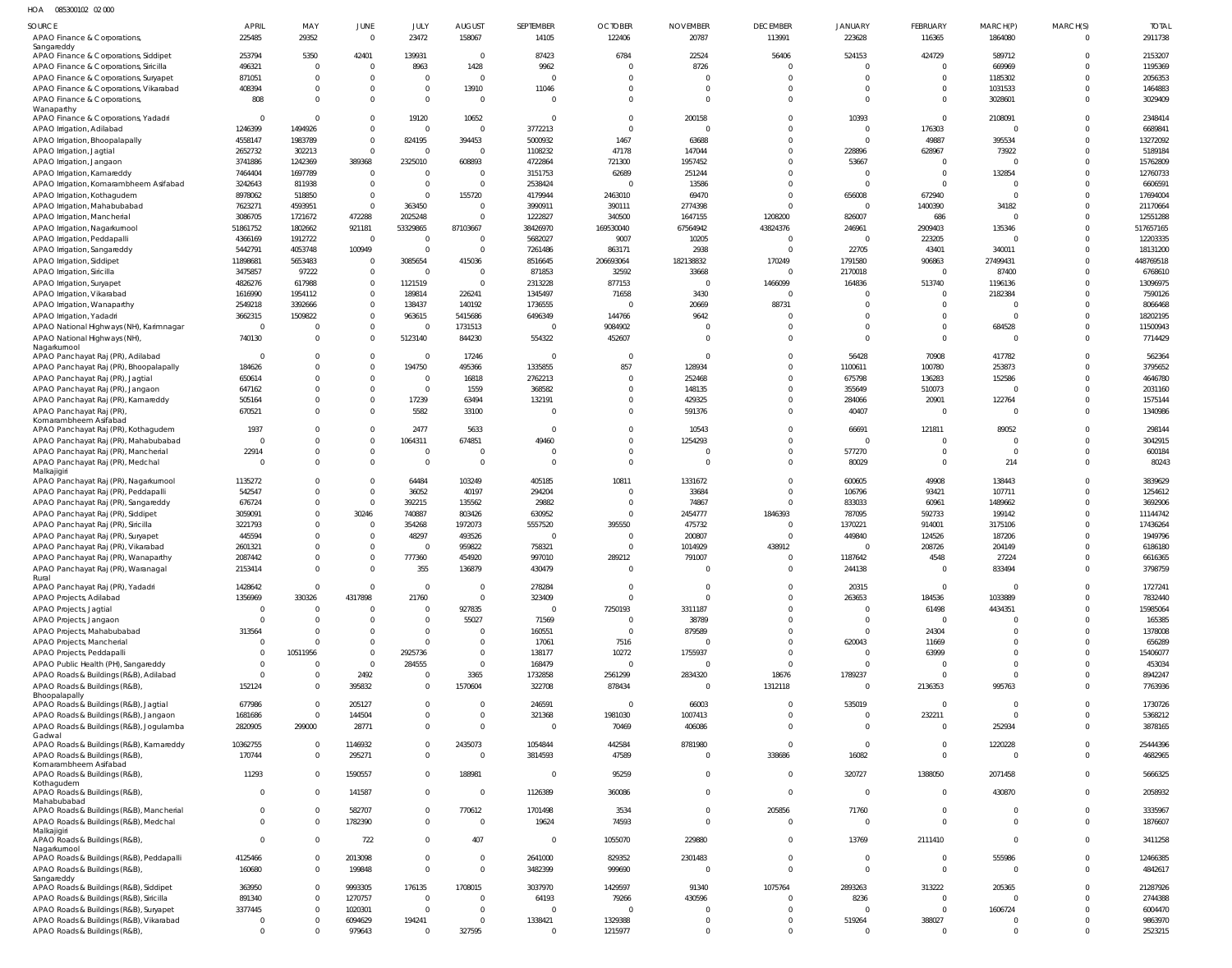085300102 02 000 HOA

| <b>SOURCE</b>                                                               | <b>APRIL</b>               | MAY                        | <b>JUNE</b>                   | JULY                         | <b>AUGUST</b>              | SEPTEMBER                   | <b>OCTOBER</b>                   | <b>NOVEMBER</b>                  | <b>DECEMBER</b>             | <b>JANUARY</b>             | FEBRUARY                       | MARCH(P)                   | MARCH(S)             | <b>TOTAL</b>          |
|-----------------------------------------------------------------------------|----------------------------|----------------------------|-------------------------------|------------------------------|----------------------------|-----------------------------|----------------------------------|----------------------------------|-----------------------------|----------------------------|--------------------------------|----------------------------|----------------------|-----------------------|
| Wanaparthy<br>APAO Roads & Buildings (R&B), Waranagal<br>Rural              | $\Omega$                   | $\mathbf 0$                | 16096                         | 556636                       | 1333735                    | 473532                      | 3425652                          | 377316                           | $\mathbf{0}$                | $\mathbf{0}$               | $\overline{0}$                 | 822604                     | $\overline{0}$       | 7005571               |
| APAO Roads & Buildings (R&B), Yadadri                                       | 376747                     | $\mathbf 0$                | 516335                        | $\overline{0}$               | 61781                      | 11488155                    | 798751                           | - 0                              | $\Omega$                    | $\overline{0}$             | 2912084                        | 124182                     | $\Omega$             | 16278035              |
| APAO, PJP (FINANCE), Jogulamba Gadwal                                       | $\Omega$                   | $\mathbf 0$                | $\mathbf{0}$                  | 384904                       | 174754                     | $\overline{0}$              | 35                               | 212579                           | $\Omega$                    | $\Omega$                   | $\overline{0}$                 | 215056                     | $\Omega$             | 987328                |
| APAO, SRSP (FINANCE), WARANGAL RURAL<br>APAO, SRSP SSP, KARIMNAGAR          | 452192<br>$\Omega$         | $\mathbf 0$<br>$\mathbf 0$ | 26401<br>34640784             | $\Omega$<br>3192390          | 6208<br>$\overline{0}$     | 0<br>650788                 | $\overline{0}$<br>2800895        | $\Omega$<br>$\Omega$             | $\Omega$<br>45885           | $\Omega$<br>1038022        | 52590<br>6383513               | $\Omega$<br>6197495        | $\Omega$<br>$\Omega$ | 537391<br>54949772    |
| APAO, SRSP, NIZAMABAD                                                       | $\Omega$                   | $\Omega$                   | $\mathbf 0$                   | $\Omega$                     | $\overline{0}$             | 589121                      | 361589                           | 2435509                          | $\Omega$                    | 328891                     | 433253                         | $\Omega$                   | $\Omega$             | 4148363               |
| APAO, (NH) NIZAMABAD                                                        | $\Omega$                   | $\Omega$                   | $\mathbf 0$                   | $\Omega$                     | 1187900                    | $\Omega$                    | 0                                | $\Omega$                         | $\Omega$                    | $\Omega$                   | 6888                           | $\Omega$                   | $\Omega$             | 1194788               |
| PAO (PR) (IW), LMD Colony, Karimnagar                                       | 5476658                    | $\Omega$                   | $\mathbf 0$                   | 785095                       | 8869                       | 2417421                     | $\overline{0}$                   | 382659                           | 10138                       | 2079488                    | $\mathbf 0$                    | 785442                     | $\Omega$             | 11945770              |
| PAO (PR) KCC, Warangal (Urban)                                              | 166860                     | $\Omega$                   | $\mathbf 0$                   | 45585                        | 415559                     | 393491                      | 1005904                          | $\Omega$                         | $\Omega$                    | 1739860                    | 6224                           | 12                         | $\Omega$             | 3773495               |
| PAO (PR) MAHABOOBNAGAR<br>PAO (PR) Nalgonda                                 | 2412375<br>910571          | $\Omega$<br>$\Omega$       | $\mathbf{0}$<br>$\mathbf 0$   | 202564<br>9173               | 209604<br>31236            | 2143862<br>262990           | 3225<br>$\Omega$                 | 106878<br>3666                   | $\Omega$<br>$\Omega$        | 661312<br>29670            | 113941<br>$\mathbf 0$          | 282405<br>41434            | $\Omega$<br>$\Omega$ | 6136166<br>1288740    |
| PAO (PR), Nirmal                                                            | 1061216                    | $\mathbf 0$                | $\mathbf 0$                   | $\Omega$                     | $\overline{0}$             | 3598232                     | 153336                           | $\Omega$                         | $\Omega$                    | 167818                     | $\mathbf 0$                    | 16963                      | $\Omega$             | 4997565               |
| PAO (R&B) (NIRMAL)                                                          | 595349                     | $\Omega$                   | 1401470                       | $\Omega$                     | $\overline{0}$             | 2763041                     | 1205083                          | $\Omega$                         | $\Omega$                    | 63647                      | $\mathbf 0$                    |                            | $\Omega$             | 6028590               |
| PAO (R&B), HANUMAKONDA, Warangal<br>(Urban)                                 | 1974821                    | 559607                     | 2460723                       | 1670731                      | 630656                     | 0                           | 649489                           | 2132447                          | $\Omega$                    | 75406                      | 459652                         | $\Omega$                   | $\Omega$             | 10613532              |
| PAO (R&B) LMD                                                               | 6056381                    | 656245                     | 344411                        | 5310865                      | 2195240                    | 15487376                    | 715004                           | 2069679                          | $\Omega$                    | $\overline{0}$             | 3033064                        | $\Omega$                   | $\Omega$             | 35868265              |
| PAO (R&B) MAHABOOBNAGAR                                                     | 923820                     | 2651449                    | 1791051                       | $\mathbf 0$                  | $\overline{0}$             | $\mathbf 0$                 | 2237464                          | $\Omega$                         | $\Omega$                    | 68692                      | $\mathbf 0$                    | 1345524                    | $\Omega$             | 9018000               |
| PAO (R&B) NALGONDA                                                          | 3632231                    | $^{\circ}$                 | 1205057                       | 159678                       | 909355                     | 25733                       | 978731                           | $\Omega$                         | 469978                      | $\Omega$                   | $\mathbf 0$                    | 568303                     | $\Omega$             | 7949066               |
| PAO (W&P) NSP, TEKULAPALLY<br>PAO (W&P), Waranagal (Urban)                  | 2087<br>$\Omega$           | $\overline{0}$<br>$\Omega$ | $\mathbf{0}$<br>$\mathbf 0$   | 327638<br>$\Omega$           | $\overline{0}$<br>78489    | 1043467<br>51022            | 213540<br>7239522                | 203606<br>13335353               | $\Omega$<br>$\Omega$        | 458584<br>34836            | $\mathbf 0$<br>129038          | 13087                      | $\Omega$<br>$\Omega$ | 2262009<br>20868260   |
| PAO - IRRIGATION DIVISION WARANGAL                                          | 9330679                    | 6799376                    | $\mathbf 0$                   | 962080                       | 988981                     | 6902971                     | 919112                           | 1377238                          | 31327                       | 406650                     | 581916                         | $\Omega$                   | $\Omega$             | 28300330              |
| (Urban)                                                                     |                            |                            |                               |                              |                            |                             |                                  |                                  | $\Omega$                    |                            |                                |                            | $\Omega$             |                       |
| PAO A M R P (SLBC), NALGONDA<br><b>PAO IRRIGATION KARIMNAGAR</b>            | 9556183<br>3224889         | 2008608<br>2539932         | 22198306<br>33071             | 6714485<br>3673506           | 646144<br>2564642          | 181956<br>5870171           | 44940037<br>20413                | 44790159<br>1435304              | 99767                       | 1440508<br>$\Omega$        | 2796210<br>199773              | 54001668<br>11812          | $\Omega$             | 189274264<br>19673280 |
| PAO IRRIGATION DIVISION HYDERABAD                                           | $\overline{0}$             | $\overline{0}$             | 20064                         | $\Omega$                     | $\overline{0}$             | $\overline{0}$              | $\overline{0}$                   | $\Omega$                         | $\Omega$                    | $\Omega$                   | $\overline{0}$                 |                            | $\Omega$             | 20064                 |
| PAO IRRIGATION DIVISION KHAMMAM                                             | 5822802                    | 1230226                    | 10497                         | $\Omega$                     | 6098                       | 3573734                     | 6522                             | 177630                           | $\Omega$                    | $\Omega$                   | 74655                          | 3774                       | $\mathbf 0$          | 10905938              |
| PAO IRRIGATION DIVISION NALGONDA                                            | 6870456                    | 2068659                    | $\mathbf 0$                   | $\Omega$                     | $\overline{0}$             | 3938824                     | 126348                           | 166110                           | $\Omega$                    | 126012                     | $\mathbf 0$                    |                            | $\Omega$             | 13296409              |
| <b>PAO IRRIGATION DIVISION.</b><br>MAHABOOBNAGAR                            | 49816349                   | 3576127                    | 54091817                      | 54665968                     | 29090526                   | 57092248                    | 100999479                        | 116737660                        | 238981                      | 88893708                   | 46757491                       | 112013116                  | $\mathbf 0$          | 713973470             |
| PAO IRRIGATION NIZAMABAD                                                    | 4684129                    | 644221                     | 106945                        | 1804253                      | 627324                     | 4521809                     | 2084684                          | 1118968                          | $\Omega$                    | 3727575                    | 2788698                        | 594837                     | $\Omega$             | 22703443              |
| PAO IRRIGATION RANGA REDDY DISTRICT                                         | 1530128                    | 459692                     | $\mathbf 0$                   | 176670                       | 435135                     | 2979937                     | 21040                            | 1292815                          | $\Omega$                    | 619630                     | 134273                         | 848590                     | $\Omega$             | 8497910               |
| PAO Irrigation Nirmal<br>PAO MEDAK(IW), MEDAK                               | 2851101<br>8022637         | 3852052<br>4834558         | $\mathbf{0}$<br>1342050       | 109603<br>1916252            | 120288<br>1681878          | 4416289<br>6388954          | 35561<br>80743                   | 301172<br>564922                 | 6230<br>$\Omega$            | $\Omega$<br>820034         | 524765<br>723329               | 390221<br>4424981          | $\Omega$<br>$\Omega$ | 12607282<br>30800338  |
| PAO National Highways (NH), Khammam                                         | $\Omega$                   | $\overline{0}$             | 1149                          | $\Omega$                     | $\overline{0}$             | 1032665                     | 386612                           | $\Omega$                         | $\Omega$                    | $\mathbf{0}$               | 1291021                        | $\Omega$                   | $\Omega$             | 2711447               |
| PAO Public Health (PH), Ranga Reddy                                         | 2407236                    | $\overline{0}$             | $\mathbf{0}$                  | $\overline{0}$               | $\overline{0}$             | 0                           | $\overline{0}$                   | - 0                              | $\Omega$                    | $\mathbf 0$                | $\overline{0}$                 | 1600                       | $\Omega$             | 2408836               |
| PAO, AMRP (FINANCE) NALGONDA                                                | 40736                      | $\overline{0}$             | 25027                         | 320049                       | 43500                      | $\mathbf 0$                 | 23342                            | $\mathbf 0$                      | 90585                       | 295905                     | 74344                          | 1738017                    | $\Omega$             | 2651505               |
| PAO, FINANCE (W & P) DEPT, HYDERABAD                                        | 350554                     | 80266                      | 70200                         | 59050                        | 624283                     | 377112                      | 2269870                          | 656753                           | 66646                       | 992371                     | 278541                         | 9219801                    | $\Omega$             | 15045447              |
| PAO, FINANCE (W & P) DEPT, KARIMNAGAR<br>PAO, FINANCE (W & P) DEPT, KHAMMAM | 427112<br>4026             | 244905<br>$\overline{0}$   | $\mathbf 0$<br>8634           | 355215<br>1292899            | $\overline{0}$<br>6594     | 109512<br>$\overline{0}$    | 266317<br>$\overline{0}$         | 483987<br>$\mathbf 0$            | $\Omega$<br>13521           | 247857<br>28370            | $\overline{0}$<br>514415       | 509352<br>222957           | $\Omega$<br>$\Omega$ | 2644257<br>2091416    |
| PAO, FINANCE (W & P) DEPT,                                                  | 658472                     | 402                        | $\mathbf 0$                   | 72588                        | 327                        | 369837                      | 176831                           | 73441                            | $\mathbf{0}$                | 158832                     | 521001                         | 2730161                    | $\Omega$             | 4761892               |
| MAHABOOBNAGAR                                                               |                            |                            |                               |                              |                            |                             |                                  |                                  |                             |                            |                                |                            |                      |                       |
| PAO, FINANCE (W & P) DEPT, MEDAK<br>PAO, FINANCE (W & P) DEPT, NIRMAL       | 193816<br>35024            | $\mathbf 0$<br>$\Omega$    | $\overline{0}$<br>$\mathbf 0$ | $\mathbf{0}$<br>$\mathbf{0}$ | $\overline{0}$<br>150829   | - 0<br>30794                | 35023<br>$\overline{0}$          | 718647<br>67201                  | 7223<br>$\Omega$            | $\overline{0}$<br>$\Omega$ | 463308<br>$\overline{0}$       | 747360<br>$\Omega$         | $\Omega$<br>$\Omega$ | 2165377<br>283848     |
| PAO, FINANCE (W & P) DEPT, NIZAMABAD                                        | 835021                     | $\mathbf 0$                | 3040                          | 75963                        | 412371                     | 420                         | 130578                           | 685219                           | 70176                       | 962794                     | 435520                         | 1155900                    | $\Omega$             | 4767002               |
| PAO, FINANCE (W & P) DEPT, RANGA                                            | 1157525                    | $\mathbf 0$                | 108288                        | 4262                         | 71019                      | 0                           | 28717                            | 237173                           | 90391                       | 174939                     | 548                            | 1540591                    | $\Omega$             | 3413453               |
| REDDY<br>PAO, FINANCE (W & P) DEPT, WARANGAL                                | 594310                     | 9563                       | $\mathbf 0$                   | 150086                       | 250782                     | 120930                      | 146130                           | 964913                           | $\overline{0}$              | 875122                     | 468608                         | 657577                     |                      | 4238021               |
| PAO, NH(PROJ) RANGAREDDY                                                    | 257351                     | $\Omega$                   | $\mathbf 0$                   | $\Omega$                     | $\Omega$                   | 1840305                     | 894780                           | $\Omega$                         | $\Omega$                    | $\Omega$                   | 381315                         | $\Omega$                   | $\Omega$             | 3373751               |
| PAO, PJP, Jogulamba Gadwal                                                  | 2913606                    | 477234                     | 0                             | 458177                       | 2343090                    | 692040                      | 256415                           | 195460                           | 231467                      |                            | 1272989                        |                            |                      | 8840478               |
| PAO, SRSP, SSP, NIRMAL<br>PAO, (NH) HANUMAKONDA, Warangal                   | 161737<br>$\Omega$         | $\mathbf 0$<br>$\Omega$    | $\mathbf 0$<br>$\mathbf{0}$   | $\Omega$<br>$\Omega$         | $\overline{0}$<br>$\Omega$ | 26762<br>$\Omega$           | $\overline{0}$<br>$\Omega$       | 0<br>$\Omega$                    | $\Omega$<br>$\Omega$        | $\Omega$<br>$\Omega$       | 9821<br>24105                  | 1363185<br>$\Omega$        | $\Omega$<br>$\Omega$ | 1561505<br>24105      |
| (Urban)                                                                     |                            |                            |                               |                              |                            |                             |                                  |                                  |                             |                            |                                |                            |                      |                       |
| Total:                                                                      | 345601862                  | 86242096                   | 169031549                     | 174560783                    | 177187607                  | 288568813                   | 603098398                        | 497123836                        | 57248313                    | 135213938                  | 127014859                      | 314330820                  | $\Omega$             | 2975222874            |
| HOA  105400101  81 000                                                      |                            |                            |                               |                              |                            |                             |                                  |                                  |                             |                            |                                |                            |                      |                       |
| SOURCE<br>APAO (R&B) MEDAK (HYD)                                            | <b>APRIL</b><br>$^{\circ}$ | MAY<br>5000                | JUNE<br>$\mathbf{0}$          | JULY<br>$\Omega$             | AUGUST<br>$\overline{0}$   | SEPTEMBER<br>$\overline{0}$ | <b>OCTOBER</b><br>$\overline{0}$ | <b>NOVEMBER</b><br>5000          | <b>DECEMBER</b><br>$\Omega$ | JANUARY<br>$\mathbf 0$     | FEBRUARY<br>$\mathbf 0$        | MARCH(P)<br>$\overline{0}$ | MARCH(S)<br>$\Omega$ | <b>TOTAL</b><br>10000 |
| APAO Finance & Corporations,                                                | $\Omega$                   | $\Omega$                   | $\mathbf 0$                   | $\Omega$                     | $\overline{0}$             | $\mathbf{0}$                | $\Omega$                         | 45000                            | $\Omega$                    | $\Omega$                   | $\Omega$                       | 836839                     | $\Omega$             | 881839                |
| Kothagudem                                                                  |                            |                            |                               |                              |                            |                             |                                  |                                  |                             |                            |                                |                            |                      |                       |
| APAO Finance & Corporations, Peddapalli                                     | $\Omega$<br>$\Omega$       | $\Omega$<br>$\Omega$       | $\Omega$<br>$\mathbf 0$       | $\Omega$<br>$\Omega$         | $\Omega$<br>$\overline{0}$ | $\mathbf{0}$<br>3500        | 4960<br>$\Omega$                 | $\Omega$<br>$\Omega$             | $\Omega$<br>$\Omega$        | $\Omega$<br>$\Omega$       | $\overline{0}$<br>1000         | $\Omega$<br>$\Omega$       | $\cup$               | 4960<br>4500          |
| APAO Irrigation, Kothagudem<br>APAO National Highways (NH), Karimnagar      |                            | $\Omega$                   | $\mathbf 0$                   | $\Omega$                     | $\Omega$                   | $\overline{0}$              | $\Omega$                         | $\overline{0}$                   | $\Omega$                    | $\Omega$                   | 1260                           | $\Omega$                   | $\Omega$             | 1260                  |
| APAO Panchayat Raj (PR), Nagarkurnool                                       |                            | $\Omega$                   | $\mathbf 0$                   | $\Omega$                     | $\Omega$                   | $\Omega$                    | $\Omega$                         | $\overline{0}$                   | $\Omega$                    | 2000                       | $\mathbf 0$                    | $\Omega$                   |                      | 2000                  |
| APAO Roads & Buildings (R&B),                                               |                            | $\Omega$                   | $\Omega$                      | $\Omega$                     | $\Omega$                   | $\Omega$                    | $\Omega$                         | 8550                             | $\Omega$                    | $\mathbf{0}$               | $\Omega$                       | $\Omega$                   | $\Omega$             | 8550                  |
| Komarambheem Asifabad<br>APAO Roads & Buildings (R&B), Peddapalli           | $\Omega$                   | $\Omega$                   | $\mathbf 0$                   | 15000                        | $\mathbf{0}$               | $\mathbf{0}$                | $\mathbf{0}$                     | $\mathbf 0$                      | $\Omega$                    | 44698                      | $\mathbf{0}$                   | $\overline{0}$             |                      | 59698                 |
| APAO Roads & Buildings (R&B), Siricilla                                     | $\Omega$                   | $\Omega$                   | $\mathbf{0}$                  | $\Omega$                     | $\overline{0}$             | $\mathbf{0}$                | 12500                            | $\mathbf 0$                      | $\Omega$                    | $\mathbf 0$                | $\mathbf 0$                    | $\Omega$                   | $\Omega$             | 12500                 |
| PAO (R&B) LMD                                                               |                            | $\Omega$                   | $\mathbf{0}$                  | $\Omega$                     | $\overline{0}$             | 240240                      | $\overline{0}$                   | $\mathbf 0$                      | 173000                      | $\overline{0}$             | 23000                          | 207560                     | $\Omega$             | 643800                |
| PAO, NH(PROJ) RANGAREDDY<br>PAO,(NH) HANUMAKONDA, Warangal                  | $\Omega$                   | $\Omega$<br>$\Omega$       | 445<br>$\mathbf{0}$           | $\Omega$<br>$\Omega$         | $\mathbf{0}$<br>$\Omega$   | $\overline{0}$<br>$\Omega$  | 0<br>$\Omega$                    | $\overline{0}$<br>$\overline{0}$ | $\Omega$<br>$\Omega$        | 5000<br>$\mathbf 0$        | $\mathbf{0}$<br>169712         | $\overline{0}$<br>12320    | $\Omega$<br>$\Omega$ | 5445<br>182032        |
| (Urban)                                                                     |                            |                            |                               |                              |                            |                             |                                  |                                  |                             |                            |                                |                            |                      |                       |
| Total:                                                                      | $\Omega$                   | 5000                       | 445                           | 15000                        | $\Omega$                   | 243740                      | 17460                            | 58550                            | 173000                      | 51698                      | 194972                         | 1056719                    | $\Omega$             | 1816584               |
| HOA  105400800  01 000                                                      |                            |                            |                               |                              |                            |                             |                                  |                                  |                             |                            |                                |                            |                      |                       |
| SOURCE                                                                      | <b>APRIL</b>               | MAY                        | JUNE                          | JULY                         | AUGUST                     | SEPTEMBER                   | <b>OCTOBER</b>                   | <b>NOVEMBER</b>                  | <b>DECEMBER</b>             | <b>JANUARY</b>             | FEBRUARY                       | MARCH(P)                   | MARCH(S)             | <b>TOTAL</b>          |
| APAO (R&B) MEDAK (HYD)<br>APAO (R&B) RANGAREDDY (HYD)                       | $\mathbf 0$<br>$\Omega$    | 1000<br>$\overline{0}$     | $\mathbf 0$<br>$\mathbf{0}$   | 1000<br>$\Omega$             | 5000<br>$\overline{0}$     | $\overline{0}$<br>0         | $\overline{0}$<br>$\mathbf{0}$   | $\mathbf 0$<br>$\mathbf 0$       | $\Omega$<br>$\Omega$        | $\Omega$<br>$\Omega$       | $\overline{0}$<br>$\mathbf{0}$ | $\overline{0}$<br>15672    | $\Omega$<br>$\Omega$ | 7000<br>15672         |
| APAO (R&B) TEKULAPALLY                                                      | $\Omega$                   | $\mathbf 0$                | 2000                          | 10000                        | $\overline{0}$             | 168174                      | $\Omega$                         | $\overline{0}$                   | $\Omega$                    | $\mathbf{0}$               | 128600                         | 335751                     | $\Omega$             | 644525                |
| APAO Roads & Buildings (R&B), Adilabad                                      | $\Omega$                   | 2840                       | 11500                         | 42400                        | $\overline{0}$             | 30300                       | $\Omega$                         | 22500                            | $\Omega$                    | $\Omega$                   | 1980                           | $\Omega$                   | $\Omega$             | 111520                |
| APAO Roads & Buildings (R&B),                                               | $\Omega$                   | $\mathbf 0$                | $\mathbf 0$                   | $\Omega$                     | $\overline{0}$             | $\overline{0}$              | $\Omega$                         | 9200                             | 5000                        | $\Omega$                   | $\overline{0}$                 | 25120                      | $\Omega$             | 39320                 |
| Bhoopalapally<br>APAO Roads & Buildings (R&B), Jagtial                      | $\Omega$                   | 5560                       | 341000                        | $\Omega$                     | $\overline{0}$             | $\overline{0}$              | 4200                             | $\overline{0}$                   | $\Omega$                    | $\Omega$                   | $\mathbf 0$                    | $\overline{0}$             | $\Omega$             | 350760                |
| APAO Roads & Buildings (R&B),                                               | $\Omega$                   | $\Omega$                   | $\mathbf 0$                   | 5850                         | 3420                       | $\mathbf 0$                 | $\overline{0}$                   | 5700                             | $\Omega$                    | $\Omega$                   | $\Omega$                       | $\Omega$                   | $\Omega$             | 14970                 |
| Komarambheem Asifabad<br>APAO Roads & Buildings (R&B),                      | $\mathbf 0$                | 46000                      | $\mathbf{0}$                  | $\Omega$                     | $\overline{0}$             | $\overline{0}$              | 14386                            | $\mathbf 0$                      | $\Omega$                    | 198061                     | $\mathbf 0$                    | 27527                      | $\mathbf{0}$         | 285974                |
|                                                                             |                            |                            |                               |                              |                            |                             |                                  |                                  |                             |                            |                                |                            |                      |                       |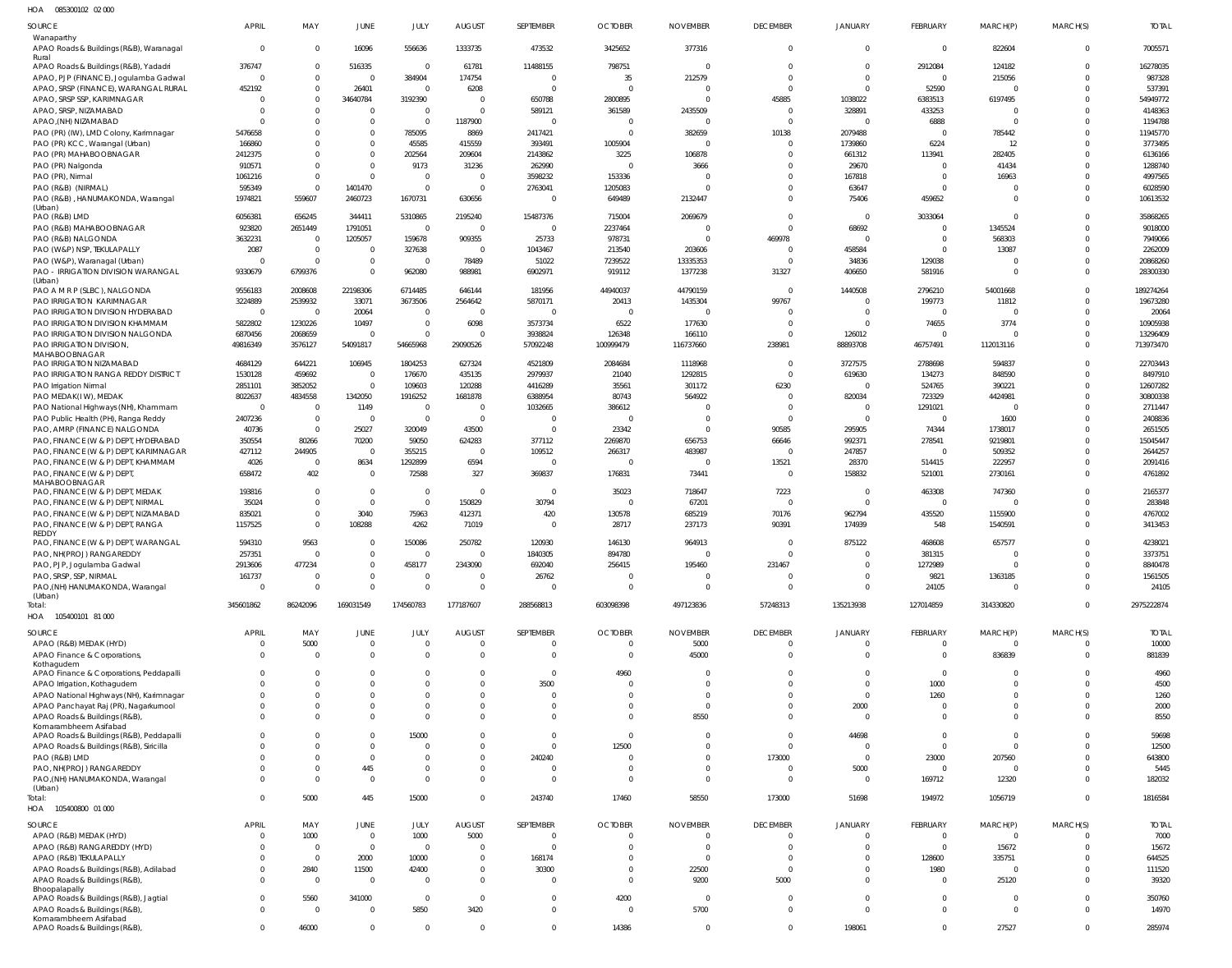105400800 01 000 HOA

| SOURCE                                                                             | <b>APRIL</b>               | MAY                        | JUNE                        | JULY                    | <b>AUGUST</b>                             | SEPTEMBER                     | <b>OCTOBER</b>             | <b>NOVEMBER</b>            | <b>DECEMBER</b>                   | <b>JANUARY</b>                   | FEBRUARY                         | MARCH(P)                         | MARCH(S)                   | <b>TOTAL</b>          |
|------------------------------------------------------------------------------------|----------------------------|----------------------------|-----------------------------|-------------------------|-------------------------------------------|-------------------------------|----------------------------|----------------------------|-----------------------------------|----------------------------------|----------------------------------|----------------------------------|----------------------------|-----------------------|
| Kothagudem                                                                         |                            |                            |                             |                         |                                           |                               |                            |                            |                                   |                                  |                                  |                                  |                            |                       |
| APAO Roads & Buildings (R&B), Mancherial<br>APAO Roads & Buildings (R&B), Medchal  | $\overline{0}$<br>$\Omega$ | $\Omega$<br>$\mathbf 0$    | $\mathbf 0$<br>$\mathbf{0}$ | $\Omega$<br>$\Omega$    | $\overline{\mathbf{0}}$<br>$\overline{0}$ | $\overline{0}$<br>$\mathbf 0$ | $\overline{0}$<br>2310     | $\circ$<br>$\overline{0}$  | $\overline{0}$<br>$\Omega$        | $\overline{0}$<br>$\overline{0}$ | $\overline{0}$<br>$\overline{0}$ | 19843<br>2110546                 | $\mathbf 0$<br>$\mathbf 0$ | 19843<br>2112856      |
| Malkajigiri                                                                        |                            |                            |                             |                         |                                           |                               |                            |                            |                                   |                                  |                                  |                                  |                            |                       |
| APAO Roads & Buildings (R&B), Peddapalli<br>APAO Roads & Buildings (R&B), Siddipet | $\Omega$<br>$\Omega$       | $\mathbf 0$<br>10000       | 29988<br>$\mathbf{0}$       | $\Omega$<br>$\Omega$    | $\overline{\mathbf{0}}$<br>10000          | $\mathbf 0$<br>$\Omega$       | $\overline{0}$<br>$\Omega$ | $\overline{0}$<br>10000    | $\Omega$<br>$\Omega$              | $\Omega$<br>$\Omega$             | $\overline{0}$<br>$\overline{0}$ | 35560<br>$\overline{0}$          | $\Omega$<br>$\Omega$       | 65548<br>30000        |
| APAO Roads & Buildings (R&B), Siricilla                                            | $\Omega$                   | 67676                      | $\mathbf 0$                 | $\Omega$                | $\overline{\mathbf{0}}$                   | $\Omega$                      | $\Omega$                   | $\Omega$                   | $\Omega$                          | $\Omega$                         | $\overline{0}$                   | 0                                | $\Omega$                   | 67676                 |
| APAO Roads & Buildings (R&B), Waranagal                                            | $\Omega$                   | $\Omega$                   | $\mathbf{0}$                | 230000                  | $\overline{0}$                            | $\Omega$                      | $\Omega$                   | 25000                      | $\Omega$                          | 1260                             | $\overline{0}$                   | 35471                            | $\Omega$                   | 291731                |
| Rural<br>PAO (PR) MAHABOOBNAGAR                                                    | $\Omega$                   | 45969                      | $\mathbf 0$                 | $\Omega$                | $\overline{0}$                            | $\Omega$                      | $\Omega$                   | $\Omega$                   | $\Omega$                          | $\overline{0}$                   | $\overline{0}$                   | $\overline{0}$                   | $\Omega$                   | 45969                 |
| PAO (R&B) (NIRMAL)                                                                 | <sup>0</sup>               | 0                          | $\mathbf 0$                 | $\Omega$                | $\overline{0}$                            | $\Omega$                      | $\overline{0}$             | $\Omega$                   | $\Omega$                          | $\overline{0}$                   | 4720                             | 66192                            | $\Omega$                   | 70912                 |
| PAO (R&B), HANUMAKONDA, Warangal<br>(Urban)                                        | $\Omega$                   | $\mathbf 0$                | 67040                       | $\Omega$                | $\overline{0}$                            | $\Omega$                      | $\Omega$                   | $\mathbf 0$                | $\Omega$                          | $\overline{0}$                   | $\Omega$                         | $\overline{0}$                   | $\Omega$                   | 67040                 |
| PAO (R&B) MAHABOOBNAGAR                                                            | <sup>0</sup>               | $\Omega$                   | $\mathbf 0$                 | $\Omega$                | $\overline{0}$                            | $\overline{0}$                | 2000                       | $\Omega$                   | $\Omega$                          | $\overline{0}$                   | $\overline{0}$                   | $\overline{0}$                   | $\Omega$                   | 2000                  |
| PAO National Highways (NH), Khammam                                                | $\Omega$                   | $\mathbf 0$                | 5000                        | $\Omega$                | $\overline{0}$                            | $\mathbf 0$                   | 264697                     | $\Omega$                   | $\Omega$                          | $\overline{0}$                   | 12720                            | $\overline{0}$                   | $\Omega$                   | 282417                |
| PAO, FINANCE (W & P) DEPT,<br>MAHABOOBNAGAR                                        | $\Omega$                   | $\mathbf 0$                | $\mathbf 0$                 | $\Omega$                | $\overline{0}$                            | $\mathbf 0$                   | 500                        | $\Omega$                   | $\Omega$                          | $\overline{0}$                   | $\Omega$                         | $\overline{0}$                   | $\Omega$                   | 500                   |
| PAO, NH(PROJ) RANGAREDDY                                                           | $\Omega$                   | $\Omega$                   | $\mathbf 0$                 | $\Omega$                | $\overline{\mathbf{0}}$                   | $\circ$                       | $\circ$                    | $\overline{0}$             | $\Omega$                          | $\overline{0}$                   | 10000                            | 2388607                          |                            | 2398607               |
| Total:<br>HOA 761000201 05 000                                                     | $\Omega$                   | 179045                     | 456528                      | 289250                  | 18420                                     | 198474                        | 288093                     | 72400                      | 5000                              | 199321                           | 158020                           | 5060289                          | $\Omega$                   | 6924840               |
|                                                                                    |                            |                            |                             |                         |                                           |                               |                            |                            |                                   |                                  |                                  |                                  |                            |                       |
| SOURCE<br>APAO (R&B) HYDERABAD                                                     | <b>APRIL</b><br>30850      | MAY<br>30850               | JUNE<br>30850               | JULY<br>$\mathbf 0$     | <b>AUGUST</b><br>$\overline{0}$           | SEPTEMBER<br>- 0              | <b>OCTOBER</b><br>$\circ$  | <b>NOVEMBER</b><br>$\circ$ | <b>DECEMBER</b><br>$\overline{0}$ | <b>JANUARY</b><br>$\Omega$       | FEBRUARY<br>$\overline{0}$       | MARCH(P)<br>$\overline{0}$       | MARCH(S)<br>$\Omega$       | <b>TOTAL</b><br>92550 |
| APAO (R&B) RANGAREDDY (HYD)                                                        | 4000                       | 4000                       | 4000                        | $\Omega$                | $\overline{0}$                            | - 0                           | - 0                        | $\circ$                    | $\overline{0}$                    | $\overline{0}$                   | $\overline{0}$                   | $\overline{0}$                   | $\mathbf 0$                | 12000                 |
| APAO Finance & Corporations, Adilabad                                              | 1302                       | 1302                       | 1302                        | $\mathbf 0$             | $\overline{0}$                            | - 0                           | $\Omega$                   | - 0                        | $\Omega$                          | $\Omega$                         | $\Omega$                         | $\overline{0}$                   | $\Omega$                   | 3906                  |
| APAO Finance & Corporations,<br>Kothagudem                                         | 2500                       | 2500                       | 2500                        | $\Omega$                | $\Omega$                                  | $\Omega$                      | $\Omega$                   | $\Omega$                   | $\Omega$                          | $\Omega$                         | $\Omega$                         | $\mathbf 0$                      | $\Omega$                   | 7500                  |
| APAO Finance & Corporations, Medchal                                               | 5000                       | 5000                       | 5000                        | $\Omega$                | $\overline{0}$                            | $\Omega$                      | $\Omega$                   | $\Omega$                   | $\Omega$                          | $\overline{0}$                   | $\Omega$                         | $\overline{0}$                   | $\Omega$                   | 15000                 |
| APAO Finance & Corporations,<br>Nagarkurnool                                       | 4836                       | 4836                       | 4836                        | $\Omega$                | $\overline{0}$                            | $\Omega$                      | $\overline{0}$             | $\overline{0}$             | $\Omega$                          | $\overline{0}$                   | $\Omega$                         | $\mathbf 0$                      | $\Omega$                   | 14508                 |
| APAO Finance & Corporations, Siddipet                                              | 3840                       | 3840                       | 3840                        | $\Omega$                | $\overline{0}$                            | $\Omega$                      | $\Omega$                   | $\Omega$                   | $\Omega$                          | $\overline{0}$                   | $\Omega$                         | $\mathbf{0}$                     | $\Omega$                   | 11520                 |
| APAO Finance & Corporations, Siricilla                                             | 5000                       | 5000                       | 5000                        | $\Omega$                | $\Omega$                                  | $\Omega$                      | $\Omega$                   | $\Omega$                   | $\Omega$                          | $\Omega$                         | $\Omega$                         | $\Omega$                         | $\Omega$                   | 15000                 |
| APAO Finance & Corporations, Suryapet<br>APAO Finance & Corporations, Yadadri      | 3940<br>5498               | 3940<br>5498               | 3940<br>5498                | $\Omega$<br>$\Omega$    | $\Omega$<br>$\Omega$                      | $\Omega$<br>-0                | $\Omega$<br>$\Omega$       | $\Omega$<br>$\Omega$       | $\Omega$<br>$\Omega$              | $\Omega$<br>$\Omega$             | $\Omega$<br>$\Omega$             | $\Omega$<br>$\Omega$             | $\Omega$<br>$\Omega$       | 11820<br>16494        |
| APAO Irrigation, Adilabad                                                          | 4500                       | 4500                       | 4500                        | $\Omega$                | $\Omega$                                  | - 0                           | $\Omega$                   | - 0                        | $\Omega$                          | $\Omega$                         | $\Omega$                         | $\Omega$                         | $\Omega$                   | 13500                 |
| APAO Irrigation, Bhoopalapally                                                     | 14583                      | 14583                      | 29583                       | $\Omega$                | $\Omega$                                  |                               | $\Omega$                   |                            | $\Omega$                          | $\Omega$                         | $\Omega$                         | $\Omega$                         | $\Omega$                   | 58749                 |
| APAO Irrigation, Jagtial                                                           | 5543                       | 5543                       | 5543                        | $\Omega$                | $\Omega$                                  | - 0                           | $\Omega$                   | - 0                        | $\Omega$                          | $\Omega$                         | $\Omega$                         | $\Omega$                         | $\Omega$                   | 16629                 |
| APAO Irrigation, Komarambheem Asifabad<br>APAO Irrigation, Kothagudem              | $\overline{0}$<br>$-7500$  | $\mathbf 0$<br>$\mathbf 0$ | 1700<br>$\mathbf 0$         | $\Omega$<br>$\Omega$    | $\Omega$<br>$\Omega$                      | $\Omega$<br>$\Omega$          | $\Omega$<br>$\Omega$       | $\Omega$<br>$\Omega$       | $\Omega$<br>$\Omega$              | $\Omega$<br>$\Omega$             | $\Omega$<br>$\Omega$             | $\Omega$<br>$\Omega$             | $\Omega$<br>$\Omega$       | 1700<br>$-7500$       |
| APAO Irrigation, Mahabubabad                                                       | 5840                       | 5840                       | 5840                        | $\Omega$                | $\Omega$                                  |                               | $\Omega$                   | $\Omega$                   | $\Omega$                          | $\Omega$                         | $\Omega$                         | $\Omega$                         | $\Omega$                   | 17520                 |
| APAO Irrigation, Mancherial                                                        | 3200                       | 3200                       | 3200                        | $\Omega$                | $\Omega$                                  | $\Omega$                      | $\Omega$                   | $\Omega$                   | $\Omega$                          | $\Omega$                         | $\Omega$                         | $\Omega$                         | $\Omega$                   | 9600                  |
| APAO Irrigation, Medchal Malkajigiri                                               | 9000                       | 9000                       | 9000                        | $\Omega$                | $\Omega$                                  | $\Omega$                      | $\Omega$                   | $\Omega$                   | $\Omega$                          | $\Omega$                         | $\Omega$                         | $\Omega$                         | $\Omega$                   | 27000                 |
| APAO Irrigation, Nagarkurnool<br>APAO Irrigation, Sangareddy                       | 16160<br>6154              | 16160<br>6154              | 9405<br>6154                | $\Omega$<br>$\Omega$    | $\Omega$<br>$\Omega$                      | $\Omega$                      | $\Omega$<br>$\Omega$       | $\Omega$<br>- 0            | $\Omega$<br>$\Omega$              | $\Omega$<br>$\Omega$             | $\Omega$<br>$\Omega$             | $\Omega$<br>$\Omega$             | $\Omega$<br>$\Omega$       | 41725<br>18462        |
| APAO Irrigation, Siddipet                                                          | 21000                      | 21000                      | 21000                       | $\Omega$                | $\Omega$                                  | $\Omega$                      | $\Omega$                   | $\Omega$                   | $\Omega$                          | $\Omega$                         | $\Omega$                         | $\Omega$                         | $\Omega$                   | 63000                 |
| APAO Irrigation, Suryapet                                                          | 5200                       | 5200                       | 5200                        | $\Omega$                | $\Omega$                                  | $\Omega$                      | $\Omega$                   | $\Omega$                   | $\Omega$                          | $\Omega$                         | $\Omega$                         | $\Omega$                         | $\Omega$                   | 15600                 |
| APAO Irrigation, Waranagal Rural                                                   | 13330<br>5500              | 13330<br>5500              | 13330<br>5500               | $\Omega$<br>$\Omega$    | $\Omega$<br>$\Omega$                      |                               | $\Omega$<br>$\Omega$       | - 0                        | $\Omega$<br>$\Omega$              | $\Omega$<br>$\Omega$             | $\Omega$<br>$\Omega$             | $\Omega$<br>$\Omega$             | $\Omega$                   | 39990<br>16500        |
| APAO Irrigation, Yadadri<br>APAO Projects, Bhoopalapally                           | 1425                       | 1425                       | 1425                        | $\Omega$                | $\Omega$                                  |                               | $\Omega$                   |                            | $\Omega$                          | $\Omega$                         | $\Omega$                         | $\Omega$                         | $\Omega$                   | 4275                  |
| APAO Projects, Jagtial                                                             | 6270                       | 6270                       | 6270                        | $\Omega$                | $\Omega$                                  |                               | $\Omega$                   |                            | $\Omega$                          | $\Omega$                         | $\Omega$                         | $\Omega$                         | $\Omega$                   | 18810                 |
| APAO Projects, Mahabubabad                                                         | 8200                       | 8200                       | 8200                        | $\Omega$                | $\Omega$                                  |                               |                            |                            |                                   |                                  | $\cap$                           | $\Omega$                         |                            | 24600                 |
| APAO Projects, Peddapalli<br>APAO Projects, Siddipet                               | 34570<br>2000              | 34570<br>2000              | 39570<br>2000               | $\Omega$<br>$\mathbf 0$ | $\overline{0}$<br>$\overline{0}$          | $\Omega$<br>$\overline{0}$    | $\Omega$<br>$\overline{0}$ | $\Omega$<br>$\overline{0}$ | $\Omega$<br>$\overline{0}$        | $\Omega$<br>$\overline{0}$       | $\overline{0}$<br>$\overline{0}$ | $\overline{0}$<br>$\mathbf{0}$   | $\Omega$<br>$\mathbf 0$    | 108710<br>6000        |
| APAO Roads & Buildings (R&B),                                                      | 2840                       | 2840                       | 2840                        | $\Omega$                | $\overline{0}$                            | $\mathbf 0$                   | $\mathbf 0$                | $\mathbf 0$                | $\overline{0}$                    | $\overline{0}$                   | $\overline{0}$                   | $\overline{0}$                   | $\Omega$                   | 8520                  |
| Sangareddy<br>APAO Roads & Buildings (R&B), Suryapet                               | 5278                       | 5278                       | 5278                        | $\Omega$                | $\overline{0}$                            | $\mathbf 0$                   | $\overline{0}$             | $\overline{0}$             | $\Omega$                          | $\overline{0}$                   | $\overline{0}$                   | $\overline{0}$                   | $\Omega$                   | 15834                 |
| APAO Roads & Buildings (R&B), Vikarabad                                            | 19721                      | 19721                      | 19721                       | $\Omega$                | $\overline{0}$                            | $\Omega$                      | $\Omega$                   | $\Omega$                   | $\Omega$                          | $\Omega$                         | $\Omega$                         | $\mathbf{0}$                     | $\Omega$                   | 59163                 |
| APAO Roads & Buildings (R&B), Yadadri                                              | 3500                       | $\mathbf 0$                | 7000                        | $\Omega$                | $\overline{0}$                            | $\Omega$                      | $\Omega$                   | $\Omega$                   | $\Omega$                          | $\Omega$                         | $\Omega$                         | $\overline{0}$                   | $\Omega$                   | 10500                 |
| APAO, SRSP SSP, KARIMNAGAR                                                         | 83815<br>8000              | 79765<br>$\mathbf 0$       | 88515<br>$\mathbf 0$        | $\Omega$<br>$\Omega$    | $\overline{0}$<br>$\overline{0}$          | $\Omega$<br>$\Omega$          | $\Omega$<br>$\Omega$       | $\overline{0}$<br>$\Omega$ | $\Omega$<br>$\Omega$              | $\overline{0}$<br>$\Omega$       | $\overline{0}$<br>$\Omega$       | $\overline{0}$<br>$\overline{0}$ | $\Omega$<br>$\Omega$       | 252095<br>8000        |
| PAO (PH), HANUMAKONDA, Warangal<br>(Urban)                                         |                            |                            |                             |                         |                                           |                               |                            |                            |                                   |                                  |                                  |                                  |                            |                       |
| PAO (PR) MAHABOOBNAGAR                                                             | $\overline{0}$             | 6000                       | 2000                        | $\Omega$<br>$\Omega$    | $\Omega$                                  | $\Omega$<br>$\Omega$          | $\Omega$<br>$\Omega$       | $\Omega$<br>$\Omega$       | $\Omega$<br>$\Omega$              | $\Omega$<br>$\Omega$             | $\Omega$<br>$\Omega$             | $\Omega$                         | $\Omega$<br>$\Omega$       | 8000                  |
| PAO (R&B) NALGONDA<br>PAO (W&P), Waranagal (Urban)                                 | 42194<br>60495             | 42194<br>47025             | 42194<br>61345              | $\Omega$                | $\overline{0}$<br>$\Omega$                | $\Omega$                      | $\Omega$                   | $\Omega$                   | $\Omega$                          | $\Omega$                         | $\Omega$                         | $\overline{0}$<br>$\mathbf 0$    | $\Omega$                   | 126582<br>168865      |
| PAO A M R P (SLBC), NALGONDA                                                       | 89233                      | 70621                      | 69161                       | $\Omega$                | $\Omega$                                  | $\Omega$                      | $\Omega$                   | $\Omega$                   | $\Omega$                          | $\Omega$                         | $\Omega$                         | $\overline{0}$                   | $\Omega$                   | 229015                |
| PAO IRRIGATION KARIMNAGAR                                                          | 3000                       | $\mathbf 0$                | 6000                        | $\Omega$                | $\Omega$                                  | $\Omega$                      | $\Omega$                   | $\Omega$                   | $\Omega$                          | $\Omega$                         | $\Omega$                         | $\mathbf 0$                      | $\Omega$                   | 9000                  |
| PAO IRRIGATION DIVISION HYDERABAD<br>PAO IRRIGATION DIVISION KHAMMAM               | 119957<br>6750             | 113176<br>9075             | 118732<br>8225              | $\Omega$<br>$\Omega$    | $\Omega$<br>$\Omega$                      | $\Omega$<br>$\Omega$          | $\Omega$<br>$\Omega$       | $\Omega$<br>$\Omega$       | $\Omega$<br>$\Omega$              | $\Omega$<br>$\Omega$             | $\Omega$<br>$\Omega$             | $\Omega$<br>$\mathbf 0$          | $\Omega$<br>$\Omega$       | 351865<br>24050       |
| PAO IRRIGATION DIVISION NALGONDA                                                   | 63070                      | 62545                      | 65485                       | $\Omega$                | $\Omega$                                  | $\Omega$                      | $\Omega$                   | $\mathbf 0$                | $\Omega$                          | $\Omega$                         | $\Omega$                         | $\overline{0}$                   | $\Omega$                   | 191100                |
| PAO IRRIGATION DIVISION,                                                           | 26223                      | 13320                      | 13320                       | $\Omega$                | $\overline{0}$                            | $\mathbf 0$                   | $\Omega$                   | $\mathbf 0$                | $\Omega$                          | $\overline{0}$                   | $\Omega$                         | $\overline{0}$                   | $\Omega$                   | 52863                 |
| MAHABOOBNAGAR<br>PAO IRRIGATION NIZAMABAD                                          | $\overline{0}$             | $-32088$                   | $\mathbf 0$                 | $\Omega$                | $\overline{0}$                            | $\Omega$                      | $\Omega$                   | $\Omega$                   | $\Omega$                          | $\Omega$                         | $\Omega$                         | $\Omega$                         | $\Omega$                   | $-32088$              |
| PAO IRRIGATION RANGA REDDY DISTRICT                                                | 116111                     | 104660                     | 104660                      | $\Omega$                | $\overline{0}$                            | $\Omega$                      | $\Omega$                   | $\Omega$                   | $\Omega$                          | $\Omega$                         | $\Omega$                         | $\Omega$                         | $\Omega$                   | 325431                |
| PAO Irrigation Nirmal                                                              | 12750                      | 12750                      | 12750                       | $\Omega$                | $\overline{0}$                            | $\Omega$                      | $\Omega$                   | $\Omega$                   | $\Omega$                          | $\Omega$                         | $\Omega$                         | $\Omega$                         | $\Omega$                   | 38250                 |
| PAO, AMRP (FINANCE) NALGONDA<br>PAO, FINANCE (W & P) DEPT, HYDERABAD               | 5481<br>2222               | 2564<br>2222               | 2564<br>2222                | $\Omega$<br>$\Omega$    | $\Omega$<br>$\overline{0}$                | $\Omega$<br>$\Omega$          | $\Omega$<br>$\Omega$       | $\Omega$<br>$\Omega$       | $\Omega$<br>$\Omega$              | $\Omega$<br>$\Omega$             | $\Omega$<br>$\Omega$             | $\Omega$<br>$\Omega$             | $\Omega$<br>$\Omega$       | 10609<br>6666         |
| PAO, FINANCE (W & P) DEPT, KARIMNAGAR                                              | 12167                      | 12167                      | 12167                       | $\Omega$                | $\overline{0}$                            | $\Omega$                      | $\Omega$                   | $\Omega$                   | $\Omega$                          | $\Omega$                         | $\Omega$                         | $\Omega$                         | $\Omega$                   | 36501                 |
| PAO, FINANCE (W & P) DEPT,                                                         | 5000                       | 5000                       | 5000                        | $\Omega$                | $\Omega$                                  | $\Omega$                      | $\Omega$                   | $\Omega$                   | $\Omega$                          | $\Omega$                         | $\Omega$                         | $\Omega$                         | $\Omega$                   | 15000                 |
| MAHABOOBNAGAR<br>PAO, FINANCE (W & P) DEPT, NIZAMABAD                              | 6250                       | 6250                       | 6250                        | $\Omega$                | $\overline{0}$                            | $\Omega$                      | $\Omega$                   | $\Omega$                   | $\Omega$                          | $\overline{0}$                   | $\overline{0}$                   | $\Omega$                         | $\Omega$                   | 18750                 |
| PAO, FINANCE (W & P) DEPT, RANGA                                                   | 16719                      | 16719                      | 16719                       | $\Omega$                | $\overline{0}$                            | $\Omega$                      | $\Omega$                   | $\Omega$                   | $\Omega$                          | $\overline{0}$                   | $\overline{0}$                   | $\Omega$                         | $\Omega$                   | 50157                 |
| REDDY<br>PAO, FINANCE (W & P) DEPT, WARANGAL                                       | 1302                       | 1302                       | 1302                        | $\Omega$                | $\overline{0}$                            | $\Omega$                      | $\Omega$                   | $\Omega$                   | $\Omega$                          | $\Omega$                         | $\Omega$                         | $\Omega$                         | $\Omega$                   | 3906                  |
| PAO, PJP, Jogulamba Gadwal                                                         | 80988                      | 75508                      | 75392                       | $\Omega$                | $\overline{0}$                            | $\Omega$                      | $\Omega$                   | $\Omega$                   | $\Omega$                          | $\overline{0}$                   | $\overline{0}$                   | $\Omega$                         | $\Omega$                   | 231888                |
| PAO, S R S P, R R DISTRICT                                                         | 1040                       | 1040                       | 1040                        | $\Omega$                | $\overline{0}$                            | $\mathbf 0$                   | $\overline{0}$             | $\mathbf 0$                | $\mathbf{0}$                      | $\overline{0}$                   | $\overline{0}$                   | $\overline{0}$                   | $\Omega$                   | 3120                  |
| PAO,NSP(W&P), HYDERABAD                                                            | 69821                      | 49821                      | 49821                       | $\mathbf{0}$            | $\overline{0}$                            | $\Omega$                      | $\Omega$                   | $\mathbf 0$                | $\Omega$                          | $\overline{0}$                   | $\overline{0}$                   | $\mathbf 0$                      | $\Omega$                   | 169463                |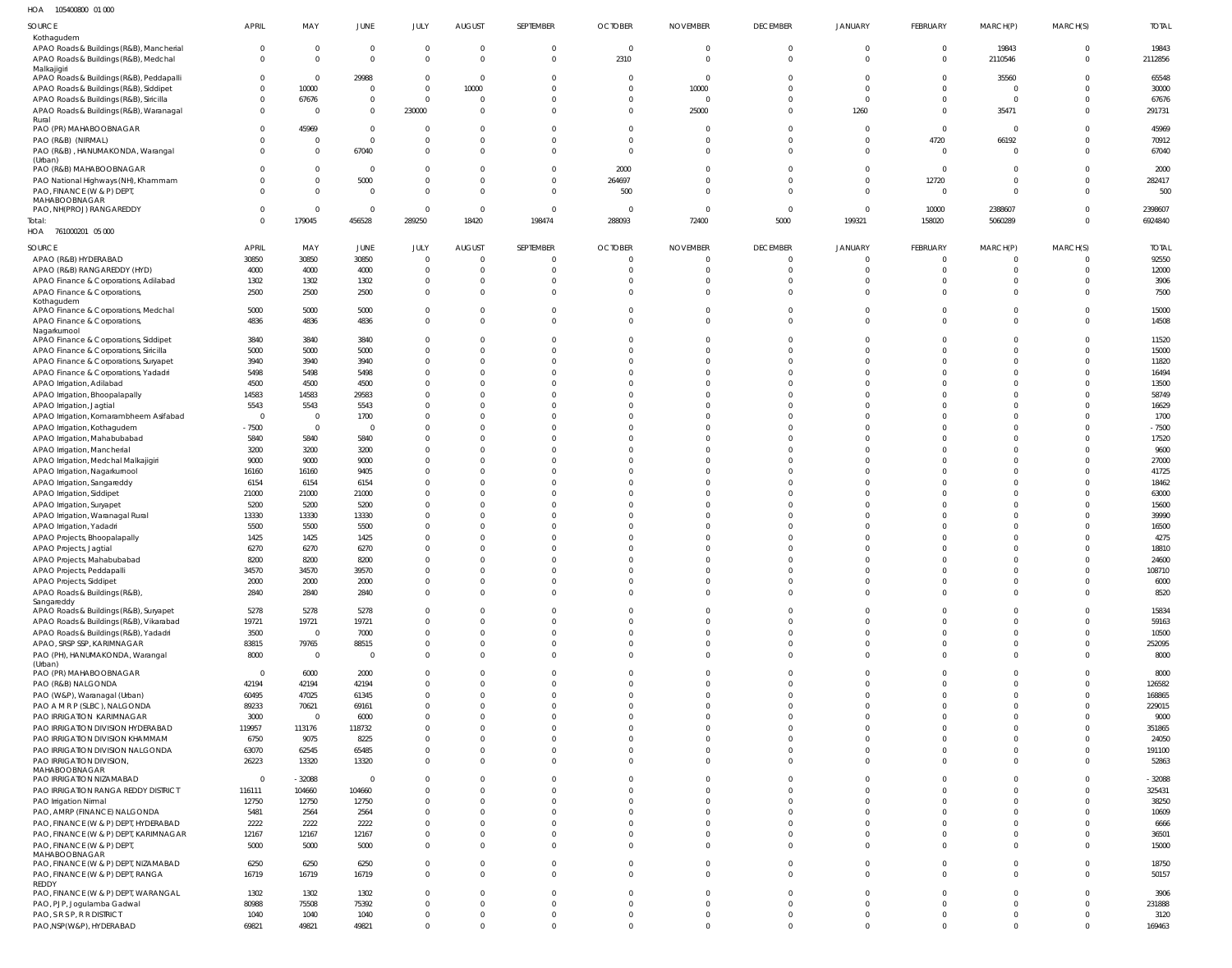761000201 05 000 HOA

| השו<br><b>IDIOUDEDI UJUUU</b>                        |                |             |                |                |                         |            |                |                 |                 |                          |                          |          |              |              |
|------------------------------------------------------|----------------|-------------|----------------|----------------|-------------------------|------------|----------------|-----------------|-----------------|--------------------------|--------------------------|----------|--------------|--------------|
| SOURCE                                               | <b>APRIL</b>   | MAY         | JUNE           | JULY           | <b>AUGUST</b>           | SEPTEMBER  | <b>OCTOBER</b> | <b>NOVEMBER</b> | <b>DECEMBER</b> | <b>JANUARY</b>           | FEBRUARY                 | MARCH(P) | MARCH(S)     | <b>TOTAL</b> |
| Total:                                               | 1085668        | 958716      | 1043889        | $\Omega$       | $\overline{0}$          | $\Omega$   | $\Omega$       | $\Omega$        | $\overline{0}$  | $\overline{0}$           | $\overline{0}$           | $\Omega$ | $\mathbf 0$  | 3088273      |
| HOA 761000201 05 001                                 |                |             |                |                |                         |            |                |                 |                 |                          |                          |          |              |              |
| SOURCE                                               | <b>APRIL</b>   | MAY         | <b>JUNE</b>    | JULY           | <b>AUGUST</b>           | SEPTEMBER  | <b>OCTOBER</b> | <b>NOVEMBER</b> | <b>DECEMBER</b> | JANUARY                  | FEBRUARY                 | MARCH(P) | MARCH(S)     | <b>TOTAL</b> |
| APAO (R&B) HYDERABAD                                 |                | $\mathbf 0$ | $\mathbf{0}$   | 30850          | 30850                   | 30850      | 30850          | 30850           | 36213           | 36213                    | 30850                    | 30850    | 0            | 288376       |
| APAO (R&B) RANGAREDDY (HYD)                          |                | $\Omega$    | $\overline{0}$ | 4000           | 4000                    | 4000       | 4000           | 4000            | 4000            | 4000                     | 4000                     | 4000     | $\mathbf 0$  | 36000        |
| APAO Finance & Corporations, Adilabad                |                | $\Omega$    | $\mathbf 0$    | 1302           | 1302                    | 1302       | 1302           | 1302            | 1302            | 1302                     | 1302                     | 1302     | $\mathbf 0$  | 11718        |
| APAO Finance & Corporations,                         | 0              | $\Omega$    | $\mathbf 0$    | 2500           | 2500                    | 2500       | 2500           | 2500            | 2500            | 2500                     | 2500                     | 2500     | $\mathbf 0$  | 22500        |
| Kothagudem                                           |                |             |                |                |                         |            |                |                 |                 |                          |                          |          |              |              |
| APAO Finance & Corporations, Medchal                 | $\Omega$       | $\Omega$    | $\mathbf 0$    | 5000           | 5000                    | 5000       | 5000           | 5000            | 5000            | 5000                     | 5000                     | 5000     | $\mathbf{0}$ | 45000        |
| APAO Finance & Corporations,                         | $\Omega$       | $\Omega$    | $\mathbf 0$    | 4836           | 4836                    | 4836       | 4836           | 4836            | 4836            | 1920                     | 1920                     | 1920     | $\mathbf 0$  | 34776        |
| Nagarkurnool                                         |                |             |                |                |                         |            |                |                 |                 |                          |                          |          |              |              |
| APAO Finance & Corporations, Siddipet                |                | $\Omega$    | $\mathbf 0$    | 3840           | 3840                    | 3840       | 3840           | 3840            | 3840            | 3840                     | 1920                     | 1920     | $\mathbf 0$  | 30720        |
| APAO Finance & Corporations, Siricilla               |                | $\Omega$    | $\mathbf 0$    | 5000           | 5000                    | 5000       | 5000           | 5000            | 5000            | 5000                     | 5000                     | 5000     | $\mathbf 0$  | 45000        |
| APAO Finance & Corporations, Suryapet                |                | $\Omega$    | $\mathbf{0}$   | 3940           | 1940                    | 1940       | 1940           | 1940            | 1940            | 1940                     | 1940                     | 1940     | $\mathbf 0$  | 19460        |
| APAO Finance & Corporations, Yadadri                 |                | $\Omega$    | $\mathbf{0}$   | 5498           | 5498                    | 5498       | 5498           | 5498            | 5498            | 5498                     | 5498                     | 5498     | $\mathbf 0$  | 49482        |
| APAO Irrigation, Adilabad                            |                | $\Omega$    | $\mathbf 0$    | 4500           | 4500                    | 36900      | 36900          | 36900           | $\overline{0}$  | $\overline{0}$           | $\overline{\phantom{0}}$ |          | $\mathbf 0$  | 119700       |
| APAO Irrigation, Bhoopalapally                       |                |             | $\mathbf 0$    | 14583          | 14583                   | 14583      | 14583          | 14583           | 14583           | 14583                    | 14583                    | 14583    | $\mathbf 0$  | 131247       |
| APAO Irrigation, Jagtial                             |                | $\Omega$    | $\mathbf 0$    | 2580           | 2580                    | 2580       | 2580           | 2580            | 2580            | 2580                     | 2580                     | 2580     | $\mathbf 0$  | 23220        |
| APAO Irrigation, Kamareddy                           |                |             | $\mathbf 0$    | $\Omega$       | $\overline{0}$          | 12300      | 12300          | 12300           | 12300           | 12300                    | 12300                    | 12300    | $\mathbf 0$  | 86100        |
| APAO Irrigation, Komarambheem Asifabad               |                | $\Omega$    | $\mathbf 0$    | 1700           | 1700                    | 1700       | 1700           | 1700            | 1700            | 10000                    | 10000                    | 21600    | $\mathbf 0$  | 51800        |
| APAO Irrigation, Mahabubabad                         |                |             | $\mathbf 0$    | 5840           | 5840                    | 5840       | 5840           | 5840            | 5840            | 5840                     | 5840                     | 5840     | $\mathbf 0$  | 52560        |
| APAO Irrigation, Mancherial                          |                | $\Omega$    | $\mathbf 0$    | 3200           | 3200                    | 3200       | 3200           | 3200            | 3200            | 3200                     | 3200                     | 3200     | $\Omega$     | 28800        |
| APAO Irrigation, Medchal Malkajigiri                 |                |             | $\mathbf 0$    | 9000           | 9000                    | $\Omega$   | $\Omega$       | $\Omega$        | $\overline{0}$  | $\overline{\phantom{0}}$ | $\overline{\phantom{0}}$ | $\Omega$ | $\Omega$     | 18000        |
| APAO Irrigation, Nagarkurnool                        |                | $\Omega$    | $\mathbf 0$    | 4405           | 4405                    | 4405       | 4405           | 4405            | 4405            | 4405                     | 4405                     | 4405     | $\Omega$     | 39645        |
| APAO Irrigation, Sangareddy                          |                | $\Omega$    | $\mathbf 0$    | 6154           | 6154                    | 6154       | 6154           | 6154            | 6154            | 6154                     | 6154                     | 6154     | $\mathbf 0$  | 55386        |
| APAO Irrigation, Siddipet                            |                | $\Omega$    | $\mathbf 0$    | 21000          | 21000                   | 21000      | 21000          | 21000           | 21000           | 21000                    | 21000                    |          | $\Omega$     | 168000       |
| APAO Irrigation, Suryapet                            |                | $\Omega$    | $\mathbf 0$    | 5200           | 2600                    | $\sqrt{ }$ | $\Omega$       | $\Omega$        | $\overline{0}$  | $\overline{\mathbf{0}}$  | $\overline{\phantom{0}}$ | $\Omega$ | $\mathbf 0$  | 7800         |
| APAO Irrigation, Waranagal Rural                     |                | $\Omega$    | $\mathbf 0$    | 13330          | 13330                   | 13330      | 13330          | 13330           | 13330           | 13330                    | 13330                    | 13330    | $\mathbf 0$  | 119970       |
| APAO Irrigation, Yadadri                             |                | $\Omega$    | $\mathbf 0$    | 5500           | 5500                    | 14500      | 5500           | 21000           | 17000           | 14500                    | 12000                    | 12003    | $\mathbf 0$  | 107503       |
| APAO Projects, Bhoopalapally                         |                | $\Omega$    | $\mathbf 0$    | 1425           | 1425                    | 1425       | 1425           | 1425            | 1425            | 1425                     | 1425                     | 1425     | $\mathbf 0$  | 12825        |
| APAO Projects, Jagtial                               |                | $\Omega$    | $\mathbf 0$    | 6270           | 6270                    | 6270       | 6270           | 6270            | 5000            | 5000                     | 5000                     | 5000     | $\mathbf 0$  | 51350        |
| APAO Projects, Jangaon                               |                | $\Omega$    | $\mathbf 0$    | $\overline{0}$ | $\overline{0}$          | $\epsilon$ | $\Omega$       | $\sqrt{ }$      | $\overline{0}$  | 2500                     | 2500                     | 2500     | $\mathbf 0$  | 7500         |
| APAO Projects, Mahabubabad                           |                | $\Omega$    | $\mathbf 0$    | 8200           | 8200                    | 8200       | 8200           | 8200            | 8200            | 8200                     | 8200                     | 8200     | $\mathbf 0$  | 73800        |
| APAO Projects, Peddapalli                            |                | $\Omega$    | $\mathbf 0$    | 39570          | 43399                   | 38391      | 31326          | 45456           | 29015           | 38391                    | 47767                    | 38391    | $\mathbf 0$  | 351706       |
| APAO Projects, Siddipet                              |                | $\Omega$    | $\mathbf 0$    | 2000           | 2000                    | 2000       | 2000           | 2000            | 2000            | 2000                     | 2000                     | 2000     | $\mathbf 0$  | 18000        |
| APAO Roads & Buildings (R&B),                        | $\Omega$       | $\Omega$    | $\mathbf 0$    | 2840           | 2840                    | 2840       | 2840           | 2840            | 2840            | 2840                     | 2840                     | 2840     | $\mathbf{0}$ | 25560        |
| Sangareddy                                           |                |             |                |                |                         |            |                |                 |                 |                          |                          |          |              |              |
| APAO Roads & Buildings (R&B), Suryapet               | $\Omega$       | $\Omega$    | $\mathbf 0$    | 5278           | 5278                    | 5278       | 5278           | 5278            | 5278            | 5278                     | 5278                     | 5278     | $\mathbf 0$  | 47502        |
| APAO Roads & Buildings (R&B), Vikarabad              |                | $\Omega$    | $\mathbf 0$    | 19721          | 19721                   | 19721      | 19721          | 19721           | 19721           | 19721                    | 19721                    | 19721    | $\mathbf 0$  | 177489       |
| APAO Roads & Buildings (R&B), Yadadri                |                | $\Omega$    | $\mathbf 0$    | 3500           | 3500                    | 3500       | 3500           | 3500            | 3500            | 3500                     | 3500                     | 3500     | $\mathbf 0$  | 31500        |
| APAO, SRSP SSP, KARIMNAGAR                           |                | $\Omega$    | $\mathbf 0$    | 70135          | 68535                   | 104098     | 93285          | 255880          | 92078           | 72970                    | 76970                    | 80970    | $\mathbf 0$  | 914921       |
| PAO (PH), HANUMAKONDA, Warangal                      |                | $\Omega$    | $\mathbf 0$    | 8000           | 4000                    |            | 8000           | 8000            | 4000            | 4000                     | $\overline{\phantom{0}}$ | - 0      | $\mathbf 0$  | 36000        |
| (Urban)                                              |                |             |                |                |                         |            |                |                 |                 |                          |                          |          |              |              |
| PAO (PR) MAHABOOBNAGAR                               |                | $\Omega$    | 0              | $\overline{0}$ | 4000                    | 2000       | 2000           | 2000            | 2000            | 2000                     | 2000                     | 2000     | $\mathbf 0$  | 18000        |
| PAO (R&B) NALGONDA                                   |                | $\Omega$    | $\mathbf 0$    | 42194          | 42194                   | 42194      | 42194          | 42194           | 42194           | 40194                    | 42194                    | 44194    | $\mathbf 0$  | 379746       |
| PAO (W&P), Waranagal (Urban)                         |                | $\Omega$    | $\mathbf{0}$   | 47345          | 50845                   | 54845      | 56595          | 54845           | 54845           | 52345                    | 52345                    | 46895    | $\Omega$     | 470905       |
| PAO A M R P (SLBC), NALGONDA                         |                | $\Omega$    | $\mathbf{0}$   | 72081          | 63701                   | 86041      | 65198          | 103271          | 77672           | 73702                    | 72416                    | 72400    | $\mathbf 0$  | 686482       |
| <b>PAO IRRIGATION KARIMNAGAR</b>                     |                | $\cap$      | $\Omega$       | 3000           | 3000                    | 3000       | 3000           | 3000            | 3000            | 3000                     | 3000                     | 3000     | $\Omega$     | 27000        |
| PAO IRRIGATION DIVISION HYDERABAD                    | $\Omega$       | $\Omega$    | $\mathbf 0$    | 118732         | 118732                  | 119957     | 118732         | 113157          | 117682          | 115575                   | 144415                   | 121290   | $\mathbf 0$  | 1088272      |
| PAO IRRIGATION DIVISION KHAMMAM                      | $\Omega$       | $\Omega$    | $\mathbf 0$    | 3575           | 18575                   | 3575       | 3575           | 3575            | 3575            | 3575                     | 3575                     | 3575     | $\mathbf 0$  | 47175        |
| PAO IRRIGATION DIVISION NALGONDA                     |                | $\Omega$    | $\mathbf 0$    | 62545          | 62545                   | 64733      | 62545          | 66921           | 64733           | 64733                    | 64733                    | 64733    | $\mathbf 0$  | 578221       |
| PAO IRRIGATION DIVISION,                             |                | $\Omega$    | $\mathbf 0$    | 13320          | 13320                   | 13320      | 13320          | 13320           | 13320           | 13320                    | 10400                    | 13396    | $\mathbf 0$  | 117036       |
| MAHABOOBNAGAR<br>PAO IRRIGATION RANGA REDDY DISTRICT |                | $\Omega$    | $\mathbf 0$    | 99110          | 100720                  | 131048     | 236048         | 113057          | 110523          | 121623                   | 116073                   | 143823   | $\mathbf 0$  | 1172025      |
| PAO Irrigation Nirmal                                |                | $\Omega$    | $\mathbf 0$    | 12750          | 12750                   | 12750      | 12750          | 12750           | 12750           | 12750                    | 12750                    | 12750    | $\mathbf 0$  | 114750       |
| PAO, AMRP (FINANCE) NALGONDA                         |                |             | $\mathbf 0$    | 7866           | 2564                    | 2564       | 2564           | 7866            | 7866            | 2564                     | 2564                     | 2564     | $\mathbf 0$  | 38982        |
| PAO, FINANCE (W & P) DEPT, HYDERABAD                 |                | $\Omega$    | $\mathbf 0$    | 2222           |                         | 2222       | 2222           | 2222            | 2222            | 52222                    | 52222                    |          | $\Omega$     | 117776       |
| PAO, FINANCE (W & P) DEPT, KARIMNAGAR                |                |             | $\mathbf 0$    | 12167          | 2222<br>12167           | 12167      | 12167          | 12167           | 12167           | 12167                    | 5160                     | 5160     | $\mathbf 0$  | 95489        |
|                                                      |                | $\Omega$    | $\mathbf 0$    | 5000           | 5000                    |            |                |                 | 5000            |                          | 5000                     | $\Omega$ | $\Omega$     | 40000        |
| PAO, FINANCE (W & P) DEPT,<br>MAHABOOBNAGAR          |                |             |                |                |                         | 5000       | 5000           | 5000            |                 | 5000                     |                          |          |              |              |
| PAO, FINANCE (W & P) DEPT, NIZAMABAD                 | $\Omega$       | $\Omega$    | $\mathbf 0$    | 6250           | 6250                    | 6250       | 6250           | 6250            | 6250            | 6250                     | 6250                     | 6250     | $\mathbf 0$  | 56250        |
| PAO, FINANCE (W & P) DEPT, RANGA                     | $\Omega$       | $\Omega$    | $\mathbf 0$    | 15302          | 13802                   | 13802      | 13802          | 13802           | 13802           | 13802                    | 13802                    | 3802     | $\mathbf 0$  | 115718       |
| REDDY                                                |                |             |                |                |                         |            |                |                 |                 |                          |                          |          |              |              |
| PAO, FINANCE (W & P) DEPT, WARANGAL                  |                | $\Omega$    | $\mathbf 0$    | 1302           | 1302                    | 1302       | 3906           | 3906            | 3906            | 3906                     | 3906                     | 3906     | $\mathbf 0$  | 27342        |
| PAO, PJP, Jogulamba Gadwal                           |                | $\Omega$    | $\mathbf 0$    | 75392          | 519392                  | 92442      | 74842          | 73892           | 77265           | 70265                    | 70265                    | 70265    | $\mathbf 0$  | 1124020      |
| PAO, S R S P, R R DISTRICT                           |                | $\Omega$    | $\mathbf 0$    | 1040           | 1040                    | 1040       | 1040           | 1040            | 1040            | 1040                     | 1040                     | 1040     | $\mathbf 0$  | 9360         |
| PAO, NSP (W&P), HYDERABAD                            | $\Omega$       | $\Omega$    | $\mathbf 0$    | 109821         | 69821                   | 66841      | 49197          | 44116           | 39571           | 44116                    | 53206                    | 44116    | $\mathbf 0$  | 520805       |
| Total:                                               | $\Omega$       | $\Omega$    | $\mathbf 0$    | 1041711        | 1448268                 | 1130074    | 1161050        | 1264679         | 1016661         | 1055079                  | 1077839                  | 990909   | $\mathbf 0$  | 10186270     |
| HOA 761000202 04 000                                 |                |             |                |                |                         |            |                |                 |                 |                          |                          |          |              |              |
| SOURCE                                               | APRIL          | MAY         | <b>JUNE</b>    | JULY           | <b>AUGUST</b>           | SEPTEMBER  | <b>OCTOBER</b> | <b>NOVEMBER</b> | <b>DECEMBER</b> | JANUARY                  | FEBRUARY                 | MARCH(P) | MARCH(S)     | <b>TOTAL</b> |
|                                                      |                |             |                |                |                         |            |                |                 |                 |                          |                          |          | $\Omega$     |              |
| APAO Irrigation, Sangareddy                          | 7500           | 7500        | 7500           | 7500           | 7500                    | 7500       | 7500           | 7500            | 7500            | 7500                     | 7500                     | 7500     |              | 90000        |
| APAO, SRSP SSP, KARIMNAGAR                           | $\Omega$       | $\mathbf 0$ | $\overline{0}$ | $\Omega$       | $\overline{0}$          |            | 8430           | 8330            | 8330            | 8330                     | 8330                     | 8330     | $\Omega$     | 50080        |
| PAO (W&P), Waranagal (Urban)                         | 14000          | 18000       | 18000          | 18000          | 18000                   | 18000      | 18000          | 18000           | 18000           | 18000                    | 23000                    | $\Omega$ | $\Omega$     | 199000       |
| PAO A M R P (SLBC), NALGONDA                         | 16270          | 16270       | 37633          | 37647          | 37647                   | 37647      | 37647          | 37647           | 37647           | 37647                    | 37647                    | 37647    | $\Omega$     | 408996       |
| PAO IRRIGATION DIVISION HYDERABAD                    | 44500          | 40500       | 40500          | 35500          | 35500                   | 35500      | 35500          | 35500           | 34600           | 40600                    | 40600                    | 44600    | $\Omega$     | 463400       |
| PAO IRRIGATION DIVISION KHAMMAM                      | $\mathbf{0}$   | 6000        | 18000          | 6000           | 6000                    | 6000       | 6000           | 6000            | 6000            | 6000                     | 6000                     | 6000     | $\Omega$     | 78000        |
| PAO IRRIGATION DIVISION NALGONDA                     | $\Omega$       | 6250        | 6250           | 6250           | 6250                    | 6250       | 6250           | 6250            | 6250            | 6250                     | 6250                     | 6250     | $\Omega$     | 68750        |
| <b>PAO IRRIGATION RANGA REDDY DISTRICT</b>           | 12000          | 12000       | 12000          | 12000          | 12000                   | 12000      | 12000          | 12000           | 12000           | $\overline{\mathbf{0}}$  | $\overline{\phantom{0}}$ | $\Omega$ | $\Omega$     | 108000       |
| PAO MEDAK(IW), MEDAK                                 | 3330           | 4030        | 3330           | 3330           | 3330                    | 3330       | 3330           | 3330            | 3330            | 3330                     | 3330                     | 3330     | $\Omega$     | 40660        |
| PAO, FINANCE (W & P) DEPT, HYDERABAD                 | $\overline{0}$ | $\Omega$    | $\overline{0}$ | $\Omega$       | $\overline{\mathbf{0}}$ |            | $\Omega$       |                 | $\overline{0}$  | $\overline{0}$           | 7200                     | 5700     | $\Omega$     | 12900        |
| PAO, NSP(W&P), HYDERABAD                             | 2222           | 2222        | 2222           | 2222           | 2222                    | 2222       | 2222           | 2222            | 2222            | 2222                     | 2222                     | 2222     | $\mathbf 0$  | 26664        |
| Total:                                               | 99822          | 112772      | 145435         | 128449         | 128449                  | 128449     | 136879         | 136779          | 135879          | 129879                   | 142079                   | 121579   | $\mathbf 0$  | 1546450      |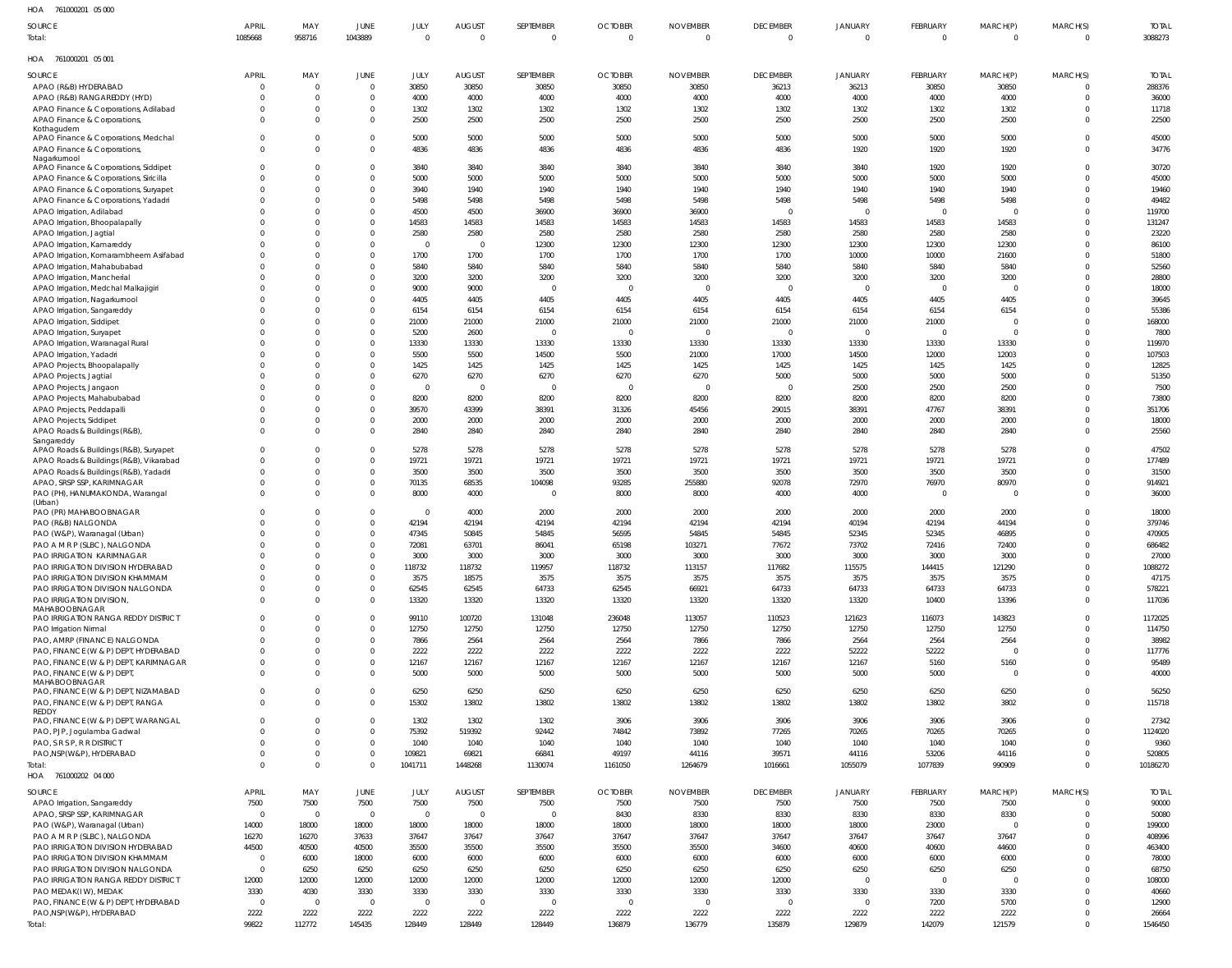| SOURCE                                                   | APRIL          | MAY                     | <b>JUNE</b>                      | JULY                           | <b>AUGUST</b>              | SEPTEMBER               | <b>OCTOBER</b>       | <b>NOVEMBER</b>                  | <b>DECEMBER</b>      | <b>JANUARY</b>                 | FEBRUARY                      | MARCH(P)                         | MARCH(S)                      | <b>TOTAL</b>   |
|----------------------------------------------------------|----------------|-------------------------|----------------------------------|--------------------------------|----------------------------|-------------------------|----------------------|----------------------------------|----------------------|--------------------------------|-------------------------------|----------------------------------|-------------------------------|----------------|
| PAO (W&P), Waranagal (Urban)                             | $\Omega$       | $\Omega$                | $\overline{0}$                   | $\overline{0}$                 | $\overline{0}$             | $\Omega$                | $\Omega$             | $\overline{0}$                   | $\Omega$             | $\overline{0}$                 | $\overline{0}$                | 23000                            | $\Omega$                      | 23000          |
| PAO IRRIGATION RANGA REDDY DISTRICT                      | $\Omega$       | $\Omega$                | $\overline{0}$                   | $\overline{0}$                 | $\overline{0}$             | $\Omega$                | $\Omega$             | $\overline{0}$                   | $\Omega$             | 12000                          | 12000                         | 12000                            | $\overline{0}$                | 36000          |
| Total:                                                   | $\Omega$       | $\Omega$                | $\overline{0}$                   | $\overline{0}$                 | $\Omega$                   | $\Omega$                | - 0                  | $\overline{0}$                   | $\Omega$             | 12000                          | 12000                         | 35000                            | $\overline{0}$                | 59000          |
| HOA 761000202 05 000                                     |                |                         |                                  |                                |                            |                         |                      |                                  |                      |                                |                               |                                  |                               |                |
| SOURCE                                                   | APRIL          | MAY                     | JUNE                             | JULY                           | <b>AUGUST</b>              | SEPTEMBER               | <b>OCTOBER</b>       | <b>NOVEMBER</b>                  | <b>DECEMBER</b>      | JANUARY                        | FEBRUARY                      | MARCH(P)                         | MARCH(S)                      | <b>TOTAL</b>   |
| APAO Finance & Corporations, Jangaon                     | 500            | $\overline{0}$          | $\overline{0}$                   | $\overline{0}$                 | 0                          |                         | - 0                  | - 0                              | $\Omega$             | $\Omega$                       | $\overline{0}$                | $\Omega$                         | $\Omega$                      | 500            |
| APAO Irrigation, Jagtial                                 | 1000           | 1000                    | $\overline{0}$                   | $\overline{0}$                 | $\overline{0}$             |                         |                      | $\circ$                          | $\Omega$             | $\Omega$                       | $\mathbf{0}$                  | $\Omega$                         | $\overline{0}$                | 2000           |
| APAO Irrigation, Kothagudem                              | 700            | $\Omega$                | $\overline{0}$                   | $\overline{0}$                 | $\Omega$                   |                         |                      | -0                               | $\Omega$             | $\Omega$                       | $\mathbf 0$                   | $\Omega$                         | C                             | 700            |
| APAO Irrigation, Medchal Malkajigiri                     | 3000           | $\Omega$                | $\Omega$                         | $\overline{0}$                 | $\Omega$                   |                         |                      | $\Omega$                         | $\Omega$             | $\Omega$                       | $\mathbf 0$                   | $\Omega$                         | $\overline{0}$                | 3000           |
| APAO Irrigation, Nagarkurnool                            | 1000           | $\Omega$                | $\overline{0}$                   | $\mathbf{0}$                   | $\Omega$                   |                         |                      | $\Omega$                         | $\Omega$             | $\Omega$                       | $\mathbf{0}$                  | $\Omega$                         | $\Omega$                      | 1000           |
| APAO Irrigation, Sangareddy                              | 470            | $\cap$                  | $\Omega$                         | $\Omega$                       | $\Omega$                   |                         |                      | $\Omega$                         | $\Omega$             | $\cap$                         | $\mathbf 0$                   | $\Omega$                         | $\Omega$                      | 470            |
| APAO Irrigation, Siddipet                                | 1000           | $\Omega$                | $\Omega$                         | $\mathbf{0}$                   | $\Omega$                   |                         |                      | $\Omega$                         | $\Omega$             | $\cap$                         | $\mathbf 0$                   | $\Omega$                         | $\Omega$                      | 1000           |
| APAO Irrigation, Vikarabad                               | 750            |                         | $\Omega$                         | $\mathbf{0}$                   | $\Omega$                   |                         |                      | $\Omega$                         | $\Omega$             | $\Omega$                       | $\mathbf 0$                   | $\Omega$                         | $\Omega$                      | 750            |
| APAO Irrigation, Wanaparthy                              | 700            | $\Omega$                | $\Omega$                         | $\mathbf{0}$                   | $\Omega$                   |                         |                      | $\Omega$                         | $\Omega$             | $\Omega$                       | $\mathbf 0$                   | $\Omega$                         | $\Omega$                      | 700            |
| APAO Projects, Jangaon                                   | 1000           | $\cap$                  | $\Omega$                         | $\Omega$                       | $\Omega$                   |                         |                      | $\Omega$                         | $\Omega$             | $\Omega$                       | $\mathbf 0$                   | $\Omega$                         | $\Omega$                      | 1000           |
| APAO, SRSP SSP, KARIMNAGAR                               | 3583           | $\Omega$                | $\Omega$                         | $\mathbf{0}$                   | $\Omega$                   |                         |                      | $\Omega$                         | $\Omega$             | $\Omega$                       | $\mathbf 0$                   | $\Omega$                         | $\Omega$                      | 3583           |
| APAO, SRSP, NIZAMABAD                                    | 1000           | $\cap$                  | $\Omega$                         | $\mathbf{0}$                   | $\Omega$                   |                         |                      | $\Omega$                         | $\Omega$             | $\Omega$                       | $\mathbf 0$                   | $\Omega$                         | $\Omega$                      | 1000           |
| PAO (W&P) NSP, TEKULAPALLY                               | 1000           | $\Omega$                | $\overline{0}$                   | $\mathbf{0}$                   | $\Omega$                   |                         |                      | $\Omega$                         | $\Omega$             | $\Omega$                       | $\mathbf 0$                   | $\Omega$                         | $\Omega$                      | 1000           |
| PAO (W&P), Waranagal (Urban)                             | 7750           | $\Omega$                | $\overline{0}$                   | $\mathbf 0$                    | $\Omega$                   |                         |                      | $\Omega$                         | $\Omega$             | $\Omega$                       | $\mathbf 0$                   | $\Omega$                         | $\overline{0}$                | 7750           |
| PAO - IRRIGATION DIVISION WARANGAL                       | 750            | $\Omega$                | $\Omega$                         | $\overline{0}$                 | $\Omega$                   | $\Omega$                |                      | $\Omega$                         | $\Omega$             | $\Omega$                       | $\overline{0}$                | $\Omega$                         | $\Omega$                      | 750            |
| (Urban)                                                  |                |                         |                                  |                                |                            |                         |                      |                                  |                      |                                |                               |                                  |                               |                |
| PAO A M R P (SLBC), NALGONDA                             | 7462           | $\Omega$                | $\Omega$                         | $\mathbf 0$                    | $\Omega$                   |                         |                      | $\Omega$                         | $\Omega$             | $\Omega$                       | $\mathbf 0$                   | $\Omega$                         | $\Omega$                      | 7462           |
| PAO IRRIGATION KARIMNAGAR                                | 750            | $\Omega$                | $\overline{0}$                   | $\mathbf 0$                    | $\Omega$                   |                         |                      | $\Omega$                         | $\Omega$             | $\Omega$                       | $\mathbf 0$                   | $\Omega$                         | $\Omega$                      | 750            |
| PAO IRRIGATION DIVISION HYDERABAD                        | 11213          | $\Omega$                | $\overline{0}$                   | $\mathbf 0$                    | $\Omega$                   |                         |                      | $\overline{0}$                   | $\Omega$             | $\Omega$                       | $\mathbf 0$                   | $\Omega$                         | $\overline{0}$                | 11213          |
| PAO IRRIGATION DIVISION NALGONDA                         | 5305           | $\Omega$                | $\overline{0}$                   | $\mathbf 0$                    | $\Omega$                   | $\Omega$                |                      | $\Omega$                         | $\Omega$             | $\Omega$                       | $\overline{0}$                | $\Omega$                         | $\Omega$                      | 5305           |
| PAO IRRIGATION DIVISION,                                 | 5495           | $\Omega$                | $\Omega$                         | $\overline{0}$                 | $\Omega$                   | $\Omega$                |                      | $\Omega$                         | $\Omega$             | $\Omega$                       | $\mathbf 0$                   | $\Omega$                         | $\Omega$                      | 5495           |
| MAHABOOBNAGAR                                            |                |                         |                                  |                                |                            |                         |                      |                                  |                      |                                |                               |                                  |                               |                |
| PAO IRRIGATION NIZAMABAD                                 | 2000           | $\Omega$                | $\overline{0}$                   | $\mathbf{0}$                   | $\Omega$                   |                         | $\cap$               | $\Omega$                         | $\Omega$             | $\Omega$                       | $\overline{0}$                | $\Omega$                         | $\overline{0}$                | 2000           |
| PAO IRRIGATION RANGA REDDY DISTRICT                      | 20705          | $\Omega$                | $\overline{0}$                   | $\mathbf 0$                    | $\Omega$                   |                         |                      | $\Omega$                         | $\Omega$             | $\Omega$                       | $\mathbf 0$                   | $\Omega$                         | $\overline{0}$                | 20705          |
| PAO MEDAK(IW), MEDAK                                     | 700            | $\Omega$                | $\overline{0}$                   | $\mathbf{0}$                   | $\Omega$                   |                         |                      | $\Omega$                         | $\Omega$             | $\Omega$                       | $\mathbf 0$                   | $\Omega$                         | $\Omega$                      | 700            |
| PAO, AMRP (FINANCE) NALGONDA                             | 1000           |                         | $\Omega$                         | $\mathbf{0}$                   | $\Omega$                   |                         |                      | $\Omega$                         | $\Omega$             | $\Omega$                       | $\mathbf 0$                   | $\Omega$                         | $\Omega$                      | 1000           |
| PAO, PJP, Jogulamba Gadwal                               | 1750           | $\Omega$                | $\overline{0}$                   | $\mathbf{0}$                   | $\Omega$                   |                         |                      | $\Omega$                         | $\Omega$             | $\Omega$                       | $\mathbf 0$                   | $\Omega$                         | $\Omega$                      | 1750           |
| PAO, S R S P, R R DISTRICT                               | 11721          | $\Omega$                | $\overline{0}$                   | $\mathbf{0}$                   | $\Omega$                   |                         |                      | $\Omega$                         | $\Omega$             | $\Omega$                       | $\mathbf 0$                   | $\Omega$                         | $\overline{0}$                | 11721          |
| PAO, NSP(W&P), HYDERABAD                                 | 6299           | $\Omega$                | $\overline{0}$                   | $\mathbf 0$                    | $\Omega$                   | $\Omega$                |                      | $\overline{0}$                   | $\Omega$             | $\Omega$                       | $\overline{0}$                | $\Omega$                         | $\overline{0}$                | 6299           |
| Total:                                                   | 98603          | 1000                    | $\overline{0}$                   | $\overline{0}$                 | $\overline{0}$             | $\Omega$                |                      | $\overline{0}$                   | $\Omega$             | $\Omega$                       | $\mathbf{0}$                  | $\Omega$                         | $\overline{0}$                | 99603          |
| HOA 761000202 05 001                                     |                |                         |                                  |                                |                            |                         |                      |                                  |                      |                                |                               |                                  |                               |                |
| SOURCE                                                   | APRIL          | MAY                     | <b>JUNE</b>                      | JULY                           | <b>AUGUST</b>              | SEPTEMBER               | <b>OCTOBER</b>       | <b>NOVEMBER</b>                  | <b>DECEMBER</b>      | <b>JANUARY</b>                 | FEBRUARY                      | MARCH(P)                         | MARCH(S)                      | <b>TOTAL</b>   |
| APAO Finance & Corporations, Jangaon                     | $\Omega$       | 500                     | 500                              | 500                            | 500                        | $\Omega$                | $\mathbf 0$          | $\circ$                          | $\Omega$             | $\overline{0}$                 | $\overline{0}$                | $\Omega$                         | $\overline{0}$                | 2000           |
| APAO Irrigation, Jagtial                                 | $\Omega$       | $\Omega$                | 1000                             | 1000                           | 1000                       | 1000                    | 1000                 | 1000                             | 1000                 | 1000                           | 1000                          | 1000                             | $\overline{0}$                | 10000          |
| APAO Irrigation, Kothagudem                              | $\Omega$       | 700                     | 700                              | 700                            | 700                        | 700                     | 700                  | 700                              | 700                  | 700                            | 700                           | 700                              | $\overline{0}$                | 7700           |
| APAO Irrigation, Medchal Malkajigiri                     |                | 2000                    | 2000                             | 2000                           | 2000                       | 2000                    | 2000                 | 2000                             | 2000                 | 2000                           | 2000                          | 2000                             | $\Omega$                      | 22000          |
| APAO Irrigation, Nagarkurnool                            |                | 1000                    | 1000                             | 1000                           | 1000                       | 1000                    | 1000                 | 1000                             | 1000                 | 1000                           | 1000                          | 1000                             | $\overline{0}$                | 11000          |
|                                                          |                |                         |                                  |                                |                            | 470                     | 470                  | 470                              | 470                  | 470                            | 470                           | 470                              |                               | 5170           |
|                                                          |                | 470                     | 470                              | 470                            | 470                        |                         |                      |                                  |                      |                                |                               |                                  | $\Omega$                      |                |
| APAO Irrigation, Sangareddy<br>APAO Irrigation, Siddipet |                | 1000                    | 1000                             | 1000                           | 1000                       | 1000                    | 1000                 | 1000                             | 1000                 | 1000                           | 1000                          | 1000                             | $\Omega$                      | 11000          |
| APAO Irrigation, Vikarabad                               |                | 750                     | 750                              | 750                            | 750                        | 750                     | 750                  | 750                              | 750                  | 750                            | 750                           | 750                              | $\Omega$                      | 8250           |
| APAO Irrigation, Wanaparthy                              |                | 700                     | 700                              | 700                            | 700                        | 700                     | 700                  | 700                              | 700                  | 700                            | 700                           | 700                              | C                             | 7700           |
| APAO Projects, Bhoopalapally                             | $\Omega$       | $\Omega$                | $\overline{0}$                   | 16640                          | $\Omega$                   | $\Omega$                | $\Omega$             | $\Omega$                         | $\Omega$             | $\Omega$                       | $\overline{0}$                | $\Omega$                         | $\Omega$                      | 16640          |
| APAO Projects, Jagtial                                   |                |                         |                                  |                                |                            | 1000                    | 1000                 | 1000                             | 1000                 | 1000                           | 1000                          | 1000                             |                               | 7000           |
| APAO Projects, Jangaon                                   | $\Omega$       | $\Omega$                | $\overline{0}$                   | $\overline{0}$                 | $\overline{0}$             | $\Omega$                | $\Omega$             | $\overline{0}$                   | 2000                 | 2000                           | 2000                          | 2000                             | $\Omega$                      | 8000           |
| APAO, SRSP SSP, KARIMNAGAR                               | $\Omega$       | 3583                    | 6583                             | 6583                           | 6583                       | 6583                    | 6583                 | 6583                             | 6583                 | 6583                           | 6583                          | 6583                             | $\overline{0}$                | 69413          |
| APAO, SRSP, NIZAMABAD                                    |                | 1000                    | 1000                             | 1000                           | 1000                       | $\Omega$                | $\Omega$             | $\overline{0}$                   | $\overline{0}$       | $\overline{0}$                 | $\mathbf{0}$                  | $\Omega$                         | $\Omega$                      | 4000           |
| PAO (W&P) NSP, TEKULAPALLY                               | $\Omega$       | 1000                    | 1000                             | 1000                           | 1000                       | 1000                    | 1000                 | $\overline{0}$                   | 1000                 | 1000                           | 1000                          | 1000                             | $\overline{0}$                | 10000          |
| PAO (W&P), Waranagal (Urban)                             | $\Omega$       | 7319                    | 3500                             | 3500                           | 3500                       | 3500                    | 3500                 | 3500                             | 3500                 | 3500                           | 3500                          | 2750                             | $\Omega$                      | 41569          |
| PAO A M R P (SLBC), NALGONDA                             | $\Omega$       | 6218                    | 5697                             | 5697                           | 6697                       | 5697                    | 6250                 | 5697                             | 5697                 | 5697                           | 5697                          | 5697                             | $\overline{0}$                | 64741          |
| PAO IRRIGATION KARIMNAGAR                                | $\Omega$       | 750                     | 750                              | 750                            | 750                        | 750                     | 750                  | 750                              | 750                  | 750                            | 750                           | 750                              | $\Omega$                      | 8250           |
| PAO IRRIGATION DIVISION HYDERABAD                        | $\Omega$       | 15213                   | 15213                            | 22393                          | 21713                      | 21000                   | 21000                | 17698                            | 16946                | 17716                          | 18466                         | 9716                             | $\overline{0}$                | 197074         |
| PAO IRRIGATION DIVISION NALGONDA                         | $\Omega$       | 2830                    | 2830                             | 2830                           | 2080                       | 2080                    | 2080                 | 2080                             | 2080                 | 3080                           | 3080                          | 3080                             | $\overline{0}$                | 28130          |
| PAO IRRIGATION DIVISION.                                 | $\Omega$       | 4000                    | 4000                             | 4000                           | 4000                       | 4000                    | 4000                 | 3250                             | 750                  | $\overline{0}$                 | $\overline{0}$                | 750                              | $\mathbf 0$                   | 28750          |
| MAHABOOBNAGAR                                            |                |                         |                                  |                                |                            |                         |                      |                                  |                      |                                |                               |                                  |                               |                |
| PAO IRRIGATION NIZAMABAD                                 | $\Omega$       | 2000                    | 4100                             | 2700                           | 2700                       | 2700                    | 2700                 | 2700                             | 2700                 | 2744                           | 2744                          | 2744                             | $\mathbf 0$                   | 30532          |
| PAO IRRIGATION RANGA REDDY DISTRICT                      | $\Omega$       | 21633                   | 31296                            | 18676                          | 19776                      | 17676                   | 20426                | 17278                            | 17585                | 18835                          | 17835                         | 23835                            | $\overline{0}$                | 224851         |
| PAO MEDAK(IW), MEDAK                                     | $\Omega$       | $\Omega$                | 700                              | 700                            | 700                        | 700                     | 700                  | 700                              | $\Omega$             | $\overline{0}$                 | $\overline{0}$                | $\Omega$                         | $\overline{0}$                | 4200           |
| PAO Public Health (PH), Ranga Reddy                      | $\Omega$       | $\Omega$                | $\overline{0}$                   | $\overline{0}$                 | $\overline{0}$             | $\Omega$                | $\Omega$             | 10000                            | $\overline{0}$       | $\mathbf{0}$                   | $\overline{0}$                | $\Omega$                         | $\overline{0}$                | 10000          |
| PAO, AMRP (FINANCE) NALGONDA                             | $\Omega$       | $\Omega$                | $\overline{0}$                   | 6740                           | $\overline{0}$             | $\overline{0}$          | $\Omega$             | 578                              | $\overline{0}$       | $\mathbf{0}$                   | 578                           | $\Omega$                         | $\Omega$                      | 7896           |
| PAO, PJP, Jogulamba Gadwal                               |                | 1750                    | 1750                             | 750                            | 2750                       | 1750                    | 1750                 | 2413                             | 2413                 | 2350                           | 2350                          | 42350                            | $\overline{0}$                | 62376          |
| PAO, S R S P, R R DISTRICT                               |                | 583                     | 583                              | 583                            | 583                        | 583                     | 583                  | 583                              | 583                  | 583                            | 583                           | 583                              | $\Omega$                      | 6413           |
| PAO, NSP(W&P), HYDERABAD                                 | $\Omega$       | 5932                    | 5932                             | 5932                           | 5932                       | 13132                   | 4325                 | 9707                             | 6416                 | 7616                           | 10016                         | 7616                             | $\overline{0}$                | 82556          |
| Total:                                                   | $\Omega$       | 80931                   | 93054                            | 108594                         | 87884                      | 89771                   | 84267                | 92137                            | 77623                | 81074                          | 83802                         | 118074                           | $\Omega$                      | 997211         |
| HOA 761000203 04 001                                     |                |                         |                                  |                                |                            |                         |                      |                                  |                      |                                |                               |                                  |                               |                |
| SOURCE                                                   | APRIL          | MAY                     | JUNE                             | JULY                           | <b>AUGUST</b>              | SEPTEMBER               | <b>OCTOBER</b>       | <b>NOVEMBER</b>                  | <b>DECEMBER</b>      | JANUARY                        | FEBRUARY                      | MARCH(P)                         | MARCH(S)                      | <b>TOTAL</b>   |
| APAO, SRSP SSP, KARIMNAGAR                               | 3000           | 3000                    | $\overline{0}$                   | $\overline{0}$                 | $\overline{0}$             | $\overline{0}$          | $\Omega$             | $\overline{0}$                   | $\overline{0}$       | $\mathbf{0}$                   | $\mathbf 0$                   | $\overline{0}$                   | $\overline{0}$                | 6000           |
| PAO (W&P), Waranagal (Urban)                             | $\overline{0}$ | $\Omega$                | $\mathbf 0$                      | 699                            | $\overline{0}$             | $-699$                  | $\Omega$             | $\circ$                          | $\overline{0}$       | $\mathbf{0}$                   | $\overline{0}$                | $\overline{0}$                   | $\overline{0}$                | $\overline{0}$ |
| Total:                                                   | 3000           | 3000                    | $\overline{0}$                   | 699                            | $\overline{0}$             | $-699$                  | $\Omega$             | $\overline{0}$                   | $\overline{0}$       | $\mathbf{0}$                   | $\overline{0}$                | $\overline{0}$                   | $\overline{0}$                | 6000           |
| HOA 761000204 12 000                                     |                |                         |                                  |                                |                            |                         |                      |                                  |                      |                                |                               |                                  |                               |                |
|                                                          |                |                         |                                  |                                |                            |                         |                      |                                  |                      |                                |                               |                                  |                               |                |
| SOURCE                                                   | APRIL          | MAY                     | JUNE                             | JULY                           | <b>AUGUST</b>              | SEPTEMBER               | <b>OCTOBER</b>       | <b>NOVEMBER</b>                  | <b>DECEMBER</b>      | JANUARY                        | FEBRUARY                      | MARCH(P)                         | MARCH(S)                      | <b>TOTAL</b>   |
| PAO (W&P), Waranagal (Urban)                             | 1000           | $\overline{0}$          | $\overline{0}$                   | $\overline{0}$                 | $\overline{0}$             | $\Omega$                | $\Omega$             | $\overline{0}$                   | $\Omega$             | $\overline{0}$                 | $\overline{0}$                | $\overline{0}$                   | $\Omega$                      | 1000           |
| PAO A M R P (SLBC), NALGONDA                             | 1326           | $\Omega$                | $\overline{0}$                   | $\overline{0}$                 | $\overline{0}$             | $\Omega$                | $\Omega$             | $\overline{0}$                   | $\Omega$             | $\Omega$                       | $\overline{0}$                | $\overline{0}$                   | $\Omega$                      | 1326           |
| PAO IRRIGATION DIVISION HYDERABAD                        | 3000           | $\Omega$                | $\overline{0}$                   | $\overline{0}$                 | $\overline{0}$             | $\Omega$                | $\Omega$             | $\overline{0}$                   | $\Omega$             | $\overline{0}$                 | $\overline{0}$                | $\overline{0}$                   | $\overline{0}$                | 3000           |
| PAO, NSP(W&P), HYDERABAD<br>Total:                       | 2778<br>8104   | $\Omega$<br>$\mathbf 0$ | $\overline{0}$<br>$\overline{0}$ | $\overline{0}$<br>$\mathbf{0}$ | $\overline{0}$<br>$\Omega$ | $\Omega$<br>$\mathbf 0$ | $\Omega$<br>$\Omega$ | $\overline{0}$<br>$\overline{0}$ | $\Omega$<br>$\Omega$ | $\overline{0}$<br>$\mathbf{0}$ | $\overline{0}$<br>$\mathbf 0$ | $\overline{0}$<br>$\overline{0}$ | $\overline{0}$<br>$\mathbf 0$ | 2778<br>8104   |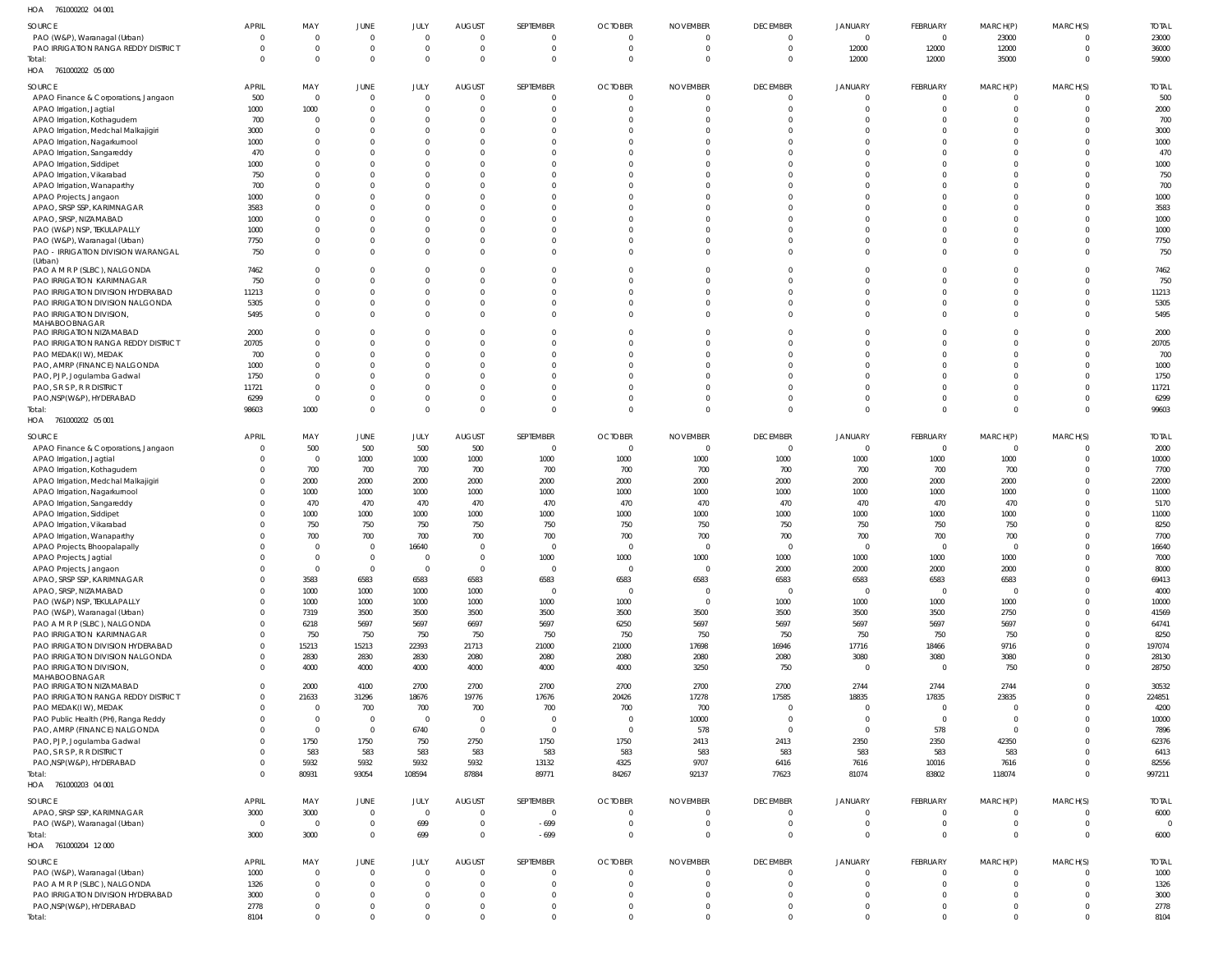761000204 12 001 HOA

| $\cdot$ - $\cdot$                          |              |                |                |                |                |                |                |                 |                 |                |                |                |          |              |
|--------------------------------------------|--------------|----------------|----------------|----------------|----------------|----------------|----------------|-----------------|-----------------|----------------|----------------|----------------|----------|--------------|
| SOURCE                                     | <b>APRIL</b> | MAY            | JUNE           | JULY           | <b>AUGUST</b>  | SEPTEMBER      | <b>OCTOBER</b> | <b>NOVEMBER</b> | <b>DECEMBER</b> | <b>JANUARY</b> | FEBRUARY       | MARCH(P)       | MARCH(S) | <b>TOTAL</b> |
| PAO (W&P), Waranagal (Urban)               | $\Omega$     | 1000           | 1000           | 1000           | 1000           | 1000           | 1000           | 1000            | 1000            | 1000           | 1000           | 1000           |          | 11000        |
| PAO A M R P (SLBC), NALGONDA               | $\Omega$     | 1325           | 1325           | 1325           | 1325           | 1325           | 370            | 1370            | 1370            | 1370           | 1370           | 1370           |          | 13845        |
| PAO IRRIGATION DIVISION HYDERABAD          | $\Omega$     | 3000           | 3000           | 3000           | 3000           | 3000           | 3000           | 3000            | 4000            | 4000           | 4000           | 4000           |          | 37000        |
| PAO IRRIGATION DIVISION KHAMMAM            | $\Omega$     | 1000           | 3000           | 1000           | 1000           | 1000           | 1000           | 1000            | 1000            | 1000           | 1000           | 1000           |          | 13000        |
| PAO, NSP(W&P), HYDERABAD                   | $\Omega$     | 2778           | 2778           | 2778           | 2778           | 2778           | 2778           | 2778            | 2778            | 2778           | 2778           | 2778           |          | 30558        |
| Total:                                     | $\Omega$     | 9103           | 11103          | 9103           | 9103           | 9103           | 8148           | 9148            | 10148           | 10148          | 10148          | 10148          | $\Omega$ | 105403       |
| HOA 761000800 04 000                       |              |                |                |                |                |                |                |                 |                 |                |                |                |          |              |
|                                            |              |                |                |                |                |                |                |                 |                 |                |                |                |          |              |
| SOURCE                                     | <b>APRIL</b> | MAY            | JUNE           | JULY           | <b>AUGUST</b>  | SEPTEMBER      | <b>OCTOBER</b> | <b>NOVEMBER</b> | <b>DECEMBER</b> | <b>JANUARY</b> | FEBRUARY       | MARCH(P)       | MARCH(S) | <b>TOTAL</b> |
| APAO (R&B) RANGAREDDY (HYD)                | 1000         | $\overline{0}$ | $\overline{0}$ | $\overline{0}$ | $\overline{0}$ | - 0            | $\overline{0}$ | $\mathbf 0$     | $\overline{0}$  | $\overline{0}$ | $\overline{0}$ | 0              | $\Omega$ | 1000         |
| APAO Finance & Corporations,               | 750          | $\mathbf{0}$   | $\overline{0}$ | $\overline{0}$ | $\overline{0}$ | $\Omega$       | $\Omega$       | $\mathbf 0$     | $\Omega$        | $\mathbf{0}$   | $\Omega$       | $\overline{0}$ | $\Omega$ | 750          |
| Bhoopalapally                              |              |                |                |                |                |                |                |                 |                 |                |                |                |          |              |
| APAO Finance & Corporations, Jangaon       | 750          | $\overline{0}$ | $\mathbf 0$    | $\overline{0}$ | 0              | $\Omega$       | $\Omega$       | 0               |                 | $\overline{0}$ | $\Omega$       | $\mathbf{0}$   | $\Omega$ | 750          |
|                                            |              | 3000           | $\mathbf{0}$   | $\overline{0}$ | $\mathbf 0$    | $\Omega$       | $\Omega$       | $\mathbf 0$     | $\Omega$        | $\mathbf{0}$   | $\Omega$       | $\overline{0}$ | $\Omega$ |              |
| APAO Finance & Corporations,               | 3000         |                |                |                |                |                |                |                 |                 |                |                |                |          | 6000         |
| Kothagudem<br>APAO Finance & Corporations, | 500          | $^{\circ}$     | $\mathbf 0$    | $\overline{0}$ | $\Omega$       | $\Omega$       | $\Omega$       | 0               | $\Omega$        | $\overline{0}$ | $\Omega$       | $\overline{0}$ | $\Omega$ | 500          |
| Mahabubabad                                |              |                |                |                |                |                |                |                 |                 |                |                |                |          |              |
| APAO Finance & Corporations, Peddapalli    | 750          | $^{\circ}$     | $\Omega$       | $\overline{0}$ | $\Omega$       | $\Omega$       | $\Omega$       | $\Omega$        | $\Omega$        | $\Omega$       | $\Omega$       | $\mathbf{0}$   | $\Omega$ | 750          |
| APAO Finance & Corporations, Suryapet      | 3250         | $\mathbf 0$    | $\overline{0}$ | $\overline{0}$ | $\overline{0}$ | $\Omega$       | $\Omega$       | $\Omega$        | $\Omega$        | $\Omega$       | $\Omega$       | $\mathbf 0$    | $\Omega$ | 3250         |
|                                            |              |                |                |                | $\Omega$       | $\Omega$       |                |                 | $\Omega$        | $\Omega$       |                | $\Omega$       |          |              |
| APAO Finance & Corporations,               | 500          | $\mathbf 0$    | $\mathbf{0}$   | $\mathbf{0}$   |                |                | $\Omega$       | $\Omega$        |                 |                | $\Omega$       |                | $\Omega$ | 500          |
| Wanaparthy                                 | 1250         | $^{\circ}$     | $\Omega$       | $\Omega$       | 0              |                |                | $\Omega$        |                 | $\Omega$       | - 0            | $\Omega$       |          | 1250         |
| APAO Finance & Corporations, Yadadri       |              |                |                |                |                |                |                |                 |                 |                |                |                |          |              |
| APAO Irrigation, Adilabad                  | 13750        | $\overline{0}$ | $\Omega$       | $\Omega$       | $\Omega$       |                | $\Omega$       | $\Omega$        |                 | $\Omega$       | $\Omega$       | $\Omega$       | $\Omega$ | 13750        |
| APAO Irrigation, Bhoopalapally             | 12000        | $\mathbf{0}$   | $\Omega$       | $\overline{0}$ | $\Omega$       |                | $\Omega$       | $\Omega$        |                 | $\Omega$       | $\Omega$       | $\Omega$       | $\Omega$ | 12000        |
| APAO Irrigation, Jagtial                   | 11750        | 4250           | $\Omega$       | $\Omega$       | $\Omega$       |                |                | $\Omega$        |                 | $\Omega$       | $\Omega$       | $\Omega$       | $\Omega$ | 16000        |
| APAO Irrigation, Jangaon                   | 3750         | $\overline{0}$ | $\Omega$       | $\Omega$       | $\Omega$       |                |                |                 |                 | $\Omega$       | $\Omega$       | $\Omega$       | $\Omega$ | 3750         |
| APAO Irrigation, Kamareddy                 | 13260        | 10500          | $\Omega$       | $\Omega$       | $\Omega$       |                |                |                 |                 | $\Omega$       | $\Omega$       | $\Omega$       | $\Omega$ | 23760        |
| APAO Irrigation, Kothagudem                | 50250        | 39000          | $\Omega$       | $\overline{0}$ | $\Omega$       |                |                | $\Omega$        |                 | $\Omega$       | $\Omega$       | $\Omega$       | $\Omega$ | 89250        |
| APAO Irrigation, Mahabubabad               | 8750         | 0              | $\Omega$       | $\Omega$       | $\Omega$       |                | $\Omega$       | $\Omega$        |                 | $\Omega$       | $\Omega$       | $\Omega$       | $\Omega$ | 8750         |
|                                            |              |                |                |                |                |                |                |                 |                 |                |                |                |          |              |
| APAO Irrigation, Mancherial                | 9500         | $\mathbf{0}$   | $\Omega$       | $\Omega$       | $\Omega$       |                |                | $\Omega$        |                 | $\Omega$       | $\Omega$       | $\Omega$       |          | 9500         |
| APAO Irrigation, Nagarkurnool              | 16500        | $\mathbf{0}$   | $\Omega$       | $\Omega$       | $\Omega$       |                | $\Omega$       | $\Omega$        |                 | $\Omega$       | $\Omega$       | $\Omega$       | $\Omega$ | 16500        |
| APAO Irrigation, Peddapalli                | 8000         | $\mathbf{0}$   | $\Omega$       | $\Omega$       | $\Omega$       |                |                | $\Omega$        |                 | $\Omega$       | $\Omega$       | $\Omega$       |          | 8000         |
| APAO Irrigation, Sangareddy                | 13500        | $\mathbf{0}$   | $\Omega$       | $\Omega$       | $\Omega$       |                |                | $\Omega$        |                 | $\Omega$       | $\Omega$       | $\Omega$       | $\Omega$ | 13500        |
| APAO Irrigation, Siddipet                  | 10500        | $\overline{0}$ | $\Omega$       | $\Omega$       | $\Omega$       |                |                | $\Omega$        |                 | $\Omega$       | $\Omega$       | $\Omega$       | $\Omega$ | 10500        |
| APAO Irrigation, Siricilla                 | 8250         | $\mathbf{0}$   | $\Omega$       | $\Omega$       | $\Omega$       |                |                |                 |                 | $\Omega$       | $\Omega$       | $\Omega$       | $\Omega$ | 8250         |
|                                            | 6750         | 6750           | $\Omega$       | $\overline{0}$ | $\Omega$       |                |                | $\Omega$        |                 | $\Omega$       | $\Omega$       | $\Omega$       | $\Omega$ | 13500        |
| APAO Irrigation, Suryapet                  |              |                |                |                |                |                |                |                 |                 |                |                |                |          |              |
| APAO Irrigation, Wanaparthy                | 8500         | $\mathbf{0}$   | $\Omega$       | $\Omega$       | $\Omega$       |                |                | $\Omega$        |                 | $\Omega$       | $\Omega$       | $\Omega$       | $\Omega$ | 8500         |
| APAO Irrigation, Yadadri                   | 12000        | $\mathbf{0}$   | $\Omega$       | $\Omega$       | $\Omega$       |                |                | $\Omega$        |                 | $\Omega$       | $\Omega$       | $\Omega$       | $\Omega$ | 12000        |
| APAO Projects, Adilabad                    | 19000        | $\overline{0}$ | $\Omega$       | $\Omega$       | $\Omega$       |                | $\Omega$       | $\Omega$        |                 | $\Omega$       | $\Omega$       | $\Omega$       | $\Omega$ | 19000        |
| APAO Projects, Bhoopalapally               | 750          | $\mathbf{0}$   | $\Omega$       | $\Omega$       | $\Omega$       |                |                | $\Omega$        |                 | $\Omega$       | $\Omega$       | $\Omega$       |          | 750          |
| APAO Projects, Jagtial                     | 18500        | 17250          | $\Omega$       | $\Omega$       | $\Omega$       |                | $\Omega$       | $\Omega$        |                 | $\Omega$       | $\Omega$       | $\Omega$       | $\Omega$ | 35750        |
| APAO Projects, Jangaon                     | 3250         | $\mathbf{0}$   | $\Omega$       | $\Omega$       | $\Omega$       |                |                | $\Omega$        |                 | $\Omega$       | $\Omega$       | $\Omega$       |          | 3250         |
|                                            |              | $\mathbf{0}$   | $\Omega$       | $\Omega$       | $\Omega$       |                |                |                 |                 | $\Omega$       | $\Omega$       | $\Omega$       | $\Omega$ |              |
| APAO Projects, Mahabubabad                 | 4500         |                |                |                |                |                |                |                 |                 |                |                |                |          | 4500         |
| APAO Projects, Mancherial                  | 8000         | $\mathbf{0}$   | $\Omega$       | $\overline{0}$ | $\Omega$       |                |                | $\Omega$        |                 | $\Omega$       | $\Omega$       | $\Omega$       | $\Omega$ | 8000         |
| APAO Projects, Peddapalli                  | 30250        | $\mathbf{0}$   | $\Omega$       | $\Omega$       | $\Omega$       |                |                | $\Omega$        |                 | $\Omega$       | $\Omega$       | $\Omega$       | $\Omega$ | 30250        |
| <b>APAO Projects, Siddipet</b>             | 3000         | $\mathbf 0$    | $\Omega$       | $\Omega$       | $\Omega$       |                |                |                 |                 | $\Omega$       | $\Omega$       | $\Omega$       |          | 3000         |
| APAO Projects, Siricilla                   | 1750         | $\overline{0}$ | $\Omega$       | $\Omega$       | $\Omega$       |                | $\Omega$       |                 |                 | $\Omega$       | $\Omega$       | $\Omega$       |          | 1750         |
| APAO, SRSP (FINANCE), WARANGAL RURAL       | 1500         | 1500           | $\Omega$       | $\Omega$       | $\Omega$       |                |                |                 |                 | $\Omega$       | $\Omega$       | $\Omega$       |          | 3000         |
| APAO, SRSP SSP, KARIMNAGAR                 | 92000        | $\overline{0}$ | $\Omega$       | $\Omega$       | $\Omega$       |                |                | $\Omega$        |                 | $\Omega$       | $\Omega$       | $\Omega$       |          | 92000        |
| APAO, SRSP, NIZAMABAD                      | 19250        | 6750           | $\Omega$       | $\Omega$       | $\Omega$       |                |                | $\Omega$        |                 | $\Omega$       | $\Omega$       | $\Omega$       | $\Omega$ | 26000        |
|                                            | 24000        | $^{\circ}$     | $\Omega$       | $\Omega$       | $\Omega$       | $\Omega$       | $\Omega$       | $\Omega$        | $\Omega$        | $\Omega$       | $\Omega$       | $\Omega$       | $\Omega$ |              |
| PAO (W&P) NSP, TEKULAPALLY                 |              |                |                |                |                |                |                |                 |                 |                |                |                |          | 24000        |
| PAO (W&P), Waranagal (Urban)               | 41000        | $\mathbf{0}$   | $\overline{0}$ | $\overline{0}$ | $\mathbf 0$    | $\Omega$       | $\Omega$       | $\mathbf 0$     | $\mathbf{0}$    | $\mathbf{0}$   | $\mathbf 0$    | $\overline{0}$ | $\Omega$ | 41000        |
| PAO - IRRIGATION DIVISION WARANGAL         | 28250        | $\overline{0}$ | $\mathbf{0}$   | $\overline{0}$ | $\Omega$       | $\Omega$       | $\Omega$       | $\Omega$        | $\Omega$        | $\Omega$       | $\Omega$       | $\overline{0}$ | $\Omega$ | 28250        |
| (Urban)                                    |              |                |                |                |                |                |                |                 |                 |                |                |                |          |              |
| PAO A M R P (SLBC), NALGONDA               | 98250        | 2750           | $\Omega$       | $\overline{0}$ | $\Omega$       | $\Omega$       | $\Omega$       | $\Omega$        | $\Omega$        | $\Omega$       | $\Omega$       | $\mathbf{0}$   | $\Omega$ | 101000       |
| PAO IRRIGATION KARIMNAGAR                  | 13250        | $\overline{0}$ | $\Omega$       | $\Omega$       | $\Omega$       | $\Omega$       | $\Omega$       | $\Omega$        | $\Omega$        | $\Omega$       | $\Omega$       | $\Omega$       | $\Omega$ | 13250        |
| PAO IRRIGATION DIVISION HYDERABAD          | 45750        | $\overline{0}$ | $\Omega$       | $\mathbf{0}$   | $\Omega$       | $\Omega$       | $\Omega$       | $\Omega$        | $\Omega$        | $\Omega$       | $\Omega$       | $\overline{0}$ | $\Omega$ | 45750        |
| PAO IRRIGATION DIVISION KHAMMAM            | 30250        | $\mathbf 0$    | $\Omega$       | $\mathbf{0}$   | $\Omega$       | $\Omega$       | $\Omega$       | $\Omega$        | $\Omega$        | $\Omega$       | $\Omega$       | $\Omega$       | $\Omega$ | 30250        |
| PAO IRRIGATION DIVISION NALGONDA           | 34500        | $\mathbf 0$    | $\overline{0}$ | $\overline{0}$ | $\mathbf{0}$   | $\Omega$       | $\Omega$       | $\mathbf 0$     | $\Omega$        | $\overline{0}$ | $\Omega$       | $\overline{0}$ | $\Omega$ | 34500        |
| PAO IRRIGATION DIVISION,                   | 52750        | $\overline{0}$ | $\Omega$       | $\Omega$       | $\Omega$       | $\Omega$       | $\Omega$       | $\Omega$        | $\Omega$        | $\Omega$       | $\Omega$       | $\Omega$       | $\Omega$ | 52750        |
| MAHABOOBNAGAR                              |              |                |                |                |                |                |                |                 |                 |                |                |                |          |              |
| PAO IRRIGATION NIZAMABAD                   | 39750        | $\overline{0}$ | $\Omega$       | $\overline{0}$ | $\Omega$       | $\Omega$       | $\Omega$       | $\mathbf 0$     | $\Omega$        | $\overline{0}$ | $\Omega$       | $\mathbf{0}$   | $\Omega$ | 39750        |
| PAO IRRIGATION RANGA REDDY DISTRICT        | 42350        | $\mathbf{0}$   | $\Omega$       | $\Omega$       | $\Omega$       | $\Omega$       | $\Omega$       | $\Omega$        | $\Omega$        | $\Omega$       | $\Omega$       | $\Omega$       | $\Omega$ | 42350        |
| PAO Irrigation Nirmal                      | 26750        | 25750          | $\Omega$       | $\overline{0}$ | $\Omega$       | $\Omega$       | $\Omega$       | $\Omega$        | $\Omega$        | $\Omega$       | $\Omega$       | $\overline{0}$ | $\Omega$ | 52500        |
| PAO MEDAK(IW), MEDAK                       | 13250        | $\overline{0}$ | $\Omega$       | $\Omega$       | $\Omega$       | $\Omega$       | $\Omega$       | $\Omega$        | $\Omega$        | $\Omega$       | $\Omega$       | $\Omega$       | $\Omega$ | 13250        |
|                                            |              | $\overline{0}$ | $\Omega$       | $\Omega$       | $\Omega$       |                | $\Omega$       | $\Omega$        | $\Omega$        | $\Omega$       | $\Omega$       | $\Omega$       | $\Omega$ | 1750         |
| PAO, AMRP (FINANCE) NALGONDA               | 1750         |                |                |                |                |                |                |                 |                 |                |                |                |          |              |
| PAO, FINANCE (W & P) DEPT, HYDERABAD       | 1500         | $\overline{0}$ | $\Omega$       | $\Omega$       | $\Omega$       | $\Omega$       | $\Omega$       | $\Omega$        | $\Omega$        | $\Omega$       | $\Omega$       | $\Omega$       | $\Omega$ | 1500         |
| PAO, FINANCE (W & P) DEPT, KARIMNAGAR      | 3750         | $\overline{0}$ | $\Omega$       | $\Omega$       | $\Omega$       |                | $\Omega$       | $\Omega$        | $\Omega$        | $\Omega$       | $\Omega$       | $\Omega$       |          | 3750         |
| PAO, FINANCE (W & P) DEPT, KHAMMAM         | 11250        | $\overline{0}$ | $\Omega$       | $\Omega$       | $\Omega$       | $\Omega$       | $\Omega$       | $\Omega$        | $\Omega$        | $\Omega$       | $\Omega$       | $\Omega$       | $\Omega$ | 11250        |
| PAO, FINANCE (W & P) DEPT, NIZAMABAD       | 2500         | 2500           | $\Omega$       | $\Omega$       | $\Omega$       | $\Omega$       | $\Omega$       | $\Omega$        | $\Omega$        | $\Omega$       | $\Omega$       | $\Omega$       |          | 5000         |
| PAO, FINANCE (W & P) DEPT, WARANGAL        | 1500         | $\overline{0}$ | $\Omega$       | $\Omega$       | $\Omega$       |                | $\Omega$       | $\Omega$        | $\Omega$        | $\Omega$       | $\Omega$       | $\Omega$       | $\Omega$ | 1500         |
| PAO, PJP, Jogulamba Gadwal                 | 18500        | $\overline{0}$ | $\Omega$       | $\overline{0}$ | $\Omega$       | $\Omega$       | $\Omega$       | $\Omega$        | $\Omega$        | $\Omega$       | $\Omega$       | $\Omega$       |          | 18500        |
| PAO, S R S P, R R DISTRICT                 | 10750        | $\mathbf{0}$   | $\Omega$       | $\Omega$       | $\Omega$       | $\Omega$       | $\Omega$       | $\Omega$        | $\Omega$        | $\Omega$       | $\Omega$       | $\Omega$       | $\Omega$ | 10750        |
|                                            |              |                |                |                |                |                |                |                 |                 |                |                |                |          |              |
| PAO, SRSP, SSP, NIRMAL                     | 12000        | 24000          | $\overline{0}$ | $\overline{0}$ | $\Omega$       | $\Omega$       | $\Omega$       | $\Omega$        | $\Omega$        | $\Omega$       | $\Omega$       | $\Omega$       | $\Omega$ | 36000        |
| PAO, NSP(W&P), HYDERABAD                   | 13750        | $\overline{0}$ | $\mathbf{0}$   | $\mathbf{0}$   | $\mathbf 0$    | $\Omega$       | $\Omega$       | $\mathbf 0$     | $\Omega$        | $\Omega$       | $\Omega$       | $\overline{0}$ | $\Omega$ | 13750        |
| Total:                                     | 987860       | 144000         | $\overline{0}$ | $\overline{0}$ | $\Omega$       | $\Omega$       | $\Omega$       | $\Omega$        | $\Omega$        | $\Omega$       | $\Omega$       | $\Omega$       | $\Omega$ | 1131860      |
| HOA 761000800 04 001                       |              |                |                |                |                |                |                |                 |                 |                |                |                |          |              |
|                                            |              |                |                |                |                |                |                |                 |                 |                |                |                |          |              |
| SOURCE                                     | <b>APRIL</b> | MAY            | JUNE           | JULY           | <b>AUGUST</b>  | SEPTEMBER      | <b>OCTOBER</b> | <b>NOVEMBER</b> | <b>DECEMBER</b> | <b>JANUARY</b> | FEBRUARY       | MARCH(P)       | MARCH(S) | <b>TOTAL</b> |
| APAO (R&B) RANGAREDDY (HYD)                | $\mathbf{0}$ | 1750           | 1750           | 1750           | 1750           | 1750           | 750            | 1500            | 1500            | 750            | 750            | 750            |          | 14750        |
| APAO Finance & Corporations, Adilabad      | $\mathbf{0}$ | $\overline{0}$ | $\overline{0}$ | $\overline{0}$ | $\overline{0}$ | $\overline{0}$ | $\overline{0}$ | 1500            | 1500            | 1500           | 1500           | 1500           |          | 7500         |
| APAO Finance & Corporations,               | $\Omega$     | 750            | 750            | 750            | 750            | 750            | 750            | 750             | 750             | $\overline{0}$ | $\overline{0}$ | $\overline{0}$ |          | 6000         |
| Bhoopalapally                              |              |                |                |                |                |                |                |                 |                 |                |                |                |          |              |
| APAO Finance & Corporations, Jagtial       | $\Omega$     | $\overline{0}$ | $\overline{0}$ | $\overline{0}$ | $\overline{0}$ | $\Omega$       | 750            | 750             | 750             | 750            | 750            | 750            | $\Omega$ | 4500         |
| APAO Finance & Corporations, Jangaon       | $\Omega$     | 750            | 750            | 750            | $\overline{0}$ | $\Omega$       | $\mathbf 0$    | $\overline{0}$  | $\overline{0}$  | $\overline{0}$ | 1500           | 1500           | $\Omega$ | 5250         |
|                                            |              |                |                |                |                |                |                |                 |                 |                |                |                |          |              |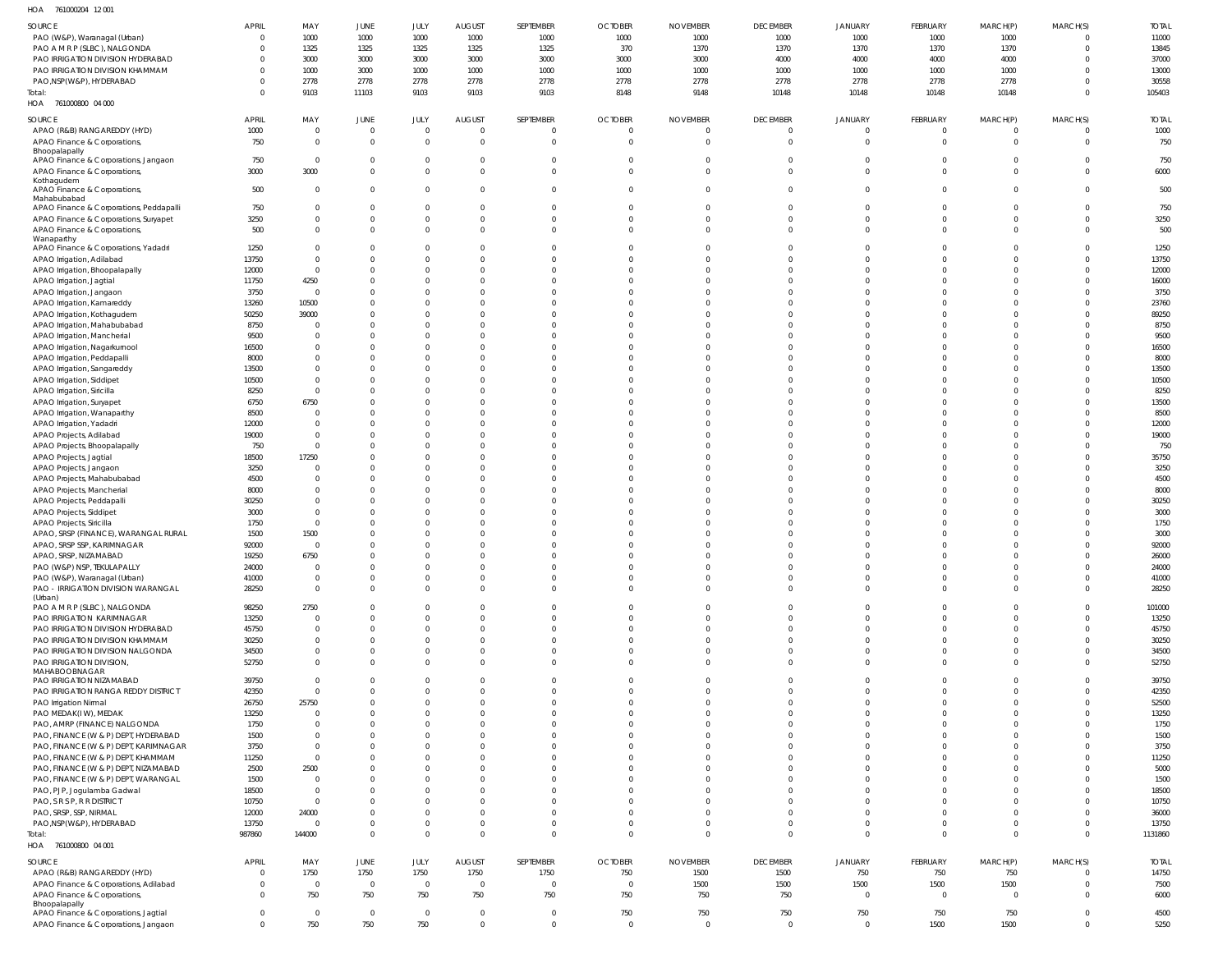HOA 761000800 04 001

| SOURCE                                                                            | <b>APRIL</b>                     | MAY                 | JUNE                    | JULY                    | <b>AUGUST</b>           | SEPTEMBER        | <b>OCTOBER</b>         | <b>NOVEMBER</b>        | <b>DECEMBER</b>        | JANUARY                | <b>FEBRUARY</b>        | MARCH(P)       | MARCH(S)             | <b>TOTAL</b>     |
|-----------------------------------------------------------------------------------|----------------------------------|---------------------|-------------------------|-------------------------|-------------------------|------------------|------------------------|------------------------|------------------------|------------------------|------------------------|----------------|----------------------|------------------|
| APAO Finance & Corporations,                                                      | $\overline{0}$                   | $\mathsf{C}$        | 3000                    | 3000                    | 1500                    | 750              | 750                    | 750                    | $\Omega$               | $\Omega$               | $\Omega$               | $\Omega$       | $\Omega$             | 9750             |
| Kothagudem<br>APAO Finance & Corporations,                                        | $\Omega$                         | 500                 | 500                     | 500                     | 500                     | $\mathbf 0$      | 500                    | $\overline{0}$         | $\Omega$               | $\overline{0}$         | $\Omega$               | $\overline{0}$ | $\Omega$             | 2500             |
| Mahabubabad                                                                       |                                  |                     |                         |                         |                         |                  |                        |                        |                        |                        |                        |                |                      |                  |
| APAO Finance & Corporations, Peddapalli<br>APAO Finance & Corporations, Siricilla | $\overline{0}$<br>$\Omega$       | 750<br>$\mathsf{C}$ | 750<br>$\overline{0}$   | 750<br>$\Omega$         | 750<br>$\overline{0}$   | 750<br>$\Omega$  | 750<br>750             | $\overline{0}$<br>1250 | 3000<br>1250           | 3000<br>1250           | 3000<br>1250           | 3000<br>1250   | $\Omega$<br>$\Omega$ | 16500<br>7000    |
| APAO Finance & Corporations, Suryapet                                             | $\overline{0}$                   | 3250                | 2000                    | 3500                    | 3500                    | 3500             | 3500                   | 3500                   | 1500                   | 1500                   | 1500                   | 5000           | $\Omega$             | 32250            |
| APAO Finance & Corporations,                                                      | $\Omega$                         | 500                 | 500                     | 500                     | 500                     | 500              | 500                    | $\Omega$               | 500                    | 500                    | 500                    | 500            | $\Omega$             | 5000             |
| Wanaparthy<br>APAO Finance & Corporations, Yadadri                                | $\Omega$                         | 1250                | 750                     | 750                     | 750                     | 750              | 750                    | 1250                   | 1250                   | 1250                   | 1250                   | 1250           | <sup>0</sup>         | 11250            |
| APAO Irrigation, Adilabad                                                         | $\Omega$                         | 15000               | 8500                    | 9000                    | 10500                   | 11250            | 7750                   | 7500                   | 16000                  | 16000                  | 16000                  | 16000          | $\Omega$             | 133500           |
| APAO Irrigation, Bhoopalapally                                                    | $\Omega$                         | 12000               | 14500                   | 11500                   | 12000                   | 10000            | 500                    | 8000                   | 9500                   | 9500                   | 9500                   | 9750           | <sup>0</sup>         | 106750           |
| APAO Irrigation, Jagtial                                                          | $\Omega$                         | 750                 | 3500                    | 11750                   | 13250                   | 13250            | 12250                  | 12250                  | 12250                  | 11500                  | 16000                  | 13750          |                      | 120500           |
| APAO Irrigation, Jangaon                                                          | $\Omega$<br>$\Omega$             | 3750<br>- 0         | 3750<br>9750            | 4500                    | 4500                    | 4500<br>8500     | 3750<br>10000          | 3750<br>12000          | $\Omega$               | $\overline{0}$         | 2750                   | 2750           |                      | 34000<br>94500   |
| APAO Irrigation, Kamareddy<br>APAO Irrigation, Komarambheem Asifabad              | $\Omega$                         | 15000               | 9750                    | 4250<br>9000            | 4250<br>6750            | 6750             | 750                    | $\Omega$               | 11250<br>7250          | 12000<br>7250          | 11250<br>8000          | 11250<br>6750  |                      | 77250            |
| APAO Irrigation, Kothagudem                                                       | $\Omega$                         | - 0                 | 40000                   | 38750                   | 30500                   | 42000            | 35250                  | 34250                  | 39000                  | 38250                  | 42250                  | 42000          |                      | 382250           |
| APAO Irrigation, Mahabubabad                                                      | $\Omega$                         | 7500                | 7500                    | 8750                    | 8000                    | 8000             | 8250                   | 2000                   | 7250                   | 9500                   | 10250                  | 9750           |                      | 86750            |
| APAO Irrigation, Mancherial                                                       | $\Omega$                         | 9500                | 8750                    | 6250                    | 6250                    | 13250            | 5500                   | 7000                   | 6250                   | 5500                   | 5500                   | 13500          |                      | 87250            |
| APAO Irrigation, Nagarkurnool<br>APAO Irrigation, Peddapalli                      | $\Omega$<br>$\Omega$             | 10500<br>8000       | 10500<br>5500           | 14250<br>8250           | 13500<br>8250           | 13000<br>9750    | 11250<br>3250          | 9750<br>2500           | 15250<br>6000          | 15250<br>6000          | 16750<br>6000          | 16000<br>7500  |                      | 146000<br>71000  |
| APAO Irrigation, Sangareddy                                                       | $\Omega$                         | 13500               | 13000                   | 12250                   | 11000                   | 13750            | 5250                   | 9250                   | 11500                  | 10000                  | 10000                  | 10000          |                      | 119500           |
| APAO Irrigation, Siddipet                                                         | $\Omega$                         | 9750                | 8250                    | 9750                    | 7250                    | 7500             | 8750                   | 6500                   | 7500                   | 7500                   | 7500                   | 7500           |                      | 87750            |
| APAO Irrigation, Siricilla                                                        | $\Omega$                         | 8250                | 8250                    | 8250                    | 8250                    | $\Omega$         | $\Omega$               | 9000                   | 9000                   | 9000                   | 8500                   | 8500           |                      | 77000            |
| APAO Irrigation, Suryapet<br>APAO Irrigation, Vikarabad                           | $\Omega$<br>$\Omega$             | - 0<br>4500         | 6750<br>4000            | 6750<br>7500            | 10500<br>5000           | 10500<br>4250    | 500<br>1000            | 500<br>1500            | 6250<br>1500           | 5750<br>2750           | 7250<br>2750           | 6500<br>3250   |                      | 61250<br>38000   |
| APAO Irrigation, Wanaparthy                                                       | $\Omega$                         | 7250                | 7250                    | 7250                    | 500                     | 1000             | 1000                   | 1000                   | 1000                   | 1000                   | 1000                   | 1000           |                      | 29250            |
| APAO Irrigation, Yadadri                                                          | $\Omega$                         | 6750                | 6750                    | 11500                   | 9000                    | 9500             | 8500                   | 10000                  | 11500                  | 13250                  | 12750                  | 15250          |                      | 114750           |
| APAO Projects, Adilabad                                                           | $\Omega$                         | 14000               | 11750                   | 14250                   | 10000                   | 13250            | 9000                   | 15500                  | 16750                  | 18250                  | 17000                  | 15500          |                      | 155250           |
| APAO Projects, Bhoopalapally                                                      | $\Omega$                         | 750                 | $\overline{0}$          | $\overline{0}$          | $\overline{0}$          | $\overline{0}$   | $\overline{0}$         | $\overline{0}$         | 750                    | 750                    | 750                    | 750            |                      | 3750             |
| APAO Projects, Jagtial<br>APAO Projects, Jangaon                                  | $\Omega$<br>$\Omega$             | - 0<br>4500         | 16500<br>3250           | 15250<br>3250           | 14500<br>2000           | 13000<br>2000    | 7250<br>$\overline{0}$ | 13250<br>1500          | 15750<br>5500          | 15750<br>8500          | 15750<br>6500          | 15750<br>6500  |                      | 142750<br>43500  |
| APAO Projects, Mahabubabad                                                        | $\Omega$                         | 3750                | 3750                    | 3750                    | 3000                    | 4500             | 3000                   | 3000                   | 10250                  | 10250                  | 10250                  | 10250          |                      | 65750            |
| APAO Projects, Mancheria                                                          | $\Omega$                         | 8000                | 5750                    | 9500                    | 8750                    | 9500             | 2250                   | 6500                   | 10750                  | 10750                  | 11750                  | 11500          |                      | 95000            |
| APAO Projects, Peddapalli                                                         | $\Omega$                         | 31500               | 28000                   | 28750                   | 29500                   | 28250            | 7750                   | 10250                  | 28750                  | 25000                  | 23500                  | 25500          |                      | 266750           |
| APAO Projects, Siddipet                                                           | $\Omega$<br>$\Omega$             | 3000<br>1750        | 3000                    | 3000<br>1750            | 3000                    | 3000<br>$\Omega$ | $\Omega$<br>$\Omega$   | $\Omega$<br>$\Omega$   | 3000<br>4750           | 3000                   | 3000<br>4750           | 3000<br>4750   |                      | 27000<br>26000   |
| APAO Projects, Siricilla<br>APAO Roads & Buildings (R&B)                          | $\Omega$                         | 6000                | 1750<br>3000            | 3000                    | 1750<br>3000            | $\Omega$         | $\Omega$               | 2500                   | 2500                   | 4750<br>2500           | 2500                   | 2500           | $\Omega$             | 27500            |
| Komarambheem Asifabad                                                             |                                  |                     |                         |                         |                         |                  |                        |                        |                        |                        |                        |                |                      |                  |
| APAO Roads & Buildings (R&B),<br>Mahabubabad                                      | $\Omega$                         | - 0                 | $\overline{0}$          | $\mathbf{0}$            | $\overline{0}$          | $\mathbf 0$      | 750                    | $\mathbf{0}$           | $\mathbf{0}$           | $\overline{0}$         | $\overline{0}$         | $\mathbf 0$    | $\Omega$             | 750              |
| APAO Roads & Buildings (R&B), Mancherial                                          | $\overline{0}$                   |                     | $\mathbf 0$             | 0                       | $\mathbf 0$             | $\mathbf 0$      | $\mathbf 0$            | $\mathbf{0}$           | $\Omega$               | $\overline{0}$         | 3500                   | $\mathbf 0$    | $\Omega$             | 3500             |
| APAO Roads & Buildings (R&B), Medchal                                             | $\Omega$                         | $\mathsf{C}$        | $\mathbf{0}$            | $\Omega$                | $\mathbf 0$             | $\overline{0}$   | 500                    | 500                    | 500                    | 500                    | 500                    | 500            | $\Omega$             | 3000             |
| Malkajigiri<br>APAO Roads & Buildings (R&B),                                      | $\Omega$                         |                     | $\overline{0}$          | 9750                    | 9250                    | 9250             | $\Omega$               | $\mathbf{0}$           | $\Omega$               | $\overline{0}$         | $\overline{0}$         | $\mathbf 0$    | $\Omega$             | 28250            |
| Nagarkurnool                                                                      |                                  |                     |                         |                         |                         |                  |                        |                        |                        |                        |                        |                |                      |                  |
| APAO Roads & Buildings (R&B)<br>Sangareddy                                        | $\Omega$                         | 2750                | 2000                    | $\mathbf{0}$            | $\overline{0}$          | $\Omega$         | $\Omega$               | $\mathbf{0}$           | $\Omega$               | $\Omega$               | $\Omega$               | $\overline{0}$ | $\Omega$             | 4750             |
| APAO Roads & Buildings (R&B), Vikarabad                                           | $\Omega$                         | 13000               | 13000                   | 0                       | $\overline{0}$          | 0                | $\mathbf 0$            | $\Omega$               | $\Omega$               | $\Omega$               | $\Omega$               | $\mathbf 0$    |                      | 26000            |
| APAO Roads & Buildings (R&B)<br>Wanaparthy                                        | $\Omega$                         | 1500                | 1500                    | 1500                    | 500                     | $\Omega$         | 1000                   | 1000                   | 1000                   | 1000                   | 1000                   | 1000           | $\Omega$             | 11000            |
| APAO, SRSP (FINANCE), WARANGAL RURAL                                              |                                  |                     | 1500                    | -0                      | - 0                     |                  | 1500                   | 2250                   | 2250                   | 2250                   | 2250                   | 2250           |                      | 14250            |
| APAO, SRSP SSP, KARIMNAGAR                                                        | $\Omega$                         | 89250               | 84250                   | 91250                   | 84500                   | 84500            | 39750                  | 58000                  | 82000                  | 80750                  | 86500                  | 84000          | $\Omega$             | 864750           |
| APAO, SRSP, NIZAMABAD<br>PAO (R&B) (NIRMAL)                                       | $\Omega$<br>$\Omega$             | 12750<br>- 0        | 16250<br>$\overline{0}$ | 15250<br>$\Omega$       | 15000<br>$\overline{0}$ | 2000<br>$\Omega$ | 1250<br>$\overline{0}$ | 14750<br>$\Omega$      | 19000<br>1500          | 19250<br>1500          | 21750<br>1500          | 22000<br>1500  | $\Omega$             | 159250<br>6000   |
| PAO (R&B) LMD                                                                     | $\Omega$                         | - 0                 | $\overline{0}$          | $\overline{0}$          | $\mathbf{0}$            | $\Omega$         | $\overline{0}$         | 2000                   | 2000                   | 2000                   | 2000                   | 2000           |                      | 10000            |
| PAO (R&B) NALGONDA                                                                | $\Omega$                         | $\Omega$            | $\overline{0}$          | $\Omega$                | $\overline{0}$          | $\Omega$         | $\overline{0}$         | $\Omega$               | $\Omega$               | $\Omega$               | $\Omega$               | 13250          | $\Omega$             | 13250            |
| PAO (W&P) NSP, TEKULAPALLY                                                        | $\Omega$                         | 24000               | 23500                   | 26000                   | 20500                   | 14500            | 13000                  | 21000                  | 37250                  | 24000                  | 30200                  | 31950          |                      | 265900           |
| PAO (W&P), Waranagal (Urban)<br><b>PAO - IRRIGATION DIVISION WARANGAL</b>         | $\Omega$<br>$\Omega$             | 40750<br>30500      | 40250<br>30500          | 43500<br>25250          | 45500<br>25750          | 26250<br>28250   | 21250<br>5000          | 24250<br>17250         | 35250<br>28500         | 32250<br>28000         | 40250<br>28000         | 40750<br>25250 | $\Omega$<br>$\Omega$ | 390250<br>272250 |
| (Urban)                                                                           |                                  |                     |                         |                         |                         |                  |                        |                        |                        |                        |                        |                |                      |                  |
| PAO A M R P (SLBC), NALGONDA                                                      | $\overline{0}$                   | 127000              | 105500                  | 108250                  | 52750                   | 98000            | 59500                  | 81750                  | 80250                  | 77750                  | 86250                  | 143500         | $\Omega$             | 1020500          |
| PAO IRRIGATION KARIMNAGAR<br>PAO IRRIGATION DIVISION HYDERABAD                    | $\overline{0}$<br>$\overline{0}$ | 11000<br>44500      | 12000<br>33000          | 12500<br>41250          | 11250<br>38750          | 11250<br>40250   | 2500<br>37625          | 2500<br>42875          | 7250<br>40750          | 5750<br>38750          | 5750<br>38750          | 5750<br>38000  | $\Omega$<br>$\Omega$ | 87500<br>434500  |
| PAO IRRIGATION DIVISION KHAMMAM                                                   | $\overline{0}$                   | 27000               | 28000                   | 26000                   | 24750                   | 26500            | 27000                  | 23250                  | 18000                  | 18000                  | 30500                  | 30750          | $\Omega$             | 279750           |
| PAO IRRIGATION DIVISION NALGONDA                                                  | $\overline{0}$                   | 43750               | 40500                   | 35250                   | 19750                   | 28250            | 10500                  | 16250                  | 31250                  | 31250                  | 32750                  | 40750          | $\Omega$             | 330250           |
| PAO IRRIGATION DIVISION,                                                          | $\Omega$                         | 47500               | 46500                   | 48500                   | 42250                   | 40550            | 31500                  | 22000                  | 30250                  | 30250                  | 34250                  | 43000          | $\Omega$             | 416550           |
| MAHABOOBNAGAR<br>PAO IRRIGATION NIZAMABAD                                         | $\overline{0}$                   | 36750               | 72250                   | 40500                   | 31250                   | 46000            | 15500                  | 49500                  | 48000                  | 48250                  | 47500                  | 49000          | $\Omega$             | 484500           |
| PAO IRRIGATION RANGA REDDY DISTRICT                                               | $\overline{0}$                   | 39350               | 34350                   | 44850                   | 36850                   | 34600            | 27250                  | 34000                  | 42000                  | 41750                  | 44500                  | 46250          | $\Omega$             | 425750           |
| PAO Irrigation Nirmal                                                             | $\Omega$                         | 500                 | 26250                   | 12500                   | 10750                   | 4250             | 4500                   | 26500                  | 27500                  | 26500                  | 26000                  | 26000          | $\Omega$             | 191250           |
| PAO MEDAK(IW), MEDAK                                                              | $\overline{0}$<br>$\Omega$       | 16250<br>1750       | 14000<br>$\overline{0}$ | 16000                   | 14500                   | 1500             | 11750                  | 11000                  | 10500                  | 12750                  | 11750                  | 11750          | $\Omega$<br>$\Omega$ | 131750           |
| PAO, AMRP (FINANCE) NALGONDA<br>PAO, FINANCE (W & P) DEPT, HYDERABAD              | $\overline{0}$                   | 1500                | 1500                    | 1000<br>1500            | 1000<br>1500            | 1000<br>750      | 1000<br>$\overline{0}$ | 1000<br>$\Omega$       | 1500<br>$\overline{0}$ | 1500<br>$\overline{0}$ | 1500<br>$\overline{0}$ | 1500<br>- 0    |                      | 12750<br>6750    |
| PAO, FINANCE (W & P) DEPT, KARIMNAGAR                                             | $\Omega$                         | 2250                | 2250                    | 3000                    | 3000                    | 3000             | 1500                   | 1500                   | 750                    | 750                    | 750                    | 1500           | $\Omega$             | 20250            |
| PAO, FINANCE (W & P) DEPT, KHAMMAM                                                | $\overline{0}$                   | $\mathsf{C}$        | $\overline{0}$          | $\overline{0}$          | $\overline{0}$          | 2250             | 500                    | 2750                   | 2750                   | 2750                   | 2750                   | 2750           |                      | 16500            |
| PAO, FINANCE (W & P) DEPT, NIZAMABAD                                              | $\Omega$                         | $\Omega$            | $\mathbf{0}$            | 2500                    | 2500                    | 2500             | 2500                   | 2500                   | 2500                   | 2500                   | 2500                   | 2500           | $\Omega$             | 22500            |
| PAO, FINANCE (W & P) DEPT, WARANGAL<br>PAO, PJP, Jogulamba Gadwal                 | $\Omega$<br>$\overline{0}$       | 1500<br>20750       | $\mathbf{0}$<br>18000   | $\overline{0}$<br>18500 | 750<br>18500            | 750<br>14000     | 1500<br>8750           | 1500<br>8750           | 1500<br>16750          | 1500<br>18750          | 1500<br>19250          | 3000<br>18250  | $\Omega$             | 13500<br>180250  |
| PAO, S R S P, R R DISTRICT                                                        | $\Omega$                         | 10750               | 11500                   | 8750                    | 5250                    | 4500             | 3500                   | 7250                   | 7250                   | 7500                   | 7500                   | 7500           |                      | 81250            |
| PAO, SRSP, SSP, NIRMAL                                                            | $\Omega$                         | 500                 | 23250                   | 23750                   | 22750                   | 23750            | $\overline{0}$         | 23500                  | 26750                  | 22500                  | 22500                  | 23500          | $\Omega$             | 212750           |
| PAO, NSP (W&P), HYDERABAD                                                         | $\overline{0}$                   | 11000               | 9500                    | 12500                   | 15250                   | 17000            | 17750                  | 14250                  | 13000                  | 12500                  | 15000                  | 14250          |                      | 152000           |
| Total:                                                                            | $\Omega$                         | 872850              | 954850                  | 953850                  | 809100                  | 834400           | 511125                 | 714125                 | 906750                 | 882750                 | 950450                 | 1046450        | $\Omega$             | 9436700          |